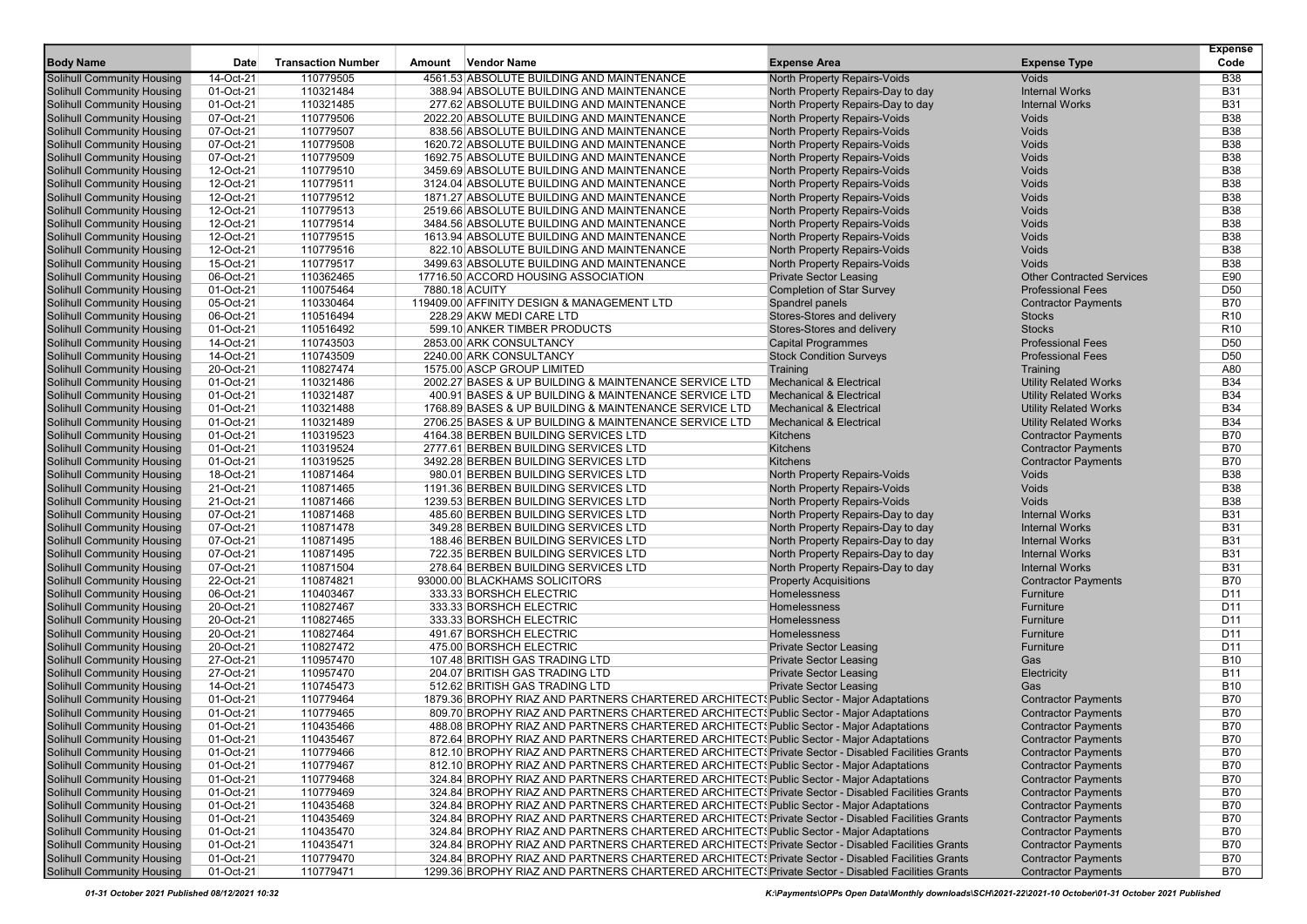| 01-Oct-21<br>110435472<br>324.84 BROPHY RIAZ AND PARTNERS CHARTERED ARCHITECTS Private Sector - Disabled Facilities Grants<br><b>B70</b><br>Solihull Community Housing<br><b>Contractor Payments</b><br>Solihull Community Housing<br>01-Oct-21<br>324.84 BROPHY RIAZ AND PARTNERS CHARTERED ARCHITECTS Private Sector - Disabled Facilities Grants<br><b>B70</b><br>110435473<br><b>Contractor Payments</b><br>Solihull Community Housing<br>01-Oct-21<br>110418504<br>235.01 BUILDBASE<br>Stores-Stores and delivery<br><b>Stocks</b><br>R <sub>10</sub><br>318.78 BURROWS HOME COMFORTS LTD<br><b>B31</b><br>Solihull Community Housing<br>01-Oct-21<br>110779472<br>North Property Repairs-Day to day<br><b>Internal Works</b><br><b>B31</b><br><b>Solihull Community Housing</b><br>01-Oct-21<br>110779473<br>380.77 BURROWS HOME COMFORTS LTD<br>North Property Repairs-Day to day<br><b>Internal Works</b><br>01-Oct-21<br>110779474<br>394.13 BURROWS HOME COMFORTS LTD<br><b>B31</b><br><b>Solihull Community Housing</b><br>North Property Repairs-Day to day<br><b>Internal Works</b><br>D38<br>Solihull Community Housing<br>22-Oct-21<br>110874464<br>3087.50 CAPITA BUSINESS SERVICES LTD<br><b>IT Strategy</b><br>ICT Services & Consultancy<br>01-Oct-21<br>110074464<br>D <sub>30</sub><br>Solihull Community Housing<br>11635.00 CAPITA BUSINESS SERVICES LTD<br><b>IT Strategy</b><br><b>ICT General</b><br>Solihull Community Housing<br>07-Oct-21<br>110473464<br>813.92 CEL SOLICITORS<br>North Property Repairs-Day to day<br>D97<br><b>Complaints Compensation</b><br><b>Solihull Community Housing</b><br>04-Oct-21<br>110296474<br>1513.73 CHAPMANS ELECTRICAL<br><b>Mechanical &amp; Electrical</b><br><b>Rev Contractor Payments</b><br><b>B71</b><br><b>B70</b><br>Solihull Community Housing<br>01-Oct-21<br>110321467<br>226.41 CHAPMANS ELECTRICAL<br>Flat Re-roofing<br><b>Contractor Payments</b><br><b>Solihull Community Housing</b><br>01-Oct-21<br>110321468<br>Flat Re-roofing<br><b>Contractor Payments</b><br><b>B70</b><br>322.38 CHAPMANS ELECTRICAL<br>Solihull Community Housing<br>01-Oct-21<br>110076464<br><b>Mechanical &amp; Electrical</b><br><b>Rev Contractor Payments</b><br><b>B71</b><br>1521.28 CHAPMANS ELECTRICAL<br><b>General Creditors</b><br>S01<br><b>Solihull Community Housing</b><br>22-Oct-21<br>110883470<br>428.09 CHILD MAINTENANCE SERVICE<br><b>Payroll Deductions</b><br>04-Oct-21<br>110261464<br><b>Payroll Deductions</b><br><b>General Creditors</b><br>S01<br>Solihull Community Housing<br>250.00 CHILD MAINTENANCE SERVICE<br>Solihull Community Housing<br>26-Oct-21<br>110935472<br>21952.03 CIVICA UK LTD<br><b>ICT Software</b><br>D31<br><b>IT Services</b><br>Stores-Stores and delivery<br><b>Stocks</b><br>R <sub>10</sub><br>Solihull Community Housing<br>01-Oct-21<br>110418505<br>1560.00 CONTOUR SHOWERS LTD<br>27-Oct-21<br>110957466<br><b>Customer Involvement Team</b><br><b>Other Communication Costs</b><br>D49<br><b>Solihull Community Housing</b><br>2805.00 CREAMLINE LTD<br><b>Solihull Community Housing</b><br>26-Oct-21<br>110935473<br><b>ICT Software</b><br>D31<br>2430.00 DATASTOX LTD<br><b>IT Services</b><br><b>B38</b><br>Solihull Community Housing<br>01-Oct-21<br>110318464<br>682.80 DODD GROUP<br>North Property Repairs-Voids<br>Voids<br>01-Oct-21<br><b>Mechanical &amp; Electrical</b><br><b>B71</b><br>Solihull Community Housing<br>110318617<br>229.73 DODD GROUP<br><b>Rev Contractor Payments</b><br><b>B71</b><br>Solihull Community Housing<br>01-Oct-21<br>110318618<br>230.56 DODD GROUP<br><b>Mechanical &amp; Electrical</b><br><b>Rev Contractor Payments</b><br><b>B71</b><br>Solihull Community Housing<br>01-Oct-21<br>110318621<br>229.73 DODD GROUP<br><b>Mechanical &amp; Electrical</b><br><b>Rev Contractor Payments</b><br>286.12 DODD GROUP<br><b>Rev Contractor Payments</b><br><b>B71</b><br><b>Solihull Community Housing</b><br>01-Oct-21<br>110318637<br><b>Mechanical &amp; Electrical</b><br>110318639<br><b>B71</b><br><b>Solihull Community Housing</b><br>01-Oct-21<br>229.73 DODD GROUP<br><b>Mechanical &amp; Electrical</b><br><b>Rev Contractor Payments</b><br><b>B71</b><br>Solihull Community Housing<br>01-Oct-21<br>110318646<br>351.86 DODD GROUP<br><b>Mechanical &amp; Electrical</b><br><b>Rev Contractor Payments</b><br>01-Oct-21<br>255.54 DODD GROUP<br><b>Rev Contractor Payments</b><br><b>B71</b><br>Solihull Community Housing<br>110318651<br><b>Mechanical &amp; Electrical</b><br>Solihull Community Housing<br>01-Oct-21<br>110318653<br>318.12 DODD GROUP<br><b>Mechanical &amp; Electrical</b><br><b>Rev Contractor Payments</b><br><b>B71</b><br><b>B71</b><br><b>Solihull Community Housing</b><br>01-Oct-21<br>110318666<br>211.28 DODD GROUP<br><b>Mechanical &amp; Electrical</b><br><b>Rev Contractor Payments</b><br><b>B71</b><br><b>Solihull Community Housing</b><br>01-Oct-21<br>110318690<br>233.00 DODD GROUP<br><b>Mechanical &amp; Electrical</b><br><b>Rev Contractor Payments</b><br><b>Solihull Community Housing</b><br>01-Oct-21<br>110318758<br>230.27 DODD GROUP<br><b>Mechanical &amp; Electrical</b><br><b>Rev Contractor Payments</b><br><b>B71</b><br>Solihull Community Housing<br>01-Oct-21<br>110318795<br>558.38 DODD GROUP<br><b>Rev Contractor Payments</b><br><b>B71</b><br><b>Mechanical &amp; Electrical</b><br><b>B71</b><br>Solihull Community Housing<br>01-Oct-21<br>110318813<br>220.01 DODD GROUP<br><b>Mechanical &amp; Electrical</b><br><b>Rev Contractor Payments</b><br>01-Oct-21<br>110318819<br>241.51 DODD GROUP<br><b>Mechanical &amp; Electrical</b><br><b>B71</b><br>Solihull Community Housing<br><b>Rev Contractor Payments</b><br>Solihull Community Housing<br>01-Oct-21<br>110318823<br>215.06 DODD GROUP<br><b>Rev Contractor Payments</b><br><b>B71</b><br><b>Mechanical &amp; Electrical</b><br><b>B71</b><br><b>Solihull Community Housing</b><br>01-Oct-21<br>110318831<br>277.69 DODD GROUP<br><b>Mechanical &amp; Electrical</b><br><b>Rev Contractor Payments</b><br>01-Oct-21<br>110318852<br>229.73 DODD GROUP<br><b>Rev Contractor Payments</b><br><b>B71</b><br><b>Solihull Community Housing</b><br><b>Mechanical &amp; Electrical</b><br>Solihull Community Housing<br>01-Oct-21<br>110318854<br>284.95 DODD GROUP<br><b>Mechanical &amp; Electrical</b><br><b>Rev Contractor Payments</b><br><b>B71</b><br><b>Rev Contractor Payments</b><br><b>B71</b><br>Solihull Community Housing<br>01-Oct-21<br>110318865<br>466.95 DODD GROUP<br><b>Mechanical &amp; Electrical</b><br><b>Rev Contractor Payments</b><br><b>B71</b><br>Solihull Community Housing<br>01-Oct-21<br>110318886<br>229.73 DODD GROUP<br><b>Mechanical &amp; Electrical</b><br>287.30 DODD GROUP<br><b>B71</b><br><b>Solihull Community Housing</b><br>01-Oct-21<br>110318890<br><b>Mechanical &amp; Electrical</b><br><b>Rev Contractor Payments</b><br><b>B71</b><br>Solihull Community Housing<br><b>Rev Contractor Payments</b><br>01-Oct-21<br>110318894<br>229.73 DODD GROUP<br><b>Mechanical &amp; Electrical</b><br><b>Rev Contractor Payments</b><br><b>B71</b><br>Solihull Community Housing<br>01-Oct-21<br>110318921<br>255.54 DODD GROUP<br><b>Mechanical &amp; Electrical</b><br><b>B71</b><br>Solihull Community Housing<br>01-Oct-21<br>110318930<br>631.89 DODD GROUP<br><b>Mechanical &amp; Electrical</b><br><b>Rev Contractor Payments</b><br>229.73 DODD GROUP<br><b>B71</b><br>Solihull Community Housing<br>01-Oct-21<br>110318934<br><b>Mechanical &amp; Electrical</b><br><b>Rev Contractor Payments</b><br><b>B71</b><br>Solihull Community Housing<br>01-Oct-21<br>110318940<br>229.73 DODD GROUP<br><b>Mechanical &amp; Electrical</b><br><b>Rev Contractor Payments</b><br><b>B71</b><br>Solihull Community Housing<br>01-Oct-21<br>110318941<br>491.71 DODD GROUP<br><b>Mechanical &amp; Electrical</b><br><b>Rev Contractor Payments</b><br>B71<br>Solihull Community Housing<br>01-Oct-21<br>110318946<br>655.36 DODD GROUP<br><b>Mechanical &amp; Electrical</b><br><b>Rev Contractor Payments</b><br><b>B71</b><br>Solihull Community Housing<br>01-Oct-21<br>110318968<br>236.13 DODD GROUP<br><b>Mechanical &amp; Electrical</b><br><b>Rev Contractor Payments</b><br><b>B71</b><br><b>Solihull Community Housing</b><br>01-Oct-21<br>110318974<br>320.15 DODD GROUP<br><b>Rev Contractor Payments</b><br><b>Mechanical &amp; Electrical</b><br><b>B71</b><br>01-Oct-21<br>Solihull Community Housing<br>110318989<br>228.20 DODD GROUP<br><b>Rev Contractor Payments</b><br><b>Mechanical &amp; Electrical</b><br><b>B71</b><br>Solihull Community Housing<br>01-Oct-21<br>110318997<br>550.60 DODD GROUP<br><b>Rev Contractor Payments</b><br>Mechanical & Electrical<br><b>Solihull Community Housing</b><br>110319001<br>229.73 DODD GROUP<br><b>Mechanical &amp; Electrical</b><br><b>Rev Contractor Payments</b><br>01-Oct-21<br><b>B71</b><br>Solihull Community Housing<br>01-Oct-21<br>110319002<br>360.69 DODD GROUP<br><b>Rev Contractor Payments</b><br><b>B71</b><br><b>Mechanical &amp; Electrical</b><br><b>B71</b><br><b>Solihull Community Housing</b><br>01-Oct-21<br>283.65 DODD GROUP<br><b>Mechanical &amp; Electrical</b><br><b>Rev Contractor Payments</b><br>110319017<br><b>Solihull Community Housing</b><br>215.06 DODD GROUP<br><b>Rev Contractor Payments</b><br><b>B71</b><br>01-Oct-21<br>110319052<br><b>Mechanical &amp; Electrical</b><br><b>Solihull Community Housing</b><br>260.83 DODD GROUP<br><b>North Property Repairs-Voids</b><br>01-Oct-21<br>110319131<br>Voids<br><b>B38</b><br>North Property Repairs-Voids<br><b>B38</b><br>Solihull Community Housing<br>01-Oct-21<br>110319132<br>376.14 DODD GROUP<br>Voids<br><b>Solihull Community Housing</b><br>01-Oct-21<br>303.87 DODD GROUP<br>North Property Repairs-Voids<br>Voids<br><b>B38</b><br>110319133<br><b>Solihull Community Housing</b><br>01-Oct-21<br>110319164<br>363.58 DODD GROUP<br><b>North Property Repairs-Voids</b><br>Voids<br><b>B38</b> | <b>Body Name</b> | Date | <b>Transaction Number</b> | Amount | <b>Vendor Name</b> | <b>Expense Area</b> | <b>Expense Type</b> | <b>Expense</b><br>Code |
|-----------------------------------------------------------------------------------------------------------------------------------------------------------------------------------------------------------------------------------------------------------------------------------------------------------------------------------------------------------------------------------------------------------------------------------------------------------------------------------------------------------------------------------------------------------------------------------------------------------------------------------------------------------------------------------------------------------------------------------------------------------------------------------------------------------------------------------------------------------------------------------------------------------------------------------------------------------------------------------------------------------------------------------------------------------------------------------------------------------------------------------------------------------------------------------------------------------------------------------------------------------------------------------------------------------------------------------------------------------------------------------------------------------------------------------------------------------------------------------------------------------------------------------------------------------------------------------------------------------------------------------------------------------------------------------------------------------------------------------------------------------------------------------------------------------------------------------------------------------------------------------------------------------------------------------------------------------------------------------------------------------------------------------------------------------------------------------------------------------------------------------------------------------------------------------------------------------------------------------------------------------------------------------------------------------------------------------------------------------------------------------------------------------------------------------------------------------------------------------------------------------------------------------------------------------------------------------------------------------------------------------------------------------------------------------------------------------------------------------------------------------------------------------------------------------------------------------------------------------------------------------------------------------------------------------------------------------------------------------------------------------------------------------------------------------------------------------------------------------------------------------------------------------------------------------------------------------------------------------------------------------------------------------------------------------------------------------------------------------------------------------------------------------------------------------------------------------------------------------------------------------------------------------------------------------------------------------------------------------------------------------------------------------------------------------------------------------------------------------------------------------------------------------------------------------------------------------------------------------------------------------------------------------------------------------------------------------------------------------------------------------------------------------------------------------------------------------------------------------------------------------------------------------------------------------------------------------------------------------------------------------------------------------------------------------------------------------------------------------------------------------------------------------------------------------------------------------------------------------------------------------------------------------------------------------------------------------------------------------------------------------------------------------------------------------------------------------------------------------------------------------------------------------------------------------------------------------------------------------------------------------------------------------------------------------------------------------------------------------------------------------------------------------------------------------------------------------------------------------------------------------------------------------------------------------------------------------------------------------------------------------------------------------------------------------------------------------------------------------------------------------------------------------------------------------------------------------------------------------------------------------------------------------------------------------------------------------------------------------------------------------------------------------------------------------------------------------------------------------------------------------------------------------------------------------------------------------------------------------------------------------------------------------------------------------------------------------------------------------------------------------------------------------------------------------------------------------------------------------------------------------------------------------------------------------------------------------------------------------------------------------------------------------------------------------------------------------------------------------------------------------------------------------------------------------------------------------------------------------------------------------------------------------------------------------------------------------------------------------------------------------------------------------------------------------------------------------------------------------------------------------------------------------------------------------------------------------------------------------------------------------------------------------------------------------------------------------------------------------------------------------------------------------------------------------------------------------------------------------------------------------------------------------------------------------------------------------------------------------------------------------------------------------------------------------------------------------------------------------------------------------------------------------------------------------------------------------------------------------------------------------------------------------------------------------------------------------------------------------------------------------------------------------------------------------------------------------------------------------------------------------------------------------------------------------------------------------------------------------------------------------------------------------------------------------------------------------------------------------------------------------------------------------------------------------------------------------------------------------------------------------------------------------------------------------------------------------------------------------------------------------------------------------------------------------------------------------------------------------------------------------------------------------------------------------------------------------------------------------------------------------------------------------------------------------------------------------------------------------------------------------------------------------------------------------------------------------------------------------------------------------------------------------------------------------------------------------------------------------------------------------------------------------------------------------------------------------------------------------------------------------------------------------------------------------------------------------------------------------------------------------------------------------------------------------------------------------------------------------------------------------------------------------------------------------------------------------------------------------------------------------------------------------------------------------------------------------------------------------------------------------------------------------------------------------------------------------------------------------------------------------------------------------------------------------------------------------------------------------------------------------------------------------------------------------------------------------------------------------------------------------------------------------------------------------------------------------------------------------------------------------------------------------------------------------------------------------------------------------------------------------|------------------|------|---------------------------|--------|--------------------|---------------------|---------------------|------------------------|
|                                                                                                                                                                                                                                                                                                                                                                                                                                                                                                                                                                                                                                                                                                                                                                                                                                                                                                                                                                                                                                                                                                                                                                                                                                                                                                                                                                                                                                                                                                                                                                                                                                                                                                                                                                                                                                                                                                                                                                                                                                                                                                                                                                                                                                                                                                                                                                                                                                                                                                                                                                                                                                                                                                                                                                                                                                                                                                                                                                                                                                                                                                                                                                                                                                                                                                                                                                                                                                                                                                                                                                                                                                                                                                                                                                                                                                                                                                                                                                                                                                                                                                                                                                                                                                                                                                                                                                                                                                                                                                                                                                                                                                                                                                                                                                                                                                                                                                                                                                                                                                                                                                                                                                                                                                                                                                                                                                                                                                                                                                                                                                                                                                                                                                                                                                                                                                                                                                                                                                                                                                                                                                                                                                                                                                                                                                                                                                                                                                                                                                                                                                                                                                                                                                                                                                                                                                                                                                                                                                                                                                                                                                                                                                                                                                                                                                                                                                                                                                                                                                                                                                                                                                                                                                                                                                                                                                                                                                                                                                                                                                                                                                                                                                                                                                                                                                                                                                                                                                                                                                                                                                                                                                                                                                                                                                                                                                                                                                                                                                                                                                                                                                                                                                                                                                                                                                                                                                                                                                                                                                                                                                                                                                                                                                                                                                                                                                                                                                                                                                                                                                                                                                                                   |                  |      |                           |        |                    |                     |                     |                        |
|                                                                                                                                                                                                                                                                                                                                                                                                                                                                                                                                                                                                                                                                                                                                                                                                                                                                                                                                                                                                                                                                                                                                                                                                                                                                                                                                                                                                                                                                                                                                                                                                                                                                                                                                                                                                                                                                                                                                                                                                                                                                                                                                                                                                                                                                                                                                                                                                                                                                                                                                                                                                                                                                                                                                                                                                                                                                                                                                                                                                                                                                                                                                                                                                                                                                                                                                                                                                                                                                                                                                                                                                                                                                                                                                                                                                                                                                                                                                                                                                                                                                                                                                                                                                                                                                                                                                                                                                                                                                                                                                                                                                                                                                                                                                                                                                                                                                                                                                                                                                                                                                                                                                                                                                                                                                                                                                                                                                                                                                                                                                                                                                                                                                                                                                                                                                                                                                                                                                                                                                                                                                                                                                                                                                                                                                                                                                                                                                                                                                                                                                                                                                                                                                                                                                                                                                                                                                                                                                                                                                                                                                                                                                                                                                                                                                                                                                                                                                                                                                                                                                                                                                                                                                                                                                                                                                                                                                                                                                                                                                                                                                                                                                                                                                                                                                                                                                                                                                                                                                                                                                                                                                                                                                                                                                                                                                                                                                                                                                                                                                                                                                                                                                                                                                                                                                                                                                                                                                                                                                                                                                                                                                                                                                                                                                                                                                                                                                                                                                                                                                                                                                                                                                   |                  |      |                           |        |                    |                     |                     |                        |
|                                                                                                                                                                                                                                                                                                                                                                                                                                                                                                                                                                                                                                                                                                                                                                                                                                                                                                                                                                                                                                                                                                                                                                                                                                                                                                                                                                                                                                                                                                                                                                                                                                                                                                                                                                                                                                                                                                                                                                                                                                                                                                                                                                                                                                                                                                                                                                                                                                                                                                                                                                                                                                                                                                                                                                                                                                                                                                                                                                                                                                                                                                                                                                                                                                                                                                                                                                                                                                                                                                                                                                                                                                                                                                                                                                                                                                                                                                                                                                                                                                                                                                                                                                                                                                                                                                                                                                                                                                                                                                                                                                                                                                                                                                                                                                                                                                                                                                                                                                                                                                                                                                                                                                                                                                                                                                                                                                                                                                                                                                                                                                                                                                                                                                                                                                                                                                                                                                                                                                                                                                                                                                                                                                                                                                                                                                                                                                                                                                                                                                                                                                                                                                                                                                                                                                                                                                                                                                                                                                                                                                                                                                                                                                                                                                                                                                                                                                                                                                                                                                                                                                                                                                                                                                                                                                                                                                                                                                                                                                                                                                                                                                                                                                                                                                                                                                                                                                                                                                                                                                                                                                                                                                                                                                                                                                                                                                                                                                                                                                                                                                                                                                                                                                                                                                                                                                                                                                                                                                                                                                                                                                                                                                                                                                                                                                                                                                                                                                                                                                                                                                                                                                                                   |                  |      |                           |        |                    |                     |                     |                        |
|                                                                                                                                                                                                                                                                                                                                                                                                                                                                                                                                                                                                                                                                                                                                                                                                                                                                                                                                                                                                                                                                                                                                                                                                                                                                                                                                                                                                                                                                                                                                                                                                                                                                                                                                                                                                                                                                                                                                                                                                                                                                                                                                                                                                                                                                                                                                                                                                                                                                                                                                                                                                                                                                                                                                                                                                                                                                                                                                                                                                                                                                                                                                                                                                                                                                                                                                                                                                                                                                                                                                                                                                                                                                                                                                                                                                                                                                                                                                                                                                                                                                                                                                                                                                                                                                                                                                                                                                                                                                                                                                                                                                                                                                                                                                                                                                                                                                                                                                                                                                                                                                                                                                                                                                                                                                                                                                                                                                                                                                                                                                                                                                                                                                                                                                                                                                                                                                                                                                                                                                                                                                                                                                                                                                                                                                                                                                                                                                                                                                                                                                                                                                                                                                                                                                                                                                                                                                                                                                                                                                                                                                                                                                                                                                                                                                                                                                                                                                                                                                                                                                                                                                                                                                                                                                                                                                                                                                                                                                                                                                                                                                                                                                                                                                                                                                                                                                                                                                                                                                                                                                                                                                                                                                                                                                                                                                                                                                                                                                                                                                                                                                                                                                                                                                                                                                                                                                                                                                                                                                                                                                                                                                                                                                                                                                                                                                                                                                                                                                                                                                                                                                                                                                   |                  |      |                           |        |                    |                     |                     |                        |
|                                                                                                                                                                                                                                                                                                                                                                                                                                                                                                                                                                                                                                                                                                                                                                                                                                                                                                                                                                                                                                                                                                                                                                                                                                                                                                                                                                                                                                                                                                                                                                                                                                                                                                                                                                                                                                                                                                                                                                                                                                                                                                                                                                                                                                                                                                                                                                                                                                                                                                                                                                                                                                                                                                                                                                                                                                                                                                                                                                                                                                                                                                                                                                                                                                                                                                                                                                                                                                                                                                                                                                                                                                                                                                                                                                                                                                                                                                                                                                                                                                                                                                                                                                                                                                                                                                                                                                                                                                                                                                                                                                                                                                                                                                                                                                                                                                                                                                                                                                                                                                                                                                                                                                                                                                                                                                                                                                                                                                                                                                                                                                                                                                                                                                                                                                                                                                                                                                                                                                                                                                                                                                                                                                                                                                                                                                                                                                                                                                                                                                                                                                                                                                                                                                                                                                                                                                                                                                                                                                                                                                                                                                                                                                                                                                                                                                                                                                                                                                                                                                                                                                                                                                                                                                                                                                                                                                                                                                                                                                                                                                                                                                                                                                                                                                                                                                                                                                                                                                                                                                                                                                                                                                                                                                                                                                                                                                                                                                                                                                                                                                                                                                                                                                                                                                                                                                                                                                                                                                                                                                                                                                                                                                                                                                                                                                                                                                                                                                                                                                                                                                                                                                                                   |                  |      |                           |        |                    |                     |                     |                        |
|                                                                                                                                                                                                                                                                                                                                                                                                                                                                                                                                                                                                                                                                                                                                                                                                                                                                                                                                                                                                                                                                                                                                                                                                                                                                                                                                                                                                                                                                                                                                                                                                                                                                                                                                                                                                                                                                                                                                                                                                                                                                                                                                                                                                                                                                                                                                                                                                                                                                                                                                                                                                                                                                                                                                                                                                                                                                                                                                                                                                                                                                                                                                                                                                                                                                                                                                                                                                                                                                                                                                                                                                                                                                                                                                                                                                                                                                                                                                                                                                                                                                                                                                                                                                                                                                                                                                                                                                                                                                                                                                                                                                                                                                                                                                                                                                                                                                                                                                                                                                                                                                                                                                                                                                                                                                                                                                                                                                                                                                                                                                                                                                                                                                                                                                                                                                                                                                                                                                                                                                                                                                                                                                                                                                                                                                                                                                                                                                                                                                                                                                                                                                                                                                                                                                                                                                                                                                                                                                                                                                                                                                                                                                                                                                                                                                                                                                                                                                                                                                                                                                                                                                                                                                                                                                                                                                                                                                                                                                                                                                                                                                                                                                                                                                                                                                                                                                                                                                                                                                                                                                                                                                                                                                                                                                                                                                                                                                                                                                                                                                                                                                                                                                                                                                                                                                                                                                                                                                                                                                                                                                                                                                                                                                                                                                                                                                                                                                                                                                                                                                                                                                                                                                   |                  |      |                           |        |                    |                     |                     |                        |
|                                                                                                                                                                                                                                                                                                                                                                                                                                                                                                                                                                                                                                                                                                                                                                                                                                                                                                                                                                                                                                                                                                                                                                                                                                                                                                                                                                                                                                                                                                                                                                                                                                                                                                                                                                                                                                                                                                                                                                                                                                                                                                                                                                                                                                                                                                                                                                                                                                                                                                                                                                                                                                                                                                                                                                                                                                                                                                                                                                                                                                                                                                                                                                                                                                                                                                                                                                                                                                                                                                                                                                                                                                                                                                                                                                                                                                                                                                                                                                                                                                                                                                                                                                                                                                                                                                                                                                                                                                                                                                                                                                                                                                                                                                                                                                                                                                                                                                                                                                                                                                                                                                                                                                                                                                                                                                                                                                                                                                                                                                                                                                                                                                                                                                                                                                                                                                                                                                                                                                                                                                                                                                                                                                                                                                                                                                                                                                                                                                                                                                                                                                                                                                                                                                                                                                                                                                                                                                                                                                                                                                                                                                                                                                                                                                                                                                                                                                                                                                                                                                                                                                                                                                                                                                                                                                                                                                                                                                                                                                                                                                                                                                                                                                                                                                                                                                                                                                                                                                                                                                                                                                                                                                                                                                                                                                                                                                                                                                                                                                                                                                                                                                                                                                                                                                                                                                                                                                                                                                                                                                                                                                                                                                                                                                                                                                                                                                                                                                                                                                                                                                                                                                                                   |                  |      |                           |        |                    |                     |                     |                        |
|                                                                                                                                                                                                                                                                                                                                                                                                                                                                                                                                                                                                                                                                                                                                                                                                                                                                                                                                                                                                                                                                                                                                                                                                                                                                                                                                                                                                                                                                                                                                                                                                                                                                                                                                                                                                                                                                                                                                                                                                                                                                                                                                                                                                                                                                                                                                                                                                                                                                                                                                                                                                                                                                                                                                                                                                                                                                                                                                                                                                                                                                                                                                                                                                                                                                                                                                                                                                                                                                                                                                                                                                                                                                                                                                                                                                                                                                                                                                                                                                                                                                                                                                                                                                                                                                                                                                                                                                                                                                                                                                                                                                                                                                                                                                                                                                                                                                                                                                                                                                                                                                                                                                                                                                                                                                                                                                                                                                                                                                                                                                                                                                                                                                                                                                                                                                                                                                                                                                                                                                                                                                                                                                                                                                                                                                                                                                                                                                                                                                                                                                                                                                                                                                                                                                                                                                                                                                                                                                                                                                                                                                                                                                                                                                                                                                                                                                                                                                                                                                                                                                                                                                                                                                                                                                                                                                                                                                                                                                                                                                                                                                                                                                                                                                                                                                                                                                                                                                                                                                                                                                                                                                                                                                                                                                                                                                                                                                                                                                                                                                                                                                                                                                                                                                                                                                                                                                                                                                                                                                                                                                                                                                                                                                                                                                                                                                                                                                                                                                                                                                                                                                                                                                   |                  |      |                           |        |                    |                     |                     |                        |
|                                                                                                                                                                                                                                                                                                                                                                                                                                                                                                                                                                                                                                                                                                                                                                                                                                                                                                                                                                                                                                                                                                                                                                                                                                                                                                                                                                                                                                                                                                                                                                                                                                                                                                                                                                                                                                                                                                                                                                                                                                                                                                                                                                                                                                                                                                                                                                                                                                                                                                                                                                                                                                                                                                                                                                                                                                                                                                                                                                                                                                                                                                                                                                                                                                                                                                                                                                                                                                                                                                                                                                                                                                                                                                                                                                                                                                                                                                                                                                                                                                                                                                                                                                                                                                                                                                                                                                                                                                                                                                                                                                                                                                                                                                                                                                                                                                                                                                                                                                                                                                                                                                                                                                                                                                                                                                                                                                                                                                                                                                                                                                                                                                                                                                                                                                                                                                                                                                                                                                                                                                                                                                                                                                                                                                                                                                                                                                                                                                                                                                                                                                                                                                                                                                                                                                                                                                                                                                                                                                                                                                                                                                                                                                                                                                                                                                                                                                                                                                                                                                                                                                                                                                                                                                                                                                                                                                                                                                                                                                                                                                                                                                                                                                                                                                                                                                                                                                                                                                                                                                                                                                                                                                                                                                                                                                                                                                                                                                                                                                                                                                                                                                                                                                                                                                                                                                                                                                                                                                                                                                                                                                                                                                                                                                                                                                                                                                                                                                                                                                                                                                                                                                                                   |                  |      |                           |        |                    |                     |                     |                        |
|                                                                                                                                                                                                                                                                                                                                                                                                                                                                                                                                                                                                                                                                                                                                                                                                                                                                                                                                                                                                                                                                                                                                                                                                                                                                                                                                                                                                                                                                                                                                                                                                                                                                                                                                                                                                                                                                                                                                                                                                                                                                                                                                                                                                                                                                                                                                                                                                                                                                                                                                                                                                                                                                                                                                                                                                                                                                                                                                                                                                                                                                                                                                                                                                                                                                                                                                                                                                                                                                                                                                                                                                                                                                                                                                                                                                                                                                                                                                                                                                                                                                                                                                                                                                                                                                                                                                                                                                                                                                                                                                                                                                                                                                                                                                                                                                                                                                                                                                                                                                                                                                                                                                                                                                                                                                                                                                                                                                                                                                                                                                                                                                                                                                                                                                                                                                                                                                                                                                                                                                                                                                                                                                                                                                                                                                                                                                                                                                                                                                                                                                                                                                                                                                                                                                                                                                                                                                                                                                                                                                                                                                                                                                                                                                                                                                                                                                                                                                                                                                                                                                                                                                                                                                                                                                                                                                                                                                                                                                                                                                                                                                                                                                                                                                                                                                                                                                                                                                                                                                                                                                                                                                                                                                                                                                                                                                                                                                                                                                                                                                                                                                                                                                                                                                                                                                                                                                                                                                                                                                                                                                                                                                                                                                                                                                                                                                                                                                                                                                                                                                                                                                                                                                   |                  |      |                           |        |                    |                     |                     |                        |
|                                                                                                                                                                                                                                                                                                                                                                                                                                                                                                                                                                                                                                                                                                                                                                                                                                                                                                                                                                                                                                                                                                                                                                                                                                                                                                                                                                                                                                                                                                                                                                                                                                                                                                                                                                                                                                                                                                                                                                                                                                                                                                                                                                                                                                                                                                                                                                                                                                                                                                                                                                                                                                                                                                                                                                                                                                                                                                                                                                                                                                                                                                                                                                                                                                                                                                                                                                                                                                                                                                                                                                                                                                                                                                                                                                                                                                                                                                                                                                                                                                                                                                                                                                                                                                                                                                                                                                                                                                                                                                                                                                                                                                                                                                                                                                                                                                                                                                                                                                                                                                                                                                                                                                                                                                                                                                                                                                                                                                                                                                                                                                                                                                                                                                                                                                                                                                                                                                                                                                                                                                                                                                                                                                                                                                                                                                                                                                                                                                                                                                                                                                                                                                                                                                                                                                                                                                                                                                                                                                                                                                                                                                                                                                                                                                                                                                                                                                                                                                                                                                                                                                                                                                                                                                                                                                                                                                                                                                                                                                                                                                                                                                                                                                                                                                                                                                                                                                                                                                                                                                                                                                                                                                                                                                                                                                                                                                                                                                                                                                                                                                                                                                                                                                                                                                                                                                                                                                                                                                                                                                                                                                                                                                                                                                                                                                                                                                                                                                                                                                                                                                                                                                                                   |                  |      |                           |        |                    |                     |                     |                        |
|                                                                                                                                                                                                                                                                                                                                                                                                                                                                                                                                                                                                                                                                                                                                                                                                                                                                                                                                                                                                                                                                                                                                                                                                                                                                                                                                                                                                                                                                                                                                                                                                                                                                                                                                                                                                                                                                                                                                                                                                                                                                                                                                                                                                                                                                                                                                                                                                                                                                                                                                                                                                                                                                                                                                                                                                                                                                                                                                                                                                                                                                                                                                                                                                                                                                                                                                                                                                                                                                                                                                                                                                                                                                                                                                                                                                                                                                                                                                                                                                                                                                                                                                                                                                                                                                                                                                                                                                                                                                                                                                                                                                                                                                                                                                                                                                                                                                                                                                                                                                                                                                                                                                                                                                                                                                                                                                                                                                                                                                                                                                                                                                                                                                                                                                                                                                                                                                                                                                                                                                                                                                                                                                                                                                                                                                                                                                                                                                                                                                                                                                                                                                                                                                                                                                                                                                                                                                                                                                                                                                                                                                                                                                                                                                                                                                                                                                                                                                                                                                                                                                                                                                                                                                                                                                                                                                                                                                                                                                                                                                                                                                                                                                                                                                                                                                                                                                                                                                                                                                                                                                                                                                                                                                                                                                                                                                                                                                                                                                                                                                                                                                                                                                                                                                                                                                                                                                                                                                                                                                                                                                                                                                                                                                                                                                                                                                                                                                                                                                                                                                                                                                                                                                   |                  |      |                           |        |                    |                     |                     |                        |
|                                                                                                                                                                                                                                                                                                                                                                                                                                                                                                                                                                                                                                                                                                                                                                                                                                                                                                                                                                                                                                                                                                                                                                                                                                                                                                                                                                                                                                                                                                                                                                                                                                                                                                                                                                                                                                                                                                                                                                                                                                                                                                                                                                                                                                                                                                                                                                                                                                                                                                                                                                                                                                                                                                                                                                                                                                                                                                                                                                                                                                                                                                                                                                                                                                                                                                                                                                                                                                                                                                                                                                                                                                                                                                                                                                                                                                                                                                                                                                                                                                                                                                                                                                                                                                                                                                                                                                                                                                                                                                                                                                                                                                                                                                                                                                                                                                                                                                                                                                                                                                                                                                                                                                                                                                                                                                                                                                                                                                                                                                                                                                                                                                                                                                                                                                                                                                                                                                                                                                                                                                                                                                                                                                                                                                                                                                                                                                                                                                                                                                                                                                                                                                                                                                                                                                                                                                                                                                                                                                                                                                                                                                                                                                                                                                                                                                                                                                                                                                                                                                                                                                                                                                                                                                                                                                                                                                                                                                                                                                                                                                                                                                                                                                                                                                                                                                                                                                                                                                                                                                                                                                                                                                                                                                                                                                                                                                                                                                                                                                                                                                                                                                                                                                                                                                                                                                                                                                                                                                                                                                                                                                                                                                                                                                                                                                                                                                                                                                                                                                                                                                                                                                                                   |                  |      |                           |        |                    |                     |                     |                        |
|                                                                                                                                                                                                                                                                                                                                                                                                                                                                                                                                                                                                                                                                                                                                                                                                                                                                                                                                                                                                                                                                                                                                                                                                                                                                                                                                                                                                                                                                                                                                                                                                                                                                                                                                                                                                                                                                                                                                                                                                                                                                                                                                                                                                                                                                                                                                                                                                                                                                                                                                                                                                                                                                                                                                                                                                                                                                                                                                                                                                                                                                                                                                                                                                                                                                                                                                                                                                                                                                                                                                                                                                                                                                                                                                                                                                                                                                                                                                                                                                                                                                                                                                                                                                                                                                                                                                                                                                                                                                                                                                                                                                                                                                                                                                                                                                                                                                                                                                                                                                                                                                                                                                                                                                                                                                                                                                                                                                                                                                                                                                                                                                                                                                                                                                                                                                                                                                                                                                                                                                                                                                                                                                                                                                                                                                                                                                                                                                                                                                                                                                                                                                                                                                                                                                                                                                                                                                                                                                                                                                                                                                                                                                                                                                                                                                                                                                                                                                                                                                                                                                                                                                                                                                                                                                                                                                                                                                                                                                                                                                                                                                                                                                                                                                                                                                                                                                                                                                                                                                                                                                                                                                                                                                                                                                                                                                                                                                                                                                                                                                                                                                                                                                                                                                                                                                                                                                                                                                                                                                                                                                                                                                                                                                                                                                                                                                                                                                                                                                                                                                                                                                                                                                   |                  |      |                           |        |                    |                     |                     |                        |
|                                                                                                                                                                                                                                                                                                                                                                                                                                                                                                                                                                                                                                                                                                                                                                                                                                                                                                                                                                                                                                                                                                                                                                                                                                                                                                                                                                                                                                                                                                                                                                                                                                                                                                                                                                                                                                                                                                                                                                                                                                                                                                                                                                                                                                                                                                                                                                                                                                                                                                                                                                                                                                                                                                                                                                                                                                                                                                                                                                                                                                                                                                                                                                                                                                                                                                                                                                                                                                                                                                                                                                                                                                                                                                                                                                                                                                                                                                                                                                                                                                                                                                                                                                                                                                                                                                                                                                                                                                                                                                                                                                                                                                                                                                                                                                                                                                                                                                                                                                                                                                                                                                                                                                                                                                                                                                                                                                                                                                                                                                                                                                                                                                                                                                                                                                                                                                                                                                                                                                                                                                                                                                                                                                                                                                                                                                                                                                                                                                                                                                                                                                                                                                                                                                                                                                                                                                                                                                                                                                                                                                                                                                                                                                                                                                                                                                                                                                                                                                                                                                                                                                                                                                                                                                                                                                                                                                                                                                                                                                                                                                                                                                                                                                                                                                                                                                                                                                                                                                                                                                                                                                                                                                                                                                                                                                                                                                                                                                                                                                                                                                                                                                                                                                                                                                                                                                                                                                                                                                                                                                                                                                                                                                                                                                                                                                                                                                                                                                                                                                                                                                                                                                                                   |                  |      |                           |        |                    |                     |                     |                        |
|                                                                                                                                                                                                                                                                                                                                                                                                                                                                                                                                                                                                                                                                                                                                                                                                                                                                                                                                                                                                                                                                                                                                                                                                                                                                                                                                                                                                                                                                                                                                                                                                                                                                                                                                                                                                                                                                                                                                                                                                                                                                                                                                                                                                                                                                                                                                                                                                                                                                                                                                                                                                                                                                                                                                                                                                                                                                                                                                                                                                                                                                                                                                                                                                                                                                                                                                                                                                                                                                                                                                                                                                                                                                                                                                                                                                                                                                                                                                                                                                                                                                                                                                                                                                                                                                                                                                                                                                                                                                                                                                                                                                                                                                                                                                                                                                                                                                                                                                                                                                                                                                                                                                                                                                                                                                                                                                                                                                                                                                                                                                                                                                                                                                                                                                                                                                                                                                                                                                                                                                                                                                                                                                                                                                                                                                                                                                                                                                                                                                                                                                                                                                                                                                                                                                                                                                                                                                                                                                                                                                                                                                                                                                                                                                                                                                                                                                                                                                                                                                                                                                                                                                                                                                                                                                                                                                                                                                                                                                                                                                                                                                                                                                                                                                                                                                                                                                                                                                                                                                                                                                                                                                                                                                                                                                                                                                                                                                                                                                                                                                                                                                                                                                                                                                                                                                                                                                                                                                                                                                                                                                                                                                                                                                                                                                                                                                                                                                                                                                                                                                                                                                                                                                   |                  |      |                           |        |                    |                     |                     |                        |
|                                                                                                                                                                                                                                                                                                                                                                                                                                                                                                                                                                                                                                                                                                                                                                                                                                                                                                                                                                                                                                                                                                                                                                                                                                                                                                                                                                                                                                                                                                                                                                                                                                                                                                                                                                                                                                                                                                                                                                                                                                                                                                                                                                                                                                                                                                                                                                                                                                                                                                                                                                                                                                                                                                                                                                                                                                                                                                                                                                                                                                                                                                                                                                                                                                                                                                                                                                                                                                                                                                                                                                                                                                                                                                                                                                                                                                                                                                                                                                                                                                                                                                                                                                                                                                                                                                                                                                                                                                                                                                                                                                                                                                                                                                                                                                                                                                                                                                                                                                                                                                                                                                                                                                                                                                                                                                                                                                                                                                                                                                                                                                                                                                                                                                                                                                                                                                                                                                                                                                                                                                                                                                                                                                                                                                                                                                                                                                                                                                                                                                                                                                                                                                                                                                                                                                                                                                                                                                                                                                                                                                                                                                                                                                                                                                                                                                                                                                                                                                                                                                                                                                                                                                                                                                                                                                                                                                                                                                                                                                                                                                                                                                                                                                                                                                                                                                                                                                                                                                                                                                                                                                                                                                                                                                                                                                                                                                                                                                                                                                                                                                                                                                                                                                                                                                                                                                                                                                                                                                                                                                                                                                                                                                                                                                                                                                                                                                                                                                                                                                                                                                                                                                                                   |                  |      |                           |        |                    |                     |                     |                        |
|                                                                                                                                                                                                                                                                                                                                                                                                                                                                                                                                                                                                                                                                                                                                                                                                                                                                                                                                                                                                                                                                                                                                                                                                                                                                                                                                                                                                                                                                                                                                                                                                                                                                                                                                                                                                                                                                                                                                                                                                                                                                                                                                                                                                                                                                                                                                                                                                                                                                                                                                                                                                                                                                                                                                                                                                                                                                                                                                                                                                                                                                                                                                                                                                                                                                                                                                                                                                                                                                                                                                                                                                                                                                                                                                                                                                                                                                                                                                                                                                                                                                                                                                                                                                                                                                                                                                                                                                                                                                                                                                                                                                                                                                                                                                                                                                                                                                                                                                                                                                                                                                                                                                                                                                                                                                                                                                                                                                                                                                                                                                                                                                                                                                                                                                                                                                                                                                                                                                                                                                                                                                                                                                                                                                                                                                                                                                                                                                                                                                                                                                                                                                                                                                                                                                                                                                                                                                                                                                                                                                                                                                                                                                                                                                                                                                                                                                                                                                                                                                                                                                                                                                                                                                                                                                                                                                                                                                                                                                                                                                                                                                                                                                                                                                                                                                                                                                                                                                                                                                                                                                                                                                                                                                                                                                                                                                                                                                                                                                                                                                                                                                                                                                                                                                                                                                                                                                                                                                                                                                                                                                                                                                                                                                                                                                                                                                                                                                                                                                                                                                                                                                                                                                   |                  |      |                           |        |                    |                     |                     |                        |
|                                                                                                                                                                                                                                                                                                                                                                                                                                                                                                                                                                                                                                                                                                                                                                                                                                                                                                                                                                                                                                                                                                                                                                                                                                                                                                                                                                                                                                                                                                                                                                                                                                                                                                                                                                                                                                                                                                                                                                                                                                                                                                                                                                                                                                                                                                                                                                                                                                                                                                                                                                                                                                                                                                                                                                                                                                                                                                                                                                                                                                                                                                                                                                                                                                                                                                                                                                                                                                                                                                                                                                                                                                                                                                                                                                                                                                                                                                                                                                                                                                                                                                                                                                                                                                                                                                                                                                                                                                                                                                                                                                                                                                                                                                                                                                                                                                                                                                                                                                                                                                                                                                                                                                                                                                                                                                                                                                                                                                                                                                                                                                                                                                                                                                                                                                                                                                                                                                                                                                                                                                                                                                                                                                                                                                                                                                                                                                                                                                                                                                                                                                                                                                                                                                                                                                                                                                                                                                                                                                                                                                                                                                                                                                                                                                                                                                                                                                                                                                                                                                                                                                                                                                                                                                                                                                                                                                                                                                                                                                                                                                                                                                                                                                                                                                                                                                                                                                                                                                                                                                                                                                                                                                                                                                                                                                                                                                                                                                                                                                                                                                                                                                                                                                                                                                                                                                                                                                                                                                                                                                                                                                                                                                                                                                                                                                                                                                                                                                                                                                                                                                                                                                                                   |                  |      |                           |        |                    |                     |                     |                        |
|                                                                                                                                                                                                                                                                                                                                                                                                                                                                                                                                                                                                                                                                                                                                                                                                                                                                                                                                                                                                                                                                                                                                                                                                                                                                                                                                                                                                                                                                                                                                                                                                                                                                                                                                                                                                                                                                                                                                                                                                                                                                                                                                                                                                                                                                                                                                                                                                                                                                                                                                                                                                                                                                                                                                                                                                                                                                                                                                                                                                                                                                                                                                                                                                                                                                                                                                                                                                                                                                                                                                                                                                                                                                                                                                                                                                                                                                                                                                                                                                                                                                                                                                                                                                                                                                                                                                                                                                                                                                                                                                                                                                                                                                                                                                                                                                                                                                                                                                                                                                                                                                                                                                                                                                                                                                                                                                                                                                                                                                                                                                                                                                                                                                                                                                                                                                                                                                                                                                                                                                                                                                                                                                                                                                                                                                                                                                                                                                                                                                                                                                                                                                                                                                                                                                                                                                                                                                                                                                                                                                                                                                                                                                                                                                                                                                                                                                                                                                                                                                                                                                                                                                                                                                                                                                                                                                                                                                                                                                                                                                                                                                                                                                                                                                                                                                                                                                                                                                                                                                                                                                                                                                                                                                                                                                                                                                                                                                                                                                                                                                                                                                                                                                                                                                                                                                                                                                                                                                                                                                                                                                                                                                                                                                                                                                                                                                                                                                                                                                                                                                                                                                                                                                   |                  |      |                           |        |                    |                     |                     |                        |
|                                                                                                                                                                                                                                                                                                                                                                                                                                                                                                                                                                                                                                                                                                                                                                                                                                                                                                                                                                                                                                                                                                                                                                                                                                                                                                                                                                                                                                                                                                                                                                                                                                                                                                                                                                                                                                                                                                                                                                                                                                                                                                                                                                                                                                                                                                                                                                                                                                                                                                                                                                                                                                                                                                                                                                                                                                                                                                                                                                                                                                                                                                                                                                                                                                                                                                                                                                                                                                                                                                                                                                                                                                                                                                                                                                                                                                                                                                                                                                                                                                                                                                                                                                                                                                                                                                                                                                                                                                                                                                                                                                                                                                                                                                                                                                                                                                                                                                                                                                                                                                                                                                                                                                                                                                                                                                                                                                                                                                                                                                                                                                                                                                                                                                                                                                                                                                                                                                                                                                                                                                                                                                                                                                                                                                                                                                                                                                                                                                                                                                                                                                                                                                                                                                                                                                                                                                                                                                                                                                                                                                                                                                                                                                                                                                                                                                                                                                                                                                                                                                                                                                                                                                                                                                                                                                                                                                                                                                                                                                                                                                                                                                                                                                                                                                                                                                                                                                                                                                                                                                                                                                                                                                                                                                                                                                                                                                                                                                                                                                                                                                                                                                                                                                                                                                                                                                                                                                                                                                                                                                                                                                                                                                                                                                                                                                                                                                                                                                                                                                                                                                                                                                                                   |                  |      |                           |        |                    |                     |                     |                        |
|                                                                                                                                                                                                                                                                                                                                                                                                                                                                                                                                                                                                                                                                                                                                                                                                                                                                                                                                                                                                                                                                                                                                                                                                                                                                                                                                                                                                                                                                                                                                                                                                                                                                                                                                                                                                                                                                                                                                                                                                                                                                                                                                                                                                                                                                                                                                                                                                                                                                                                                                                                                                                                                                                                                                                                                                                                                                                                                                                                                                                                                                                                                                                                                                                                                                                                                                                                                                                                                                                                                                                                                                                                                                                                                                                                                                                                                                                                                                                                                                                                                                                                                                                                                                                                                                                                                                                                                                                                                                                                                                                                                                                                                                                                                                                                                                                                                                                                                                                                                                                                                                                                                                                                                                                                                                                                                                                                                                                                                                                                                                                                                                                                                                                                                                                                                                                                                                                                                                                                                                                                                                                                                                                                                                                                                                                                                                                                                                                                                                                                                                                                                                                                                                                                                                                                                                                                                                                                                                                                                                                                                                                                                                                                                                                                                                                                                                                                                                                                                                                                                                                                                                                                                                                                                                                                                                                                                                                                                                                                                                                                                                                                                                                                                                                                                                                                                                                                                                                                                                                                                                                                                                                                                                                                                                                                                                                                                                                                                                                                                                                                                                                                                                                                                                                                                                                                                                                                                                                                                                                                                                                                                                                                                                                                                                                                                                                                                                                                                                                                                                                                                                                                                                   |                  |      |                           |        |                    |                     |                     |                        |
|                                                                                                                                                                                                                                                                                                                                                                                                                                                                                                                                                                                                                                                                                                                                                                                                                                                                                                                                                                                                                                                                                                                                                                                                                                                                                                                                                                                                                                                                                                                                                                                                                                                                                                                                                                                                                                                                                                                                                                                                                                                                                                                                                                                                                                                                                                                                                                                                                                                                                                                                                                                                                                                                                                                                                                                                                                                                                                                                                                                                                                                                                                                                                                                                                                                                                                                                                                                                                                                                                                                                                                                                                                                                                                                                                                                                                                                                                                                                                                                                                                                                                                                                                                                                                                                                                                                                                                                                                                                                                                                                                                                                                                                                                                                                                                                                                                                                                                                                                                                                                                                                                                                                                                                                                                                                                                                                                                                                                                                                                                                                                                                                                                                                                                                                                                                                                                                                                                                                                                                                                                                                                                                                                                                                                                                                                                                                                                                                                                                                                                                                                                                                                                                                                                                                                                                                                                                                                                                                                                                                                                                                                                                                                                                                                                                                                                                                                                                                                                                                                                                                                                                                                                                                                                                                                                                                                                                                                                                                                                                                                                                                                                                                                                                                                                                                                                                                                                                                                                                                                                                                                                                                                                                                                                                                                                                                                                                                                                                                                                                                                                                                                                                                                                                                                                                                                                                                                                                                                                                                                                                                                                                                                                                                                                                                                                                                                                                                                                                                                                                                                                                                                                                                   |                  |      |                           |        |                    |                     |                     |                        |
|                                                                                                                                                                                                                                                                                                                                                                                                                                                                                                                                                                                                                                                                                                                                                                                                                                                                                                                                                                                                                                                                                                                                                                                                                                                                                                                                                                                                                                                                                                                                                                                                                                                                                                                                                                                                                                                                                                                                                                                                                                                                                                                                                                                                                                                                                                                                                                                                                                                                                                                                                                                                                                                                                                                                                                                                                                                                                                                                                                                                                                                                                                                                                                                                                                                                                                                                                                                                                                                                                                                                                                                                                                                                                                                                                                                                                                                                                                                                                                                                                                                                                                                                                                                                                                                                                                                                                                                                                                                                                                                                                                                                                                                                                                                                                                                                                                                                                                                                                                                                                                                                                                                                                                                                                                                                                                                                                                                                                                                                                                                                                                                                                                                                                                                                                                                                                                                                                                                                                                                                                                                                                                                                                                                                                                                                                                                                                                                                                                                                                                                                                                                                                                                                                                                                                                                                                                                                                                                                                                                                                                                                                                                                                                                                                                                                                                                                                                                                                                                                                                                                                                                                                                                                                                                                                                                                                                                                                                                                                                                                                                                                                                                                                                                                                                                                                                                                                                                                                                                                                                                                                                                                                                                                                                                                                                                                                                                                                                                                                                                                                                                                                                                                                                                                                                                                                                                                                                                                                                                                                                                                                                                                                                                                                                                                                                                                                                                                                                                                                                                                                                                                                                                                   |                  |      |                           |        |                    |                     |                     |                        |
|                                                                                                                                                                                                                                                                                                                                                                                                                                                                                                                                                                                                                                                                                                                                                                                                                                                                                                                                                                                                                                                                                                                                                                                                                                                                                                                                                                                                                                                                                                                                                                                                                                                                                                                                                                                                                                                                                                                                                                                                                                                                                                                                                                                                                                                                                                                                                                                                                                                                                                                                                                                                                                                                                                                                                                                                                                                                                                                                                                                                                                                                                                                                                                                                                                                                                                                                                                                                                                                                                                                                                                                                                                                                                                                                                                                                                                                                                                                                                                                                                                                                                                                                                                                                                                                                                                                                                                                                                                                                                                                                                                                                                                                                                                                                                                                                                                                                                                                                                                                                                                                                                                                                                                                                                                                                                                                                                                                                                                                                                                                                                                                                                                                                                                                                                                                                                                                                                                                                                                                                                                                                                                                                                                                                                                                                                                                                                                                                                                                                                                                                                                                                                                                                                                                                                                                                                                                                                                                                                                                                                                                                                                                                                                                                                                                                                                                                                                                                                                                                                                                                                                                                                                                                                                                                                                                                                                                                                                                                                                                                                                                                                                                                                                                                                                                                                                                                                                                                                                                                                                                                                                                                                                                                                                                                                                                                                                                                                                                                                                                                                                                                                                                                                                                                                                                                                                                                                                                                                                                                                                                                                                                                                                                                                                                                                                                                                                                                                                                                                                                                                                                                                                                                   |                  |      |                           |        |                    |                     |                     |                        |
|                                                                                                                                                                                                                                                                                                                                                                                                                                                                                                                                                                                                                                                                                                                                                                                                                                                                                                                                                                                                                                                                                                                                                                                                                                                                                                                                                                                                                                                                                                                                                                                                                                                                                                                                                                                                                                                                                                                                                                                                                                                                                                                                                                                                                                                                                                                                                                                                                                                                                                                                                                                                                                                                                                                                                                                                                                                                                                                                                                                                                                                                                                                                                                                                                                                                                                                                                                                                                                                                                                                                                                                                                                                                                                                                                                                                                                                                                                                                                                                                                                                                                                                                                                                                                                                                                                                                                                                                                                                                                                                                                                                                                                                                                                                                                                                                                                                                                                                                                                                                                                                                                                                                                                                                                                                                                                                                                                                                                                                                                                                                                                                                                                                                                                                                                                                                                                                                                                                                                                                                                                                                                                                                                                                                                                                                                                                                                                                                                                                                                                                                                                                                                                                                                                                                                                                                                                                                                                                                                                                                                                                                                                                                                                                                                                                                                                                                                                                                                                                                                                                                                                                                                                                                                                                                                                                                                                                                                                                                                                                                                                                                                                                                                                                                                                                                                                                                                                                                                                                                                                                                                                                                                                                                                                                                                                                                                                                                                                                                                                                                                                                                                                                                                                                                                                                                                                                                                                                                                                                                                                                                                                                                                                                                                                                                                                                                                                                                                                                                                                                                                                                                                                                                   |                  |      |                           |        |                    |                     |                     |                        |
|                                                                                                                                                                                                                                                                                                                                                                                                                                                                                                                                                                                                                                                                                                                                                                                                                                                                                                                                                                                                                                                                                                                                                                                                                                                                                                                                                                                                                                                                                                                                                                                                                                                                                                                                                                                                                                                                                                                                                                                                                                                                                                                                                                                                                                                                                                                                                                                                                                                                                                                                                                                                                                                                                                                                                                                                                                                                                                                                                                                                                                                                                                                                                                                                                                                                                                                                                                                                                                                                                                                                                                                                                                                                                                                                                                                                                                                                                                                                                                                                                                                                                                                                                                                                                                                                                                                                                                                                                                                                                                                                                                                                                                                                                                                                                                                                                                                                                                                                                                                                                                                                                                                                                                                                                                                                                                                                                                                                                                                                                                                                                                                                                                                                                                                                                                                                                                                                                                                                                                                                                                                                                                                                                                                                                                                                                                                                                                                                                                                                                                                                                                                                                                                                                                                                                                                                                                                                                                                                                                                                                                                                                                                                                                                                                                                                                                                                                                                                                                                                                                                                                                                                                                                                                                                                                                                                                                                                                                                                                                                                                                                                                                                                                                                                                                                                                                                                                                                                                                                                                                                                                                                                                                                                                                                                                                                                                                                                                                                                                                                                                                                                                                                                                                                                                                                                                                                                                                                                                                                                                                                                                                                                                                                                                                                                                                                                                                                                                                                                                                                                                                                                                                                                   |                  |      |                           |        |                    |                     |                     |                        |
|                                                                                                                                                                                                                                                                                                                                                                                                                                                                                                                                                                                                                                                                                                                                                                                                                                                                                                                                                                                                                                                                                                                                                                                                                                                                                                                                                                                                                                                                                                                                                                                                                                                                                                                                                                                                                                                                                                                                                                                                                                                                                                                                                                                                                                                                                                                                                                                                                                                                                                                                                                                                                                                                                                                                                                                                                                                                                                                                                                                                                                                                                                                                                                                                                                                                                                                                                                                                                                                                                                                                                                                                                                                                                                                                                                                                                                                                                                                                                                                                                                                                                                                                                                                                                                                                                                                                                                                                                                                                                                                                                                                                                                                                                                                                                                                                                                                                                                                                                                                                                                                                                                                                                                                                                                                                                                                                                                                                                                                                                                                                                                                                                                                                                                                                                                                                                                                                                                                                                                                                                                                                                                                                                                                                                                                                                                                                                                                                                                                                                                                                                                                                                                                                                                                                                                                                                                                                                                                                                                                                                                                                                                                                                                                                                                                                                                                                                                                                                                                                                                                                                                                                                                                                                                                                                                                                                                                                                                                                                                                                                                                                                                                                                                                                                                                                                                                                                                                                                                                                                                                                                                                                                                                                                                                                                                                                                                                                                                                                                                                                                                                                                                                                                                                                                                                                                                                                                                                                                                                                                                                                                                                                                                                                                                                                                                                                                                                                                                                                                                                                                                                                                                                                   |                  |      |                           |        |                    |                     |                     |                        |
|                                                                                                                                                                                                                                                                                                                                                                                                                                                                                                                                                                                                                                                                                                                                                                                                                                                                                                                                                                                                                                                                                                                                                                                                                                                                                                                                                                                                                                                                                                                                                                                                                                                                                                                                                                                                                                                                                                                                                                                                                                                                                                                                                                                                                                                                                                                                                                                                                                                                                                                                                                                                                                                                                                                                                                                                                                                                                                                                                                                                                                                                                                                                                                                                                                                                                                                                                                                                                                                                                                                                                                                                                                                                                                                                                                                                                                                                                                                                                                                                                                                                                                                                                                                                                                                                                                                                                                                                                                                                                                                                                                                                                                                                                                                                                                                                                                                                                                                                                                                                                                                                                                                                                                                                                                                                                                                                                                                                                                                                                                                                                                                                                                                                                                                                                                                                                                                                                                                                                                                                                                                                                                                                                                                                                                                                                                                                                                                                                                                                                                                                                                                                                                                                                                                                                                                                                                                                                                                                                                                                                                                                                                                                                                                                                                                                                                                                                                                                                                                                                                                                                                                                                                                                                                                                                                                                                                                                                                                                                                                                                                                                                                                                                                                                                                                                                                                                                                                                                                                                                                                                                                                                                                                                                                                                                                                                                                                                                                                                                                                                                                                                                                                                                                                                                                                                                                                                                                                                                                                                                                                                                                                                                                                                                                                                                                                                                                                                                                                                                                                                                                                                                                                                   |                  |      |                           |        |                    |                     |                     |                        |
|                                                                                                                                                                                                                                                                                                                                                                                                                                                                                                                                                                                                                                                                                                                                                                                                                                                                                                                                                                                                                                                                                                                                                                                                                                                                                                                                                                                                                                                                                                                                                                                                                                                                                                                                                                                                                                                                                                                                                                                                                                                                                                                                                                                                                                                                                                                                                                                                                                                                                                                                                                                                                                                                                                                                                                                                                                                                                                                                                                                                                                                                                                                                                                                                                                                                                                                                                                                                                                                                                                                                                                                                                                                                                                                                                                                                                                                                                                                                                                                                                                                                                                                                                                                                                                                                                                                                                                                                                                                                                                                                                                                                                                                                                                                                                                                                                                                                                                                                                                                                                                                                                                                                                                                                                                                                                                                                                                                                                                                                                                                                                                                                                                                                                                                                                                                                                                                                                                                                                                                                                                                                                                                                                                                                                                                                                                                                                                                                                                                                                                                                                                                                                                                                                                                                                                                                                                                                                                                                                                                                                                                                                                                                                                                                                                                                                                                                                                                                                                                                                                                                                                                                                                                                                                                                                                                                                                                                                                                                                                                                                                                                                                                                                                                                                                                                                                                                                                                                                                                                                                                                                                                                                                                                                                                                                                                                                                                                                                                                                                                                                                                                                                                                                                                                                                                                                                                                                                                                                                                                                                                                                                                                                                                                                                                                                                                                                                                                                                                                                                                                                                                                                                                                   |                  |      |                           |        |                    |                     |                     |                        |
|                                                                                                                                                                                                                                                                                                                                                                                                                                                                                                                                                                                                                                                                                                                                                                                                                                                                                                                                                                                                                                                                                                                                                                                                                                                                                                                                                                                                                                                                                                                                                                                                                                                                                                                                                                                                                                                                                                                                                                                                                                                                                                                                                                                                                                                                                                                                                                                                                                                                                                                                                                                                                                                                                                                                                                                                                                                                                                                                                                                                                                                                                                                                                                                                                                                                                                                                                                                                                                                                                                                                                                                                                                                                                                                                                                                                                                                                                                                                                                                                                                                                                                                                                                                                                                                                                                                                                                                                                                                                                                                                                                                                                                                                                                                                                                                                                                                                                                                                                                                                                                                                                                                                                                                                                                                                                                                                                                                                                                                                                                                                                                                                                                                                                                                                                                                                                                                                                                                                                                                                                                                                                                                                                                                                                                                                                                                                                                                                                                                                                                                                                                                                                                                                                                                                                                                                                                                                                                                                                                                                                                                                                                                                                                                                                                                                                                                                                                                                                                                                                                                                                                                                                                                                                                                                                                                                                                                                                                                                                                                                                                                                                                                                                                                                                                                                                                                                                                                                                                                                                                                                                                                                                                                                                                                                                                                                                                                                                                                                                                                                                                                                                                                                                                                                                                                                                                                                                                                                                                                                                                                                                                                                                                                                                                                                                                                                                                                                                                                                                                                                                                                                                                                                   |                  |      |                           |        |                    |                     |                     |                        |
|                                                                                                                                                                                                                                                                                                                                                                                                                                                                                                                                                                                                                                                                                                                                                                                                                                                                                                                                                                                                                                                                                                                                                                                                                                                                                                                                                                                                                                                                                                                                                                                                                                                                                                                                                                                                                                                                                                                                                                                                                                                                                                                                                                                                                                                                                                                                                                                                                                                                                                                                                                                                                                                                                                                                                                                                                                                                                                                                                                                                                                                                                                                                                                                                                                                                                                                                                                                                                                                                                                                                                                                                                                                                                                                                                                                                                                                                                                                                                                                                                                                                                                                                                                                                                                                                                                                                                                                                                                                                                                                                                                                                                                                                                                                                                                                                                                                                                                                                                                                                                                                                                                                                                                                                                                                                                                                                                                                                                                                                                                                                                                                                                                                                                                                                                                                                                                                                                                                                                                                                                                                                                                                                                                                                                                                                                                                                                                                                                                                                                                                                                                                                                                                                                                                                                                                                                                                                                                                                                                                                                                                                                                                                                                                                                                                                                                                                                                                                                                                                                                                                                                                                                                                                                                                                                                                                                                                                                                                                                                                                                                                                                                                                                                                                                                                                                                                                                                                                                                                                                                                                                                                                                                                                                                                                                                                                                                                                                                                                                                                                                                                                                                                                                                                                                                                                                                                                                                                                                                                                                                                                                                                                                                                                                                                                                                                                                                                                                                                                                                                                                                                                                                                                   |                  |      |                           |        |                    |                     |                     |                        |
|                                                                                                                                                                                                                                                                                                                                                                                                                                                                                                                                                                                                                                                                                                                                                                                                                                                                                                                                                                                                                                                                                                                                                                                                                                                                                                                                                                                                                                                                                                                                                                                                                                                                                                                                                                                                                                                                                                                                                                                                                                                                                                                                                                                                                                                                                                                                                                                                                                                                                                                                                                                                                                                                                                                                                                                                                                                                                                                                                                                                                                                                                                                                                                                                                                                                                                                                                                                                                                                                                                                                                                                                                                                                                                                                                                                                                                                                                                                                                                                                                                                                                                                                                                                                                                                                                                                                                                                                                                                                                                                                                                                                                                                                                                                                                                                                                                                                                                                                                                                                                                                                                                                                                                                                                                                                                                                                                                                                                                                                                                                                                                                                                                                                                                                                                                                                                                                                                                                                                                                                                                                                                                                                                                                                                                                                                                                                                                                                                                                                                                                                                                                                                                                                                                                                                                                                                                                                                                                                                                                                                                                                                                                                                                                                                                                                                                                                                                                                                                                                                                                                                                                                                                                                                                                                                                                                                                                                                                                                                                                                                                                                                                                                                                                                                                                                                                                                                                                                                                                                                                                                                                                                                                                                                                                                                                                                                                                                                                                                                                                                                                                                                                                                                                                                                                                                                                                                                                                                                                                                                                                                                                                                                                                                                                                                                                                                                                                                                                                                                                                                                                                                                                                                   |                  |      |                           |        |                    |                     |                     |                        |
|                                                                                                                                                                                                                                                                                                                                                                                                                                                                                                                                                                                                                                                                                                                                                                                                                                                                                                                                                                                                                                                                                                                                                                                                                                                                                                                                                                                                                                                                                                                                                                                                                                                                                                                                                                                                                                                                                                                                                                                                                                                                                                                                                                                                                                                                                                                                                                                                                                                                                                                                                                                                                                                                                                                                                                                                                                                                                                                                                                                                                                                                                                                                                                                                                                                                                                                                                                                                                                                                                                                                                                                                                                                                                                                                                                                                                                                                                                                                                                                                                                                                                                                                                                                                                                                                                                                                                                                                                                                                                                                                                                                                                                                                                                                                                                                                                                                                                                                                                                                                                                                                                                                                                                                                                                                                                                                                                                                                                                                                                                                                                                                                                                                                                                                                                                                                                                                                                                                                                                                                                                                                                                                                                                                                                                                                                                                                                                                                                                                                                                                                                                                                                                                                                                                                                                                                                                                                                                                                                                                                                                                                                                                                                                                                                                                                                                                                                                                                                                                                                                                                                                                                                                                                                                                                                                                                                                                                                                                                                                                                                                                                                                                                                                                                                                                                                                                                                                                                                                                                                                                                                                                                                                                                                                                                                                                                                                                                                                                                                                                                                                                                                                                                                                                                                                                                                                                                                                                                                                                                                                                                                                                                                                                                                                                                                                                                                                                                                                                                                                                                                                                                                                                                   |                  |      |                           |        |                    |                     |                     |                        |
|                                                                                                                                                                                                                                                                                                                                                                                                                                                                                                                                                                                                                                                                                                                                                                                                                                                                                                                                                                                                                                                                                                                                                                                                                                                                                                                                                                                                                                                                                                                                                                                                                                                                                                                                                                                                                                                                                                                                                                                                                                                                                                                                                                                                                                                                                                                                                                                                                                                                                                                                                                                                                                                                                                                                                                                                                                                                                                                                                                                                                                                                                                                                                                                                                                                                                                                                                                                                                                                                                                                                                                                                                                                                                                                                                                                                                                                                                                                                                                                                                                                                                                                                                                                                                                                                                                                                                                                                                                                                                                                                                                                                                                                                                                                                                                                                                                                                                                                                                                                                                                                                                                                                                                                                                                                                                                                                                                                                                                                                                                                                                                                                                                                                                                                                                                                                                                                                                                                                                                                                                                                                                                                                                                                                                                                                                                                                                                                                                                                                                                                                                                                                                                                                                                                                                                                                                                                                                                                                                                                                                                                                                                                                                                                                                                                                                                                                                                                                                                                                                                                                                                                                                                                                                                                                                                                                                                                                                                                                                                                                                                                                                                                                                                                                                                                                                                                                                                                                                                                                                                                                                                                                                                                                                                                                                                                                                                                                                                                                                                                                                                                                                                                                                                                                                                                                                                                                                                                                                                                                                                                                                                                                                                                                                                                                                                                                                                                                                                                                                                                                                                                                                                                                   |                  |      |                           |        |                    |                     |                     |                        |
|                                                                                                                                                                                                                                                                                                                                                                                                                                                                                                                                                                                                                                                                                                                                                                                                                                                                                                                                                                                                                                                                                                                                                                                                                                                                                                                                                                                                                                                                                                                                                                                                                                                                                                                                                                                                                                                                                                                                                                                                                                                                                                                                                                                                                                                                                                                                                                                                                                                                                                                                                                                                                                                                                                                                                                                                                                                                                                                                                                                                                                                                                                                                                                                                                                                                                                                                                                                                                                                                                                                                                                                                                                                                                                                                                                                                                                                                                                                                                                                                                                                                                                                                                                                                                                                                                                                                                                                                                                                                                                                                                                                                                                                                                                                                                                                                                                                                                                                                                                                                                                                                                                                                                                                                                                                                                                                                                                                                                                                                                                                                                                                                                                                                                                                                                                                                                                                                                                                                                                                                                                                                                                                                                                                                                                                                                                                                                                                                                                                                                                                                                                                                                                                                                                                                                                                                                                                                                                                                                                                                                                                                                                                                                                                                                                                                                                                                                                                                                                                                                                                                                                                                                                                                                                                                                                                                                                                                                                                                                                                                                                                                                                                                                                                                                                                                                                                                                                                                                                                                                                                                                                                                                                                                                                                                                                                                                                                                                                                                                                                                                                                                                                                                                                                                                                                                                                                                                                                                                                                                                                                                                                                                                                                                                                                                                                                                                                                                                                                                                                                                                                                                                                                                   |                  |      |                           |        |                    |                     |                     |                        |
|                                                                                                                                                                                                                                                                                                                                                                                                                                                                                                                                                                                                                                                                                                                                                                                                                                                                                                                                                                                                                                                                                                                                                                                                                                                                                                                                                                                                                                                                                                                                                                                                                                                                                                                                                                                                                                                                                                                                                                                                                                                                                                                                                                                                                                                                                                                                                                                                                                                                                                                                                                                                                                                                                                                                                                                                                                                                                                                                                                                                                                                                                                                                                                                                                                                                                                                                                                                                                                                                                                                                                                                                                                                                                                                                                                                                                                                                                                                                                                                                                                                                                                                                                                                                                                                                                                                                                                                                                                                                                                                                                                                                                                                                                                                                                                                                                                                                                                                                                                                                                                                                                                                                                                                                                                                                                                                                                                                                                                                                                                                                                                                                                                                                                                                                                                                                                                                                                                                                                                                                                                                                                                                                                                                                                                                                                                                                                                                                                                                                                                                                                                                                                                                                                                                                                                                                                                                                                                                                                                                                                                                                                                                                                                                                                                                                                                                                                                                                                                                                                                                                                                                                                                                                                                                                                                                                                                                                                                                                                                                                                                                                                                                                                                                                                                                                                                                                                                                                                                                                                                                                                                                                                                                                                                                                                                                                                                                                                                                                                                                                                                                                                                                                                                                                                                                                                                                                                                                                                                                                                                                                                                                                                                                                                                                                                                                                                                                                                                                                                                                                                                                                                                                                   |                  |      |                           |        |                    |                     |                     |                        |
|                                                                                                                                                                                                                                                                                                                                                                                                                                                                                                                                                                                                                                                                                                                                                                                                                                                                                                                                                                                                                                                                                                                                                                                                                                                                                                                                                                                                                                                                                                                                                                                                                                                                                                                                                                                                                                                                                                                                                                                                                                                                                                                                                                                                                                                                                                                                                                                                                                                                                                                                                                                                                                                                                                                                                                                                                                                                                                                                                                                                                                                                                                                                                                                                                                                                                                                                                                                                                                                                                                                                                                                                                                                                                                                                                                                                                                                                                                                                                                                                                                                                                                                                                                                                                                                                                                                                                                                                                                                                                                                                                                                                                                                                                                                                                                                                                                                                                                                                                                                                                                                                                                                                                                                                                                                                                                                                                                                                                                                                                                                                                                                                                                                                                                                                                                                                                                                                                                                                                                                                                                                                                                                                                                                                                                                                                                                                                                                                                                                                                                                                                                                                                                                                                                                                                                                                                                                                                                                                                                                                                                                                                                                                                                                                                                                                                                                                                                                                                                                                                                                                                                                                                                                                                                                                                                                                                                                                                                                                                                                                                                                                                                                                                                                                                                                                                                                                                                                                                                                                                                                                                                                                                                                                                                                                                                                                                                                                                                                                                                                                                                                                                                                                                                                                                                                                                                                                                                                                                                                                                                                                                                                                                                                                                                                                                                                                                                                                                                                                                                                                                                                                                                                                   |                  |      |                           |        |                    |                     |                     |                        |
|                                                                                                                                                                                                                                                                                                                                                                                                                                                                                                                                                                                                                                                                                                                                                                                                                                                                                                                                                                                                                                                                                                                                                                                                                                                                                                                                                                                                                                                                                                                                                                                                                                                                                                                                                                                                                                                                                                                                                                                                                                                                                                                                                                                                                                                                                                                                                                                                                                                                                                                                                                                                                                                                                                                                                                                                                                                                                                                                                                                                                                                                                                                                                                                                                                                                                                                                                                                                                                                                                                                                                                                                                                                                                                                                                                                                                                                                                                                                                                                                                                                                                                                                                                                                                                                                                                                                                                                                                                                                                                                                                                                                                                                                                                                                                                                                                                                                                                                                                                                                                                                                                                                                                                                                                                                                                                                                                                                                                                                                                                                                                                                                                                                                                                                                                                                                                                                                                                                                                                                                                                                                                                                                                                                                                                                                                                                                                                                                                                                                                                                                                                                                                                                                                                                                                                                                                                                                                                                                                                                                                                                                                                                                                                                                                                                                                                                                                                                                                                                                                                                                                                                                                                                                                                                                                                                                                                                                                                                                                                                                                                                                                                                                                                                                                                                                                                                                                                                                                                                                                                                                                                                                                                                                                                                                                                                                                                                                                                                                                                                                                                                                                                                                                                                                                                                                                                                                                                                                                                                                                                                                                                                                                                                                                                                                                                                                                                                                                                                                                                                                                                                                                                                                   |                  |      |                           |        |                    |                     |                     |                        |
|                                                                                                                                                                                                                                                                                                                                                                                                                                                                                                                                                                                                                                                                                                                                                                                                                                                                                                                                                                                                                                                                                                                                                                                                                                                                                                                                                                                                                                                                                                                                                                                                                                                                                                                                                                                                                                                                                                                                                                                                                                                                                                                                                                                                                                                                                                                                                                                                                                                                                                                                                                                                                                                                                                                                                                                                                                                                                                                                                                                                                                                                                                                                                                                                                                                                                                                                                                                                                                                                                                                                                                                                                                                                                                                                                                                                                                                                                                                                                                                                                                                                                                                                                                                                                                                                                                                                                                                                                                                                                                                                                                                                                                                                                                                                                                                                                                                                                                                                                                                                                                                                                                                                                                                                                                                                                                                                                                                                                                                                                                                                                                                                                                                                                                                                                                                                                                                                                                                                                                                                                                                                                                                                                                                                                                                                                                                                                                                                                                                                                                                                                                                                                                                                                                                                                                                                                                                                                                                                                                                                                                                                                                                                                                                                                                                                                                                                                                                                                                                                                                                                                                                                                                                                                                                                                                                                                                                                                                                                                                                                                                                                                                                                                                                                                                                                                                                                                                                                                                                                                                                                                                                                                                                                                                                                                                                                                                                                                                                                                                                                                                                                                                                                                                                                                                                                                                                                                                                                                                                                                                                                                                                                                                                                                                                                                                                                                                                                                                                                                                                                                                                                                                                                   |                  |      |                           |        |                    |                     |                     |                        |
|                                                                                                                                                                                                                                                                                                                                                                                                                                                                                                                                                                                                                                                                                                                                                                                                                                                                                                                                                                                                                                                                                                                                                                                                                                                                                                                                                                                                                                                                                                                                                                                                                                                                                                                                                                                                                                                                                                                                                                                                                                                                                                                                                                                                                                                                                                                                                                                                                                                                                                                                                                                                                                                                                                                                                                                                                                                                                                                                                                                                                                                                                                                                                                                                                                                                                                                                                                                                                                                                                                                                                                                                                                                                                                                                                                                                                                                                                                                                                                                                                                                                                                                                                                                                                                                                                                                                                                                                                                                                                                                                                                                                                                                                                                                                                                                                                                                                                                                                                                                                                                                                                                                                                                                                                                                                                                                                                                                                                                                                                                                                                                                                                                                                                                                                                                                                                                                                                                                                                                                                                                                                                                                                                                                                                                                                                                                                                                                                                                                                                                                                                                                                                                                                                                                                                                                                                                                                                                                                                                                                                                                                                                                                                                                                                                                                                                                                                                                                                                                                                                                                                                                                                                                                                                                                                                                                                                                                                                                                                                                                                                                                                                                                                                                                                                                                                                                                                                                                                                                                                                                                                                                                                                                                                                                                                                                                                                                                                                                                                                                                                                                                                                                                                                                                                                                                                                                                                                                                                                                                                                                                                                                                                                                                                                                                                                                                                                                                                                                                                                                                                                                                                                                                   |                  |      |                           |        |                    |                     |                     |                        |
|                                                                                                                                                                                                                                                                                                                                                                                                                                                                                                                                                                                                                                                                                                                                                                                                                                                                                                                                                                                                                                                                                                                                                                                                                                                                                                                                                                                                                                                                                                                                                                                                                                                                                                                                                                                                                                                                                                                                                                                                                                                                                                                                                                                                                                                                                                                                                                                                                                                                                                                                                                                                                                                                                                                                                                                                                                                                                                                                                                                                                                                                                                                                                                                                                                                                                                                                                                                                                                                                                                                                                                                                                                                                                                                                                                                                                                                                                                                                                                                                                                                                                                                                                                                                                                                                                                                                                                                                                                                                                                                                                                                                                                                                                                                                                                                                                                                                                                                                                                                                                                                                                                                                                                                                                                                                                                                                                                                                                                                                                                                                                                                                                                                                                                                                                                                                                                                                                                                                                                                                                                                                                                                                                                                                                                                                                                                                                                                                                                                                                                                                                                                                                                                                                                                                                                                                                                                                                                                                                                                                                                                                                                                                                                                                                                                                                                                                                                                                                                                                                                                                                                                                                                                                                                                                                                                                                                                                                                                                                                                                                                                                                                                                                                                                                                                                                                                                                                                                                                                                                                                                                                                                                                                                                                                                                                                                                                                                                                                                                                                                                                                                                                                                                                                                                                                                                                                                                                                                                                                                                                                                                                                                                                                                                                                                                                                                                                                                                                                                                                                                                                                                                                                                   |                  |      |                           |        |                    |                     |                     |                        |
|                                                                                                                                                                                                                                                                                                                                                                                                                                                                                                                                                                                                                                                                                                                                                                                                                                                                                                                                                                                                                                                                                                                                                                                                                                                                                                                                                                                                                                                                                                                                                                                                                                                                                                                                                                                                                                                                                                                                                                                                                                                                                                                                                                                                                                                                                                                                                                                                                                                                                                                                                                                                                                                                                                                                                                                                                                                                                                                                                                                                                                                                                                                                                                                                                                                                                                                                                                                                                                                                                                                                                                                                                                                                                                                                                                                                                                                                                                                                                                                                                                                                                                                                                                                                                                                                                                                                                                                                                                                                                                                                                                                                                                                                                                                                                                                                                                                                                                                                                                                                                                                                                                                                                                                                                                                                                                                                                                                                                                                                                                                                                                                                                                                                                                                                                                                                                                                                                                                                                                                                                                                                                                                                                                                                                                                                                                                                                                                                                                                                                                                                                                                                                                                                                                                                                                                                                                                                                                                                                                                                                                                                                                                                                                                                                                                                                                                                                                                                                                                                                                                                                                                                                                                                                                                                                                                                                                                                                                                                                                                                                                                                                                                                                                                                                                                                                                                                                                                                                                                                                                                                                                                                                                                                                                                                                                                                                                                                                                                                                                                                                                                                                                                                                                                                                                                                                                                                                                                                                                                                                                                                                                                                                                                                                                                                                                                                                                                                                                                                                                                                                                                                                                                                   |                  |      |                           |        |                    |                     |                     |                        |
|                                                                                                                                                                                                                                                                                                                                                                                                                                                                                                                                                                                                                                                                                                                                                                                                                                                                                                                                                                                                                                                                                                                                                                                                                                                                                                                                                                                                                                                                                                                                                                                                                                                                                                                                                                                                                                                                                                                                                                                                                                                                                                                                                                                                                                                                                                                                                                                                                                                                                                                                                                                                                                                                                                                                                                                                                                                                                                                                                                                                                                                                                                                                                                                                                                                                                                                                                                                                                                                                                                                                                                                                                                                                                                                                                                                                                                                                                                                                                                                                                                                                                                                                                                                                                                                                                                                                                                                                                                                                                                                                                                                                                                                                                                                                                                                                                                                                                                                                                                                                                                                                                                                                                                                                                                                                                                                                                                                                                                                                                                                                                                                                                                                                                                                                                                                                                                                                                                                                                                                                                                                                                                                                                                                                                                                                                                                                                                                                                                                                                                                                                                                                                                                                                                                                                                                                                                                                                                                                                                                                                                                                                                                                                                                                                                                                                                                                                                                                                                                                                                                                                                                                                                                                                                                                                                                                                                                                                                                                                                                                                                                                                                                                                                                                                                                                                                                                                                                                                                                                                                                                                                                                                                                                                                                                                                                                                                                                                                                                                                                                                                                                                                                                                                                                                                                                                                                                                                                                                                                                                                                                                                                                                                                                                                                                                                                                                                                                                                                                                                                                                                                                                                                                   |                  |      |                           |        |                    |                     |                     |                        |
|                                                                                                                                                                                                                                                                                                                                                                                                                                                                                                                                                                                                                                                                                                                                                                                                                                                                                                                                                                                                                                                                                                                                                                                                                                                                                                                                                                                                                                                                                                                                                                                                                                                                                                                                                                                                                                                                                                                                                                                                                                                                                                                                                                                                                                                                                                                                                                                                                                                                                                                                                                                                                                                                                                                                                                                                                                                                                                                                                                                                                                                                                                                                                                                                                                                                                                                                                                                                                                                                                                                                                                                                                                                                                                                                                                                                                                                                                                                                                                                                                                                                                                                                                                                                                                                                                                                                                                                                                                                                                                                                                                                                                                                                                                                                                                                                                                                                                                                                                                                                                                                                                                                                                                                                                                                                                                                                                                                                                                                                                                                                                                                                                                                                                                                                                                                                                                                                                                                                                                                                                                                                                                                                                                                                                                                                                                                                                                                                                                                                                                                                                                                                                                                                                                                                                                                                                                                                                                                                                                                                                                                                                                                                                                                                                                                                                                                                                                                                                                                                                                                                                                                                                                                                                                                                                                                                                                                                                                                                                                                                                                                                                                                                                                                                                                                                                                                                                                                                                                                                                                                                                                                                                                                                                                                                                                                                                                                                                                                                                                                                                                                                                                                                                                                                                                                                                                                                                                                                                                                                                                                                                                                                                                                                                                                                                                                                                                                                                                                                                                                                                                                                                                                                   |                  |      |                           |        |                    |                     |                     |                        |
|                                                                                                                                                                                                                                                                                                                                                                                                                                                                                                                                                                                                                                                                                                                                                                                                                                                                                                                                                                                                                                                                                                                                                                                                                                                                                                                                                                                                                                                                                                                                                                                                                                                                                                                                                                                                                                                                                                                                                                                                                                                                                                                                                                                                                                                                                                                                                                                                                                                                                                                                                                                                                                                                                                                                                                                                                                                                                                                                                                                                                                                                                                                                                                                                                                                                                                                                                                                                                                                                                                                                                                                                                                                                                                                                                                                                                                                                                                                                                                                                                                                                                                                                                                                                                                                                                                                                                                                                                                                                                                                                                                                                                                                                                                                                                                                                                                                                                                                                                                                                                                                                                                                                                                                                                                                                                                                                                                                                                                                                                                                                                                                                                                                                                                                                                                                                                                                                                                                                                                                                                                                                                                                                                                                                                                                                                                                                                                                                                                                                                                                                                                                                                                                                                                                                                                                                                                                                                                                                                                                                                                                                                                                                                                                                                                                                                                                                                                                                                                                                                                                                                                                                                                                                                                                                                                                                                                                                                                                                                                                                                                                                                                                                                                                                                                                                                                                                                                                                                                                                                                                                                                                                                                                                                                                                                                                                                                                                                                                                                                                                                                                                                                                                                                                                                                                                                                                                                                                                                                                                                                                                                                                                                                                                                                                                                                                                                                                                                                                                                                                                                                                                                                                                   |                  |      |                           |        |                    |                     |                     |                        |
|                                                                                                                                                                                                                                                                                                                                                                                                                                                                                                                                                                                                                                                                                                                                                                                                                                                                                                                                                                                                                                                                                                                                                                                                                                                                                                                                                                                                                                                                                                                                                                                                                                                                                                                                                                                                                                                                                                                                                                                                                                                                                                                                                                                                                                                                                                                                                                                                                                                                                                                                                                                                                                                                                                                                                                                                                                                                                                                                                                                                                                                                                                                                                                                                                                                                                                                                                                                                                                                                                                                                                                                                                                                                                                                                                                                                                                                                                                                                                                                                                                                                                                                                                                                                                                                                                                                                                                                                                                                                                                                                                                                                                                                                                                                                                                                                                                                                                                                                                                                                                                                                                                                                                                                                                                                                                                                                                                                                                                                                                                                                                                                                                                                                                                                                                                                                                                                                                                                                                                                                                                                                                                                                                                                                                                                                                                                                                                                                                                                                                                                                                                                                                                                                                                                                                                                                                                                                                                                                                                                                                                                                                                                                                                                                                                                                                                                                                                                                                                                                                                                                                                                                                                                                                                                                                                                                                                                                                                                                                                                                                                                                                                                                                                                                                                                                                                                                                                                                                                                                                                                                                                                                                                                                                                                                                                                                                                                                                                                                                                                                                                                                                                                                                                                                                                                                                                                                                                                                                                                                                                                                                                                                                                                                                                                                                                                                                                                                                                                                                                                                                                                                                                                                   |                  |      |                           |        |                    |                     |                     |                        |
|                                                                                                                                                                                                                                                                                                                                                                                                                                                                                                                                                                                                                                                                                                                                                                                                                                                                                                                                                                                                                                                                                                                                                                                                                                                                                                                                                                                                                                                                                                                                                                                                                                                                                                                                                                                                                                                                                                                                                                                                                                                                                                                                                                                                                                                                                                                                                                                                                                                                                                                                                                                                                                                                                                                                                                                                                                                                                                                                                                                                                                                                                                                                                                                                                                                                                                                                                                                                                                                                                                                                                                                                                                                                                                                                                                                                                                                                                                                                                                                                                                                                                                                                                                                                                                                                                                                                                                                                                                                                                                                                                                                                                                                                                                                                                                                                                                                                                                                                                                                                                                                                                                                                                                                                                                                                                                                                                                                                                                                                                                                                                                                                                                                                                                                                                                                                                                                                                                                                                                                                                                                                                                                                                                                                                                                                                                                                                                                                                                                                                                                                                                                                                                                                                                                                                                                                                                                                                                                                                                                                                                                                                                                                                                                                                                                                                                                                                                                                                                                                                                                                                                                                                                                                                                                                                                                                                                                                                                                                                                                                                                                                                                                                                                                                                                                                                                                                                                                                                                                                                                                                                                                                                                                                                                                                                                                                                                                                                                                                                                                                                                                                                                                                                                                                                                                                                                                                                                                                                                                                                                                                                                                                                                                                                                                                                                                                                                                                                                                                                                                                                                                                                                                                   |                  |      |                           |        |                    |                     |                     |                        |
|                                                                                                                                                                                                                                                                                                                                                                                                                                                                                                                                                                                                                                                                                                                                                                                                                                                                                                                                                                                                                                                                                                                                                                                                                                                                                                                                                                                                                                                                                                                                                                                                                                                                                                                                                                                                                                                                                                                                                                                                                                                                                                                                                                                                                                                                                                                                                                                                                                                                                                                                                                                                                                                                                                                                                                                                                                                                                                                                                                                                                                                                                                                                                                                                                                                                                                                                                                                                                                                                                                                                                                                                                                                                                                                                                                                                                                                                                                                                                                                                                                                                                                                                                                                                                                                                                                                                                                                                                                                                                                                                                                                                                                                                                                                                                                                                                                                                                                                                                                                                                                                                                                                                                                                                                                                                                                                                                                                                                                                                                                                                                                                                                                                                                                                                                                                                                                                                                                                                                                                                                                                                                                                                                                                                                                                                                                                                                                                                                                                                                                                                                                                                                                                                                                                                                                                                                                                                                                                                                                                                                                                                                                                                                                                                                                                                                                                                                                                                                                                                                                                                                                                                                                                                                                                                                                                                                                                                                                                                                                                                                                                                                                                                                                                                                                                                                                                                                                                                                                                                                                                                                                                                                                                                                                                                                                                                                                                                                                                                                                                                                                                                                                                                                                                                                                                                                                                                                                                                                                                                                                                                                                                                                                                                                                                                                                                                                                                                                                                                                                                                                                                                                                                                   |                  |      |                           |        |                    |                     |                     |                        |
|                                                                                                                                                                                                                                                                                                                                                                                                                                                                                                                                                                                                                                                                                                                                                                                                                                                                                                                                                                                                                                                                                                                                                                                                                                                                                                                                                                                                                                                                                                                                                                                                                                                                                                                                                                                                                                                                                                                                                                                                                                                                                                                                                                                                                                                                                                                                                                                                                                                                                                                                                                                                                                                                                                                                                                                                                                                                                                                                                                                                                                                                                                                                                                                                                                                                                                                                                                                                                                                                                                                                                                                                                                                                                                                                                                                                                                                                                                                                                                                                                                                                                                                                                                                                                                                                                                                                                                                                                                                                                                                                                                                                                                                                                                                                                                                                                                                                                                                                                                                                                                                                                                                                                                                                                                                                                                                                                                                                                                                                                                                                                                                                                                                                                                                                                                                                                                                                                                                                                                                                                                                                                                                                                                                                                                                                                                                                                                                                                                                                                                                                                                                                                                                                                                                                                                                                                                                                                                                                                                                                                                                                                                                                                                                                                                                                                                                                                                                                                                                                                                                                                                                                                                                                                                                                                                                                                                                                                                                                                                                                                                                                                                                                                                                                                                                                                                                                                                                                                                                                                                                                                                                                                                                                                                                                                                                                                                                                                                                                                                                                                                                                                                                                                                                                                                                                                                                                                                                                                                                                                                                                                                                                                                                                                                                                                                                                                                                                                                                                                                                                                                                                                                                                   |                  |      |                           |        |                    |                     |                     |                        |
|                                                                                                                                                                                                                                                                                                                                                                                                                                                                                                                                                                                                                                                                                                                                                                                                                                                                                                                                                                                                                                                                                                                                                                                                                                                                                                                                                                                                                                                                                                                                                                                                                                                                                                                                                                                                                                                                                                                                                                                                                                                                                                                                                                                                                                                                                                                                                                                                                                                                                                                                                                                                                                                                                                                                                                                                                                                                                                                                                                                                                                                                                                                                                                                                                                                                                                                                                                                                                                                                                                                                                                                                                                                                                                                                                                                                                                                                                                                                                                                                                                                                                                                                                                                                                                                                                                                                                                                                                                                                                                                                                                                                                                                                                                                                                                                                                                                                                                                                                                                                                                                                                                                                                                                                                                                                                                                                                                                                                                                                                                                                                                                                                                                                                                                                                                                                                                                                                                                                                                                                                                                                                                                                                                                                                                                                                                                                                                                                                                                                                                                                                                                                                                                                                                                                                                                                                                                                                                                                                                                                                                                                                                                                                                                                                                                                                                                                                                                                                                                                                                                                                                                                                                                                                                                                                                                                                                                                                                                                                                                                                                                                                                                                                                                                                                                                                                                                                                                                                                                                                                                                                                                                                                                                                                                                                                                                                                                                                                                                                                                                                                                                                                                                                                                                                                                                                                                                                                                                                                                                                                                                                                                                                                                                                                                                                                                                                                                                                                                                                                                                                                                                                                                                   |                  |      |                           |        |                    |                     |                     |                        |
|                                                                                                                                                                                                                                                                                                                                                                                                                                                                                                                                                                                                                                                                                                                                                                                                                                                                                                                                                                                                                                                                                                                                                                                                                                                                                                                                                                                                                                                                                                                                                                                                                                                                                                                                                                                                                                                                                                                                                                                                                                                                                                                                                                                                                                                                                                                                                                                                                                                                                                                                                                                                                                                                                                                                                                                                                                                                                                                                                                                                                                                                                                                                                                                                                                                                                                                                                                                                                                                                                                                                                                                                                                                                                                                                                                                                                                                                                                                                                                                                                                                                                                                                                                                                                                                                                                                                                                                                                                                                                                                                                                                                                                                                                                                                                                                                                                                                                                                                                                                                                                                                                                                                                                                                                                                                                                                                                                                                                                                                                                                                                                                                                                                                                                                                                                                                                                                                                                                                                                                                                                                                                                                                                                                                                                                                                                                                                                                                                                                                                                                                                                                                                                                                                                                                                                                                                                                                                                                                                                                                                                                                                                                                                                                                                                                                                                                                                                                                                                                                                                                                                                                                                                                                                                                                                                                                                                                                                                                                                                                                                                                                                                                                                                                                                                                                                                                                                                                                                                                                                                                                                                                                                                                                                                                                                                                                                                                                                                                                                                                                                                                                                                                                                                                                                                                                                                                                                                                                                                                                                                                                                                                                                                                                                                                                                                                                                                                                                                                                                                                                                                                                                                                                   |                  |      |                           |        |                    |                     |                     |                        |
|                                                                                                                                                                                                                                                                                                                                                                                                                                                                                                                                                                                                                                                                                                                                                                                                                                                                                                                                                                                                                                                                                                                                                                                                                                                                                                                                                                                                                                                                                                                                                                                                                                                                                                                                                                                                                                                                                                                                                                                                                                                                                                                                                                                                                                                                                                                                                                                                                                                                                                                                                                                                                                                                                                                                                                                                                                                                                                                                                                                                                                                                                                                                                                                                                                                                                                                                                                                                                                                                                                                                                                                                                                                                                                                                                                                                                                                                                                                                                                                                                                                                                                                                                                                                                                                                                                                                                                                                                                                                                                                                                                                                                                                                                                                                                                                                                                                                                                                                                                                                                                                                                                                                                                                                                                                                                                                                                                                                                                                                                                                                                                                                                                                                                                                                                                                                                                                                                                                                                                                                                                                                                                                                                                                                                                                                                                                                                                                                                                                                                                                                                                                                                                                                                                                                                                                                                                                                                                                                                                                                                                                                                                                                                                                                                                                                                                                                                                                                                                                                                                                                                                                                                                                                                                                                                                                                                                                                                                                                                                                                                                                                                                                                                                                                                                                                                                                                                                                                                                                                                                                                                                                                                                                                                                                                                                                                                                                                                                                                                                                                                                                                                                                                                                                                                                                                                                                                                                                                                                                                                                                                                                                                                                                                                                                                                                                                                                                                                                                                                                                                                                                                                                                                   |                  |      |                           |        |                    |                     |                     |                        |
|                                                                                                                                                                                                                                                                                                                                                                                                                                                                                                                                                                                                                                                                                                                                                                                                                                                                                                                                                                                                                                                                                                                                                                                                                                                                                                                                                                                                                                                                                                                                                                                                                                                                                                                                                                                                                                                                                                                                                                                                                                                                                                                                                                                                                                                                                                                                                                                                                                                                                                                                                                                                                                                                                                                                                                                                                                                                                                                                                                                                                                                                                                                                                                                                                                                                                                                                                                                                                                                                                                                                                                                                                                                                                                                                                                                                                                                                                                                                                                                                                                                                                                                                                                                                                                                                                                                                                                                                                                                                                                                                                                                                                                                                                                                                                                                                                                                                                                                                                                                                                                                                                                                                                                                                                                                                                                                                                                                                                                                                                                                                                                                                                                                                                                                                                                                                                                                                                                                                                                                                                                                                                                                                                                                                                                                                                                                                                                                                                                                                                                                                                                                                                                                                                                                                                                                                                                                                                                                                                                                                                                                                                                                                                                                                                                                                                                                                                                                                                                                                                                                                                                                                                                                                                                                                                                                                                                                                                                                                                                                                                                                                                                                                                                                                                                                                                                                                                                                                                                                                                                                                                                                                                                                                                                                                                                                                                                                                                                                                                                                                                                                                                                                                                                                                                                                                                                                                                                                                                                                                                                                                                                                                                                                                                                                                                                                                                                                                                                                                                                                                                                                                                                                                   |                  |      |                           |        |                    |                     |                     |                        |
|                                                                                                                                                                                                                                                                                                                                                                                                                                                                                                                                                                                                                                                                                                                                                                                                                                                                                                                                                                                                                                                                                                                                                                                                                                                                                                                                                                                                                                                                                                                                                                                                                                                                                                                                                                                                                                                                                                                                                                                                                                                                                                                                                                                                                                                                                                                                                                                                                                                                                                                                                                                                                                                                                                                                                                                                                                                                                                                                                                                                                                                                                                                                                                                                                                                                                                                                                                                                                                                                                                                                                                                                                                                                                                                                                                                                                                                                                                                                                                                                                                                                                                                                                                                                                                                                                                                                                                                                                                                                                                                                                                                                                                                                                                                                                                                                                                                                                                                                                                                                                                                                                                                                                                                                                                                                                                                                                                                                                                                                                                                                                                                                                                                                                                                                                                                                                                                                                                                                                                                                                                                                                                                                                                                                                                                                                                                                                                                                                                                                                                                                                                                                                                                                                                                                                                                                                                                                                                                                                                                                                                                                                                                                                                                                                                                                                                                                                                                                                                                                                                                                                                                                                                                                                                                                                                                                                                                                                                                                                                                                                                                                                                                                                                                                                                                                                                                                                                                                                                                                                                                                                                                                                                                                                                                                                                                                                                                                                                                                                                                                                                                                                                                                                                                                                                                                                                                                                                                                                                                                                                                                                                                                                                                                                                                                                                                                                                                                                                                                                                                                                                                                                                                                   |                  |      |                           |        |                    |                     |                     |                        |
|                                                                                                                                                                                                                                                                                                                                                                                                                                                                                                                                                                                                                                                                                                                                                                                                                                                                                                                                                                                                                                                                                                                                                                                                                                                                                                                                                                                                                                                                                                                                                                                                                                                                                                                                                                                                                                                                                                                                                                                                                                                                                                                                                                                                                                                                                                                                                                                                                                                                                                                                                                                                                                                                                                                                                                                                                                                                                                                                                                                                                                                                                                                                                                                                                                                                                                                                                                                                                                                                                                                                                                                                                                                                                                                                                                                                                                                                                                                                                                                                                                                                                                                                                                                                                                                                                                                                                                                                                                                                                                                                                                                                                                                                                                                                                                                                                                                                                                                                                                                                                                                                                                                                                                                                                                                                                                                                                                                                                                                                                                                                                                                                                                                                                                                                                                                                                                                                                                                                                                                                                                                                                                                                                                                                                                                                                                                                                                                                                                                                                                                                                                                                                                                                                                                                                                                                                                                                                                                                                                                                                                                                                                                                                                                                                                                                                                                                                                                                                                                                                                                                                                                                                                                                                                                                                                                                                                                                                                                                                                                                                                                                                                                                                                                                                                                                                                                                                                                                                                                                                                                                                                                                                                                                                                                                                                                                                                                                                                                                                                                                                                                                                                                                                                                                                                                                                                                                                                                                                                                                                                                                                                                                                                                                                                                                                                                                                                                                                                                                                                                                                                                                                                                                   |                  |      |                           |        |                    |                     |                     |                        |
|                                                                                                                                                                                                                                                                                                                                                                                                                                                                                                                                                                                                                                                                                                                                                                                                                                                                                                                                                                                                                                                                                                                                                                                                                                                                                                                                                                                                                                                                                                                                                                                                                                                                                                                                                                                                                                                                                                                                                                                                                                                                                                                                                                                                                                                                                                                                                                                                                                                                                                                                                                                                                                                                                                                                                                                                                                                                                                                                                                                                                                                                                                                                                                                                                                                                                                                                                                                                                                                                                                                                                                                                                                                                                                                                                                                                                                                                                                                                                                                                                                                                                                                                                                                                                                                                                                                                                                                                                                                                                                                                                                                                                                                                                                                                                                                                                                                                                                                                                                                                                                                                                                                                                                                                                                                                                                                                                                                                                                                                                                                                                                                                                                                                                                                                                                                                                                                                                                                                                                                                                                                                                                                                                                                                                                                                                                                                                                                                                                                                                                                                                                                                                                                                                                                                                                                                                                                                                                                                                                                                                                                                                                                                                                                                                                                                                                                                                                                                                                                                                                                                                                                                                                                                                                                                                                                                                                                                                                                                                                                                                                                                                                                                                                                                                                                                                                                                                                                                                                                                                                                                                                                                                                                                                                                                                                                                                                                                                                                                                                                                                                                                                                                                                                                                                                                                                                                                                                                                                                                                                                                                                                                                                                                                                                                                                                                                                                                                                                                                                                                                                                                                                                                                   |                  |      |                           |        |                    |                     |                     |                        |
|                                                                                                                                                                                                                                                                                                                                                                                                                                                                                                                                                                                                                                                                                                                                                                                                                                                                                                                                                                                                                                                                                                                                                                                                                                                                                                                                                                                                                                                                                                                                                                                                                                                                                                                                                                                                                                                                                                                                                                                                                                                                                                                                                                                                                                                                                                                                                                                                                                                                                                                                                                                                                                                                                                                                                                                                                                                                                                                                                                                                                                                                                                                                                                                                                                                                                                                                                                                                                                                                                                                                                                                                                                                                                                                                                                                                                                                                                                                                                                                                                                                                                                                                                                                                                                                                                                                                                                                                                                                                                                                                                                                                                                                                                                                                                                                                                                                                                                                                                                                                                                                                                                                                                                                                                                                                                                                                                                                                                                                                                                                                                                                                                                                                                                                                                                                                                                                                                                                                                                                                                                                                                                                                                                                                                                                                                                                                                                                                                                                                                                                                                                                                                                                                                                                                                                                                                                                                                                                                                                                                                                                                                                                                                                                                                                                                                                                                                                                                                                                                                                                                                                                                                                                                                                                                                                                                                                                                                                                                                                                                                                                                                                                                                                                                                                                                                                                                                                                                                                                                                                                                                                                                                                                                                                                                                                                                                                                                                                                                                                                                                                                                                                                                                                                                                                                                                                                                                                                                                                                                                                                                                                                                                                                                                                                                                                                                                                                                                                                                                                                                                                                                                                                                   |                  |      |                           |        |                    |                     |                     |                        |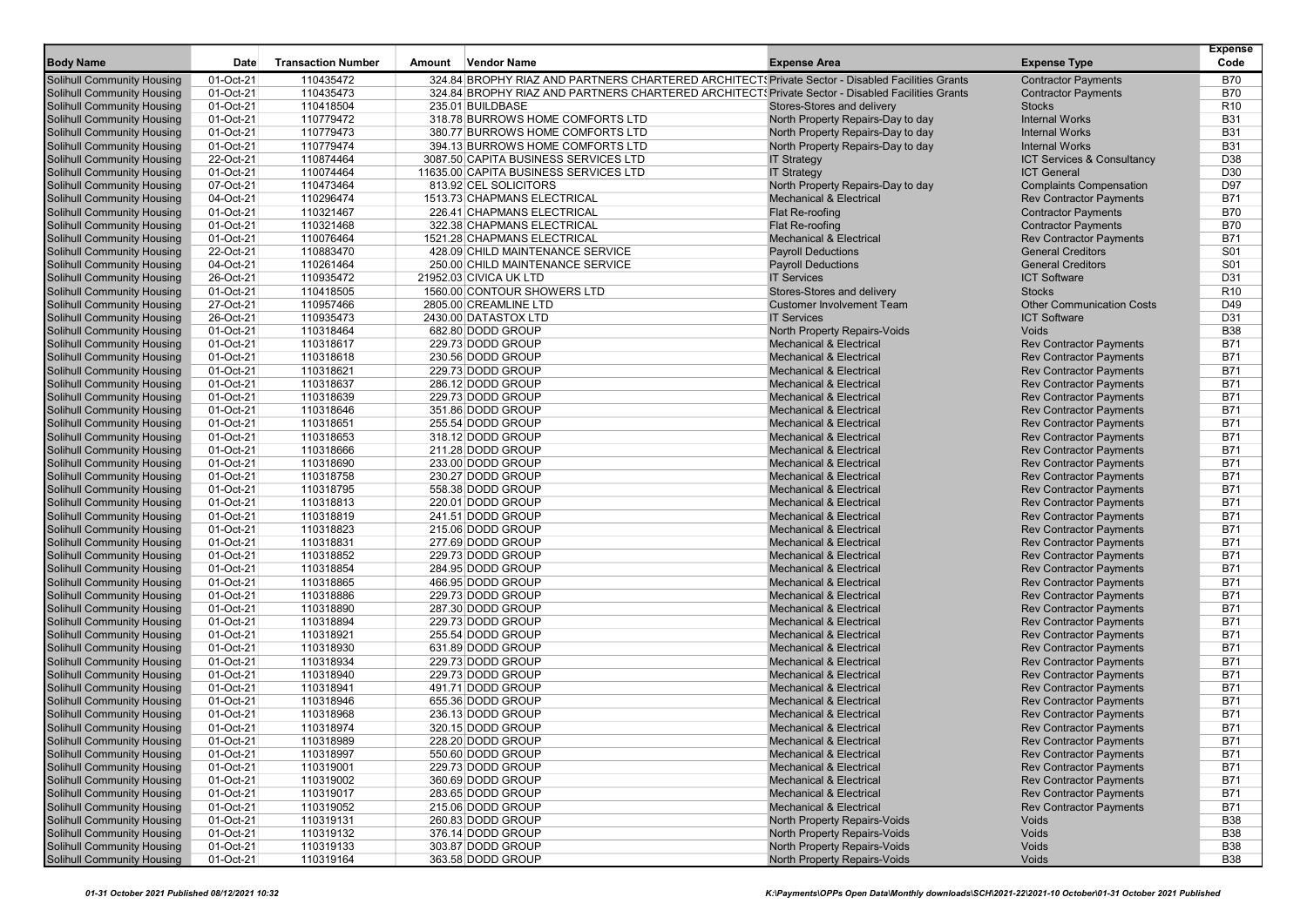| <b>Solihull Community Housing</b><br>01-Oct-21<br>110319165<br>305.05 DODD GROUP<br>North Property Repairs-Voids<br>Voids<br><b>B38</b><br>01-Oct-21<br><b>Solihull Community Housing</b><br>110319197<br>268.90 DODD GROUP<br><b>North Property Repairs-Voids</b><br>Voids<br><b>B38</b><br>110319233<br><b>B70</b><br>01-Oct-21<br>3503.49 DODD GROUP<br>Gas Warm Air/B'boiler/Storage Heater<br><b>Contractor Payments</b><br>Solihull Community Housing<br>01-Oct-21<br>110319234<br>B70<br><b>Solihull Community Housing</b><br>2123.03 DODD GROUP<br>Gas Warm Air/B'boiler/Storage Heater<br><b>Contractor Payments</b><br>01-Oct-21<br><b>Solihull Community Housing</b><br>110319235<br>2351.14 DODD GROUP<br>Gas Warm Air/B'boiler/Storage Heater<br><b>Contractor Payments</b><br>B70<br>110319236<br><b>B70</b><br>Solihull Community Housing<br>01-Oct-21<br>2257.22 DODD GROUP<br>Gas Warm Air/B'boiler/Storage Heater<br><b>Contractor Payments</b><br>01-Oct-21<br>3356.56 DODD GROUP<br><b>B70</b><br><b>Solihull Community Housing</b><br>110319237<br>Gas Warm Air/B'boiler/Storage Heater<br><b>Contractor Payments</b><br>B70<br><b>Solihull Community Housing</b><br>01-Oct-21<br>110319480<br>266.01 DODD GROUP<br><b>Electrical Improvement Works</b><br><b>Contractor Payments</b><br>01-Oct-21<br><b>B70</b><br>Solihull Community Housing<br>110319482<br>1990.96 DODD GROUP<br><b>Electrical Improvement Works</b><br><b>Contractor Payments</b><br>01-Oct-21<br>110319255<br>247.95 DODD GROUP<br><b>B70</b><br>Solihull Community Housing<br><b>Electrical Improvement Works</b><br><b>Contractor Payments</b><br>B71<br><b>Solihull Community Housing</b><br>01-Oct-21<br>110319353<br>211.88 DODD GROUP<br><b>Mechanical &amp; Electrical</b><br><b>Rev Contractor Payments</b><br>01-Oct-21<br>B71<br><b>Solihull Community Housing</b><br>110319354<br>352.45 DODD GROUP<br><b>Mechanical &amp; Electrical</b><br><b>Rev Contractor Payments</b><br>01-Oct-21<br>110319355<br>402.36 DODD GROUP<br>B71<br><b>Solihull Community Housing</b><br><b>Mechanical &amp; Electrical</b><br><b>Rev Contractor Payments</b><br><b>Solihull Community Housing</b><br>01-Oct-21<br>110319356<br>311.55 DODD GROUP<br><b>Mechanical &amp; Electrical</b><br><b>Rev Contractor Payments</b><br>B71<br>110319359<br>B71<br>Solihull Community Housing<br>01-Oct-21<br>322.65 DODD GROUP<br><b>Mechanical &amp; Electrical</b><br><b>Rev Contractor Payments</b><br>01-Oct-21<br>110319360<br>344.87 DODD GROUP<br><b>B71</b><br><b>Solihull Community Housing</b><br><b>Mechanical &amp; Electrical</b><br><b>Rev Contractor Payments</b><br><b>Solihull Community Housing</b><br>01-Oct-21<br>110319362<br>337.58 DODD GROUP<br>B71<br><b>Mechanical &amp; Electrical</b><br><b>Rev Contractor Payments</b><br>B71<br>Solihull Community Housing<br>01-Oct-21<br>110319363<br>337.58 DODD GROUP<br><b>Mechanical &amp; Electrical</b><br><b>Rev Contractor Payments</b><br>01-Oct-21<br>110319364<br>343.28 DODD GROUP<br>B71<br><b>Solihull Community Housing</b><br><b>Mechanical &amp; Electrical</b><br><b>Rev Contractor Payments</b><br>110319371<br>341.45 DODD GROUP<br><b>Rev Contractor Payments</b><br><b>B71</b><br><b>Solihull Community Housing</b><br>01-Oct-21<br><b>Mechanical &amp; Electrical</b><br>01-Oct-21<br>377.89 DODD GROUP<br>B71<br>Solihull Community Housing<br>110319372<br><b>Mechanical &amp; Electrical</b><br><b>Rev Contractor Payments</b><br>110319394<br>B71<br>Solihull Community Housing<br>01-Oct-21<br>265.08 DODD GROUP<br><b>Mechanical &amp; Electrical</b><br><b>Rev Contractor Payments</b><br>01-Oct-21<br><b>B38</b><br><b>Solihull Community Housing</b><br>110319399<br>787.42 DODD GROUP<br><b>North Property Repairs-Voids</b><br>Voids<br>Voids<br><b>B38</b><br><b>Solihull Community Housing</b><br>07-Oct-21<br>110778464<br>2558.89 DODD GROUP<br>North Property Repairs-Voids<br>07-Oct-21<br>110778465<br>Voids<br><b>B38</b><br><b>Solihull Community Housing</b><br>2992.36 DODD GROUP<br>North Property Repairs-Voids<br>07-Oct-21<br>110778466<br>2589.59 DODD GROUP<br><b>B38</b><br><b>Solihull Community Housing</b><br>North Property Repairs-Voids<br>Voids<br>110778467<br>North Property Repairs-Voids<br>Voids<br><b>B38</b><br><b>Solihull Community Housing</b><br>07-Oct-21<br>3754.06 DODD GROUP<br>110778468<br>North Property Repairs-Voids<br><b>B38</b><br>Solihull Community Housing<br>07-Oct-21<br>3939.43 DODD GROUP<br>Voids<br><b>B38</b><br>Solihull Community Housing<br>07-Oct-21<br>110778469<br>4113.08 DODD GROUP<br>North Property Repairs-Voids<br>Voids<br><b>B38</b><br><b>Solihull Community Housing</b><br>07-Oct-21<br>110778470<br>3086.94 DODD GROUP<br>North Property Repairs-Voids<br>Voids<br>07-Oct-21<br>Voids<br><b>B38</b><br><b>Solihull Community Housing</b><br>110778471<br>4225.26 DODD GROUP<br>North Property Repairs-Voids<br>07-Oct-21<br>110778472<br>3925.69 DODD GROUP<br>Voids<br><b>B38</b><br>Solihull Community Housing<br><b>North Property Repairs-Voids</b><br>07-Oct-21<br><b>B38</b><br><b>Solihull Community Housing</b><br>110778473<br>3958.63 DODD GROUP<br>North Property Repairs-Voids<br>Voids<br>110778474<br>North Property Repairs-Voids<br>Voids<br><b>B38</b><br>Solihull Community Housing<br>07-Oct-21<br>3893.07 DODD GROUP<br>07-Oct-21<br>110778475<br>4104.39 DODD GROUP<br>North Property Repairs-Voids<br><b>B38</b><br><b>Solihull Community Housing</b><br>Voids<br><b>Solihull Community Housing</b><br>07-Oct-21<br>110778476<br>7405.46 DODD GROUP<br>North Property Repairs-Voids<br>Voids<br><b>B38</b><br>Voids<br><b>B38</b><br>Solihull Community Housing<br>07-Oct-21<br>110778477<br>5329.29 DODD GROUP<br>North Property Repairs-Voids<br>07-Oct-21<br>110778478<br>2758.88 DODD GROUP<br><b>B38</b><br><b>Solihull Community Housing</b><br>North Property Repairs-Voids<br>Voids<br>01-Oct-21<br>110428517<br>B71<br><b>Solihull Community Housing</b><br>510.94 DODD GROUP<br><b>Mechanical &amp; Electrical</b><br><b>Rev Contractor Payments</b><br>110428521<br>B71<br>Solihull Community Housing<br>01-Oct-21<br>229.73 DODD GROUP<br><b>Mechanical &amp; Electrical</b><br><b>Rev Contractor Payments</b><br>01-Oct-21<br>110428550<br>255.54 DODD GROUP<br>B71<br>Solihull Community Housing<br><b>Mechanical &amp; Electrical</b><br><b>Rev Contractor Payments</b><br>01-Oct-21<br>110429536<br>262.83 DODD GROUP<br>B71<br><b>Solihull Community Housing</b><br><b>Mechanical &amp; Electrical</b><br><b>Rev Contractor Payments</b><br>110429539<br>B71<br><b>Solihull Community Housing</b><br>01-Oct-21<br>259.05 DODD GROUP<br><b>Mechanical &amp; Electrical</b><br><b>Rev Contractor Payments</b><br>01-Oct-21<br>110428570<br>B71<br><b>Solihull Community Housing</b><br>255.54 DODD GROUP<br><b>Mechanical &amp; Electrical</b><br><b>Rev Contractor Payments</b><br>01-Oct-21<br>110428593<br>220.05 DODD GROUP<br>B71<br><b>Solihull Community Housing</b><br><b>Mechanical &amp; Electrical</b><br><b>Rev Contractor Payments</b><br>110428602<br>B71<br><b>Solihull Community Housing</b><br>01-Oct-21<br>285.44 DODD GROUP<br><b>Mechanical &amp; Electrical</b><br><b>Rev Contractor Payments</b><br>01-Oct-21<br>110428616<br>B71<br>Solihull Community Housing<br>293.55 DODD GROUP<br><b>Mechanical &amp; Electrical</b><br><b>Rev Contractor Payments</b><br>110428622<br>B71<br>Solihull Community Housing<br>01-Oct-21<br>379.02 DODD GROUP<br><b>Mechanical &amp; Electrical</b><br><b>Rev Contractor Payments</b><br>B71<br>Solihull Community Housing<br>01-Oct-21<br>110428625<br>494.28 DODD GROUP<br><b>Mechanical &amp; Electrical</b><br><b>Rev Contractor Payments</b><br>B71<br><b>Solihull Community Housing</b><br>01-Oct-21<br>110428627<br>429.20 DODD GROUP<br><b>Mechanical &amp; Electrical</b><br><b>Rev Contractor Payments</b><br><b>B71</b><br>01-Oct-21<br>Solihull Community Housing<br>110429560<br>279.98 DODD GROUP<br>Mechanical & Electrical<br>Rev Contractor Payments<br><b>B71</b><br><b>Solihull Community Housing</b><br>01-Oct-21<br>110429570<br>245.27 DODD GROUP<br><b>Mechanical &amp; Electrical</b><br><b>Rev Contractor Payments</b><br><b>Solihull Community Housing</b><br>01-Oct-21<br>110429595<br>281.84 DODD GROUP<br>North Property Repairs-Voids<br>Voids<br>B38<br><b>Solihull Community Housing</b><br>01-Oct-21<br>110429605<br>232.78 DODD GROUP<br>North Property Repairs-Voids<br>Voids<br>B38<br><b>Solihull Community Housing</b><br>01-Oct-21<br>110429610<br>370.07 DODD GROUP<br>North Property Repairs-Voids<br>Voids<br>B38<br><b>Solihull Community Housing</b><br>North Property Repairs-Voids<br><b>B38</b><br>01-Oct-21<br>110429613<br>301.02 DODD GROUP<br>Voids<br><b>Solihull Community Housing</b><br>01-Oct-21<br>110429615<br>338.24 DODD GROUP<br>North Property Repairs-Voids<br><b>B38</b><br>Voids<br><b>Solihull Community Housing</b><br>01-Oct-21<br>110429619<br>342.87 DODD GROUP<br>North Property Repairs-Voids<br>Voids<br><b>B38</b><br>Solihull Community Housing<br>01-Oct-21<br>110429637<br>North Property Repairs-Voids<br><b>B38</b><br>242.90 DODD GROUP<br>Voids<br><b>Solihull Community Housing</b><br>01-Oct-21<br>110429656<br>265.94 DODD GROUP<br><b>Mechanical &amp; Electrical</b><br><b>Rev Contractor Payments</b><br>B71 |                  |             |                           |                              |                     |                     | <b>Expense</b> |
|-------------------------------------------------------------------------------------------------------------------------------------------------------------------------------------------------------------------------------------------------------------------------------------------------------------------------------------------------------------------------------------------------------------------------------------------------------------------------------------------------------------------------------------------------------------------------------------------------------------------------------------------------------------------------------------------------------------------------------------------------------------------------------------------------------------------------------------------------------------------------------------------------------------------------------------------------------------------------------------------------------------------------------------------------------------------------------------------------------------------------------------------------------------------------------------------------------------------------------------------------------------------------------------------------------------------------------------------------------------------------------------------------------------------------------------------------------------------------------------------------------------------------------------------------------------------------------------------------------------------------------------------------------------------------------------------------------------------------------------------------------------------------------------------------------------------------------------------------------------------------------------------------------------------------------------------------------------------------------------------------------------------------------------------------------------------------------------------------------------------------------------------------------------------------------------------------------------------------------------------------------------------------------------------------------------------------------------------------------------------------------------------------------------------------------------------------------------------------------------------------------------------------------------------------------------------------------------------------------------------------------------------------------------------------------------------------------------------------------------------------------------------------------------------------------------------------------------------------------------------------------------------------------------------------------------------------------------------------------------------------------------------------------------------------------------------------------------------------------------------------------------------------------------------------------------------------------------------------------------------------------------------------------------------------------------------------------------------------------------------------------------------------------------------------------------------------------------------------------------------------------------------------------------------------------------------------------------------------------------------------------------------------------------------------------------------------------------------------------------------------------------------------------------------------------------------------------------------------------------------------------------------------------------------------------------------------------------------------------------------------------------------------------------------------------------------------------------------------------------------------------------------------------------------------------------------------------------------------------------------------------------------------------------------------------------------------------------------------------------------------------------------------------------------------------------------------------------------------------------------------------------------------------------------------------------------------------------------------------------------------------------------------------------------------------------------------------------------------------------------------------------------------------------------------------------------------------------------------------------------------------------------------------------------------------------------------------------------------------------------------------------------------------------------------------------------------------------------------------------------------------------------------------------------------------------------------------------------------------------------------------------------------------------------------------------------------------------------------------------------------------------------------------------------------------------------------------------------------------------------------------------------------------------------------------------------------------------------------------------------------------------------------------------------------------------------------------------------------------------------------------------------------------------------------------------------------------------------------------------------------------------------------------------------------------------------------------------------------------------------------------------------------------------------------------------------------------------------------------------------------------------------------------------------------------------------------------------------------------------------------------------------------------------------------------------------------------------------------------------------------------------------------------------------------------------------------------------------------------------------------------------------------------------------------------------------------------------------------------------------------------------------------------------------------------------------------------------------------------------------------------------------------------------------------------------------------------------------------------------------------------------------------------------------------------------------------------------------------------------------------------------------------------------------------------------------------------------------------------------------------------------------------------------------------------------------------------------------------------------------------------------------------------------------------------------------------------------------------------------------------------------------------------------------------------------------------------------------------------------------------------------------------------------------------------------------------------------------------------------------------------------------------------------------------------------------------------------------------------------------------------------------------------------------------------------------------------------------------------------------------------------------------------------------------------------------------------------------------------------------------------------------------------------------------------------------------------------------------------------------------------------------------------------------------------------------------------------------------------------------------------------------------------------------------------------------------------------------------------------------------------------------------------------------------------------------------------------------------------------------------------------------------------------------------------------------------------------------------------------------------------------------------------------------------------------------------------------------------------------------------------------------------------------------------------------------------------------------------------------------------------------------------------------------------------------------------------------------------------------------------------------------------------------------------------------------------------------------------------------------------------------------------------------------------------------------------------------------------------------------------------------------------------------------------------------------------------------------------------------------------------------------------------------------------------------------------------------|------------------|-------------|---------------------------|------------------------------|---------------------|---------------------|----------------|
|                                                                                                                                                                                                                                                                                                                                                                                                                                                                                                                                                                                                                                                                                                                                                                                                                                                                                                                                                                                                                                                                                                                                                                                                                                                                                                                                                                                                                                                                                                                                                                                                                                                                                                                                                                                                                                                                                                                                                                                                                                                                                                                                                                                                                                                                                                                                                                                                                                                                                                                                                                                                                                                                                                                                                                                                                                                                                                                                                                                                                                                                                                                                                                                                                                                                                                                                                                                                                                                                                                                                                                                                                                                                                                                                                                                                                                                                                                                                                                                                                                                                                                                                                                                                                                                                                                                                                                                                                                                                                                                                                                                                                                                                                                                                                                                                                                                                                                                                                                                                                                                                                                                                                                                                                                                                                                                                                                                                                                                                                                                                                                                                                                                                                                                                                                                                                                                                                                                                                                                                                                                                                                                                                                                                                                                                                                                                                                                                                                                                                                                                                                                                                                                                                                                                                                                                                                                                                                                                                                                                                                                                                                                                                                                                                                                                                                                                                                                                                                                                                                                                                                                                                                                                                                                                                                                                                                                                                                                                                                                                                                                                                                                                                                                                                                                                                                                                                                                                                                                                                                                                                                                                                                                                                                                                                                                                                                                                                                                                                                                                                                                                                                                                                                                                                                                                                                                                                                                                                                                             | <b>Body Name</b> | <b>Date</b> | <b>Transaction Number</b> | <b>Vendor Name</b><br>Amount | <b>Expense Area</b> | <b>Expense Type</b> | Code           |
|                                                                                                                                                                                                                                                                                                                                                                                                                                                                                                                                                                                                                                                                                                                                                                                                                                                                                                                                                                                                                                                                                                                                                                                                                                                                                                                                                                                                                                                                                                                                                                                                                                                                                                                                                                                                                                                                                                                                                                                                                                                                                                                                                                                                                                                                                                                                                                                                                                                                                                                                                                                                                                                                                                                                                                                                                                                                                                                                                                                                                                                                                                                                                                                                                                                                                                                                                                                                                                                                                                                                                                                                                                                                                                                                                                                                                                                                                                                                                                                                                                                                                                                                                                                                                                                                                                                                                                                                                                                                                                                                                                                                                                                                                                                                                                                                                                                                                                                                                                                                                                                                                                                                                                                                                                                                                                                                                                                                                                                                                                                                                                                                                                                                                                                                                                                                                                                                                                                                                                                                                                                                                                                                                                                                                                                                                                                                                                                                                                                                                                                                                                                                                                                                                                                                                                                                                                                                                                                                                                                                                                                                                                                                                                                                                                                                                                                                                                                                                                                                                                                                                                                                                                                                                                                                                                                                                                                                                                                                                                                                                                                                                                                                                                                                                                                                                                                                                                                                                                                                                                                                                                                                                                                                                                                                                                                                                                                                                                                                                                                                                                                                                                                                                                                                                                                                                                                                                                                                                                                             |                  |             |                           |                              |                     |                     |                |
|                                                                                                                                                                                                                                                                                                                                                                                                                                                                                                                                                                                                                                                                                                                                                                                                                                                                                                                                                                                                                                                                                                                                                                                                                                                                                                                                                                                                                                                                                                                                                                                                                                                                                                                                                                                                                                                                                                                                                                                                                                                                                                                                                                                                                                                                                                                                                                                                                                                                                                                                                                                                                                                                                                                                                                                                                                                                                                                                                                                                                                                                                                                                                                                                                                                                                                                                                                                                                                                                                                                                                                                                                                                                                                                                                                                                                                                                                                                                                                                                                                                                                                                                                                                                                                                                                                                                                                                                                                                                                                                                                                                                                                                                                                                                                                                                                                                                                                                                                                                                                                                                                                                                                                                                                                                                                                                                                                                                                                                                                                                                                                                                                                                                                                                                                                                                                                                                                                                                                                                                                                                                                                                                                                                                                                                                                                                                                                                                                                                                                                                                                                                                                                                                                                                                                                                                                                                                                                                                                                                                                                                                                                                                                                                                                                                                                                                                                                                                                                                                                                                                                                                                                                                                                                                                                                                                                                                                                                                                                                                                                                                                                                                                                                                                                                                                                                                                                                                                                                                                                                                                                                                                                                                                                                                                                                                                                                                                                                                                                                                                                                                                                                                                                                                                                                                                                                                                                                                                                                                             |                  |             |                           |                              |                     |                     |                |
|                                                                                                                                                                                                                                                                                                                                                                                                                                                                                                                                                                                                                                                                                                                                                                                                                                                                                                                                                                                                                                                                                                                                                                                                                                                                                                                                                                                                                                                                                                                                                                                                                                                                                                                                                                                                                                                                                                                                                                                                                                                                                                                                                                                                                                                                                                                                                                                                                                                                                                                                                                                                                                                                                                                                                                                                                                                                                                                                                                                                                                                                                                                                                                                                                                                                                                                                                                                                                                                                                                                                                                                                                                                                                                                                                                                                                                                                                                                                                                                                                                                                                                                                                                                                                                                                                                                                                                                                                                                                                                                                                                                                                                                                                                                                                                                                                                                                                                                                                                                                                                                                                                                                                                                                                                                                                                                                                                                                                                                                                                                                                                                                                                                                                                                                                                                                                                                                                                                                                                                                                                                                                                                                                                                                                                                                                                                                                                                                                                                                                                                                                                                                                                                                                                                                                                                                                                                                                                                                                                                                                                                                                                                                                                                                                                                                                                                                                                                                                                                                                                                                                                                                                                                                                                                                                                                                                                                                                                                                                                                                                                                                                                                                                                                                                                                                                                                                                                                                                                                                                                                                                                                                                                                                                                                                                                                                                                                                                                                                                                                                                                                                                                                                                                                                                                                                                                                                                                                                                                                             |                  |             |                           |                              |                     |                     |                |
|                                                                                                                                                                                                                                                                                                                                                                                                                                                                                                                                                                                                                                                                                                                                                                                                                                                                                                                                                                                                                                                                                                                                                                                                                                                                                                                                                                                                                                                                                                                                                                                                                                                                                                                                                                                                                                                                                                                                                                                                                                                                                                                                                                                                                                                                                                                                                                                                                                                                                                                                                                                                                                                                                                                                                                                                                                                                                                                                                                                                                                                                                                                                                                                                                                                                                                                                                                                                                                                                                                                                                                                                                                                                                                                                                                                                                                                                                                                                                                                                                                                                                                                                                                                                                                                                                                                                                                                                                                                                                                                                                                                                                                                                                                                                                                                                                                                                                                                                                                                                                                                                                                                                                                                                                                                                                                                                                                                                                                                                                                                                                                                                                                                                                                                                                                                                                                                                                                                                                                                                                                                                                                                                                                                                                                                                                                                                                                                                                                                                                                                                                                                                                                                                                                                                                                                                                                                                                                                                                                                                                                                                                                                                                                                                                                                                                                                                                                                                                                                                                                                                                                                                                                                                                                                                                                                                                                                                                                                                                                                                                                                                                                                                                                                                                                                                                                                                                                                                                                                                                                                                                                                                                                                                                                                                                                                                                                                                                                                                                                                                                                                                                                                                                                                                                                                                                                                                                                                                                                                             |                  |             |                           |                              |                     |                     |                |
|                                                                                                                                                                                                                                                                                                                                                                                                                                                                                                                                                                                                                                                                                                                                                                                                                                                                                                                                                                                                                                                                                                                                                                                                                                                                                                                                                                                                                                                                                                                                                                                                                                                                                                                                                                                                                                                                                                                                                                                                                                                                                                                                                                                                                                                                                                                                                                                                                                                                                                                                                                                                                                                                                                                                                                                                                                                                                                                                                                                                                                                                                                                                                                                                                                                                                                                                                                                                                                                                                                                                                                                                                                                                                                                                                                                                                                                                                                                                                                                                                                                                                                                                                                                                                                                                                                                                                                                                                                                                                                                                                                                                                                                                                                                                                                                                                                                                                                                                                                                                                                                                                                                                                                                                                                                                                                                                                                                                                                                                                                                                                                                                                                                                                                                                                                                                                                                                                                                                                                                                                                                                                                                                                                                                                                                                                                                                                                                                                                                                                                                                                                                                                                                                                                                                                                                                                                                                                                                                                                                                                                                                                                                                                                                                                                                                                                                                                                                                                                                                                                                                                                                                                                                                                                                                                                                                                                                                                                                                                                                                                                                                                                                                                                                                                                                                                                                                                                                                                                                                                                                                                                                                                                                                                                                                                                                                                                                                                                                                                                                                                                                                                                                                                                                                                                                                                                                                                                                                                                                             |                  |             |                           |                              |                     |                     |                |
|                                                                                                                                                                                                                                                                                                                                                                                                                                                                                                                                                                                                                                                                                                                                                                                                                                                                                                                                                                                                                                                                                                                                                                                                                                                                                                                                                                                                                                                                                                                                                                                                                                                                                                                                                                                                                                                                                                                                                                                                                                                                                                                                                                                                                                                                                                                                                                                                                                                                                                                                                                                                                                                                                                                                                                                                                                                                                                                                                                                                                                                                                                                                                                                                                                                                                                                                                                                                                                                                                                                                                                                                                                                                                                                                                                                                                                                                                                                                                                                                                                                                                                                                                                                                                                                                                                                                                                                                                                                                                                                                                                                                                                                                                                                                                                                                                                                                                                                                                                                                                                                                                                                                                                                                                                                                                                                                                                                                                                                                                                                                                                                                                                                                                                                                                                                                                                                                                                                                                                                                                                                                                                                                                                                                                                                                                                                                                                                                                                                                                                                                                                                                                                                                                                                                                                                                                                                                                                                                                                                                                                                                                                                                                                                                                                                                                                                                                                                                                                                                                                                                                                                                                                                                                                                                                                                                                                                                                                                                                                                                                                                                                                                                                                                                                                                                                                                                                                                                                                                                                                                                                                                                                                                                                                                                                                                                                                                                                                                                                                                                                                                                                                                                                                                                                                                                                                                                                                                                                                                             |                  |             |                           |                              |                     |                     |                |
|                                                                                                                                                                                                                                                                                                                                                                                                                                                                                                                                                                                                                                                                                                                                                                                                                                                                                                                                                                                                                                                                                                                                                                                                                                                                                                                                                                                                                                                                                                                                                                                                                                                                                                                                                                                                                                                                                                                                                                                                                                                                                                                                                                                                                                                                                                                                                                                                                                                                                                                                                                                                                                                                                                                                                                                                                                                                                                                                                                                                                                                                                                                                                                                                                                                                                                                                                                                                                                                                                                                                                                                                                                                                                                                                                                                                                                                                                                                                                                                                                                                                                                                                                                                                                                                                                                                                                                                                                                                                                                                                                                                                                                                                                                                                                                                                                                                                                                                                                                                                                                                                                                                                                                                                                                                                                                                                                                                                                                                                                                                                                                                                                                                                                                                                                                                                                                                                                                                                                                                                                                                                                                                                                                                                                                                                                                                                                                                                                                                                                                                                                                                                                                                                                                                                                                                                                                                                                                                                                                                                                                                                                                                                                                                                                                                                                                                                                                                                                                                                                                                                                                                                                                                                                                                                                                                                                                                                                                                                                                                                                                                                                                                                                                                                                                                                                                                                                                                                                                                                                                                                                                                                                                                                                                                                                                                                                                                                                                                                                                                                                                                                                                                                                                                                                                                                                                                                                                                                                                                             |                  |             |                           |                              |                     |                     |                |
|                                                                                                                                                                                                                                                                                                                                                                                                                                                                                                                                                                                                                                                                                                                                                                                                                                                                                                                                                                                                                                                                                                                                                                                                                                                                                                                                                                                                                                                                                                                                                                                                                                                                                                                                                                                                                                                                                                                                                                                                                                                                                                                                                                                                                                                                                                                                                                                                                                                                                                                                                                                                                                                                                                                                                                                                                                                                                                                                                                                                                                                                                                                                                                                                                                                                                                                                                                                                                                                                                                                                                                                                                                                                                                                                                                                                                                                                                                                                                                                                                                                                                                                                                                                                                                                                                                                                                                                                                                                                                                                                                                                                                                                                                                                                                                                                                                                                                                                                                                                                                                                                                                                                                                                                                                                                                                                                                                                                                                                                                                                                                                                                                                                                                                                                                                                                                                                                                                                                                                                                                                                                                                                                                                                                                                                                                                                                                                                                                                                                                                                                                                                                                                                                                                                                                                                                                                                                                                                                                                                                                                                                                                                                                                                                                                                                                                                                                                                                                                                                                                                                                                                                                                                                                                                                                                                                                                                                                                                                                                                                                                                                                                                                                                                                                                                                                                                                                                                                                                                                                                                                                                                                                                                                                                                                                                                                                                                                                                                                                                                                                                                                                                                                                                                                                                                                                                                                                                                                                                                             |                  |             |                           |                              |                     |                     |                |
|                                                                                                                                                                                                                                                                                                                                                                                                                                                                                                                                                                                                                                                                                                                                                                                                                                                                                                                                                                                                                                                                                                                                                                                                                                                                                                                                                                                                                                                                                                                                                                                                                                                                                                                                                                                                                                                                                                                                                                                                                                                                                                                                                                                                                                                                                                                                                                                                                                                                                                                                                                                                                                                                                                                                                                                                                                                                                                                                                                                                                                                                                                                                                                                                                                                                                                                                                                                                                                                                                                                                                                                                                                                                                                                                                                                                                                                                                                                                                                                                                                                                                                                                                                                                                                                                                                                                                                                                                                                                                                                                                                                                                                                                                                                                                                                                                                                                                                                                                                                                                                                                                                                                                                                                                                                                                                                                                                                                                                                                                                                                                                                                                                                                                                                                                                                                                                                                                                                                                                                                                                                                                                                                                                                                                                                                                                                                                                                                                                                                                                                                                                                                                                                                                                                                                                                                                                                                                                                                                                                                                                                                                                                                                                                                                                                                                                                                                                                                                                                                                                                                                                                                                                                                                                                                                                                                                                                                                                                                                                                                                                                                                                                                                                                                                                                                                                                                                                                                                                                                                                                                                                                                                                                                                                                                                                                                                                                                                                                                                                                                                                                                                                                                                                                                                                                                                                                                                                                                                                                             |                  |             |                           |                              |                     |                     |                |
|                                                                                                                                                                                                                                                                                                                                                                                                                                                                                                                                                                                                                                                                                                                                                                                                                                                                                                                                                                                                                                                                                                                                                                                                                                                                                                                                                                                                                                                                                                                                                                                                                                                                                                                                                                                                                                                                                                                                                                                                                                                                                                                                                                                                                                                                                                                                                                                                                                                                                                                                                                                                                                                                                                                                                                                                                                                                                                                                                                                                                                                                                                                                                                                                                                                                                                                                                                                                                                                                                                                                                                                                                                                                                                                                                                                                                                                                                                                                                                                                                                                                                                                                                                                                                                                                                                                                                                                                                                                                                                                                                                                                                                                                                                                                                                                                                                                                                                                                                                                                                                                                                                                                                                                                                                                                                                                                                                                                                                                                                                                                                                                                                                                                                                                                                                                                                                                                                                                                                                                                                                                                                                                                                                                                                                                                                                                                                                                                                                                                                                                                                                                                                                                                                                                                                                                                                                                                                                                                                                                                                                                                                                                                                                                                                                                                                                                                                                                                                                                                                                                                                                                                                                                                                                                                                                                                                                                                                                                                                                                                                                                                                                                                                                                                                                                                                                                                                                                                                                                                                                                                                                                                                                                                                                                                                                                                                                                                                                                                                                                                                                                                                                                                                                                                                                                                                                                                                                                                                                                             |                  |             |                           |                              |                     |                     |                |
|                                                                                                                                                                                                                                                                                                                                                                                                                                                                                                                                                                                                                                                                                                                                                                                                                                                                                                                                                                                                                                                                                                                                                                                                                                                                                                                                                                                                                                                                                                                                                                                                                                                                                                                                                                                                                                                                                                                                                                                                                                                                                                                                                                                                                                                                                                                                                                                                                                                                                                                                                                                                                                                                                                                                                                                                                                                                                                                                                                                                                                                                                                                                                                                                                                                                                                                                                                                                                                                                                                                                                                                                                                                                                                                                                                                                                                                                                                                                                                                                                                                                                                                                                                                                                                                                                                                                                                                                                                                                                                                                                                                                                                                                                                                                                                                                                                                                                                                                                                                                                                                                                                                                                                                                                                                                                                                                                                                                                                                                                                                                                                                                                                                                                                                                                                                                                                                                                                                                                                                                                                                                                                                                                                                                                                                                                                                                                                                                                                                                                                                                                                                                                                                                                                                                                                                                                                                                                                                                                                                                                                                                                                                                                                                                                                                                                                                                                                                                                                                                                                                                                                                                                                                                                                                                                                                                                                                                                                                                                                                                                                                                                                                                                                                                                                                                                                                                                                                                                                                                                                                                                                                                                                                                                                                                                                                                                                                                                                                                                                                                                                                                                                                                                                                                                                                                                                                                                                                                                                                             |                  |             |                           |                              |                     |                     |                |
|                                                                                                                                                                                                                                                                                                                                                                                                                                                                                                                                                                                                                                                                                                                                                                                                                                                                                                                                                                                                                                                                                                                                                                                                                                                                                                                                                                                                                                                                                                                                                                                                                                                                                                                                                                                                                                                                                                                                                                                                                                                                                                                                                                                                                                                                                                                                                                                                                                                                                                                                                                                                                                                                                                                                                                                                                                                                                                                                                                                                                                                                                                                                                                                                                                                                                                                                                                                                                                                                                                                                                                                                                                                                                                                                                                                                                                                                                                                                                                                                                                                                                                                                                                                                                                                                                                                                                                                                                                                                                                                                                                                                                                                                                                                                                                                                                                                                                                                                                                                                                                                                                                                                                                                                                                                                                                                                                                                                                                                                                                                                                                                                                                                                                                                                                                                                                                                                                                                                                                                                                                                                                                                                                                                                                                                                                                                                                                                                                                                                                                                                                                                                                                                                                                                                                                                                                                                                                                                                                                                                                                                                                                                                                                                                                                                                                                                                                                                                                                                                                                                                                                                                                                                                                                                                                                                                                                                                                                                                                                                                                                                                                                                                                                                                                                                                                                                                                                                                                                                                                                                                                                                                                                                                                                                                                                                                                                                                                                                                                                                                                                                                                                                                                                                                                                                                                                                                                                                                                                                             |                  |             |                           |                              |                     |                     |                |
|                                                                                                                                                                                                                                                                                                                                                                                                                                                                                                                                                                                                                                                                                                                                                                                                                                                                                                                                                                                                                                                                                                                                                                                                                                                                                                                                                                                                                                                                                                                                                                                                                                                                                                                                                                                                                                                                                                                                                                                                                                                                                                                                                                                                                                                                                                                                                                                                                                                                                                                                                                                                                                                                                                                                                                                                                                                                                                                                                                                                                                                                                                                                                                                                                                                                                                                                                                                                                                                                                                                                                                                                                                                                                                                                                                                                                                                                                                                                                                                                                                                                                                                                                                                                                                                                                                                                                                                                                                                                                                                                                                                                                                                                                                                                                                                                                                                                                                                                                                                                                                                                                                                                                                                                                                                                                                                                                                                                                                                                                                                                                                                                                                                                                                                                                                                                                                                                                                                                                                                                                                                                                                                                                                                                                                                                                                                                                                                                                                                                                                                                                                                                                                                                                                                                                                                                                                                                                                                                                                                                                                                                                                                                                                                                                                                                                                                                                                                                                                                                                                                                                                                                                                                                                                                                                                                                                                                                                                                                                                                                                                                                                                                                                                                                                                                                                                                                                                                                                                                                                                                                                                                                                                                                                                                                                                                                                                                                                                                                                                                                                                                                                                                                                                                                                                                                                                                                                                                                                                                             |                  |             |                           |                              |                     |                     |                |
|                                                                                                                                                                                                                                                                                                                                                                                                                                                                                                                                                                                                                                                                                                                                                                                                                                                                                                                                                                                                                                                                                                                                                                                                                                                                                                                                                                                                                                                                                                                                                                                                                                                                                                                                                                                                                                                                                                                                                                                                                                                                                                                                                                                                                                                                                                                                                                                                                                                                                                                                                                                                                                                                                                                                                                                                                                                                                                                                                                                                                                                                                                                                                                                                                                                                                                                                                                                                                                                                                                                                                                                                                                                                                                                                                                                                                                                                                                                                                                                                                                                                                                                                                                                                                                                                                                                                                                                                                                                                                                                                                                                                                                                                                                                                                                                                                                                                                                                                                                                                                                                                                                                                                                                                                                                                                                                                                                                                                                                                                                                                                                                                                                                                                                                                                                                                                                                                                                                                                                                                                                                                                                                                                                                                                                                                                                                                                                                                                                                                                                                                                                                                                                                                                                                                                                                                                                                                                                                                                                                                                                                                                                                                                                                                                                                                                                                                                                                                                                                                                                                                                                                                                                                                                                                                                                                                                                                                                                                                                                                                                                                                                                                                                                                                                                                                                                                                                                                                                                                                                                                                                                                                                                                                                                                                                                                                                                                                                                                                                                                                                                                                                                                                                                                                                                                                                                                                                                                                                                                             |                  |             |                           |                              |                     |                     |                |
|                                                                                                                                                                                                                                                                                                                                                                                                                                                                                                                                                                                                                                                                                                                                                                                                                                                                                                                                                                                                                                                                                                                                                                                                                                                                                                                                                                                                                                                                                                                                                                                                                                                                                                                                                                                                                                                                                                                                                                                                                                                                                                                                                                                                                                                                                                                                                                                                                                                                                                                                                                                                                                                                                                                                                                                                                                                                                                                                                                                                                                                                                                                                                                                                                                                                                                                                                                                                                                                                                                                                                                                                                                                                                                                                                                                                                                                                                                                                                                                                                                                                                                                                                                                                                                                                                                                                                                                                                                                                                                                                                                                                                                                                                                                                                                                                                                                                                                                                                                                                                                                                                                                                                                                                                                                                                                                                                                                                                                                                                                                                                                                                                                                                                                                                                                                                                                                                                                                                                                                                                                                                                                                                                                                                                                                                                                                                                                                                                                                                                                                                                                                                                                                                                                                                                                                                                                                                                                                                                                                                                                                                                                                                                                                                                                                                                                                                                                                                                                                                                                                                                                                                                                                                                                                                                                                                                                                                                                                                                                                                                                                                                                                                                                                                                                                                                                                                                                                                                                                                                                                                                                                                                                                                                                                                                                                                                                                                                                                                                                                                                                                                                                                                                                                                                                                                                                                                                                                                                                                             |                  |             |                           |                              |                     |                     |                |
|                                                                                                                                                                                                                                                                                                                                                                                                                                                                                                                                                                                                                                                                                                                                                                                                                                                                                                                                                                                                                                                                                                                                                                                                                                                                                                                                                                                                                                                                                                                                                                                                                                                                                                                                                                                                                                                                                                                                                                                                                                                                                                                                                                                                                                                                                                                                                                                                                                                                                                                                                                                                                                                                                                                                                                                                                                                                                                                                                                                                                                                                                                                                                                                                                                                                                                                                                                                                                                                                                                                                                                                                                                                                                                                                                                                                                                                                                                                                                                                                                                                                                                                                                                                                                                                                                                                                                                                                                                                                                                                                                                                                                                                                                                                                                                                                                                                                                                                                                                                                                                                                                                                                                                                                                                                                                                                                                                                                                                                                                                                                                                                                                                                                                                                                                                                                                                                                                                                                                                                                                                                                                                                                                                                                                                                                                                                                                                                                                                                                                                                                                                                                                                                                                                                                                                                                                                                                                                                                                                                                                                                                                                                                                                                                                                                                                                                                                                                                                                                                                                                                                                                                                                                                                                                                                                                                                                                                                                                                                                                                                                                                                                                                                                                                                                                                                                                                                                                                                                                                                                                                                                                                                                                                                                                                                                                                                                                                                                                                                                                                                                                                                                                                                                                                                                                                                                                                                                                                                                                             |                  |             |                           |                              |                     |                     |                |
|                                                                                                                                                                                                                                                                                                                                                                                                                                                                                                                                                                                                                                                                                                                                                                                                                                                                                                                                                                                                                                                                                                                                                                                                                                                                                                                                                                                                                                                                                                                                                                                                                                                                                                                                                                                                                                                                                                                                                                                                                                                                                                                                                                                                                                                                                                                                                                                                                                                                                                                                                                                                                                                                                                                                                                                                                                                                                                                                                                                                                                                                                                                                                                                                                                                                                                                                                                                                                                                                                                                                                                                                                                                                                                                                                                                                                                                                                                                                                                                                                                                                                                                                                                                                                                                                                                                                                                                                                                                                                                                                                                                                                                                                                                                                                                                                                                                                                                                                                                                                                                                                                                                                                                                                                                                                                                                                                                                                                                                                                                                                                                                                                                                                                                                                                                                                                                                                                                                                                                                                                                                                                                                                                                                                                                                                                                                                                                                                                                                                                                                                                                                                                                                                                                                                                                                                                                                                                                                                                                                                                                                                                                                                                                                                                                                                                                                                                                                                                                                                                                                                                                                                                                                                                                                                                                                                                                                                                                                                                                                                                                                                                                                                                                                                                                                                                                                                                                                                                                                                                                                                                                                                                                                                                                                                                                                                                                                                                                                                                                                                                                                                                                                                                                                                                                                                                                                                                                                                                                                             |                  |             |                           |                              |                     |                     |                |
|                                                                                                                                                                                                                                                                                                                                                                                                                                                                                                                                                                                                                                                                                                                                                                                                                                                                                                                                                                                                                                                                                                                                                                                                                                                                                                                                                                                                                                                                                                                                                                                                                                                                                                                                                                                                                                                                                                                                                                                                                                                                                                                                                                                                                                                                                                                                                                                                                                                                                                                                                                                                                                                                                                                                                                                                                                                                                                                                                                                                                                                                                                                                                                                                                                                                                                                                                                                                                                                                                                                                                                                                                                                                                                                                                                                                                                                                                                                                                                                                                                                                                                                                                                                                                                                                                                                                                                                                                                                                                                                                                                                                                                                                                                                                                                                                                                                                                                                                                                                                                                                                                                                                                                                                                                                                                                                                                                                                                                                                                                                                                                                                                                                                                                                                                                                                                                                                                                                                                                                                                                                                                                                                                                                                                                                                                                                                                                                                                                                                                                                                                                                                                                                                                                                                                                                                                                                                                                                                                                                                                                                                                                                                                                                                                                                                                                                                                                                                                                                                                                                                                                                                                                                                                                                                                                                                                                                                                                                                                                                                                                                                                                                                                                                                                                                                                                                                                                                                                                                                                                                                                                                                                                                                                                                                                                                                                                                                                                                                                                                                                                                                                                                                                                                                                                                                                                                                                                                                                                                             |                  |             |                           |                              |                     |                     |                |
|                                                                                                                                                                                                                                                                                                                                                                                                                                                                                                                                                                                                                                                                                                                                                                                                                                                                                                                                                                                                                                                                                                                                                                                                                                                                                                                                                                                                                                                                                                                                                                                                                                                                                                                                                                                                                                                                                                                                                                                                                                                                                                                                                                                                                                                                                                                                                                                                                                                                                                                                                                                                                                                                                                                                                                                                                                                                                                                                                                                                                                                                                                                                                                                                                                                                                                                                                                                                                                                                                                                                                                                                                                                                                                                                                                                                                                                                                                                                                                                                                                                                                                                                                                                                                                                                                                                                                                                                                                                                                                                                                                                                                                                                                                                                                                                                                                                                                                                                                                                                                                                                                                                                                                                                                                                                                                                                                                                                                                                                                                                                                                                                                                                                                                                                                                                                                                                                                                                                                                                                                                                                                                                                                                                                                                                                                                                                                                                                                                                                                                                                                                                                                                                                                                                                                                                                                                                                                                                                                                                                                                                                                                                                                                                                                                                                                                                                                                                                                                                                                                                                                                                                                                                                                                                                                                                                                                                                                                                                                                                                                                                                                                                                                                                                                                                                                                                                                                                                                                                                                                                                                                                                                                                                                                                                                                                                                                                                                                                                                                                                                                                                                                                                                                                                                                                                                                                                                                                                                                                             |                  |             |                           |                              |                     |                     |                |
|                                                                                                                                                                                                                                                                                                                                                                                                                                                                                                                                                                                                                                                                                                                                                                                                                                                                                                                                                                                                                                                                                                                                                                                                                                                                                                                                                                                                                                                                                                                                                                                                                                                                                                                                                                                                                                                                                                                                                                                                                                                                                                                                                                                                                                                                                                                                                                                                                                                                                                                                                                                                                                                                                                                                                                                                                                                                                                                                                                                                                                                                                                                                                                                                                                                                                                                                                                                                                                                                                                                                                                                                                                                                                                                                                                                                                                                                                                                                                                                                                                                                                                                                                                                                                                                                                                                                                                                                                                                                                                                                                                                                                                                                                                                                                                                                                                                                                                                                                                                                                                                                                                                                                                                                                                                                                                                                                                                                                                                                                                                                                                                                                                                                                                                                                                                                                                                                                                                                                                                                                                                                                                                                                                                                                                                                                                                                                                                                                                                                                                                                                                                                                                                                                                                                                                                                                                                                                                                                                                                                                                                                                                                                                                                                                                                                                                                                                                                                                                                                                                                                                                                                                                                                                                                                                                                                                                                                                                                                                                                                                                                                                                                                                                                                                                                                                                                                                                                                                                                                                                                                                                                                                                                                                                                                                                                                                                                                                                                                                                                                                                                                                                                                                                                                                                                                                                                                                                                                                                                             |                  |             |                           |                              |                     |                     |                |
|                                                                                                                                                                                                                                                                                                                                                                                                                                                                                                                                                                                                                                                                                                                                                                                                                                                                                                                                                                                                                                                                                                                                                                                                                                                                                                                                                                                                                                                                                                                                                                                                                                                                                                                                                                                                                                                                                                                                                                                                                                                                                                                                                                                                                                                                                                                                                                                                                                                                                                                                                                                                                                                                                                                                                                                                                                                                                                                                                                                                                                                                                                                                                                                                                                                                                                                                                                                                                                                                                                                                                                                                                                                                                                                                                                                                                                                                                                                                                                                                                                                                                                                                                                                                                                                                                                                                                                                                                                                                                                                                                                                                                                                                                                                                                                                                                                                                                                                                                                                                                                                                                                                                                                                                                                                                                                                                                                                                                                                                                                                                                                                                                                                                                                                                                                                                                                                                                                                                                                                                                                                                                                                                                                                                                                                                                                                                                                                                                                                                                                                                                                                                                                                                                                                                                                                                                                                                                                                                                                                                                                                                                                                                                                                                                                                                                                                                                                                                                                                                                                                                                                                                                                                                                                                                                                                                                                                                                                                                                                                                                                                                                                                                                                                                                                                                                                                                                                                                                                                                                                                                                                                                                                                                                                                                                                                                                                                                                                                                                                                                                                                                                                                                                                                                                                                                                                                                                                                                                                                             |                  |             |                           |                              |                     |                     |                |
|                                                                                                                                                                                                                                                                                                                                                                                                                                                                                                                                                                                                                                                                                                                                                                                                                                                                                                                                                                                                                                                                                                                                                                                                                                                                                                                                                                                                                                                                                                                                                                                                                                                                                                                                                                                                                                                                                                                                                                                                                                                                                                                                                                                                                                                                                                                                                                                                                                                                                                                                                                                                                                                                                                                                                                                                                                                                                                                                                                                                                                                                                                                                                                                                                                                                                                                                                                                                                                                                                                                                                                                                                                                                                                                                                                                                                                                                                                                                                                                                                                                                                                                                                                                                                                                                                                                                                                                                                                                                                                                                                                                                                                                                                                                                                                                                                                                                                                                                                                                                                                                                                                                                                                                                                                                                                                                                                                                                                                                                                                                                                                                                                                                                                                                                                                                                                                                                                                                                                                                                                                                                                                                                                                                                                                                                                                                                                                                                                                                                                                                                                                                                                                                                                                                                                                                                                                                                                                                                                                                                                                                                                                                                                                                                                                                                                                                                                                                                                                                                                                                                                                                                                                                                                                                                                                                                                                                                                                                                                                                                                                                                                                                                                                                                                                                                                                                                                                                                                                                                                                                                                                                                                                                                                                                                                                                                                                                                                                                                                                                                                                                                                                                                                                                                                                                                                                                                                                                                                                                             |                  |             |                           |                              |                     |                     |                |
|                                                                                                                                                                                                                                                                                                                                                                                                                                                                                                                                                                                                                                                                                                                                                                                                                                                                                                                                                                                                                                                                                                                                                                                                                                                                                                                                                                                                                                                                                                                                                                                                                                                                                                                                                                                                                                                                                                                                                                                                                                                                                                                                                                                                                                                                                                                                                                                                                                                                                                                                                                                                                                                                                                                                                                                                                                                                                                                                                                                                                                                                                                                                                                                                                                                                                                                                                                                                                                                                                                                                                                                                                                                                                                                                                                                                                                                                                                                                                                                                                                                                                                                                                                                                                                                                                                                                                                                                                                                                                                                                                                                                                                                                                                                                                                                                                                                                                                                                                                                                                                                                                                                                                                                                                                                                                                                                                                                                                                                                                                                                                                                                                                                                                                                                                                                                                                                                                                                                                                                                                                                                                                                                                                                                                                                                                                                                                                                                                                                                                                                                                                                                                                                                                                                                                                                                                                                                                                                                                                                                                                                                                                                                                                                                                                                                                                                                                                                                                                                                                                                                                                                                                                                                                                                                                                                                                                                                                                                                                                                                                                                                                                                                                                                                                                                                                                                                                                                                                                                                                                                                                                                                                                                                                                                                                                                                                                                                                                                                                                                                                                                                                                                                                                                                                                                                                                                                                                                                                                                             |                  |             |                           |                              |                     |                     |                |
|                                                                                                                                                                                                                                                                                                                                                                                                                                                                                                                                                                                                                                                                                                                                                                                                                                                                                                                                                                                                                                                                                                                                                                                                                                                                                                                                                                                                                                                                                                                                                                                                                                                                                                                                                                                                                                                                                                                                                                                                                                                                                                                                                                                                                                                                                                                                                                                                                                                                                                                                                                                                                                                                                                                                                                                                                                                                                                                                                                                                                                                                                                                                                                                                                                                                                                                                                                                                                                                                                                                                                                                                                                                                                                                                                                                                                                                                                                                                                                                                                                                                                                                                                                                                                                                                                                                                                                                                                                                                                                                                                                                                                                                                                                                                                                                                                                                                                                                                                                                                                                                                                                                                                                                                                                                                                                                                                                                                                                                                                                                                                                                                                                                                                                                                                                                                                                                                                                                                                                                                                                                                                                                                                                                                                                                                                                                                                                                                                                                                                                                                                                                                                                                                                                                                                                                                                                                                                                                                                                                                                                                                                                                                                                                                                                                                                                                                                                                                                                                                                                                                                                                                                                                                                                                                                                                                                                                                                                                                                                                                                                                                                                                                                                                                                                                                                                                                                                                                                                                                                                                                                                                                                                                                                                                                                                                                                                                                                                                                                                                                                                                                                                                                                                                                                                                                                                                                                                                                                                                             |                  |             |                           |                              |                     |                     |                |
|                                                                                                                                                                                                                                                                                                                                                                                                                                                                                                                                                                                                                                                                                                                                                                                                                                                                                                                                                                                                                                                                                                                                                                                                                                                                                                                                                                                                                                                                                                                                                                                                                                                                                                                                                                                                                                                                                                                                                                                                                                                                                                                                                                                                                                                                                                                                                                                                                                                                                                                                                                                                                                                                                                                                                                                                                                                                                                                                                                                                                                                                                                                                                                                                                                                                                                                                                                                                                                                                                                                                                                                                                                                                                                                                                                                                                                                                                                                                                                                                                                                                                                                                                                                                                                                                                                                                                                                                                                                                                                                                                                                                                                                                                                                                                                                                                                                                                                                                                                                                                                                                                                                                                                                                                                                                                                                                                                                                                                                                                                                                                                                                                                                                                                                                                                                                                                                                                                                                                                                                                                                                                                                                                                                                                                                                                                                                                                                                                                                                                                                                                                                                                                                                                                                                                                                                                                                                                                                                                                                                                                                                                                                                                                                                                                                                                                                                                                                                                                                                                                                                                                                                                                                                                                                                                                                                                                                                                                                                                                                                                                                                                                                                                                                                                                                                                                                                                                                                                                                                                                                                                                                                                                                                                                                                                                                                                                                                                                                                                                                                                                                                                                                                                                                                                                                                                                                                                                                                                                                             |                  |             |                           |                              |                     |                     |                |
|                                                                                                                                                                                                                                                                                                                                                                                                                                                                                                                                                                                                                                                                                                                                                                                                                                                                                                                                                                                                                                                                                                                                                                                                                                                                                                                                                                                                                                                                                                                                                                                                                                                                                                                                                                                                                                                                                                                                                                                                                                                                                                                                                                                                                                                                                                                                                                                                                                                                                                                                                                                                                                                                                                                                                                                                                                                                                                                                                                                                                                                                                                                                                                                                                                                                                                                                                                                                                                                                                                                                                                                                                                                                                                                                                                                                                                                                                                                                                                                                                                                                                                                                                                                                                                                                                                                                                                                                                                                                                                                                                                                                                                                                                                                                                                                                                                                                                                                                                                                                                                                                                                                                                                                                                                                                                                                                                                                                                                                                                                                                                                                                                                                                                                                                                                                                                                                                                                                                                                                                                                                                                                                                                                                                                                                                                                                                                                                                                                                                                                                                                                                                                                                                                                                                                                                                                                                                                                                                                                                                                                                                                                                                                                                                                                                                                                                                                                                                                                                                                                                                                                                                                                                                                                                                                                                                                                                                                                                                                                                                                                                                                                                                                                                                                                                                                                                                                                                                                                                                                                                                                                                                                                                                                                                                                                                                                                                                                                                                                                                                                                                                                                                                                                                                                                                                                                                                                                                                                                                             |                  |             |                           |                              |                     |                     |                |
|                                                                                                                                                                                                                                                                                                                                                                                                                                                                                                                                                                                                                                                                                                                                                                                                                                                                                                                                                                                                                                                                                                                                                                                                                                                                                                                                                                                                                                                                                                                                                                                                                                                                                                                                                                                                                                                                                                                                                                                                                                                                                                                                                                                                                                                                                                                                                                                                                                                                                                                                                                                                                                                                                                                                                                                                                                                                                                                                                                                                                                                                                                                                                                                                                                                                                                                                                                                                                                                                                                                                                                                                                                                                                                                                                                                                                                                                                                                                                                                                                                                                                                                                                                                                                                                                                                                                                                                                                                                                                                                                                                                                                                                                                                                                                                                                                                                                                                                                                                                                                                                                                                                                                                                                                                                                                                                                                                                                                                                                                                                                                                                                                                                                                                                                                                                                                                                                                                                                                                                                                                                                                                                                                                                                                                                                                                                                                                                                                                                                                                                                                                                                                                                                                                                                                                                                                                                                                                                                                                                                                                                                                                                                                                                                                                                                                                                                                                                                                                                                                                                                                                                                                                                                                                                                                                                                                                                                                                                                                                                                                                                                                                                                                                                                                                                                                                                                                                                                                                                                                                                                                                                                                                                                                                                                                                                                                                                                                                                                                                                                                                                                                                                                                                                                                                                                                                                                                                                                                                                             |                  |             |                           |                              |                     |                     |                |
|                                                                                                                                                                                                                                                                                                                                                                                                                                                                                                                                                                                                                                                                                                                                                                                                                                                                                                                                                                                                                                                                                                                                                                                                                                                                                                                                                                                                                                                                                                                                                                                                                                                                                                                                                                                                                                                                                                                                                                                                                                                                                                                                                                                                                                                                                                                                                                                                                                                                                                                                                                                                                                                                                                                                                                                                                                                                                                                                                                                                                                                                                                                                                                                                                                                                                                                                                                                                                                                                                                                                                                                                                                                                                                                                                                                                                                                                                                                                                                                                                                                                                                                                                                                                                                                                                                                                                                                                                                                                                                                                                                                                                                                                                                                                                                                                                                                                                                                                                                                                                                                                                                                                                                                                                                                                                                                                                                                                                                                                                                                                                                                                                                                                                                                                                                                                                                                                                                                                                                                                                                                                                                                                                                                                                                                                                                                                                                                                                                                                                                                                                                                                                                                                                                                                                                                                                                                                                                                                                                                                                                                                                                                                                                                                                                                                                                                                                                                                                                                                                                                                                                                                                                                                                                                                                                                                                                                                                                                                                                                                                                                                                                                                                                                                                                                                                                                                                                                                                                                                                                                                                                                                                                                                                                                                                                                                                                                                                                                                                                                                                                                                                                                                                                                                                                                                                                                                                                                                                                                             |                  |             |                           |                              |                     |                     |                |
|                                                                                                                                                                                                                                                                                                                                                                                                                                                                                                                                                                                                                                                                                                                                                                                                                                                                                                                                                                                                                                                                                                                                                                                                                                                                                                                                                                                                                                                                                                                                                                                                                                                                                                                                                                                                                                                                                                                                                                                                                                                                                                                                                                                                                                                                                                                                                                                                                                                                                                                                                                                                                                                                                                                                                                                                                                                                                                                                                                                                                                                                                                                                                                                                                                                                                                                                                                                                                                                                                                                                                                                                                                                                                                                                                                                                                                                                                                                                                                                                                                                                                                                                                                                                                                                                                                                                                                                                                                                                                                                                                                                                                                                                                                                                                                                                                                                                                                                                                                                                                                                                                                                                                                                                                                                                                                                                                                                                                                                                                                                                                                                                                                                                                                                                                                                                                                                                                                                                                                                                                                                                                                                                                                                                                                                                                                                                                                                                                                                                                                                                                                                                                                                                                                                                                                                                                                                                                                                                                                                                                                                                                                                                                                                                                                                                                                                                                                                                                                                                                                                                                                                                                                                                                                                                                                                                                                                                                                                                                                                                                                                                                                                                                                                                                                                                                                                                                                                                                                                                                                                                                                                                                                                                                                                                                                                                                                                                                                                                                                                                                                                                                                                                                                                                                                                                                                                                                                                                                                                             |                  |             |                           |                              |                     |                     |                |
|                                                                                                                                                                                                                                                                                                                                                                                                                                                                                                                                                                                                                                                                                                                                                                                                                                                                                                                                                                                                                                                                                                                                                                                                                                                                                                                                                                                                                                                                                                                                                                                                                                                                                                                                                                                                                                                                                                                                                                                                                                                                                                                                                                                                                                                                                                                                                                                                                                                                                                                                                                                                                                                                                                                                                                                                                                                                                                                                                                                                                                                                                                                                                                                                                                                                                                                                                                                                                                                                                                                                                                                                                                                                                                                                                                                                                                                                                                                                                                                                                                                                                                                                                                                                                                                                                                                                                                                                                                                                                                                                                                                                                                                                                                                                                                                                                                                                                                                                                                                                                                                                                                                                                                                                                                                                                                                                                                                                                                                                                                                                                                                                                                                                                                                                                                                                                                                                                                                                                                                                                                                                                                                                                                                                                                                                                                                                                                                                                                                                                                                                                                                                                                                                                                                                                                                                                                                                                                                                                                                                                                                                                                                                                                                                                                                                                                                                                                                                                                                                                                                                                                                                                                                                                                                                                                                                                                                                                                                                                                                                                                                                                                                                                                                                                                                                                                                                                                                                                                                                                                                                                                                                                                                                                                                                                                                                                                                                                                                                                                                                                                                                                                                                                                                                                                                                                                                                                                                                                                                             |                  |             |                           |                              |                     |                     |                |
|                                                                                                                                                                                                                                                                                                                                                                                                                                                                                                                                                                                                                                                                                                                                                                                                                                                                                                                                                                                                                                                                                                                                                                                                                                                                                                                                                                                                                                                                                                                                                                                                                                                                                                                                                                                                                                                                                                                                                                                                                                                                                                                                                                                                                                                                                                                                                                                                                                                                                                                                                                                                                                                                                                                                                                                                                                                                                                                                                                                                                                                                                                                                                                                                                                                                                                                                                                                                                                                                                                                                                                                                                                                                                                                                                                                                                                                                                                                                                                                                                                                                                                                                                                                                                                                                                                                                                                                                                                                                                                                                                                                                                                                                                                                                                                                                                                                                                                                                                                                                                                                                                                                                                                                                                                                                                                                                                                                                                                                                                                                                                                                                                                                                                                                                                                                                                                                                                                                                                                                                                                                                                                                                                                                                                                                                                                                                                                                                                                                                                                                                                                                                                                                                                                                                                                                                                                                                                                                                                                                                                                                                                                                                                                                                                                                                                                                                                                                                                                                                                                                                                                                                                                                                                                                                                                                                                                                                                                                                                                                                                                                                                                                                                                                                                                                                                                                                                                                                                                                                                                                                                                                                                                                                                                                                                                                                                                                                                                                                                                                                                                                                                                                                                                                                                                                                                                                                                                                                                                                             |                  |             |                           |                              |                     |                     |                |
|                                                                                                                                                                                                                                                                                                                                                                                                                                                                                                                                                                                                                                                                                                                                                                                                                                                                                                                                                                                                                                                                                                                                                                                                                                                                                                                                                                                                                                                                                                                                                                                                                                                                                                                                                                                                                                                                                                                                                                                                                                                                                                                                                                                                                                                                                                                                                                                                                                                                                                                                                                                                                                                                                                                                                                                                                                                                                                                                                                                                                                                                                                                                                                                                                                                                                                                                                                                                                                                                                                                                                                                                                                                                                                                                                                                                                                                                                                                                                                                                                                                                                                                                                                                                                                                                                                                                                                                                                                                                                                                                                                                                                                                                                                                                                                                                                                                                                                                                                                                                                                                                                                                                                                                                                                                                                                                                                                                                                                                                                                                                                                                                                                                                                                                                                                                                                                                                                                                                                                                                                                                                                                                                                                                                                                                                                                                                                                                                                                                                                                                                                                                                                                                                                                                                                                                                                                                                                                                                                                                                                                                                                                                                                                                                                                                                                                                                                                                                                                                                                                                                                                                                                                                                                                                                                                                                                                                                                                                                                                                                                                                                                                                                                                                                                                                                                                                                                                                                                                                                                                                                                                                                                                                                                                                                                                                                                                                                                                                                                                                                                                                                                                                                                                                                                                                                                                                                                                                                                                                             |                  |             |                           |                              |                     |                     |                |
|                                                                                                                                                                                                                                                                                                                                                                                                                                                                                                                                                                                                                                                                                                                                                                                                                                                                                                                                                                                                                                                                                                                                                                                                                                                                                                                                                                                                                                                                                                                                                                                                                                                                                                                                                                                                                                                                                                                                                                                                                                                                                                                                                                                                                                                                                                                                                                                                                                                                                                                                                                                                                                                                                                                                                                                                                                                                                                                                                                                                                                                                                                                                                                                                                                                                                                                                                                                                                                                                                                                                                                                                                                                                                                                                                                                                                                                                                                                                                                                                                                                                                                                                                                                                                                                                                                                                                                                                                                                                                                                                                                                                                                                                                                                                                                                                                                                                                                                                                                                                                                                                                                                                                                                                                                                                                                                                                                                                                                                                                                                                                                                                                                                                                                                                                                                                                                                                                                                                                                                                                                                                                                                                                                                                                                                                                                                                                                                                                                                                                                                                                                                                                                                                                                                                                                                                                                                                                                                                                                                                                                                                                                                                                                                                                                                                                                                                                                                                                                                                                                                                                                                                                                                                                                                                                                                                                                                                                                                                                                                                                                                                                                                                                                                                                                                                                                                                                                                                                                                                                                                                                                                                                                                                                                                                                                                                                                                                                                                                                                                                                                                                                                                                                                                                                                                                                                                                                                                                                                                             |                  |             |                           |                              |                     |                     |                |
|                                                                                                                                                                                                                                                                                                                                                                                                                                                                                                                                                                                                                                                                                                                                                                                                                                                                                                                                                                                                                                                                                                                                                                                                                                                                                                                                                                                                                                                                                                                                                                                                                                                                                                                                                                                                                                                                                                                                                                                                                                                                                                                                                                                                                                                                                                                                                                                                                                                                                                                                                                                                                                                                                                                                                                                                                                                                                                                                                                                                                                                                                                                                                                                                                                                                                                                                                                                                                                                                                                                                                                                                                                                                                                                                                                                                                                                                                                                                                                                                                                                                                                                                                                                                                                                                                                                                                                                                                                                                                                                                                                                                                                                                                                                                                                                                                                                                                                                                                                                                                                                                                                                                                                                                                                                                                                                                                                                                                                                                                                                                                                                                                                                                                                                                                                                                                                                                                                                                                                                                                                                                                                                                                                                                                                                                                                                                                                                                                                                                                                                                                                                                                                                                                                                                                                                                                                                                                                                                                                                                                                                                                                                                                                                                                                                                                                                                                                                                                                                                                                                                                                                                                                                                                                                                                                                                                                                                                                                                                                                                                                                                                                                                                                                                                                                                                                                                                                                                                                                                                                                                                                                                                                                                                                                                                                                                                                                                                                                                                                                                                                                                                                                                                                                                                                                                                                                                                                                                                                                             |                  |             |                           |                              |                     |                     |                |
|                                                                                                                                                                                                                                                                                                                                                                                                                                                                                                                                                                                                                                                                                                                                                                                                                                                                                                                                                                                                                                                                                                                                                                                                                                                                                                                                                                                                                                                                                                                                                                                                                                                                                                                                                                                                                                                                                                                                                                                                                                                                                                                                                                                                                                                                                                                                                                                                                                                                                                                                                                                                                                                                                                                                                                                                                                                                                                                                                                                                                                                                                                                                                                                                                                                                                                                                                                                                                                                                                                                                                                                                                                                                                                                                                                                                                                                                                                                                                                                                                                                                                                                                                                                                                                                                                                                                                                                                                                                                                                                                                                                                                                                                                                                                                                                                                                                                                                                                                                                                                                                                                                                                                                                                                                                                                                                                                                                                                                                                                                                                                                                                                                                                                                                                                                                                                                                                                                                                                                                                                                                                                                                                                                                                                                                                                                                                                                                                                                                                                                                                                                                                                                                                                                                                                                                                                                                                                                                                                                                                                                                                                                                                                                                                                                                                                                                                                                                                                                                                                                                                                                                                                                                                                                                                                                                                                                                                                                                                                                                                                                                                                                                                                                                                                                                                                                                                                                                                                                                                                                                                                                                                                                                                                                                                                                                                                                                                                                                                                                                                                                                                                                                                                                                                                                                                                                                                                                                                                                                             |                  |             |                           |                              |                     |                     |                |
|                                                                                                                                                                                                                                                                                                                                                                                                                                                                                                                                                                                                                                                                                                                                                                                                                                                                                                                                                                                                                                                                                                                                                                                                                                                                                                                                                                                                                                                                                                                                                                                                                                                                                                                                                                                                                                                                                                                                                                                                                                                                                                                                                                                                                                                                                                                                                                                                                                                                                                                                                                                                                                                                                                                                                                                                                                                                                                                                                                                                                                                                                                                                                                                                                                                                                                                                                                                                                                                                                                                                                                                                                                                                                                                                                                                                                                                                                                                                                                                                                                                                                                                                                                                                                                                                                                                                                                                                                                                                                                                                                                                                                                                                                                                                                                                                                                                                                                                                                                                                                                                                                                                                                                                                                                                                                                                                                                                                                                                                                                                                                                                                                                                                                                                                                                                                                                                                                                                                                                                                                                                                                                                                                                                                                                                                                                                                                                                                                                                                                                                                                                                                                                                                                                                                                                                                                                                                                                                                                                                                                                                                                                                                                                                                                                                                                                                                                                                                                                                                                                                                                                                                                                                                                                                                                                                                                                                                                                                                                                                                                                                                                                                                                                                                                                                                                                                                                                                                                                                                                                                                                                                                                                                                                                                                                                                                                                                                                                                                                                                                                                                                                                                                                                                                                                                                                                                                                                                                                                                             |                  |             |                           |                              |                     |                     |                |
|                                                                                                                                                                                                                                                                                                                                                                                                                                                                                                                                                                                                                                                                                                                                                                                                                                                                                                                                                                                                                                                                                                                                                                                                                                                                                                                                                                                                                                                                                                                                                                                                                                                                                                                                                                                                                                                                                                                                                                                                                                                                                                                                                                                                                                                                                                                                                                                                                                                                                                                                                                                                                                                                                                                                                                                                                                                                                                                                                                                                                                                                                                                                                                                                                                                                                                                                                                                                                                                                                                                                                                                                                                                                                                                                                                                                                                                                                                                                                                                                                                                                                                                                                                                                                                                                                                                                                                                                                                                                                                                                                                                                                                                                                                                                                                                                                                                                                                                                                                                                                                                                                                                                                                                                                                                                                                                                                                                                                                                                                                                                                                                                                                                                                                                                                                                                                                                                                                                                                                                                                                                                                                                                                                                                                                                                                                                                                                                                                                                                                                                                                                                                                                                                                                                                                                                                                                                                                                                                                                                                                                                                                                                                                                                                                                                                                                                                                                                                                                                                                                                                                                                                                                                                                                                                                                                                                                                                                                                                                                                                                                                                                                                                                                                                                                                                                                                                                                                                                                                                                                                                                                                                                                                                                                                                                                                                                                                                                                                                                                                                                                                                                                                                                                                                                                                                                                                                                                                                                                                             |                  |             |                           |                              |                     |                     |                |
|                                                                                                                                                                                                                                                                                                                                                                                                                                                                                                                                                                                                                                                                                                                                                                                                                                                                                                                                                                                                                                                                                                                                                                                                                                                                                                                                                                                                                                                                                                                                                                                                                                                                                                                                                                                                                                                                                                                                                                                                                                                                                                                                                                                                                                                                                                                                                                                                                                                                                                                                                                                                                                                                                                                                                                                                                                                                                                                                                                                                                                                                                                                                                                                                                                                                                                                                                                                                                                                                                                                                                                                                                                                                                                                                                                                                                                                                                                                                                                                                                                                                                                                                                                                                                                                                                                                                                                                                                                                                                                                                                                                                                                                                                                                                                                                                                                                                                                                                                                                                                                                                                                                                                                                                                                                                                                                                                                                                                                                                                                                                                                                                                                                                                                                                                                                                                                                                                                                                                                                                                                                                                                                                                                                                                                                                                                                                                                                                                                                                                                                                                                                                                                                                                                                                                                                                                                                                                                                                                                                                                                                                                                                                                                                                                                                                                                                                                                                                                                                                                                                                                                                                                                                                                                                                                                                                                                                                                                                                                                                                                                                                                                                                                                                                                                                                                                                                                                                                                                                                                                                                                                                                                                                                                                                                                                                                                                                                                                                                                                                                                                                                                                                                                                                                                                                                                                                                                                                                                                                             |                  |             |                           |                              |                     |                     |                |
|                                                                                                                                                                                                                                                                                                                                                                                                                                                                                                                                                                                                                                                                                                                                                                                                                                                                                                                                                                                                                                                                                                                                                                                                                                                                                                                                                                                                                                                                                                                                                                                                                                                                                                                                                                                                                                                                                                                                                                                                                                                                                                                                                                                                                                                                                                                                                                                                                                                                                                                                                                                                                                                                                                                                                                                                                                                                                                                                                                                                                                                                                                                                                                                                                                                                                                                                                                                                                                                                                                                                                                                                                                                                                                                                                                                                                                                                                                                                                                                                                                                                                                                                                                                                                                                                                                                                                                                                                                                                                                                                                                                                                                                                                                                                                                                                                                                                                                                                                                                                                                                                                                                                                                                                                                                                                                                                                                                                                                                                                                                                                                                                                                                                                                                                                                                                                                                                                                                                                                                                                                                                                                                                                                                                                                                                                                                                                                                                                                                                                                                                                                                                                                                                                                                                                                                                                                                                                                                                                                                                                                                                                                                                                                                                                                                                                                                                                                                                                                                                                                                                                                                                                                                                                                                                                                                                                                                                                                                                                                                                                                                                                                                                                                                                                                                                                                                                                                                                                                                                                                                                                                                                                                                                                                                                                                                                                                                                                                                                                                                                                                                                                                                                                                                                                                                                                                                                                                                                                                                             |                  |             |                           |                              |                     |                     |                |
|                                                                                                                                                                                                                                                                                                                                                                                                                                                                                                                                                                                                                                                                                                                                                                                                                                                                                                                                                                                                                                                                                                                                                                                                                                                                                                                                                                                                                                                                                                                                                                                                                                                                                                                                                                                                                                                                                                                                                                                                                                                                                                                                                                                                                                                                                                                                                                                                                                                                                                                                                                                                                                                                                                                                                                                                                                                                                                                                                                                                                                                                                                                                                                                                                                                                                                                                                                                                                                                                                                                                                                                                                                                                                                                                                                                                                                                                                                                                                                                                                                                                                                                                                                                                                                                                                                                                                                                                                                                                                                                                                                                                                                                                                                                                                                                                                                                                                                                                                                                                                                                                                                                                                                                                                                                                                                                                                                                                                                                                                                                                                                                                                                                                                                                                                                                                                                                                                                                                                                                                                                                                                                                                                                                                                                                                                                                                                                                                                                                                                                                                                                                                                                                                                                                                                                                                                                                                                                                                                                                                                                                                                                                                                                                                                                                                                                                                                                                                                                                                                                                                                                                                                                                                                                                                                                                                                                                                                                                                                                                                                                                                                                                                                                                                                                                                                                                                                                                                                                                                                                                                                                                                                                                                                                                                                                                                                                                                                                                                                                                                                                                                                                                                                                                                                                                                                                                                                                                                                                                             |                  |             |                           |                              |                     |                     |                |
|                                                                                                                                                                                                                                                                                                                                                                                                                                                                                                                                                                                                                                                                                                                                                                                                                                                                                                                                                                                                                                                                                                                                                                                                                                                                                                                                                                                                                                                                                                                                                                                                                                                                                                                                                                                                                                                                                                                                                                                                                                                                                                                                                                                                                                                                                                                                                                                                                                                                                                                                                                                                                                                                                                                                                                                                                                                                                                                                                                                                                                                                                                                                                                                                                                                                                                                                                                                                                                                                                                                                                                                                                                                                                                                                                                                                                                                                                                                                                                                                                                                                                                                                                                                                                                                                                                                                                                                                                                                                                                                                                                                                                                                                                                                                                                                                                                                                                                                                                                                                                                                                                                                                                                                                                                                                                                                                                                                                                                                                                                                                                                                                                                                                                                                                                                                                                                                                                                                                                                                                                                                                                                                                                                                                                                                                                                                                                                                                                                                                                                                                                                                                                                                                                                                                                                                                                                                                                                                                                                                                                                                                                                                                                                                                                                                                                                                                                                                                                                                                                                                                                                                                                                                                                                                                                                                                                                                                                                                                                                                                                                                                                                                                                                                                                                                                                                                                                                                                                                                                                                                                                                                                                                                                                                                                                                                                                                                                                                                                                                                                                                                                                                                                                                                                                                                                                                                                                                                                                                                             |                  |             |                           |                              |                     |                     |                |
|                                                                                                                                                                                                                                                                                                                                                                                                                                                                                                                                                                                                                                                                                                                                                                                                                                                                                                                                                                                                                                                                                                                                                                                                                                                                                                                                                                                                                                                                                                                                                                                                                                                                                                                                                                                                                                                                                                                                                                                                                                                                                                                                                                                                                                                                                                                                                                                                                                                                                                                                                                                                                                                                                                                                                                                                                                                                                                                                                                                                                                                                                                                                                                                                                                                                                                                                                                                                                                                                                                                                                                                                                                                                                                                                                                                                                                                                                                                                                                                                                                                                                                                                                                                                                                                                                                                                                                                                                                                                                                                                                                                                                                                                                                                                                                                                                                                                                                                                                                                                                                                                                                                                                                                                                                                                                                                                                                                                                                                                                                                                                                                                                                                                                                                                                                                                                                                                                                                                                                                                                                                                                                                                                                                                                                                                                                                                                                                                                                                                                                                                                                                                                                                                                                                                                                                                                                                                                                                                                                                                                                                                                                                                                                                                                                                                                                                                                                                                                                                                                                                                                                                                                                                                                                                                                                                                                                                                                                                                                                                                                                                                                                                                                                                                                                                                                                                                                                                                                                                                                                                                                                                                                                                                                                                                                                                                                                                                                                                                                                                                                                                                                                                                                                                                                                                                                                                                                                                                                                                             |                  |             |                           |                              |                     |                     |                |
|                                                                                                                                                                                                                                                                                                                                                                                                                                                                                                                                                                                                                                                                                                                                                                                                                                                                                                                                                                                                                                                                                                                                                                                                                                                                                                                                                                                                                                                                                                                                                                                                                                                                                                                                                                                                                                                                                                                                                                                                                                                                                                                                                                                                                                                                                                                                                                                                                                                                                                                                                                                                                                                                                                                                                                                                                                                                                                                                                                                                                                                                                                                                                                                                                                                                                                                                                                                                                                                                                                                                                                                                                                                                                                                                                                                                                                                                                                                                                                                                                                                                                                                                                                                                                                                                                                                                                                                                                                                                                                                                                                                                                                                                                                                                                                                                                                                                                                                                                                                                                                                                                                                                                                                                                                                                                                                                                                                                                                                                                                                                                                                                                                                                                                                                                                                                                                                                                                                                                                                                                                                                                                                                                                                                                                                                                                                                                                                                                                                                                                                                                                                                                                                                                                                                                                                                                                                                                                                                                                                                                                                                                                                                                                                                                                                                                                                                                                                                                                                                                                                                                                                                                                                                                                                                                                                                                                                                                                                                                                                                                                                                                                                                                                                                                                                                                                                                                                                                                                                                                                                                                                                                                                                                                                                                                                                                                                                                                                                                                                                                                                                                                                                                                                                                                                                                                                                                                                                                                                                             |                  |             |                           |                              |                     |                     |                |
|                                                                                                                                                                                                                                                                                                                                                                                                                                                                                                                                                                                                                                                                                                                                                                                                                                                                                                                                                                                                                                                                                                                                                                                                                                                                                                                                                                                                                                                                                                                                                                                                                                                                                                                                                                                                                                                                                                                                                                                                                                                                                                                                                                                                                                                                                                                                                                                                                                                                                                                                                                                                                                                                                                                                                                                                                                                                                                                                                                                                                                                                                                                                                                                                                                                                                                                                                                                                                                                                                                                                                                                                                                                                                                                                                                                                                                                                                                                                                                                                                                                                                                                                                                                                                                                                                                                                                                                                                                                                                                                                                                                                                                                                                                                                                                                                                                                                                                                                                                                                                                                                                                                                                                                                                                                                                                                                                                                                                                                                                                                                                                                                                                                                                                                                                                                                                                                                                                                                                                                                                                                                                                                                                                                                                                                                                                                                                                                                                                                                                                                                                                                                                                                                                                                                                                                                                                                                                                                                                                                                                                                                                                                                                                                                                                                                                                                                                                                                                                                                                                                                                                                                                                                                                                                                                                                                                                                                                                                                                                                                                                                                                                                                                                                                                                                                                                                                                                                                                                                                                                                                                                                                                                                                                                                                                                                                                                                                                                                                                                                                                                                                                                                                                                                                                                                                                                                                                                                                                                                             |                  |             |                           |                              |                     |                     |                |
|                                                                                                                                                                                                                                                                                                                                                                                                                                                                                                                                                                                                                                                                                                                                                                                                                                                                                                                                                                                                                                                                                                                                                                                                                                                                                                                                                                                                                                                                                                                                                                                                                                                                                                                                                                                                                                                                                                                                                                                                                                                                                                                                                                                                                                                                                                                                                                                                                                                                                                                                                                                                                                                                                                                                                                                                                                                                                                                                                                                                                                                                                                                                                                                                                                                                                                                                                                                                                                                                                                                                                                                                                                                                                                                                                                                                                                                                                                                                                                                                                                                                                                                                                                                                                                                                                                                                                                                                                                                                                                                                                                                                                                                                                                                                                                                                                                                                                                                                                                                                                                                                                                                                                                                                                                                                                                                                                                                                                                                                                                                                                                                                                                                                                                                                                                                                                                                                                                                                                                                                                                                                                                                                                                                                                                                                                                                                                                                                                                                                                                                                                                                                                                                                                                                                                                                                                                                                                                                                                                                                                                                                                                                                                                                                                                                                                                                                                                                                                                                                                                                                                                                                                                                                                                                                                                                                                                                                                                                                                                                                                                                                                                                                                                                                                                                                                                                                                                                                                                                                                                                                                                                                                                                                                                                                                                                                                                                                                                                                                                                                                                                                                                                                                                                                                                                                                                                                                                                                                                                             |                  |             |                           |                              |                     |                     |                |
|                                                                                                                                                                                                                                                                                                                                                                                                                                                                                                                                                                                                                                                                                                                                                                                                                                                                                                                                                                                                                                                                                                                                                                                                                                                                                                                                                                                                                                                                                                                                                                                                                                                                                                                                                                                                                                                                                                                                                                                                                                                                                                                                                                                                                                                                                                                                                                                                                                                                                                                                                                                                                                                                                                                                                                                                                                                                                                                                                                                                                                                                                                                                                                                                                                                                                                                                                                                                                                                                                                                                                                                                                                                                                                                                                                                                                                                                                                                                                                                                                                                                                                                                                                                                                                                                                                                                                                                                                                                                                                                                                                                                                                                                                                                                                                                                                                                                                                                                                                                                                                                                                                                                                                                                                                                                                                                                                                                                                                                                                                                                                                                                                                                                                                                                                                                                                                                                                                                                                                                                                                                                                                                                                                                                                                                                                                                                                                                                                                                                                                                                                                                                                                                                                                                                                                                                                                                                                                                                                                                                                                                                                                                                                                                                                                                                                                                                                                                                                                                                                                                                                                                                                                                                                                                                                                                                                                                                                                                                                                                                                                                                                                                                                                                                                                                                                                                                                                                                                                                                                                                                                                                                                                                                                                                                                                                                                                                                                                                                                                                                                                                                                                                                                                                                                                                                                                                                                                                                                                                             |                  |             |                           |                              |                     |                     |                |
|                                                                                                                                                                                                                                                                                                                                                                                                                                                                                                                                                                                                                                                                                                                                                                                                                                                                                                                                                                                                                                                                                                                                                                                                                                                                                                                                                                                                                                                                                                                                                                                                                                                                                                                                                                                                                                                                                                                                                                                                                                                                                                                                                                                                                                                                                                                                                                                                                                                                                                                                                                                                                                                                                                                                                                                                                                                                                                                                                                                                                                                                                                                                                                                                                                                                                                                                                                                                                                                                                                                                                                                                                                                                                                                                                                                                                                                                                                                                                                                                                                                                                                                                                                                                                                                                                                                                                                                                                                                                                                                                                                                                                                                                                                                                                                                                                                                                                                                                                                                                                                                                                                                                                                                                                                                                                                                                                                                                                                                                                                                                                                                                                                                                                                                                                                                                                                                                                                                                                                                                                                                                                                                                                                                                                                                                                                                                                                                                                                                                                                                                                                                                                                                                                                                                                                                                                                                                                                                                                                                                                                                                                                                                                                                                                                                                                                                                                                                                                                                                                                                                                                                                                                                                                                                                                                                                                                                                                                                                                                                                                                                                                                                                                                                                                                                                                                                                                                                                                                                                                                                                                                                                                                                                                                                                                                                                                                                                                                                                                                                                                                                                                                                                                                                                                                                                                                                                                                                                                                                             |                  |             |                           |                              |                     |                     |                |
|                                                                                                                                                                                                                                                                                                                                                                                                                                                                                                                                                                                                                                                                                                                                                                                                                                                                                                                                                                                                                                                                                                                                                                                                                                                                                                                                                                                                                                                                                                                                                                                                                                                                                                                                                                                                                                                                                                                                                                                                                                                                                                                                                                                                                                                                                                                                                                                                                                                                                                                                                                                                                                                                                                                                                                                                                                                                                                                                                                                                                                                                                                                                                                                                                                                                                                                                                                                                                                                                                                                                                                                                                                                                                                                                                                                                                                                                                                                                                                                                                                                                                                                                                                                                                                                                                                                                                                                                                                                                                                                                                                                                                                                                                                                                                                                                                                                                                                                                                                                                                                                                                                                                                                                                                                                                                                                                                                                                                                                                                                                                                                                                                                                                                                                                                                                                                                                                                                                                                                                                                                                                                                                                                                                                                                                                                                                                                                                                                                                                                                                                                                                                                                                                                                                                                                                                                                                                                                                                                                                                                                                                                                                                                                                                                                                                                                                                                                                                                                                                                                                                                                                                                                                                                                                                                                                                                                                                                                                                                                                                                                                                                                                                                                                                                                                                                                                                                                                                                                                                                                                                                                                                                                                                                                                                                                                                                                                                                                                                                                                                                                                                                                                                                                                                                                                                                                                                                                                                                                                             |                  |             |                           |                              |                     |                     |                |
|                                                                                                                                                                                                                                                                                                                                                                                                                                                                                                                                                                                                                                                                                                                                                                                                                                                                                                                                                                                                                                                                                                                                                                                                                                                                                                                                                                                                                                                                                                                                                                                                                                                                                                                                                                                                                                                                                                                                                                                                                                                                                                                                                                                                                                                                                                                                                                                                                                                                                                                                                                                                                                                                                                                                                                                                                                                                                                                                                                                                                                                                                                                                                                                                                                                                                                                                                                                                                                                                                                                                                                                                                                                                                                                                                                                                                                                                                                                                                                                                                                                                                                                                                                                                                                                                                                                                                                                                                                                                                                                                                                                                                                                                                                                                                                                                                                                                                                                                                                                                                                                                                                                                                                                                                                                                                                                                                                                                                                                                                                                                                                                                                                                                                                                                                                                                                                                                                                                                                                                                                                                                                                                                                                                                                                                                                                                                                                                                                                                                                                                                                                                                                                                                                                                                                                                                                                                                                                                                                                                                                                                                                                                                                                                                                                                                                                                                                                                                                                                                                                                                                                                                                                                                                                                                                                                                                                                                                                                                                                                                                                                                                                                                                                                                                                                                                                                                                                                                                                                                                                                                                                                                                                                                                                                                                                                                                                                                                                                                                                                                                                                                                                                                                                                                                                                                                                                                                                                                                                                             |                  |             |                           |                              |                     |                     |                |
|                                                                                                                                                                                                                                                                                                                                                                                                                                                                                                                                                                                                                                                                                                                                                                                                                                                                                                                                                                                                                                                                                                                                                                                                                                                                                                                                                                                                                                                                                                                                                                                                                                                                                                                                                                                                                                                                                                                                                                                                                                                                                                                                                                                                                                                                                                                                                                                                                                                                                                                                                                                                                                                                                                                                                                                                                                                                                                                                                                                                                                                                                                                                                                                                                                                                                                                                                                                                                                                                                                                                                                                                                                                                                                                                                                                                                                                                                                                                                                                                                                                                                                                                                                                                                                                                                                                                                                                                                                                                                                                                                                                                                                                                                                                                                                                                                                                                                                                                                                                                                                                                                                                                                                                                                                                                                                                                                                                                                                                                                                                                                                                                                                                                                                                                                                                                                                                                                                                                                                                                                                                                                                                                                                                                                                                                                                                                                                                                                                                                                                                                                                                                                                                                                                                                                                                                                                                                                                                                                                                                                                                                                                                                                                                                                                                                                                                                                                                                                                                                                                                                                                                                                                                                                                                                                                                                                                                                                                                                                                                                                                                                                                                                                                                                                                                                                                                                                                                                                                                                                                                                                                                                                                                                                                                                                                                                                                                                                                                                                                                                                                                                                                                                                                                                                                                                                                                                                                                                                                                             |                  |             |                           |                              |                     |                     |                |
|                                                                                                                                                                                                                                                                                                                                                                                                                                                                                                                                                                                                                                                                                                                                                                                                                                                                                                                                                                                                                                                                                                                                                                                                                                                                                                                                                                                                                                                                                                                                                                                                                                                                                                                                                                                                                                                                                                                                                                                                                                                                                                                                                                                                                                                                                                                                                                                                                                                                                                                                                                                                                                                                                                                                                                                                                                                                                                                                                                                                                                                                                                                                                                                                                                                                                                                                                                                                                                                                                                                                                                                                                                                                                                                                                                                                                                                                                                                                                                                                                                                                                                                                                                                                                                                                                                                                                                                                                                                                                                                                                                                                                                                                                                                                                                                                                                                                                                                                                                                                                                                                                                                                                                                                                                                                                                                                                                                                                                                                                                                                                                                                                                                                                                                                                                                                                                                                                                                                                                                                                                                                                                                                                                                                                                                                                                                                                                                                                                                                                                                                                                                                                                                                                                                                                                                                                                                                                                                                                                                                                                                                                                                                                                                                                                                                                                                                                                                                                                                                                                                                                                                                                                                                                                                                                                                                                                                                                                                                                                                                                                                                                                                                                                                                                                                                                                                                                                                                                                                                                                                                                                                                                                                                                                                                                                                                                                                                                                                                                                                                                                                                                                                                                                                                                                                                                                                                                                                                                                                             |                  |             |                           |                              |                     |                     |                |
|                                                                                                                                                                                                                                                                                                                                                                                                                                                                                                                                                                                                                                                                                                                                                                                                                                                                                                                                                                                                                                                                                                                                                                                                                                                                                                                                                                                                                                                                                                                                                                                                                                                                                                                                                                                                                                                                                                                                                                                                                                                                                                                                                                                                                                                                                                                                                                                                                                                                                                                                                                                                                                                                                                                                                                                                                                                                                                                                                                                                                                                                                                                                                                                                                                                                                                                                                                                                                                                                                                                                                                                                                                                                                                                                                                                                                                                                                                                                                                                                                                                                                                                                                                                                                                                                                                                                                                                                                                                                                                                                                                                                                                                                                                                                                                                                                                                                                                                                                                                                                                                                                                                                                                                                                                                                                                                                                                                                                                                                                                                                                                                                                                                                                                                                                                                                                                                                                                                                                                                                                                                                                                                                                                                                                                                                                                                                                                                                                                                                                                                                                                                                                                                                                                                                                                                                                                                                                                                                                                                                                                                                                                                                                                                                                                                                                                                                                                                                                                                                                                                                                                                                                                                                                                                                                                                                                                                                                                                                                                                                                                                                                                                                                                                                                                                                                                                                                                                                                                                                                                                                                                                                                                                                                                                                                                                                                                                                                                                                                                                                                                                                                                                                                                                                                                                                                                                                                                                                                                                             |                  |             |                           |                              |                     |                     |                |
|                                                                                                                                                                                                                                                                                                                                                                                                                                                                                                                                                                                                                                                                                                                                                                                                                                                                                                                                                                                                                                                                                                                                                                                                                                                                                                                                                                                                                                                                                                                                                                                                                                                                                                                                                                                                                                                                                                                                                                                                                                                                                                                                                                                                                                                                                                                                                                                                                                                                                                                                                                                                                                                                                                                                                                                                                                                                                                                                                                                                                                                                                                                                                                                                                                                                                                                                                                                                                                                                                                                                                                                                                                                                                                                                                                                                                                                                                                                                                                                                                                                                                                                                                                                                                                                                                                                                                                                                                                                                                                                                                                                                                                                                                                                                                                                                                                                                                                                                                                                                                                                                                                                                                                                                                                                                                                                                                                                                                                                                                                                                                                                                                                                                                                                                                                                                                                                                                                                                                                                                                                                                                                                                                                                                                                                                                                                                                                                                                                                                                                                                                                                                                                                                                                                                                                                                                                                                                                                                                                                                                                                                                                                                                                                                                                                                                                                                                                                                                                                                                                                                                                                                                                                                                                                                                                                                                                                                                                                                                                                                                                                                                                                                                                                                                                                                                                                                                                                                                                                                                                                                                                                                                                                                                                                                                                                                                                                                                                                                                                                                                                                                                                                                                                                                                                                                                                                                                                                                                                                             |                  |             |                           |                              |                     |                     |                |
|                                                                                                                                                                                                                                                                                                                                                                                                                                                                                                                                                                                                                                                                                                                                                                                                                                                                                                                                                                                                                                                                                                                                                                                                                                                                                                                                                                                                                                                                                                                                                                                                                                                                                                                                                                                                                                                                                                                                                                                                                                                                                                                                                                                                                                                                                                                                                                                                                                                                                                                                                                                                                                                                                                                                                                                                                                                                                                                                                                                                                                                                                                                                                                                                                                                                                                                                                                                                                                                                                                                                                                                                                                                                                                                                                                                                                                                                                                                                                                                                                                                                                                                                                                                                                                                                                                                                                                                                                                                                                                                                                                                                                                                                                                                                                                                                                                                                                                                                                                                                                                                                                                                                                                                                                                                                                                                                                                                                                                                                                                                                                                                                                                                                                                                                                                                                                                                                                                                                                                                                                                                                                                                                                                                                                                                                                                                                                                                                                                                                                                                                                                                                                                                                                                                                                                                                                                                                                                                                                                                                                                                                                                                                                                                                                                                                                                                                                                                                                                                                                                                                                                                                                                                                                                                                                                                                                                                                                                                                                                                                                                                                                                                                                                                                                                                                                                                                                                                                                                                                                                                                                                                                                                                                                                                                                                                                                                                                                                                                                                                                                                                                                                                                                                                                                                                                                                                                                                                                                                                             |                  |             |                           |                              |                     |                     |                |
|                                                                                                                                                                                                                                                                                                                                                                                                                                                                                                                                                                                                                                                                                                                                                                                                                                                                                                                                                                                                                                                                                                                                                                                                                                                                                                                                                                                                                                                                                                                                                                                                                                                                                                                                                                                                                                                                                                                                                                                                                                                                                                                                                                                                                                                                                                                                                                                                                                                                                                                                                                                                                                                                                                                                                                                                                                                                                                                                                                                                                                                                                                                                                                                                                                                                                                                                                                                                                                                                                                                                                                                                                                                                                                                                                                                                                                                                                                                                                                                                                                                                                                                                                                                                                                                                                                                                                                                                                                                                                                                                                                                                                                                                                                                                                                                                                                                                                                                                                                                                                                                                                                                                                                                                                                                                                                                                                                                                                                                                                                                                                                                                                                                                                                                                                                                                                                                                                                                                                                                                                                                                                                                                                                                                                                                                                                                                                                                                                                                                                                                                                                                                                                                                                                                                                                                                                                                                                                                                                                                                                                                                                                                                                                                                                                                                                                                                                                                                                                                                                                                                                                                                                                                                                                                                                                                                                                                                                                                                                                                                                                                                                                                                                                                                                                                                                                                                                                                                                                                                                                                                                                                                                                                                                                                                                                                                                                                                                                                                                                                                                                                                                                                                                                                                                                                                                                                                                                                                                                                             |                  |             |                           |                              |                     |                     |                |
|                                                                                                                                                                                                                                                                                                                                                                                                                                                                                                                                                                                                                                                                                                                                                                                                                                                                                                                                                                                                                                                                                                                                                                                                                                                                                                                                                                                                                                                                                                                                                                                                                                                                                                                                                                                                                                                                                                                                                                                                                                                                                                                                                                                                                                                                                                                                                                                                                                                                                                                                                                                                                                                                                                                                                                                                                                                                                                                                                                                                                                                                                                                                                                                                                                                                                                                                                                                                                                                                                                                                                                                                                                                                                                                                                                                                                                                                                                                                                                                                                                                                                                                                                                                                                                                                                                                                                                                                                                                                                                                                                                                                                                                                                                                                                                                                                                                                                                                                                                                                                                                                                                                                                                                                                                                                                                                                                                                                                                                                                                                                                                                                                                                                                                                                                                                                                                                                                                                                                                                                                                                                                                                                                                                                                                                                                                                                                                                                                                                                                                                                                                                                                                                                                                                                                                                                                                                                                                                                                                                                                                                                                                                                                                                                                                                                                                                                                                                                                                                                                                                                                                                                                                                                                                                                                                                                                                                                                                                                                                                                                                                                                                                                                                                                                                                                                                                                                                                                                                                                                                                                                                                                                                                                                                                                                                                                                                                                                                                                                                                                                                                                                                                                                                                                                                                                                                                                                                                                                                                             |                  |             |                           |                              |                     |                     |                |
|                                                                                                                                                                                                                                                                                                                                                                                                                                                                                                                                                                                                                                                                                                                                                                                                                                                                                                                                                                                                                                                                                                                                                                                                                                                                                                                                                                                                                                                                                                                                                                                                                                                                                                                                                                                                                                                                                                                                                                                                                                                                                                                                                                                                                                                                                                                                                                                                                                                                                                                                                                                                                                                                                                                                                                                                                                                                                                                                                                                                                                                                                                                                                                                                                                                                                                                                                                                                                                                                                                                                                                                                                                                                                                                                                                                                                                                                                                                                                                                                                                                                                                                                                                                                                                                                                                                                                                                                                                                                                                                                                                                                                                                                                                                                                                                                                                                                                                                                                                                                                                                                                                                                                                                                                                                                                                                                                                                                                                                                                                                                                                                                                                                                                                                                                                                                                                                                                                                                                                                                                                                                                                                                                                                                                                                                                                                                                                                                                                                                                                                                                                                                                                                                                                                                                                                                                                                                                                                                                                                                                                                                                                                                                                                                                                                                                                                                                                                                                                                                                                                                                                                                                                                                                                                                                                                                                                                                                                                                                                                                                                                                                                                                                                                                                                                                                                                                                                                                                                                                                                                                                                                                                                                                                                                                                                                                                                                                                                                                                                                                                                                                                                                                                                                                                                                                                                                                                                                                                                                             |                  |             |                           |                              |                     |                     |                |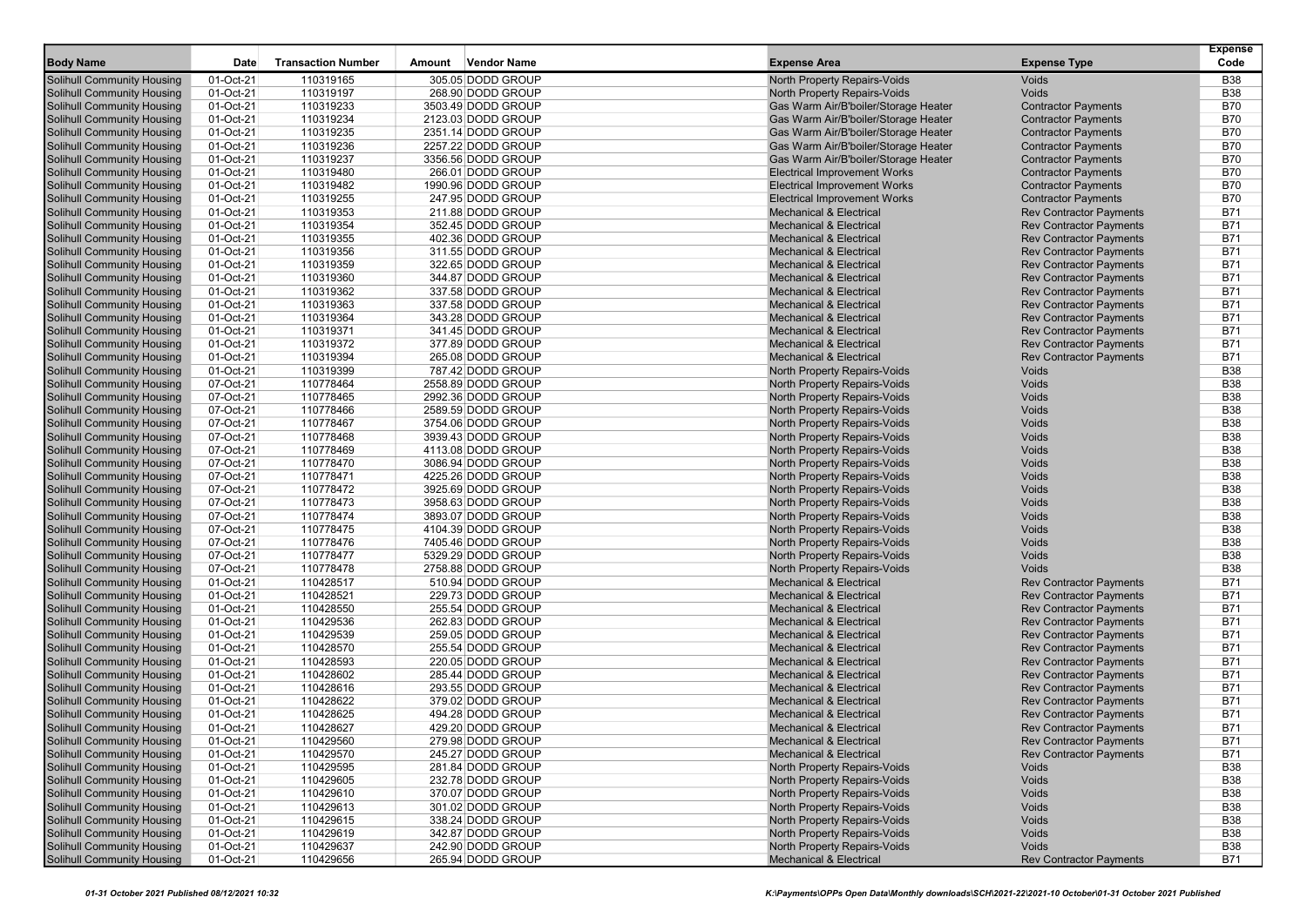|                                                                        |                        |                           |        |                                         |                                                                          |                                                              | <b>Expense</b>           |
|------------------------------------------------------------------------|------------------------|---------------------------|--------|-----------------------------------------|--------------------------------------------------------------------------|--------------------------------------------------------------|--------------------------|
| <b>Body Name</b>                                                       | Date                   | <b>Transaction Number</b> | Amount | <b>Vendor Name</b>                      | <b>Expense Area</b>                                                      | <b>Expense Type</b>                                          | Code                     |
| <b>Solihull Community Housing</b>                                      | 01-Oct-21              | 110428643                 |        | 350.60 DODD GROUP                       | <b>Mechanical &amp; Electrical</b>                                       | <b>Rev Contractor Payments</b>                               | <b>B71</b>               |
| <b>Solihull Community Housing</b>                                      | 01-Oct-21              | 110428660                 |        | 278.84 DODD GROUP                       | <b>Electrical Improvement Works</b>                                      | <b>Contractor Payments</b>                                   | <b>B70</b>               |
| <b>Solihull Community Housing</b>                                      | 01-Oct-21              | 110428663                 |        | 239.41 DODD GROUP                       | <b>Electrical Improvement Works</b>                                      | <b>Contractor Payments</b>                                   | <b>B70</b>               |
| <b>Solihull Community Housing</b><br><b>Solihull Community Housing</b> | 01-Oct-21<br>01-Oct-21 | 110428688<br>110428693    |        | 5590.56 DODD GROUP<br>363.31 DODD GROUP | <b>Electrical Sub Mains</b><br><b>Mechanical &amp; Electrical</b>        | <b>Contractor Payments</b><br><b>Rev Contractor Payments</b> | <b>B70</b><br><b>B71</b> |
| <b>Solihull Community Housing</b>                                      | 01-Oct-21              | 110428694                 |        | 210.56 DODD GROUP                       | <b>Mechanical &amp; Electrical</b>                                       | <b>Rev Contractor Payments</b>                               | <b>B71</b>               |
| <b>Solihull Community Housing</b>                                      | 01-Oct-21              | 110428695                 |        | 396.24 DODD GROUP                       | <b>Mechanical &amp; Electrical</b>                                       | <b>Rev Contractor Payments</b>                               | <b>B71</b>               |
| <b>Solihull Community Housing</b>                                      | 01-Oct-21              | 110428697                 |        | 351.01 DODD GROUP                       | <b>Mechanical &amp; Electrical</b>                                       | <b>Rev Contractor Payments</b>                               | <b>B71</b>               |
| <b>Solihull Community Housing</b>                                      | 01-Oct-21              | 110428699                 |        | 338.88 DODD GROUP                       | <b>Mechanical &amp; Electrical</b>                                       | <b>Rev Contractor Payments</b>                               | <b>B71</b>               |
| <b>Solihull Community Housing</b>                                      | 01-Oct-21              | 110428709                 |        | 9361.20 DODD GROUP                      | <b>Electrical Sub Mains</b>                                              | <b>Contractor Payments</b>                                   | <b>B70</b>               |
| Solihull Community Housing                                             | 01-Oct-21              | 110428710                 |        | 6090.08 DODD GROUP                      | <b>Electrical Sub Mains</b>                                              | <b>Contractor Payments</b>                                   | <b>B70</b>               |
| <b>Solihull Community Housing</b>                                      | 01-Oct-21              | 110428711                 |        | 13257.06 DODD GROUP                     | <b>Biomass Plant Replacement</b>                                         | <b>Contractor Payments</b>                                   | <b>B70</b>               |
| <b>Solihull Community Housing</b>                                      | 01-Oct-21              | 110428712                 |        | 28949.16 DODD GROUP                     | <b>Biomass Plant Replacement</b>                                         | <b>Contractor Payments</b>                                   | <b>B70</b>               |
| <b>Solihull Community Housing</b>                                      | 01-Oct-21              | 110428713                 |        | 4729.86 DODD GROUP                      | <b>Electrical Sub Mains</b>                                              | <b>Contractor Payments</b>                                   | <b>B70</b>               |
| <b>Solihull Community Housing</b>                                      | 01-Oct-21              | 110428714                 |        | 4729.86 DODD GROUP                      | <b>Electrical Sub Mains</b>                                              | <b>Contractor Payments</b>                                   | <b>B70</b>               |
| <b>Solihull Community Housing</b>                                      | 01-Oct-21              | 110428715                 |        | 5590.56 DODD GROUP                      | <b>Electrical Sub Mains</b>                                              | <b>Contractor Payments</b>                                   | <b>B70</b>               |
| <b>Solihull Community Housing</b>                                      | 01-Oct-21              | 110428716                 |        | 3870.30 DODD GROUP                      | <b>Electrical Sub Mains</b>                                              | <b>Contractor Payments</b>                                   | <b>B70</b>               |
| <b>Solihull Community Housing</b>                                      | 01-Oct-21              | 110428717                 |        | 1729.68 DODD GROUP                      | Gas Warm Air/B'boiler/Storage Heater                                     | <b>Contractor Payments</b>                                   | <b>B70</b>               |
| <b>Solihull Community Housing</b>                                      | 01-Oct-21              | 110428718                 |        | 3476.73 DODD GROUP                      | Gas Warm Air/B'boiler/Storage Heater                                     | <b>Contractor Payments</b>                                   | <b>B70</b>               |
| <b>Solihull Community Housing</b>                                      | 01-Oct-21              | 110428719                 |        | 1770.25 DODD GROUP                      | Gas Warm Air/B'boiler/Storage Heater                                     | <b>Contractor Payments</b>                                   | <b>B70</b>               |
| <b>Solihull Community Housing</b>                                      | 01-Oct-21              | 110428720                 |        | 1635.62 DODD GROUP                      | Gas Warm Air/B'boiler/Storage Heater                                     | <b>Contractor Payments</b>                                   | <b>B70</b>               |
| <b>Solihull Community Housing</b>                                      | 01-Oct-21              | 110428721                 |        | 2038.71 DODD GROUP                      | Gas Warm Air/B'boiler/Storage Heater                                     | <b>Contractor Payments</b>                                   | <b>B70</b>               |
| <b>Solihull Community Housing</b>                                      | 01-Oct-21              | 110428722                 |        | 3313.08 DODD GROUP                      | Gas Warm Air/B'boiler/Storage Heater                                     | <b>Contractor Payments</b>                                   | <b>B70</b>               |
| <b>Solihull Community Housing</b>                                      | 01-Oct-21              | 110428723                 |        | 2161.41 DODD GROUP                      | Gas Warm Air/B'boiler/Storage Heater                                     | <b>Contractor Payments</b>                                   | <b>B70</b>               |
| <b>Solihull Community Housing</b>                                      | 01-Oct-21              | 110428724                 |        | 2183.73 DODD GROUP                      | Gas Warm Air/B'boiler/Storage Heater                                     | <b>Contractor Payments</b>                                   | <b>B70</b>               |
| <b>Solihull Community Housing</b>                                      | 01-Oct-21              | 110428731                 |        | 3356.91 DODD GROUP                      | Gas Warm Air/B'boiler/Storage Heater                                     | <b>Contractor Payments</b>                                   | <b>B70</b>               |
| <b>Solihull Community Housing</b>                                      | 01-Oct-21              | 110428734                 |        | 2857.49 DODD GROUP                      | <b>Electrical Improvement Works</b>                                      | <b>Contractor Payments</b>                                   | <b>B70</b>               |
| <b>Solihull Community Housing</b>                                      | 01-Oct-21              | 110428735                 |        | 2106.49 DODD GROUP                      | <b>Electrical Improvement Works</b>                                      | <b>Contractor Payments</b>                                   | <b>B70</b>               |
| <b>Solihull Community Housing</b>                                      | 01-Oct-21              | 110319400                 |        | 2805.21 DODD GROUP                      | <b>North Property Repairs-Voids</b>                                      | Voids                                                        | <b>B38</b>               |
| <b>Solihull Community Housing</b>                                      | 07-Oct-21              | 110778479                 |        | 5360.36 DODD GROUP                      | North Property Repairs-Voids                                             | Voids                                                        | <b>B38</b>               |
| <b>Solihull Community Housing</b>                                      | 07-Oct-21              | 110778480                 |        | 5899.42 DODD GROUP                      | North Property Repairs-Voids                                             | Voids                                                        | <b>B38</b>               |
| <b>Solihull Community Housing</b>                                      | 07-Oct-21              | 110429445                 |        | 272.03 DODD GROUP                       | <b>Mechanical &amp; Electrical</b><br><b>Mechanical &amp; Electrical</b> | <b>Rev Contractor Payments</b>                               | <b>B71</b><br><b>B71</b> |
| <b>Solihull Community Housing</b>                                      | 07-Oct-21<br>07-Oct-21 | 110429446<br>110429447    |        | 272.03 DODD GROUP<br>272.03 DODD GROUP  | <b>Mechanical &amp; Electrical</b>                                       | <b>Rev Contractor Payments</b>                               | <b>B71</b>               |
| <b>Solihull Community Housing</b><br><b>Solihull Community Housing</b> | 07-Oct-21              | 110429448                 |        | 272.03 DODD GROUP                       | <b>Mechanical &amp; Electrical</b>                                       | <b>Rev Contractor Payments</b>                               | <b>B71</b>               |
| <b>Solihull Community Housing</b>                                      | 01-Oct-21              | 110418466                 |        | 1600.00 DOORFIT PRODUCTS LTD            | Stores-Stores and delivery                                               | <b>Rev Contractor Payments</b><br><b>Stocks</b>              | R <sub>10</sub>          |
| <b>Solihull Community Housing</b>                                      | 01-Oct-21              | 110418466                 |        | 1650.00 DOORFIT PRODUCTS LTD            | Stores-Stores and delivery                                               | <b>Stocks</b>                                                | R <sub>10</sub>          |
| <b>Solihull Community Housing</b>                                      | 01-Oct-21              | 110418467                 |        | 1600.00 DOORFIT PRODUCTS LTD            | Stores-Stores and delivery                                               | <b>Stocks</b>                                                | R <sub>10</sub>          |
| <b>Solihull Community Housing</b>                                      | 01-Oct-21              | 110418467                 |        | 1650.00 DOORFIT PRODUCTS LTD            | Stores-Stores and delivery                                               | <b>Stocks</b>                                                | R <sub>10</sub>          |
| <b>Solihull Community Housing</b>                                      | 01-Oct-21              | 110418469                 |        | 332.00 DOORFIT PRODUCTS LTD             | Stores-Stores and delivery                                               | <b>Stocks</b>                                                | R <sub>10</sub>          |
| <b>Solihull Community Housing</b>                                      | 01-Oct-21              | 110418469                 |        | 66.00 DOORFIT PRODUCTS LTD              | Stores-Stores and delivery                                               | <b>Stocks</b>                                                | R <sub>10</sub>          |
| <b>Solihull Community Housing</b>                                      | 01-Oct-21              | 110418471                 |        | 79.20 DOORFIT PRODUCTS LTD              | Stores-Stores and delivery                                               | <b>Stocks</b>                                                | R <sub>10</sub>          |
| <b>Solihull Community Housing</b>                                      | 01-Oct-21              | 110418471                 |        | 41.80 DOORFIT PRODUCTS LTD              | Stores-Stores and delivery                                               | <b>Stocks</b>                                                | R <sub>10</sub>          |
| <b>Solihull Community Housing</b>                                      | 01-Oct-21              | 110418471                 |        | 98.20 DOORFIT PRODUCTS LTD              | Stores-Stores and delivery                                               | <b>Stocks</b>                                                | R <sub>10</sub>          |
| <b>Solihull Community Housing</b>                                      | 01-Oct-21              | 110516468                 |        | 25.90 DOORFIT PRODUCTS LTD              | Stores-Stores and delivery                                               | <b>Stocks</b>                                                | R <sub>10</sub>          |
| <b>Solihull Community Housing</b>                                      | 01-Oct-21              | 110516468                 |        | 16.50 DOORFIT PRODUCTS LTD              | Stores-Stores and delivery                                               | <b>Stocks</b>                                                | R <sub>10</sub>          |
| <b>Solihull Community Housing</b>                                      | 01-Oct-21              | 110516468                 |        | 193.85 DOORFIT PRODUCTS LTD             | Stores-Stores and delivery                                               | <b>Stocks</b>                                                | R <sub>10</sub>          |
| <b>Solihull Community Housing</b>                                      | 01-Oct-21              | 110516468                 |        | 20.00 DOORFIT PRODUCTS LTD              | Stores-Stores and delivery                                               | <b>Stocks</b>                                                | R <sub>10</sub>          |
| Solihull Community Housing                                             | 01-Oct-21              | 110516468                 |        | 239.90 DOORFIT PRODUCTS LTD             | Stores-Stores and delivery                                               | <b>Stocks</b>                                                | R <sub>10</sub>          |
| <b>Solihull Community Housing</b>                                      | 01-Oct-21              | 110516473                 |        | 193.85 DOORFIT PRODUCTS LTD             | Stores-Stores and delivery                                               | <b>Stocks</b>                                                | R <sub>10</sub>          |
| <b>Solihull Community Housing</b>                                      | 01-Oct-21              | 110516473                 |        | 193.85 DOORFIT PRODUCTS LTD             | Stores-Stores and delivery                                               | <b>Stocks</b>                                                | R <sub>10</sub>          |
| Solihull Community Housing                                             | 01-Oct-21              | 110516474                 |        | 93.20 DOORFIT PRODUCTS LTD              | Stores-Stores and delivery                                               | <b>Stocks</b>                                                | R <sub>10</sub>          |
| <b>Solihull Community Housing</b>                                      | 01-Oct-21              | 110516474                 |        | 41.80 DOORFIT PRODUCTS LTD              | Stores-Stores and delivery                                               | <b>Stocks</b>                                                | R <sub>10</sub>          |
| Solihull Community Housing                                             | 01-Oct-21              | 110516474                 |        | 49.10 DOORFIT PRODUCTS LTD              | Stores-Stores and delivery                                               | <b>Stocks</b>                                                | R <sub>10</sub>          |
| <b>Solihull Community Housing</b>                                      | 01-Oct-21              | 110516474                 |        | 479.80 DOORFIT PRODUCTS LTD             | Stores-Stores and delivery                                               | <b>Stocks</b>                                                | R <sub>10</sub>          |
| <b>Solihull Community Housing</b>                                      | 14-Oct-21              | 110870464                 |        | 30.90 DOORFIT PRODUCTS LTD              | Stores-Stores and delivery                                               | <b>Stocks</b>                                                | R <sub>10</sub>          |
| <b>Solihull Community Housing</b>                                      | 14-Oct-21              | 110870464                 |        | 15.00 DOORFIT PRODUCTS LTD              | Stores-Stores and delivery                                               | <b>Stocks</b>                                                | R <sub>10</sub>          |
| <b>Solihull Community Housing</b>                                      | 14-Oct-21              | 110870464                 |        | 193.85 DOORFIT PRODUCTS LTD             | Stores-Stores and delivery                                               | <b>Stocks</b>                                                | R <sub>10</sub>          |
| <b>Solihull Community Housing</b>                                      | 14-Oct-21              | 110870464                 |        | 27.25 DOORFIT PRODUCTS LTD              | Stores-Stores and delivery                                               | <b>Stocks</b>                                                | R <sub>10</sub>          |
| <b>Solihull Community Housing</b>                                      | 15-Oct-21              | 110870467                 |        | 332.00 DOORFIT PRODUCTS LTD             | Stores-Stores and delivery                                               | <b>Stocks</b>                                                | R <sub>10</sub>          |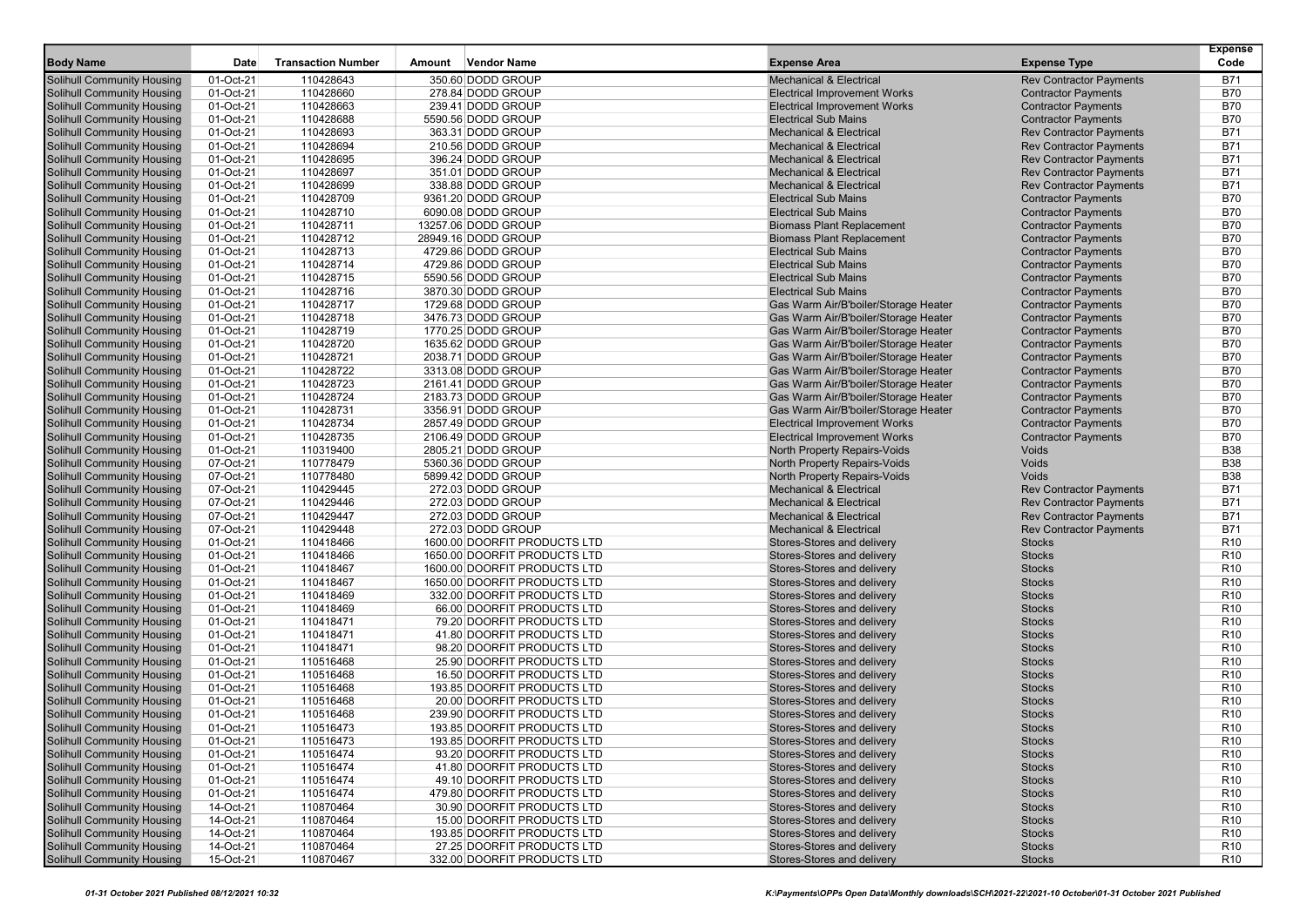|                                                                        |                        |                           |            |                                                                                       |                                                                                |                                                              | <b>Expense</b>           |
|------------------------------------------------------------------------|------------------------|---------------------------|------------|---------------------------------------------------------------------------------------|--------------------------------------------------------------------------------|--------------------------------------------------------------|--------------------------|
| <b>Body Name</b>                                                       | <b>Date</b>            | <b>Transaction Number</b> | Amount     | <b>Vendor Name</b>                                                                    | <b>Expense Area</b>                                                            | <b>Expense Type</b>                                          | Code                     |
| <b>Solihull Community Housing</b>                                      | 15-Oct-21              | 110870467                 |            | 326.00 DOORFIT PRODUCTS LTD                                                           | Stores-Stores and delivery                                                     | <b>Stocks</b>                                                | R <sub>10</sub>          |
| <b>Solihull Community Housing</b>                                      | 01-Oct-21              | 110319496                 |            | 375.86 DRAINTECH SERVICES (MIDLANDS) LTD                                              | North Property Repairs-Day to day                                              | <b>Other Works</b>                                           | <b>B32</b>               |
| <b>Solihull Community Housing</b>                                      | 01-Oct-21<br>01-Oct-21 | 110319516<br>110319517    |            | 495.69 DRAINTECH SERVICES (MIDLANDS) LTD                                              | North Property Repairs-Day to day<br>Anti Graffiti Team                        | <b>Other Works</b>                                           | <b>B32</b><br><b>B70</b> |
| <b>Solihull Community Housing</b>                                      | 01-Oct-21              | 110778738                 |            | 538.11 DRAINTECH SERVICES (MIDLANDS) LTD                                              | North Property Repairs-Day to day                                              | <b>Contractor Payments</b><br><b>Other Works</b>             | <b>B32</b>               |
| <b>Solihull Community Housing</b><br>Solihull Community Housing        | 01-Oct-21              | 110778739                 |            | 2100.00 DRAINTECH SERVICES (MIDLANDS) LTD<br>363.07 DRAINTECH SERVICES (MIDLANDS) LTD | North Property Repairs-Day to day                                              | <b>Other Works</b>                                           | <b>B32</b>               |
| <b>Solihull Community Housing</b>                                      | 01-Oct-21              | 110319522                 |            | 283.24 DRAINTECH SERVICES (MIDLANDS) LTD                                              | North Property Repairs-Day to day                                              | <b>Other Works</b>                                           | <b>B32</b>               |
| <b>Solihull Community Housing</b>                                      | 04-Oct-21              | 110264465                 | 651.24 DWP |                                                                                       | <b>Payroll Deductions</b>                                                      | <b>General Creditors</b>                                     | S01                      |
| <b>Solihull Community Housing</b>                                      | 06-Oct-21              | 110742982                 |            | 223.72 ENVIROCALL LTD                                                                 | North Property Repairs-Day to day                                              | <b>Internal Works</b>                                        | <b>B31</b>               |
| <b>Solihull Community Housing</b>                                      | 01-Oct-21              | 110319528                 |            | 532.15 ENVIROCALL LTD                                                                 | North Property Repairs-Day to day                                              | <b>Internal Works</b>                                        | <b>B31</b>               |
| <b>Solihull Community Housing</b>                                      | 01-Oct-21              | 110319554                 |            | 242.09 ENVIROCALL LTD                                                                 | North Property Repairs-Day to day                                              | <b>Internal Works</b>                                        | <b>B31</b>               |
| <b>Solihull Community Housing</b>                                      | 01-Oct-21              | 110742983                 |            | 512.79 ENVIROCALL LTD                                                                 | North Property Repairs-Day to day                                              | <b>Internal Works</b>                                        | <b>B31</b>               |
| <b>Solihull Community Housing</b>                                      | 19-Oct-21              | 110804468                 |            | 19599.72 ENVIRONMENTAL CONTRACTS LTD                                                  | Stores-Stores and delivery                                                     | <b>Waste Disposal</b>                                        | E20                      |
| <b>Solihull Community Housing</b>                                      | 14-Oct-21              | 110743506                 |            | 266.00 EUROPEAN METAL RECYCLING LTD                                                   | Stores-Stores and delivery                                                     | <b>Waste Disposal</b>                                        | E20                      |
| <b>Solihull Community Housing</b>                                      | 26-Oct-21              | 110934466                 |            | 256.50 EUROPEAN METAL RECYCLING LTD                                                   | Stores-Stores and delivery                                                     | <b>Waste Disposal</b>                                        | E20                      |
| <b>Solihull Community Housing</b>                                      | 06-Oct-21              | 110362464                 |            | 405.00 FAMILY CARE TRUST                                                              | <b>Private Sector Leasing</b>                                                  | <b>Internal Works</b>                                        | <b>B31</b>               |
| <b>Solihull Community Housing</b>                                      | 01-Oct-21              | 110778694                 |            | 264.50 FAMILY CARE TRUST                                                              | North Property Repairs-Day to day                                              | <b>External Structures</b>                                   | <b>B33</b>               |
| <b>Solihull Community Housing</b>                                      | 01-Oct-21              | 110778695                 |            | 264.50 FAMILY CARE TRUST                                                              | North Property Repairs-Day to day                                              | <b>External Structures</b>                                   | <b>B33</b>               |
| <b>Solihull Community Housing</b>                                      | 01-Oct-21              | 110778696                 |            | 396.75 FAMILY CARE TRUST                                                              | North Property Repairs-Day to day                                              | <b>External Structures</b>                                   | <b>B33</b>               |
| <b>Solihull Community Housing</b>                                      | 01-Oct-21              | 110778697                 |            | 925.75 FAMILY CARE TRUST                                                              | North Property Repairs-Day to day                                              | <b>External Structures</b>                                   | <b>B33</b>               |
| <b>Solihull Community Housing</b>                                      | 01-Oct-21              | 110778698                 |            | 264.50 FAMILY CARE TRUST                                                              | North Property Repairs-Day to day                                              | <b>External Structures</b>                                   | <b>B33</b>               |
| <b>Solihull Community Housing</b>                                      | 19-Oct-21              | 110810467                 |            | 4038.84 FLETCHER PROPERTY RENTALS LTD                                                 | <b>Private Sector Leasing</b>                                                  | Rents                                                        | <b>B22</b>               |
| <b>Solihull Community Housing</b>                                      | 19-Oct-21              | 110810466                 |            | 3739.84 FLETCHER PROPERTY RENTALS LTD                                                 | <b>Private Sector Leasing</b>                                                  | Rents                                                        | <b>B22</b>               |
| <b>Solihull Community Housing</b>                                      | 04-Oct-21              | 110291466                 |            | 1514.29 GABLES BED & BREAKFAST LTD                                                    | Housing Aid & Homelessness                                                     | <b>B&amp;B Accommodation</b>                                 | <b>B23</b>               |
| <b>Solihull Community Housing</b>                                      | 19-Oct-21              | 110804469                 |            | 1028.57 GABLES BED & BREAKFAST LTD<br>824.76 GABLES BED & BREAKFAST LTD               | <b>Housing Aid &amp; Homelessness</b>                                          | <b>B&amp;B Accommodation</b>                                 | <b>B23</b>               |
| <b>Solihull Community Housing</b>                                      | 20-Oct-21<br>25-Oct-21 | 110829464<br>110907476    |            |                                                                                       | <b>Housing Aid &amp; Homelessness</b>                                          | <b>B&amp;B Accommodation</b><br><b>B&amp;B Accommodation</b> | <b>B23</b><br><b>B23</b> |
| <b>Solihull Community Housing</b><br><b>Solihull Community Housing</b> | 25-Oct-21              | 110907476                 |            | 1885.72 GABLES BED & BREAKFAST LTD<br>-942.86 GABLES BED & BREAKFAST LTD              | <b>Housing Aid &amp; Homelessness</b><br><b>Housing Aid &amp; Homelessness</b> | <b>B&amp;B Accommodation</b>                                 | <b>B23</b>               |
| <b>Solihull Community Housing</b>                                      | 06-Oct-21              | 110396866                 |            | 321.00 GRANGE REMOVAL CO LTD                                                          | Housing Aid & Homelessness                                                     | <b>Other Supplier/Services Costs</b>                         | D90                      |
| <b>Solihull Community Housing</b>                                      | 27-Oct-21              | 110957467                 |            | 321.00 GRANGE REMOVAL CO LTD                                                          | Housing Aid & Homelessness                                                     | <b>Other Supplier/Services Costs</b>                         | D90                      |
| <b>Solihull Community Housing</b>                                      | 27-Oct-21              | 110957468                 |            | 253.00 GRANGE REMOVAL CO LTD                                                          | <b>Housing Aid &amp; Homelessness</b>                                          | <b>Other Supplier/Services Costs</b>                         | D90                      |
| <b>Solihull Community Housing</b>                                      | 04-Oct-21              | 110277464                 |            | 250.00 GROVE WEST PROPERTY CONSULTANTS                                                | North Property Repairs-Day to day                                              | <b>Complaints Compensation</b>                               | D97                      |
| <b>Solihull Community Housing</b>                                      | 26-Oct-21              | 110925464                 |            | 250.00 GROVE WEST PROPERTY CONSULTANTS                                                | North Property Repairs-Day to day                                              | <b>Complaints Compensation</b>                               | D97                      |
| <b>Solihull Community Housing</b>                                      | 01-Oct-21              | 110830481                 |            | 225.00 HANDICARE ACCESSIBILITY LTD                                                    | Home Improvement Agency                                                        | Adaptations                                                  | <b>B83</b>               |
| <b>Solihull Community Housing</b>                                      | 01-Oct-21              | 110779477                 |            | 1629.00 HANDICARE ACCESSIBILITY LTD                                                   | Private Sector - Disabled Facilities Grants                                    | <b>Rev Contractor Payments</b>                               | <b>B71</b>               |
| <b>Solihull Community Housing</b>                                      | 01-Oct-21              | 110830485                 |            | 282.00 HANDICARE ACCESSIBILITY LTD                                                    | Home Improvement Agency                                                        | Adaptations                                                  | <b>B83</b>               |
| <b>Solihull Community Housing</b>                                      | 01-Oct-21              | 110830486                 |            | 225.00 HANDICARE ACCESSIBILITY LTD                                                    | Home Improvement Agency                                                        | Adaptations                                                  | <b>B83</b>               |
| <b>Solihull Community Housing</b>                                      | 01-Oct-21              | 110691470                 |            | 450.00 HANDICARE ACCESSIBILITY LTD                                                    | Home Improvement Agency                                                        | Adaptations                                                  | <b>B83</b>               |
| <b>Solihull Community Housing</b>                                      | 01-Oct-21              | 110691470                 |            | -225.00 HANDICARE ACCESSIBILITY LTD                                                   | Home Improvement Agency                                                        | Adaptations                                                  | <b>B83</b>               |
| <b>Solihull Community Housing</b>                                      | 22-Oct-21              | 110889464                 |            | 1005619.73 HM REVENUE & CUSTOMS                                                       | <b>VAT</b>                                                                     | <b>Creditor: Government</b>                                  | S04                      |
| <b>Solihull Community Housing</b>                                      | 22-Oct-21              | 110876464                 |            | 3599.00 HM REVENUE & CUSTOMS                                                          | <b>Central Administration</b>                                                  | <b>Other Employee Costs</b>                                  | A90                      |
| <b>Solihull Community Housing</b>                                      | 22-Oct-21              | 110875464                 |            | 3733.00 HM REVENUE & CUSTOMS                                                          | <b>Central Administration</b>                                                  | <b>Other Employee Costs</b>                                  | A90                      |
| <b>Solihull Community Housing</b>                                      | 26-Oct-21              | 110920480                 |            | 3100.00 HOUSEMARK LTD                                                                 | <b>Central Administration</b>                                                  | <b>Professional Fees</b>                                     | D <sub>50</sub>          |
| <b>Solihull Community Housing</b>                                      | 14-Oct-21              | 110743512                 |            | 15500.00 HOUSEMARK LTD                                                                | <b>Central Administration</b>                                                  | <b>Professional Fees</b>                                     | D <sub>50</sub>          |
| <b>Solihull Community Housing</b>                                      | 13-Oct-21              | 110740571                 |            | 11500.00 HOUSEMARK LTD                                                                | <b>Central Administration</b>                                                  | <b>Professional Fees</b>                                     | D <sub>50</sub>          |
| <b>Solihull Community Housing</b>                                      | 01-Oct-21              | 110779479<br>110779480    |            | 283.50 HUNTLEY REFRIGERATION LTD<br>896.17 HUNTLEY REFRIGERATION LTD                  | Business Support - MST Back Office Support<br><b>Saxon Court</b>               | <b>Other Premises Costs</b><br><b>Other Premises Costs</b>   | <b>B90</b><br><b>B90</b> |
| <b>Solihull Community Housing</b><br><b>Solihull Community Housing</b> | 01-Oct-21<br>01-Oct-21 | 110779481                 |            | 283.50 HUNTLEY REFRIGERATION LTD                                                      | <b>CCTV</b>                                                                    | <b>Other Premises Costs</b>                                  | <b>B90</b>               |
| <b>Solihull Community Housing</b>                                      | 04-Oct-21              | 110271465                 |            | 777.00 JAMES ANDREWS RECRUITMENT SOLUTIONS LTD                                        | Welfare Reform Work                                                            | <b>Agency Staff</b>                                          | A60                      |
| <b>Solihull Community Housing</b>                                      | 06-Oct-21              | 110368464                 |            | 820.79 JAMES ANDREWS RECRUITMENT SOLUTIONS LTD                                        | <b>Welfare Reform Work</b>                                                     | <b>Agency Staff</b>                                          | A60                      |
| <b>Solihull Community Housing</b>                                      | 06-Oct-21              | 110407464                 |            | 1110.00 JAMES ANDREWS RECRUITMENT SOLUTIONS LTD                                       | Housing Aid & Homelessness                                                     | <b>Agency Staff (Funded Posts)</b>                           | A61                      |
| <b>Solihull Community Housing</b>                                      | 13-Oct-21              | 110740573                 |            | 805.58 JAMES ANDREWS RECRUITMENT SOLUTIONS LTD                                        | <b>Welfare Reform Work</b>                                                     | <b>Agency Staff</b>                                          | A60                      |
| <b>Solihull Community Housing</b>                                      | 14-Oct-21              | 110743479                 |            | 1110.00 JAMES ANDREWS RECRUITMENT SOLUTIONS LTD                                       | Housing Aid & Homelessness                                                     | Agency Staff (Funded Posts)                                  | A61                      |
| <b>Solihull Community Housing</b>                                      | 20-Oct-21              | 110817464                 |            | 811.79 JAMES ANDREWS RECRUITMENT SOLUTIONS LTD                                        | <b>Welfare Reform Work</b>                                                     | <b>Agency Staff</b>                                          | A60                      |
| <b>Solihull Community Housing</b>                                      | 20-Oct-21              | 110826490                 |            | 1110.00 JAMES ANDREWS RECRUITMENT SOLUTIONS LTD                                       | Housing Aid & Homelessness                                                     | Agency Staff (Funded Posts)                                  | A61                      |
| <b>Solihull Community Housing</b>                                      | 21-Oct-21              | 110853478                 |            | 350.00 JAMES ANDREWS RECRUITMENT SOLUTIONS LTD                                        | Public Sector - Major Adaptations                                              | <b>Contractor Payments</b>                                   | <b>B70</b>               |
| <b>Solihull Community Housing</b>                                      | 27-Oct-21              | 110945465                 |            | 777.00 JAMES ANDREWS RECRUITMENT SOLUTIONS LTD                                        | <b>Welfare Reform Work</b>                                                     | <b>Agency Staff</b>                                          | A60                      |
| <b>Solihull Community Housing</b>                                      | 27-Oct-21              | 110948472                 |            | 1110.00 JAMES ANDREWS RECRUITMENT SOLUTIONS LTD                                       | <b>Housing Aid &amp; Homelessness</b>                                          | <b>Agency Staff</b>                                          | A60                      |
| Solihull Community Housing                                             | 01-Oct-21              | 110167466                 |            | 30596.01 JESSUP BROTHERS LTD                                                          | New Build - Wagon Lane                                                         | <b>Contractor Payments</b>                                   | <b>B70</b>               |
| <b>Solihull Community Housing</b>                                      | 01-Oct-21              | 110167466                 |            | 115771.47 JESSUP BROTHERS LTD                                                         | New Build - Halifax Road                                                       | <b>Contractor Payments</b>                                   | B70                      |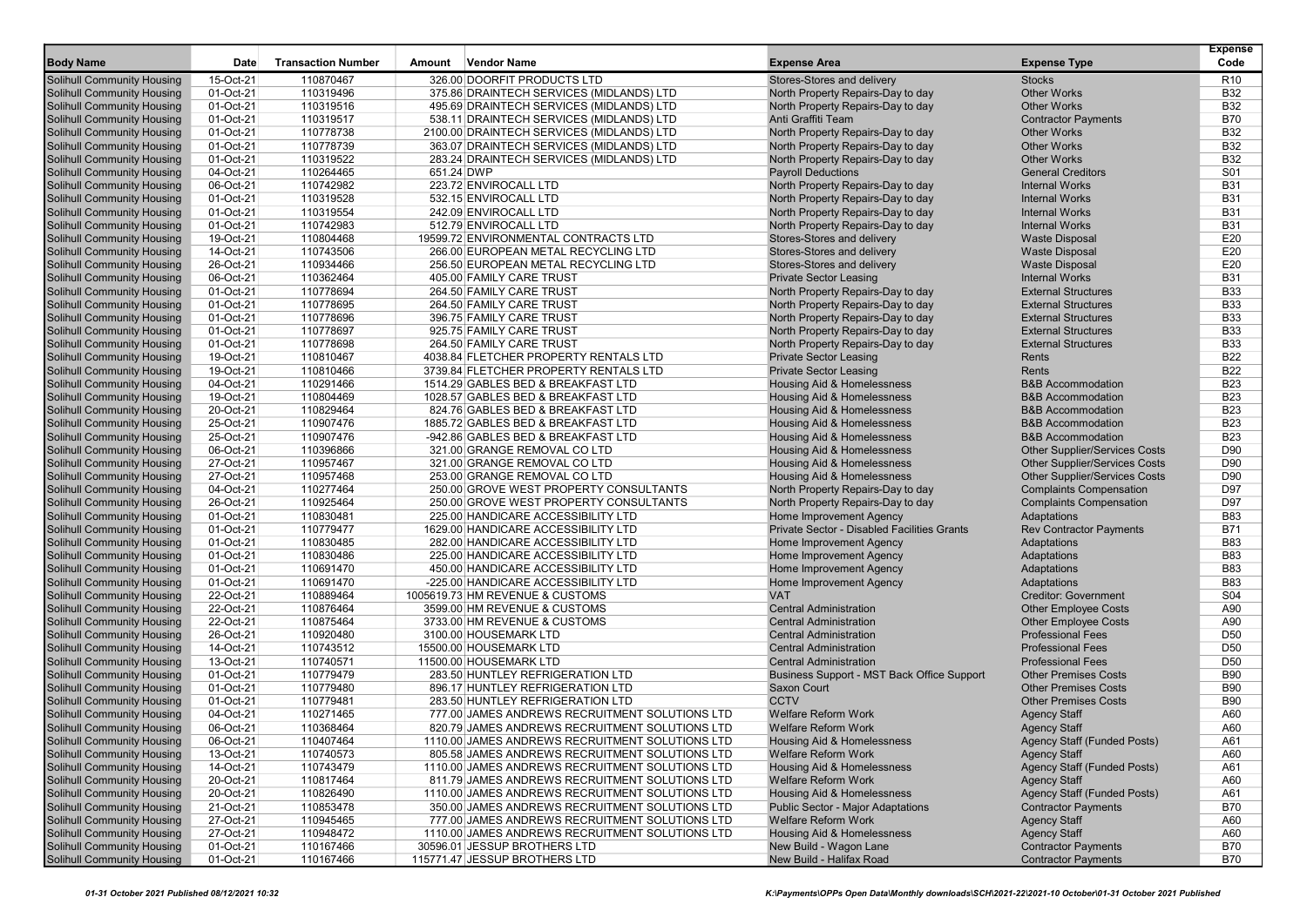|                                   |           |                           |        |                    |                            |                     | <b>Expense</b>  |
|-----------------------------------|-----------|---------------------------|--------|--------------------|----------------------------|---------------------|-----------------|
| <b>Body Name</b>                  | Date      | <b>Transaction Number</b> | Amount | <b>Vendor Name</b> | <b>Expense Area</b>        | <b>Expense Type</b> | Code            |
| Solihull Community Housing        | 01-Oct-21 | 110418477                 |        | 50.94 JEWSON LTD   | Stores-Stores and delivery | <b>Stocks</b>       | R <sub>10</sub> |
| Solihull Community Housing        | 01-Oct-21 | 110418477                 |        | 45.60 JEWSON LTD   | Stores-Stores and delivery | <b>Stocks</b>       | R <sub>10</sub> |
| Solihull Community Housing        | 01-Oct-21 | 110418477                 |        | 106.50 JEWSON LTD  | Stores-Stores and delivery | <b>Stocks</b>       | R <sub>10</sub> |
| Solihull Community Housing        | 01-Oct-21 | 110418477                 |        | 18.96 JEWSON LTD   | Stores-Stores and delivery | <b>Stocks</b>       | R <sub>10</sub> |
| <b>Solihull Community Housing</b> | 01-Oct-21 | 110418478                 |        | 226.50 JEWSON LTD  | Stores-Stores and delivery | <b>Stocks</b>       | R <sub>10</sub> |
| Solihull Community Housing        | 01-Oct-21 | 110418478                 |        | 42.00 JEWSON LTD   | Stores-Stores and delivery | <b>Stocks</b>       | R <sub>10</sub> |
| Solihull Community Housing        | 01-Oct-21 | 110418479                 |        | 126.00 JEWSON LTD  | Stores-Stores and delivery | <b>Stocks</b>       | R <sub>10</sub> |
| Solihull Community Housing        | 01-Oct-21 | 110418479                 |        | 330.05 JEWSON LTD  | Stores-Stores and delivery | <b>Stocks</b>       | R <sub>10</sub> |
| Solihull Community Housing        | 01-Oct-21 | 110418479                 |        | 35.34 JEWSON LTD   | Stores-Stores and delivery | <b>Stocks</b>       | R <sub>10</sub> |
| <b>Solihull Community Housing</b> | 01-Oct-21 | 110418479                 |        | 176.50 JEWSON LTD  | Stores-Stores and delivery | <b>Stocks</b>       | R <sub>10</sub> |
| <b>Solihull Community Housing</b> | 01-Oct-21 | 110418481                 |        | 737.16 JEWSON LTD  | Stores-Stores and delivery | <b>Stocks</b>       | R <sub>10</sub> |
| Solihull Community Housing        | 01-Oct-21 | 110418481                 |        | 301.72 JEWSON LTD  | Stores-Stores and delivery | <b>Stocks</b>       | R <sub>10</sub> |
| Solihull Community Housing        | 01-Oct-21 | 110418482                 |        | 162.72 JEWSON LTD  | Stores-Stores and delivery | <b>Stocks</b>       | R <sub>10</sub> |
| Solihull Community Housing        | 01-Oct-21 | 110418482                 |        | 200.75 JEWSON LTD  | Stores-Stores and delivery | <b>Stocks</b>       | R <sub>10</sub> |
| Solihull Community Housing        | 01-Oct-21 | 110418482                 |        | 8.40 JEWSON LTD    | Stores-Stores and delivery | <b>Stocks</b>       | R <sub>10</sub> |
| Solihull Community Housing        | 01-Oct-21 | 110418482                 |        | 205.40 JEWSON LTD  | Stores-Stores and delivery | <b>Stocks</b>       | R <sub>10</sub> |
| <b>Solihull Community Housing</b> | 01-Oct-21 | 110418482                 |        | 296.75 JEWSON LTD  | Stores-Stores and delivery | <b>Stocks</b>       | R <sub>10</sub> |
| Solihull Community Housing        | 01-Oct-21 | 110418482                 |        | 246.00 JEWSON LTD  | Stores-Stores and delivery | <b>Stocks</b>       | R <sub>10</sub> |
| <b>Solihull Community Housing</b> | 01-Oct-21 | 110418483                 |        | 250.12 JEWSON LTD  | Stores-Stores and delivery | <b>Stocks</b>       | R <sub>10</sub> |
| Solihull Community Housing        | 01-Oct-21 | 110418484                 |        | 72.99 JEWSON LTD   | Stores-Stores and delivery | <b>Stocks</b>       | R <sub>10</sub> |
| <b>Solihull Community Housing</b> | 01-Oct-21 | 110418484                 |        | 148.90 JEWSON LTD  | Stores-Stores and delivery | <b>Stocks</b>       | R <sub>10</sub> |
| Solihull Community Housing        | 01-Oct-21 | 110418484                 |        | 136.22 JEWSON LTD  | Stores-Stores and delivery | <b>Stocks</b>       | R <sub>10</sub> |
| <b>Solihull Community Housing</b> | 01-Oct-21 | 110418484                 |        | 26.95 JEWSON LTD   | Stores-Stores and delivery | <b>Stocks</b>       | R <sub>10</sub> |
| Solihull Community Housing        | 01-Oct-21 | 110418484                 |        | 98.50 JEWSON LTD   | Stores-Stores and delivery | <b>Stocks</b>       | R <sub>10</sub> |
| Solihull Community Housing        | 01-Oct-21 | 110418484                 |        | 437.00 JEWSON LTD  | Stores-Stores and delivery | <b>Stocks</b>       | R <sub>10</sub> |
| <b>Solihull Community Housing</b> | 01-Oct-21 | 110418484                 |        | 77.95 JEWSON LTD   | Stores-Stores and delivery | <b>Stocks</b>       | R <sub>10</sub> |
| Solihull Community Housing        | 01-Oct-21 | 110418484                 |        | 53.10 JEWSON LTD   | Stores-Stores and delivery | <b>Stocks</b>       | R <sub>10</sub> |
| Solihull Community Housing        | 01-Oct-21 | 110418484                 |        | 185.20 JEWSON LTD  | Stores-Stores and delivery | <b>Stocks</b>       | R <sub>10</sub> |
| Solihull Community Housing        | 01-Oct-21 | 110418484                 |        | 101.35 JEWSON LTD  | Stores-Stores and delivery | <b>Stocks</b>       | R <sub>10</sub> |
| <b>Solihull Community Housing</b> | 01-Oct-21 | 110418484                 |        | 15.45 JEWSON LTD   | Stores-Stores and delivery | <b>Stocks</b>       | R <sub>10</sub> |
| Solihull Community Housing        | 01-Oct-21 | 110418484                 |        | 68.45 JEWSON LTD   | Stores-Stores and delivery | <b>Stocks</b>       | R <sub>10</sub> |
| Solihull Community Housing        | 01-Oct-21 | 110418484                 |        | 136.80 JEWSON LTD  | Stores-Stores and delivery | <b>Stocks</b>       | R <sub>10</sub> |
| Solihull Community Housing        | 01-Oct-21 | 110418484                 |        | 7.20 JEWSON LTD    | Stores-Stores and delivery | <b>Stocks</b>       | R <sub>10</sub> |
| Solihull Community Housing        | 01-Oct-21 | 110418484                 |        | 269.10 JEWSON LTD  | Stores-Stores and delivery | <b>Stocks</b>       | R <sub>10</sub> |
| <b>Solihull Community Housing</b> | 01-Oct-21 | 110418484                 |        | 205.00 JEWSON LTD  | Stores-Stores and delivery | <b>Stocks</b>       | R <sub>10</sub> |
| <b>Solihull Community Housing</b> | 01-Oct-21 | 110418484                 |        | 162.20 JEWSON LTD  | Stores-Stores and delivery | <b>Stocks</b>       | R <sub>10</sub> |
| Solihull Community Housing        | 01-Oct-21 | 110418484                 |        | 43.75 JEWSON LTD   | Stores-Stores and delivery | <b>Stocks</b>       | R <sub>10</sub> |
| <b>Solihull Community Housing</b> | 01-Oct-21 | 110418484                 |        | 22.80 JEWSON LTD   | Stores-Stores and delivery | <b>Stocks</b>       | R <sub>10</sub> |
| <b>Solihull Community Housing</b> | 01-Oct-21 | 110418484                 |        | 42.40 JEWSON LTD   | Stores-Stores and delivery | <b>Stocks</b>       | R <sub>10</sub> |
| Solihull Community Housing        | 01-Oct-21 | 110418484                 |        | 8.45 JEWSON LTD    | Stores-Stores and delivery | <b>Stocks</b>       | R <sub>10</sub> |
| Solihull Community Housing        | 01-Oct-21 | 110516476                 |        | 120.96 JEWSON LTD  | Stores-Stores and delivery | <b>Stocks</b>       | R <sub>10</sub> |
| Solihull Community Housing        | 01-Oct-21 | 110516476                 |        | 14.50 JEWSON LTD   | Stores-Stores and delivery | <b>Stocks</b>       | R <sub>10</sub> |
| Solihull Community Housing        | 01-Oct-21 | 110516476                 |        | 72.99 JEWSON LTD   | Stores-Stores and delivery | <b>Stocks</b>       | R <sub>10</sub> |
| Solihull Community Housing        | 01-Oct-21 | 110516476                 |        | 101.60 JEWSON LTD  | Stores-Stores and delivery | <b>Stocks</b>       | R <sub>10</sub> |
| Solihull Community Housing        | 01-Oct-21 | 110516476                 |        | 52.10 JEWSON LTD   | Stores-Stores and delivery | <b>Stocks</b>       | R <sub>10</sub> |
| Solihull Community Housing        | 01-Oct-21 | 110516476                 |        | 23.30 JEWSON LTD   | Stores-Stores and delivery | <b>Stocks</b>       | R <sub>10</sub> |
| Solihull Community Housing        | 01-Oct-21 | 110516476                 |        | 28.86 JEWSON LTD   | Stores-Stores and delivery | <b>Stocks</b>       | R <sub>10</sub> |
| <b>Solihull Community Housing</b> | 01-Oct-21 | 110516476                 |        | 146.90 JEWSON LTD  | Stores-Stores and delivery | <b>Stocks</b>       | R <sub>10</sub> |
| Solihull Community Housing        | 01-Oct-21 | 110516476                 |        | 853.75 JEWSON LTD  | Stores-Stores and delivery | <b>Stocks</b>       | R <sub>10</sub> |
| <b>Solihull Community Housing</b> | 01-Oct-21 | 110516476                 |        | 184.32 JEWSON LTD  | Stores-Stores and delivery | <b>Stocks</b>       | R <sub>10</sub> |
| Solihull Community Housing        | 01-Oct-21 | 110516476                 |        | 66.40 JEWSON LTD   | Stores-Stores and delivery | <b>Stocks</b>       | R <sub>10</sub> |
| Solihull Community Housing        | 01-Oct-21 | 110516476                 |        | 393.37 JEWSON LTD  | Stores-Stores and delivery | <b>Stocks</b>       | R <sub>10</sub> |
| <b>Solihull Community Housing</b> | 01-Oct-21 | 110516476                 |        | 282.00 JEWSON LTD  | Stores-Stores and delivery | <b>Stocks</b>       | R <sub>10</sub> |
| <b>Solihull Community Housing</b> | 01-Oct-21 | 110516476                 |        | 93.60 JEWSON LTD   | Stores-Stores and delivery | <b>Stocks</b>       | R <sub>10</sub> |
| <b>Solihull Community Housing</b> | 01-Oct-21 | 110516476                 |        | 36.21 JEWSON LTD   | Stores-Stores and delivery | <b>Stocks</b>       | R <sub>10</sub> |
| <b>Solihull Community Housing</b> | 01-Oct-21 | 110516476                 |        | 111.00 JEWSON LTD  | Stores-Stores and delivery | <b>Stocks</b>       | R <sub>10</sub> |
| Solihull Community Housing        | 01-Oct-21 | 110418487                 |        | 93.12 JEWSON LTD   | Stores-Stores and delivery | <b>Stocks</b>       | R <sub>10</sub> |
| Solihull Community Housing        | 01-Oct-21 | 110418487                 |        | 205.20 JEWSON LTD  | Stores-Stores and delivery | <b>Stocks</b>       | R <sub>10</sub> |
| Solihull Community Housing        | 01-Oct-21 | 110418487                 |        | 312.30 JEWSON LTD  | Stores-Stores and delivery | <b>Stocks</b>       | R <sub>10</sub> |
| <b>Solihull Community Housing</b> | 01-Oct-21 | 110418487                 |        | 58.60 JEWSON LTD   | Stores-Stores and delivery | <b>Stocks</b>       | R <sub>10</sub> |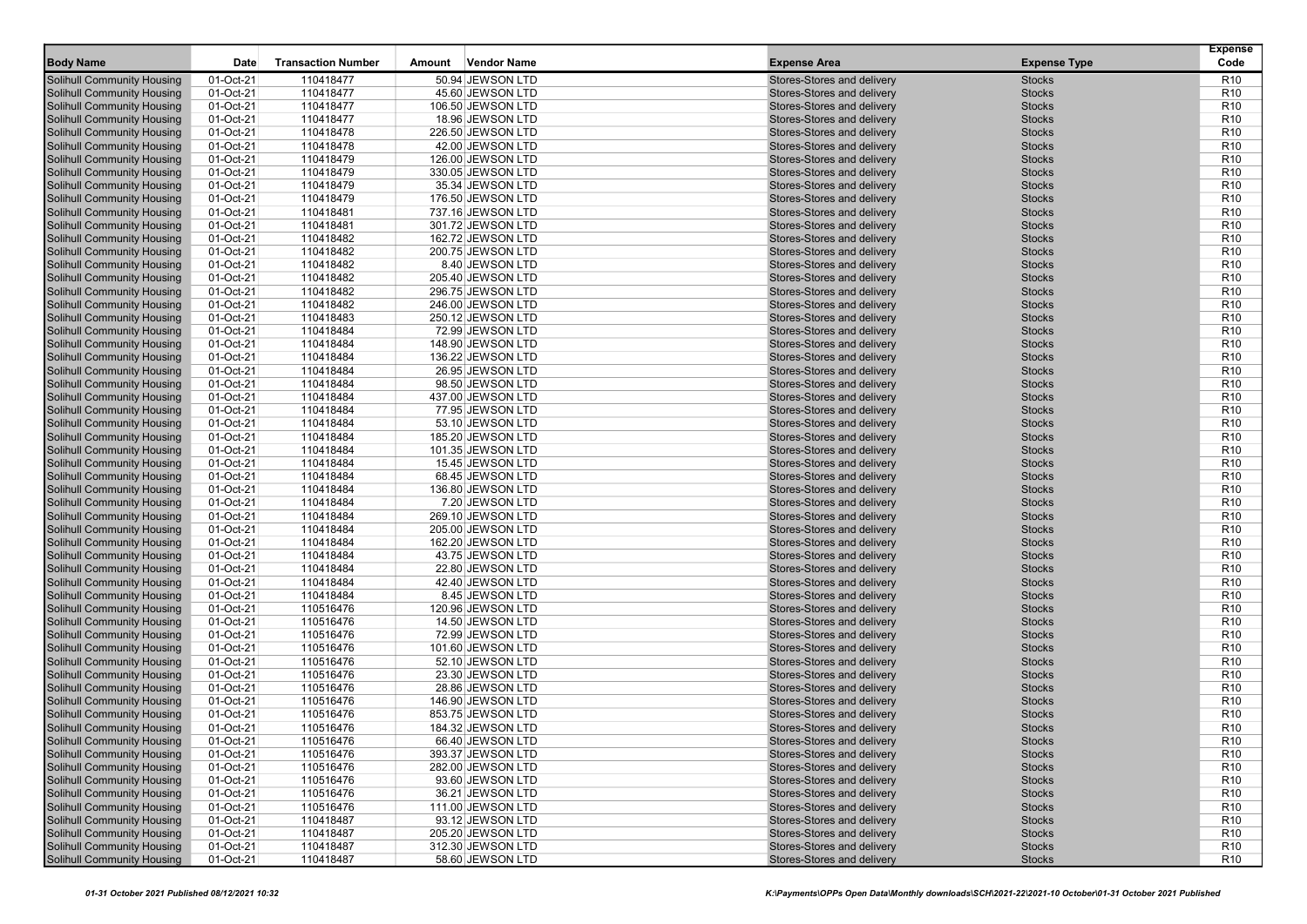| <b>Body Name</b><br><b>Transaction Number</b><br><b>Vendor Name</b><br><b>Expense Area</b><br>Code<br>Date<br>Amount<br><b>Expense Type</b><br>Solihull Community Housing<br>01-Oct-21<br>110418487<br>60.80 JEWSON LTD<br>Stores-Stores and delivery<br><b>Stocks</b><br>R <sub>10</sub><br>01-Oct-21<br><b>Stocks</b><br>Solihull Community Housing<br>110418487<br>338.40 JEWSON LTD<br>Stores-Stores and delivery<br>R <sub>10</sub><br>110418487<br><b>Stocks</b><br>Solihull Community Housing<br>01-Oct-21<br>320.10 JEWSON LTD<br>Stores-Stores and delivery<br>R <sub>10</sub><br>Solihull Community Housing<br>01-Oct-21<br>Stores-Stores and delivery<br>110418487<br>18.04 JEWSON LTD<br><b>Stocks</b><br>R <sub>10</sub><br><b>Stocks</b><br><b>Solihull Community Housing</b><br>01-Oct-21<br>110418487<br>138.90 JEWSON LTD<br>Stores-Stores and delivery<br>R <sub>10</sub><br>Solihull Community Housing<br>Stores-Stores and delivery<br><b>Stocks</b><br>R <sub>10</sub><br>01-Oct-21<br>110418487<br>100.80 JEWSON LTD<br>Solihull Community Housing<br>01-Oct-21<br>110418489<br>720.72 JEWSON LTD<br>Stores-Stores and delivery<br><b>Stocks</b><br>R <sub>10</sub><br>Stores-Stores and delivery<br><b>Stocks</b><br>R <sub>10</sub><br>Solihull Community Housing<br>01-Oct-21<br>110516479<br>45.21 JEWSON LTD<br>Stores-Stores and delivery<br>R <sub>10</sub><br>Solihull Community Housing<br>01-Oct-21<br>110516479<br>192.36 JEWSON LTD<br><b>Stocks</b><br><b>Solihull Community Housing</b><br>01-Oct-21<br>110516479<br>Stores-Stores and delivery<br><b>Stocks</b><br>R <sub>10</sub><br>18.00 JEWSON LTD<br><b>Solihull Community Housing</b><br>01-Oct-21<br>110516479<br>224.10 JEWSON LTD<br>Stores-Stores and delivery<br><b>Stocks</b><br>R <sub>10</sub><br><b>Stocks</b><br>R <sub>10</sub><br>Solihull Community Housing<br>01-Oct-21<br>110516479<br>14.00 JEWSON LTD<br>Stores-Stores and delivery<br>Solihull Community Housing<br>01-Oct-21<br>110516479<br>Stores-Stores and delivery<br><b>Stocks</b><br>R <sub>10</sub><br>259.20 JEWSON LTD<br>Solihull Community Housing<br>01-Oct-21<br>110516479<br>5.50 JEWSON LTD<br>Stores-Stores and delivery<br><b>Stocks</b><br>R <sub>10</sub><br>Stores-Stores and delivery<br><b>Stocks</b><br>R <sub>10</sub><br>Solihull Community Housing<br>01-Oct-21<br>110516479<br>89.60 JEWSON LTD<br>Solihull Community Housing<br>01-Oct-21<br>Stores-Stores and delivery<br>110516479<br>53.90 JEWSON LTD<br><b>Stocks</b><br>R <sub>10</sub><br><b>Solihull Community Housing</b><br>110516479<br>Stores-Stores and delivery<br><b>Stocks</b><br>01-Oct-21<br>15.70 JEWSON LTD<br>R <sub>10</sub><br><b>Stocks</b><br>R <sub>10</sub><br>Solihull Community Housing<br>01-Oct-21<br>110516479<br>Stores-Stores and delivery<br>221.40 JEWSON LTD<br><b>Solihull Community Housing</b><br>01-Oct-21<br>110516479<br>Stores-Stores and delivery<br>R <sub>10</sub><br>14.52 JEWSON LTD<br><b>Stocks</b><br>Solihull Community Housing<br>110516479<br>Stores-Stores and delivery<br>R <sub>10</sub><br>01-Oct-21<br>22.75 JEWSON LTD<br><b>Stocks</b><br><b>Solihull Community Housing</b><br>01-Oct-21<br>110516479<br>Stores-Stores and delivery<br>R <sub>10</sub><br>29.80 JEWSON LTD<br><b>Stocks</b><br>01-Oct-21<br>R <sub>10</sub><br>Solihull Community Housing<br>110516479<br>236.50 JEWSON LTD<br>Stores-Stores and delivery<br><b>Stocks</b><br><b>Solihull Community Housing</b><br>01-Oct-21<br>Stores-Stores and delivery<br>110418493<br>183.00 JEWSON LTD<br><b>Stocks</b><br>R <sub>10</sub><br>Stores-Stores and delivery<br><b>Stocks</b><br>R <sub>10</sub><br>Solihull Community Housing<br>01-Oct-21<br>110418493<br>594.00 JEWSON LTD<br><b>Stocks</b><br>R <sub>10</sub><br>Solihull Community Housing<br>01-Oct-21<br>110418494<br>37.60 JEWSON LTD<br>Stores-Stores and delivery<br><b>Solihull Community Housing</b><br>01-Oct-21<br>110418494<br>Stores-Stores and delivery<br>R <sub>10</sub><br>15.80 JEWSON LTD<br><b>Stocks</b><br>110418494<br>Stores-Stores and delivery<br><b>Stocks</b><br>R <sub>10</sub><br>Solihull Community Housing<br>01-Oct-21<br>9.75 JEWSON LTD<br>01-Oct-21<br>Stores-Stores and delivery<br><b>Stocks</b><br>R <sub>10</sub><br>Solihull Community Housing<br>110418494<br>4.60 JEWSON LTD<br><b>Stocks</b><br>Solihull Community Housing<br>01-Oct-21<br>110418494<br>40.56 JEWSON LTD<br>Stores-Stores and delivery<br>R <sub>10</sub><br><b>Solihull Community Housing</b><br><b>Stocks</b><br>R <sub>10</sub><br>01-Oct-21<br>110418494<br>6.60 JEWSON LTD<br>Stores-Stores and delivery<br>Stores-Stores and delivery<br><b>Stocks</b><br>R <sub>10</sub><br>Solihull Community Housing<br>01-Oct-21<br>110418494<br>28.59 JEWSON LTD<br>Solihull Community Housing<br>01-Oct-21<br>110418494<br>Stores-Stores and delivery<br><b>Stocks</b><br>R <sub>10</sub><br>71.20 JEWSON LTD<br>Solihull Community Housing<br>01-Oct-21<br>110418494<br>137.80 JEWSON LTD<br>Stores-Stores and delivery<br><b>Stocks</b><br>R <sub>10</sub><br>Stores-Stores and delivery<br><b>Stocks</b><br>R <sub>10</sub><br>Solihull Community Housing<br>01-Oct-21<br>110418494<br>22.40 JEWSON LTD<br><b>Solihull Community Housing</b><br>01-Oct-21<br>Stores-Stores and delivery<br>R <sub>10</sub><br>110418494<br>24.00 JEWSON LTD<br><b>Stocks</b><br><b>Stocks</b><br><b>Solihull Community Housing</b><br>01-Oct-21<br>110418495<br>31.80 JEWSON LTD<br>Stores-Stores and delivery<br>R <sub>10</sub><br>Solihull Community Housing<br><b>Stocks</b><br>R <sub>10</sub><br>01-Oct-21<br>110418495<br>219.60 JEWSON LTD<br>Stores-Stores and delivery<br><b>Solihull Community Housing</b><br>01-Oct-21<br>110516483<br>Stores-Stores and delivery<br>R <sub>10</sub><br>7.00 JEWSON LTD<br><b>Stocks</b><br><b>Solihull Community Housing</b><br>01-Oct-21<br>110516483<br>Stores-Stores and delivery<br><b>Stocks</b><br>R <sub>10</sub><br>10.56 JEWSON LTD<br>R <sub>10</sub><br>Solihull Community Housing<br>01-Oct-21<br>110516483<br>145.98 JEWSON LTD<br>Stores-Stores and delivery<br><b>Stocks</b><br>01-Oct-21<br>110516483<br>Stores-Stores and delivery<br><b>Stocks</b><br>R <sub>10</sub><br>Solihull Community Housing<br>220.40 JEWSON LTD<br>Solihull Community Housing<br>01-Oct-21<br>Stores-Stores and delivery<br>110516483<br>655.40 JEWSON LTD<br><b>Stocks</b><br>R <sub>10</sub><br><b>Stocks</b><br>R <sub>10</sub><br>Solihull Community Housing<br>01-Oct-21<br>110516483<br>19.60 JEWSON LTD<br>Stores-Stores and delivery<br>R <sub>10</sub><br>Solihull Community Housing<br>01-Oct-21<br>110516483<br>223.00 JEWSON LTD<br>Stores-Stores and delivery<br><b>Stocks</b><br>Solihull Community Housing<br>01-Oct-21<br>110516483<br>Stores-Stores and delivery<br>R <sub>10</sub><br>446.40 JEWSON LTD<br><b>Stocks</b><br>Stores-Stores and delivery<br><b>Stocks</b><br>R <sub>10</sub><br>Solihull Community Housing<br>01-Oct-21<br>110516483<br>29.00 JEWSON LTD<br>R <sub>10</sub><br>Solihull Community Housing<br>01-Oct-21<br>110516483<br>10.38 JEWSON LTD<br>Stores-Stores and delivery<br><b>Stocks</b><br><b>Solihull Community Housing</b><br>110516483<br>Stores-Stores and delivery<br><b>Stocks</b><br>01-Oct-21<br>101.02 JEWSON LTD<br>R <sub>10</sub><br><b>Stocks</b><br>R <sub>10</sub><br>Solihull Community Housing<br>01-Oct-21<br>110516483<br>10.20 JEWSON LTD<br>Stores-Stores and delivery<br><b>Solihull Community Housing</b><br><b>Stocks</b><br>R <sub>10</sub><br>01-Oct-21<br>110516483<br>45.60 JEWSON LTD<br>Stores-Stores and delivery<br>01-Oct-21<br>R <sub>10</sub><br>Solihull Community Housing<br>110516483<br>$27.00$ JEWSON LTD<br>Stores-Stores and delivery<br><b>Stocks</b><br>Solihull Community Housing<br>R <sub>10</sub><br>01-Oct-21<br>110516484<br>6.44 JEWSON LTD<br>Stores-Stores and delivery<br><b>Stocks</b><br><b>Solihull Community Housing</b><br>01-Oct-21<br>110516484<br>117.20 JEWSON LTD<br>Stores-Stores and delivery<br><b>Stocks</b><br>R <sub>10</sub><br><b>Solihull Community Housing</b><br>48.00 JEWSON LTD<br>Stores-Stores and delivery<br>01-Oct-21<br>110516484<br><b>Stocks</b><br>R <sub>10</sub><br><b>Solihull Community Housing</b><br>01-Oct-21<br>110516484<br>119.00 JEWSON LTD<br>Stores-Stores and delivery<br><b>Stocks</b><br>R <sub>10</sub><br><b>Solihull Community Housing</b><br>Stores-Stores and delivery<br>01-Oct-21<br>110516485<br>1470.00 JEWSON LTD<br><b>Stocks</b><br>R <sub>10</sub><br>Solihull Community Housing<br>01-Oct-21<br>Stores-Stores and delivery<br>110516485<br>1365.00 JEWSON LTD<br><b>Stocks</b><br>R <sub>10</sub><br><b>Solihull Community Housing</b><br>Stores-Stores and delivery<br>01-Oct-21<br>110516485<br>90.00 JEWSON LTD<br><b>Stocks</b><br>R <sub>10</sub><br>Solihull Community Housing<br>01-Oct-21<br>Stores-Stores and delivery<br>R <sub>10</sub><br>110516485<br>1340.70 JEWSON LTD<br><b>Stocks</b><br><b>Solihull Community Housing</b><br>01-Oct-21<br>110516486<br>266.70 JEWSON LTD<br>Stores-Stores and delivery<br>R <sub>10</sub><br><b>Stocks</b> |  |  |  | <b>Expense</b> |
|-------------------------------------------------------------------------------------------------------------------------------------------------------------------------------------------------------------------------------------------------------------------------------------------------------------------------------------------------------------------------------------------------------------------------------------------------------------------------------------------------------------------------------------------------------------------------------------------------------------------------------------------------------------------------------------------------------------------------------------------------------------------------------------------------------------------------------------------------------------------------------------------------------------------------------------------------------------------------------------------------------------------------------------------------------------------------------------------------------------------------------------------------------------------------------------------------------------------------------------------------------------------------------------------------------------------------------------------------------------------------------------------------------------------------------------------------------------------------------------------------------------------------------------------------------------------------------------------------------------------------------------------------------------------------------------------------------------------------------------------------------------------------------------------------------------------------------------------------------------------------------------------------------------------------------------------------------------------------------------------------------------------------------------------------------------------------------------------------------------------------------------------------------------------------------------------------------------------------------------------------------------------------------------------------------------------------------------------------------------------------------------------------------------------------------------------------------------------------------------------------------------------------------------------------------------------------------------------------------------------------------------------------------------------------------------------------------------------------------------------------------------------------------------------------------------------------------------------------------------------------------------------------------------------------------------------------------------------------------------------------------------------------------------------------------------------------------------------------------------------------------------------------------------------------------------------------------------------------------------------------------------------------------------------------------------------------------------------------------------------------------------------------------------------------------------------------------------------------------------------------------------------------------------------------------------------------------------------------------------------------------------------------------------------------------------------------------------------------------------------------------------------------------------------------------------------------------------------------------------------------------------------------------------------------------------------------------------------------------------------------------------------------------------------------------------------------------------------------------------------------------------------------------------------------------------------------------------------------------------------------------------------------------------------------------------------------------------------------------------------------------------------------------------------------------------------------------------------------------------------------------------------------------------------------------------------------------------------------------------------------------------------------------------------------------------------------------------------------------------------------------------------------------------------------------------------------------------------------------------------------------------------------------------------------------------------------------------------------------------------------------------------------------------------------------------------------------------------------------------------------------------------------------------------------------------------------------------------------------------------------------------------------------------------------------------------------------------------------------------------------------------------------------------------------------------------------------------------------------------------------------------------------------------------------------------------------------------------------------------------------------------------------------------------------------------------------------------------------------------------------------------------------------------------------------------------------------------------------------------------------------------------------------------------------------------------------------------------------------------------------------------------------------------------------------------------------------------------------------------------------------------------------------------------------------------------------------------------------------------------------------------------------------------------------------------------------------------------------------------------------------------------------------------------------------------------------------------------------------------------------------------------------------------------------------------------------------------------------------------------------------------------------------------------------------------------------------------------------------------------------------------------------------------------------------------------------------------------------------------------------------------------------------------------------------------------------------------------------------------------------------------------------------------------------------------------------------------------------------------------------------------------------------------------------------------------------------------------------------------------------------------------------------------------------------------------------------------------------------------------------------------------------------------------------------------------------------------------------------------------------------------------------------------------------------------------------------------------------------------------------------------------------------------------------------------------------------------------------------------------------------------------------------------------------------------------------------------------------------------------------------------------------------------------------------------------------------------------------------------------------------------------------------------------------------------------------------------------------------------------------------------------------------------------------------------------------------------------------------------------------------------------------------------------------------------------------------------------------------------------------------------------------------------------------------------------------------------------------------------------------------------------------------------------------------------------------------------------------------------------------------------------------------------------------------------------------------------------------------------------------------------------------------------------------------------------------------------------------------------------------------------------------------------------------------------------------------------------------------------------------------------------------------------------------------------------------------------------------------------------------------------------------------------------------------------------------|--|--|--|----------------|
|                                                                                                                                                                                                                                                                                                                                                                                                                                                                                                                                                                                                                                                                                                                                                                                                                                                                                                                                                                                                                                                                                                                                                                                                                                                                                                                                                                                                                                                                                                                                                                                                                                                                                                                                                                                                                                                                                                                                                                                                                                                                                                                                                                                                                                                                                                                                                                                                                                                                                                                                                                                                                                                                                                                                                                                                                                                                                                                                                                                                                                                                                                                                                                                                                                                                                                                                                                                                                                                                                                                                                                                                                                                                                                                                                                                                                                                                                                                                                                                                                                                                                                                                                                                                                                                                                                                                                                                                                                                                                                                                                                                                                                                                                                                                                                                                                                                                                                                                                                                                                                                                                                                                                                                                                                                                                                                                                                                                                                                                                                                                                                                                                                                                                                                                                                                                                                                                                                                                                                                                                                                                                                                                                                                                                                                                                                                                                                                                                                                                                                                                                                                                                                                                                                                                                                                                                                                                                                                                                                                                                                                                                                                                                                                                                                                                                                                                                                                                                                                                                                                                                                                                                                                                                                                                                                                                                                                                                                                                                                                                                                                                                                                                                                                                                                                                                                                                                                                                                                                                                                                                                                                                                                                                                                                                                                                                                                                                                                                                                                                                                                                                                                                                                                                                 |  |  |  |                |
|                                                                                                                                                                                                                                                                                                                                                                                                                                                                                                                                                                                                                                                                                                                                                                                                                                                                                                                                                                                                                                                                                                                                                                                                                                                                                                                                                                                                                                                                                                                                                                                                                                                                                                                                                                                                                                                                                                                                                                                                                                                                                                                                                                                                                                                                                                                                                                                                                                                                                                                                                                                                                                                                                                                                                                                                                                                                                                                                                                                                                                                                                                                                                                                                                                                                                                                                                                                                                                                                                                                                                                                                                                                                                                                                                                                                                                                                                                                                                                                                                                                                                                                                                                                                                                                                                                                                                                                                                                                                                                                                                                                                                                                                                                                                                                                                                                                                                                                                                                                                                                                                                                                                                                                                                                                                                                                                                                                                                                                                                                                                                                                                                                                                                                                                                                                                                                                                                                                                                                                                                                                                                                                                                                                                                                                                                                                                                                                                                                                                                                                                                                                                                                                                                                                                                                                                                                                                                                                                                                                                                                                                                                                                                                                                                                                                                                                                                                                                                                                                                                                                                                                                                                                                                                                                                                                                                                                                                                                                                                                                                                                                                                                                                                                                                                                                                                                                                                                                                                                                                                                                                                                                                                                                                                                                                                                                                                                                                                                                                                                                                                                                                                                                                                                                 |  |  |  |                |
|                                                                                                                                                                                                                                                                                                                                                                                                                                                                                                                                                                                                                                                                                                                                                                                                                                                                                                                                                                                                                                                                                                                                                                                                                                                                                                                                                                                                                                                                                                                                                                                                                                                                                                                                                                                                                                                                                                                                                                                                                                                                                                                                                                                                                                                                                                                                                                                                                                                                                                                                                                                                                                                                                                                                                                                                                                                                                                                                                                                                                                                                                                                                                                                                                                                                                                                                                                                                                                                                                                                                                                                                                                                                                                                                                                                                                                                                                                                                                                                                                                                                                                                                                                                                                                                                                                                                                                                                                                                                                                                                                                                                                                                                                                                                                                                                                                                                                                                                                                                                                                                                                                                                                                                                                                                                                                                                                                                                                                                                                                                                                                                                                                                                                                                                                                                                                                                                                                                                                                                                                                                                                                                                                                                                                                                                                                                                                                                                                                                                                                                                                                                                                                                                                                                                                                                                                                                                                                                                                                                                                                                                                                                                                                                                                                                                                                                                                                                                                                                                                                                                                                                                                                                                                                                                                                                                                                                                                                                                                                                                                                                                                                                                                                                                                                                                                                                                                                                                                                                                                                                                                                                                                                                                                                                                                                                                                                                                                                                                                                                                                                                                                                                                                                                                 |  |  |  |                |
|                                                                                                                                                                                                                                                                                                                                                                                                                                                                                                                                                                                                                                                                                                                                                                                                                                                                                                                                                                                                                                                                                                                                                                                                                                                                                                                                                                                                                                                                                                                                                                                                                                                                                                                                                                                                                                                                                                                                                                                                                                                                                                                                                                                                                                                                                                                                                                                                                                                                                                                                                                                                                                                                                                                                                                                                                                                                                                                                                                                                                                                                                                                                                                                                                                                                                                                                                                                                                                                                                                                                                                                                                                                                                                                                                                                                                                                                                                                                                                                                                                                                                                                                                                                                                                                                                                                                                                                                                                                                                                                                                                                                                                                                                                                                                                                                                                                                                                                                                                                                                                                                                                                                                                                                                                                                                                                                                                                                                                                                                                                                                                                                                                                                                                                                                                                                                                                                                                                                                                                                                                                                                                                                                                                                                                                                                                                                                                                                                                                                                                                                                                                                                                                                                                                                                                                                                                                                                                                                                                                                                                                                                                                                                                                                                                                                                                                                                                                                                                                                                                                                                                                                                                                                                                                                                                                                                                                                                                                                                                                                                                                                                                                                                                                                                                                                                                                                                                                                                                                                                                                                                                                                                                                                                                                                                                                                                                                                                                                                                                                                                                                                                                                                                                                                 |  |  |  |                |
|                                                                                                                                                                                                                                                                                                                                                                                                                                                                                                                                                                                                                                                                                                                                                                                                                                                                                                                                                                                                                                                                                                                                                                                                                                                                                                                                                                                                                                                                                                                                                                                                                                                                                                                                                                                                                                                                                                                                                                                                                                                                                                                                                                                                                                                                                                                                                                                                                                                                                                                                                                                                                                                                                                                                                                                                                                                                                                                                                                                                                                                                                                                                                                                                                                                                                                                                                                                                                                                                                                                                                                                                                                                                                                                                                                                                                                                                                                                                                                                                                                                                                                                                                                                                                                                                                                                                                                                                                                                                                                                                                                                                                                                                                                                                                                                                                                                                                                                                                                                                                                                                                                                                                                                                                                                                                                                                                                                                                                                                                                                                                                                                                                                                                                                                                                                                                                                                                                                                                                                                                                                                                                                                                                                                                                                                                                                                                                                                                                                                                                                                                                                                                                                                                                                                                                                                                                                                                                                                                                                                                                                                                                                                                                                                                                                                                                                                                                                                                                                                                                                                                                                                                                                                                                                                                                                                                                                                                                                                                                                                                                                                                                                                                                                                                                                                                                                                                                                                                                                                                                                                                                                                                                                                                                                                                                                                                                                                                                                                                                                                                                                                                                                                                                                                 |  |  |  |                |
|                                                                                                                                                                                                                                                                                                                                                                                                                                                                                                                                                                                                                                                                                                                                                                                                                                                                                                                                                                                                                                                                                                                                                                                                                                                                                                                                                                                                                                                                                                                                                                                                                                                                                                                                                                                                                                                                                                                                                                                                                                                                                                                                                                                                                                                                                                                                                                                                                                                                                                                                                                                                                                                                                                                                                                                                                                                                                                                                                                                                                                                                                                                                                                                                                                                                                                                                                                                                                                                                                                                                                                                                                                                                                                                                                                                                                                                                                                                                                                                                                                                                                                                                                                                                                                                                                                                                                                                                                                                                                                                                                                                                                                                                                                                                                                                                                                                                                                                                                                                                                                                                                                                                                                                                                                                                                                                                                                                                                                                                                                                                                                                                                                                                                                                                                                                                                                                                                                                                                                                                                                                                                                                                                                                                                                                                                                                                                                                                                                                                                                                                                                                                                                                                                                                                                                                                                                                                                                                                                                                                                                                                                                                                                                                                                                                                                                                                                                                                                                                                                                                                                                                                                                                                                                                                                                                                                                                                                                                                                                                                                                                                                                                                                                                                                                                                                                                                                                                                                                                                                                                                                                                                                                                                                                                                                                                                                                                                                                                                                                                                                                                                                                                                                                                                 |  |  |  |                |
|                                                                                                                                                                                                                                                                                                                                                                                                                                                                                                                                                                                                                                                                                                                                                                                                                                                                                                                                                                                                                                                                                                                                                                                                                                                                                                                                                                                                                                                                                                                                                                                                                                                                                                                                                                                                                                                                                                                                                                                                                                                                                                                                                                                                                                                                                                                                                                                                                                                                                                                                                                                                                                                                                                                                                                                                                                                                                                                                                                                                                                                                                                                                                                                                                                                                                                                                                                                                                                                                                                                                                                                                                                                                                                                                                                                                                                                                                                                                                                                                                                                                                                                                                                                                                                                                                                                                                                                                                                                                                                                                                                                                                                                                                                                                                                                                                                                                                                                                                                                                                                                                                                                                                                                                                                                                                                                                                                                                                                                                                                                                                                                                                                                                                                                                                                                                                                                                                                                                                                                                                                                                                                                                                                                                                                                                                                                                                                                                                                                                                                                                                                                                                                                                                                                                                                                                                                                                                                                                                                                                                                                                                                                                                                                                                                                                                                                                                                                                                                                                                                                                                                                                                                                                                                                                                                                                                                                                                                                                                                                                                                                                                                                                                                                                                                                                                                                                                                                                                                                                                                                                                                                                                                                                                                                                                                                                                                                                                                                                                                                                                                                                                                                                                                                                 |  |  |  |                |
|                                                                                                                                                                                                                                                                                                                                                                                                                                                                                                                                                                                                                                                                                                                                                                                                                                                                                                                                                                                                                                                                                                                                                                                                                                                                                                                                                                                                                                                                                                                                                                                                                                                                                                                                                                                                                                                                                                                                                                                                                                                                                                                                                                                                                                                                                                                                                                                                                                                                                                                                                                                                                                                                                                                                                                                                                                                                                                                                                                                                                                                                                                                                                                                                                                                                                                                                                                                                                                                                                                                                                                                                                                                                                                                                                                                                                                                                                                                                                                                                                                                                                                                                                                                                                                                                                                                                                                                                                                                                                                                                                                                                                                                                                                                                                                                                                                                                                                                                                                                                                                                                                                                                                                                                                                                                                                                                                                                                                                                                                                                                                                                                                                                                                                                                                                                                                                                                                                                                                                                                                                                                                                                                                                                                                                                                                                                                                                                                                                                                                                                                                                                                                                                                                                                                                                                                                                                                                                                                                                                                                                                                                                                                                                                                                                                                                                                                                                                                                                                                                                                                                                                                                                                                                                                                                                                                                                                                                                                                                                                                                                                                                                                                                                                                                                                                                                                                                                                                                                                                                                                                                                                                                                                                                                                                                                                                                                                                                                                                                                                                                                                                                                                                                                                                 |  |  |  |                |
|                                                                                                                                                                                                                                                                                                                                                                                                                                                                                                                                                                                                                                                                                                                                                                                                                                                                                                                                                                                                                                                                                                                                                                                                                                                                                                                                                                                                                                                                                                                                                                                                                                                                                                                                                                                                                                                                                                                                                                                                                                                                                                                                                                                                                                                                                                                                                                                                                                                                                                                                                                                                                                                                                                                                                                                                                                                                                                                                                                                                                                                                                                                                                                                                                                                                                                                                                                                                                                                                                                                                                                                                                                                                                                                                                                                                                                                                                                                                                                                                                                                                                                                                                                                                                                                                                                                                                                                                                                                                                                                                                                                                                                                                                                                                                                                                                                                                                                                                                                                                                                                                                                                                                                                                                                                                                                                                                                                                                                                                                                                                                                                                                                                                                                                                                                                                                                                                                                                                                                                                                                                                                                                                                                                                                                                                                                                                                                                                                                                                                                                                                                                                                                                                                                                                                                                                                                                                                                                                                                                                                                                                                                                                                                                                                                                                                                                                                                                                                                                                                                                                                                                                                                                                                                                                                                                                                                                                                                                                                                                                                                                                                                                                                                                                                                                                                                                                                                                                                                                                                                                                                                                                                                                                                                                                                                                                                                                                                                                                                                                                                                                                                                                                                                                                 |  |  |  |                |
|                                                                                                                                                                                                                                                                                                                                                                                                                                                                                                                                                                                                                                                                                                                                                                                                                                                                                                                                                                                                                                                                                                                                                                                                                                                                                                                                                                                                                                                                                                                                                                                                                                                                                                                                                                                                                                                                                                                                                                                                                                                                                                                                                                                                                                                                                                                                                                                                                                                                                                                                                                                                                                                                                                                                                                                                                                                                                                                                                                                                                                                                                                                                                                                                                                                                                                                                                                                                                                                                                                                                                                                                                                                                                                                                                                                                                                                                                                                                                                                                                                                                                                                                                                                                                                                                                                                                                                                                                                                                                                                                                                                                                                                                                                                                                                                                                                                                                                                                                                                                                                                                                                                                                                                                                                                                                                                                                                                                                                                                                                                                                                                                                                                                                                                                                                                                                                                                                                                                                                                                                                                                                                                                                                                                                                                                                                                                                                                                                                                                                                                                                                                                                                                                                                                                                                                                                                                                                                                                                                                                                                                                                                                                                                                                                                                                                                                                                                                                                                                                                                                                                                                                                                                                                                                                                                                                                                                                                                                                                                                                                                                                                                                                                                                                                                                                                                                                                                                                                                                                                                                                                                                                                                                                                                                                                                                                                                                                                                                                                                                                                                                                                                                                                                                                 |  |  |  |                |
|                                                                                                                                                                                                                                                                                                                                                                                                                                                                                                                                                                                                                                                                                                                                                                                                                                                                                                                                                                                                                                                                                                                                                                                                                                                                                                                                                                                                                                                                                                                                                                                                                                                                                                                                                                                                                                                                                                                                                                                                                                                                                                                                                                                                                                                                                                                                                                                                                                                                                                                                                                                                                                                                                                                                                                                                                                                                                                                                                                                                                                                                                                                                                                                                                                                                                                                                                                                                                                                                                                                                                                                                                                                                                                                                                                                                                                                                                                                                                                                                                                                                                                                                                                                                                                                                                                                                                                                                                                                                                                                                                                                                                                                                                                                                                                                                                                                                                                                                                                                                                                                                                                                                                                                                                                                                                                                                                                                                                                                                                                                                                                                                                                                                                                                                                                                                                                                                                                                                                                                                                                                                                                                                                                                                                                                                                                                                                                                                                                                                                                                                                                                                                                                                                                                                                                                                                                                                                                                                                                                                                                                                                                                                                                                                                                                                                                                                                                                                                                                                                                                                                                                                                                                                                                                                                                                                                                                                                                                                                                                                                                                                                                                                                                                                                                                                                                                                                                                                                                                                                                                                                                                                                                                                                                                                                                                                                                                                                                                                                                                                                                                                                                                                                                                                 |  |  |  |                |
|                                                                                                                                                                                                                                                                                                                                                                                                                                                                                                                                                                                                                                                                                                                                                                                                                                                                                                                                                                                                                                                                                                                                                                                                                                                                                                                                                                                                                                                                                                                                                                                                                                                                                                                                                                                                                                                                                                                                                                                                                                                                                                                                                                                                                                                                                                                                                                                                                                                                                                                                                                                                                                                                                                                                                                                                                                                                                                                                                                                                                                                                                                                                                                                                                                                                                                                                                                                                                                                                                                                                                                                                                                                                                                                                                                                                                                                                                                                                                                                                                                                                                                                                                                                                                                                                                                                                                                                                                                                                                                                                                                                                                                                                                                                                                                                                                                                                                                                                                                                                                                                                                                                                                                                                                                                                                                                                                                                                                                                                                                                                                                                                                                                                                                                                                                                                                                                                                                                                                                                                                                                                                                                                                                                                                                                                                                                                                                                                                                                                                                                                                                                                                                                                                                                                                                                                                                                                                                                                                                                                                                                                                                                                                                                                                                                                                                                                                                                                                                                                                                                                                                                                                                                                                                                                                                                                                                                                                                                                                                                                                                                                                                                                                                                                                                                                                                                                                                                                                                                                                                                                                                                                                                                                                                                                                                                                                                                                                                                                                                                                                                                                                                                                                                                                 |  |  |  |                |
|                                                                                                                                                                                                                                                                                                                                                                                                                                                                                                                                                                                                                                                                                                                                                                                                                                                                                                                                                                                                                                                                                                                                                                                                                                                                                                                                                                                                                                                                                                                                                                                                                                                                                                                                                                                                                                                                                                                                                                                                                                                                                                                                                                                                                                                                                                                                                                                                                                                                                                                                                                                                                                                                                                                                                                                                                                                                                                                                                                                                                                                                                                                                                                                                                                                                                                                                                                                                                                                                                                                                                                                                                                                                                                                                                                                                                                                                                                                                                                                                                                                                                                                                                                                                                                                                                                                                                                                                                                                                                                                                                                                                                                                                                                                                                                                                                                                                                                                                                                                                                                                                                                                                                                                                                                                                                                                                                                                                                                                                                                                                                                                                                                                                                                                                                                                                                                                                                                                                                                                                                                                                                                                                                                                                                                                                                                                                                                                                                                                                                                                                                                                                                                                                                                                                                                                                                                                                                                                                                                                                                                                                                                                                                                                                                                                                                                                                                                                                                                                                                                                                                                                                                                                                                                                                                                                                                                                                                                                                                                                                                                                                                                                                                                                                                                                                                                                                                                                                                                                                                                                                                                                                                                                                                                                                                                                                                                                                                                                                                                                                                                                                                                                                                                                                 |  |  |  |                |
|                                                                                                                                                                                                                                                                                                                                                                                                                                                                                                                                                                                                                                                                                                                                                                                                                                                                                                                                                                                                                                                                                                                                                                                                                                                                                                                                                                                                                                                                                                                                                                                                                                                                                                                                                                                                                                                                                                                                                                                                                                                                                                                                                                                                                                                                                                                                                                                                                                                                                                                                                                                                                                                                                                                                                                                                                                                                                                                                                                                                                                                                                                                                                                                                                                                                                                                                                                                                                                                                                                                                                                                                                                                                                                                                                                                                                                                                                                                                                                                                                                                                                                                                                                                                                                                                                                                                                                                                                                                                                                                                                                                                                                                                                                                                                                                                                                                                                                                                                                                                                                                                                                                                                                                                                                                                                                                                                                                                                                                                                                                                                                                                                                                                                                                                                                                                                                                                                                                                                                                                                                                                                                                                                                                                                                                                                                                                                                                                                                                                                                                                                                                                                                                                                                                                                                                                                                                                                                                                                                                                                                                                                                                                                                                                                                                                                                                                                                                                                                                                                                                                                                                                                                                                                                                                                                                                                                                                                                                                                                                                                                                                                                                                                                                                                                                                                                                                                                                                                                                                                                                                                                                                                                                                                                                                                                                                                                                                                                                                                                                                                                                                                                                                                                                                 |  |  |  |                |
|                                                                                                                                                                                                                                                                                                                                                                                                                                                                                                                                                                                                                                                                                                                                                                                                                                                                                                                                                                                                                                                                                                                                                                                                                                                                                                                                                                                                                                                                                                                                                                                                                                                                                                                                                                                                                                                                                                                                                                                                                                                                                                                                                                                                                                                                                                                                                                                                                                                                                                                                                                                                                                                                                                                                                                                                                                                                                                                                                                                                                                                                                                                                                                                                                                                                                                                                                                                                                                                                                                                                                                                                                                                                                                                                                                                                                                                                                                                                                                                                                                                                                                                                                                                                                                                                                                                                                                                                                                                                                                                                                                                                                                                                                                                                                                                                                                                                                                                                                                                                                                                                                                                                                                                                                                                                                                                                                                                                                                                                                                                                                                                                                                                                                                                                                                                                                                                                                                                                                                                                                                                                                                                                                                                                                                                                                                                                                                                                                                                                                                                                                                                                                                                                                                                                                                                                                                                                                                                                                                                                                                                                                                                                                                                                                                                                                                                                                                                                                                                                                                                                                                                                                                                                                                                                                                                                                                                                                                                                                                                                                                                                                                                                                                                                                                                                                                                                                                                                                                                                                                                                                                                                                                                                                                                                                                                                                                                                                                                                                                                                                                                                                                                                                                                                 |  |  |  |                |
|                                                                                                                                                                                                                                                                                                                                                                                                                                                                                                                                                                                                                                                                                                                                                                                                                                                                                                                                                                                                                                                                                                                                                                                                                                                                                                                                                                                                                                                                                                                                                                                                                                                                                                                                                                                                                                                                                                                                                                                                                                                                                                                                                                                                                                                                                                                                                                                                                                                                                                                                                                                                                                                                                                                                                                                                                                                                                                                                                                                                                                                                                                                                                                                                                                                                                                                                                                                                                                                                                                                                                                                                                                                                                                                                                                                                                                                                                                                                                                                                                                                                                                                                                                                                                                                                                                                                                                                                                                                                                                                                                                                                                                                                                                                                                                                                                                                                                                                                                                                                                                                                                                                                                                                                                                                                                                                                                                                                                                                                                                                                                                                                                                                                                                                                                                                                                                                                                                                                                                                                                                                                                                                                                                                                                                                                                                                                                                                                                                                                                                                                                                                                                                                                                                                                                                                                                                                                                                                                                                                                                                                                                                                                                                                                                                                                                                                                                                                                                                                                                                                                                                                                                                                                                                                                                                                                                                                                                                                                                                                                                                                                                                                                                                                                                                                                                                                                                                                                                                                                                                                                                                                                                                                                                                                                                                                                                                                                                                                                                                                                                                                                                                                                                                                                 |  |  |  |                |
|                                                                                                                                                                                                                                                                                                                                                                                                                                                                                                                                                                                                                                                                                                                                                                                                                                                                                                                                                                                                                                                                                                                                                                                                                                                                                                                                                                                                                                                                                                                                                                                                                                                                                                                                                                                                                                                                                                                                                                                                                                                                                                                                                                                                                                                                                                                                                                                                                                                                                                                                                                                                                                                                                                                                                                                                                                                                                                                                                                                                                                                                                                                                                                                                                                                                                                                                                                                                                                                                                                                                                                                                                                                                                                                                                                                                                                                                                                                                                                                                                                                                                                                                                                                                                                                                                                                                                                                                                                                                                                                                                                                                                                                                                                                                                                                                                                                                                                                                                                                                                                                                                                                                                                                                                                                                                                                                                                                                                                                                                                                                                                                                                                                                                                                                                                                                                                                                                                                                                                                                                                                                                                                                                                                                                                                                                                                                                                                                                                                                                                                                                                                                                                                                                                                                                                                                                                                                                                                                                                                                                                                                                                                                                                                                                                                                                                                                                                                                                                                                                                                                                                                                                                                                                                                                                                                                                                                                                                                                                                                                                                                                                                                                                                                                                                                                                                                                                                                                                                                                                                                                                                                                                                                                                                                                                                                                                                                                                                                                                                                                                                                                                                                                                                                                 |  |  |  |                |
|                                                                                                                                                                                                                                                                                                                                                                                                                                                                                                                                                                                                                                                                                                                                                                                                                                                                                                                                                                                                                                                                                                                                                                                                                                                                                                                                                                                                                                                                                                                                                                                                                                                                                                                                                                                                                                                                                                                                                                                                                                                                                                                                                                                                                                                                                                                                                                                                                                                                                                                                                                                                                                                                                                                                                                                                                                                                                                                                                                                                                                                                                                                                                                                                                                                                                                                                                                                                                                                                                                                                                                                                                                                                                                                                                                                                                                                                                                                                                                                                                                                                                                                                                                                                                                                                                                                                                                                                                                                                                                                                                                                                                                                                                                                                                                                                                                                                                                                                                                                                                                                                                                                                                                                                                                                                                                                                                                                                                                                                                                                                                                                                                                                                                                                                                                                                                                                                                                                                                                                                                                                                                                                                                                                                                                                                                                                                                                                                                                                                                                                                                                                                                                                                                                                                                                                                                                                                                                                                                                                                                                                                                                                                                                                                                                                                                                                                                                                                                                                                                                                                                                                                                                                                                                                                                                                                                                                                                                                                                                                                                                                                                                                                                                                                                                                                                                                                                                                                                                                                                                                                                                                                                                                                                                                                                                                                                                                                                                                                                                                                                                                                                                                                                                                                 |  |  |  |                |
|                                                                                                                                                                                                                                                                                                                                                                                                                                                                                                                                                                                                                                                                                                                                                                                                                                                                                                                                                                                                                                                                                                                                                                                                                                                                                                                                                                                                                                                                                                                                                                                                                                                                                                                                                                                                                                                                                                                                                                                                                                                                                                                                                                                                                                                                                                                                                                                                                                                                                                                                                                                                                                                                                                                                                                                                                                                                                                                                                                                                                                                                                                                                                                                                                                                                                                                                                                                                                                                                                                                                                                                                                                                                                                                                                                                                                                                                                                                                                                                                                                                                                                                                                                                                                                                                                                                                                                                                                                                                                                                                                                                                                                                                                                                                                                                                                                                                                                                                                                                                                                                                                                                                                                                                                                                                                                                                                                                                                                                                                                                                                                                                                                                                                                                                                                                                                                                                                                                                                                                                                                                                                                                                                                                                                                                                                                                                                                                                                                                                                                                                                                                                                                                                                                                                                                                                                                                                                                                                                                                                                                                                                                                                                                                                                                                                                                                                                                                                                                                                                                                                                                                                                                                                                                                                                                                                                                                                                                                                                                                                                                                                                                                                                                                                                                                                                                                                                                                                                                                                                                                                                                                                                                                                                                                                                                                                                                                                                                                                                                                                                                                                                                                                                                                                 |  |  |  |                |
|                                                                                                                                                                                                                                                                                                                                                                                                                                                                                                                                                                                                                                                                                                                                                                                                                                                                                                                                                                                                                                                                                                                                                                                                                                                                                                                                                                                                                                                                                                                                                                                                                                                                                                                                                                                                                                                                                                                                                                                                                                                                                                                                                                                                                                                                                                                                                                                                                                                                                                                                                                                                                                                                                                                                                                                                                                                                                                                                                                                                                                                                                                                                                                                                                                                                                                                                                                                                                                                                                                                                                                                                                                                                                                                                                                                                                                                                                                                                                                                                                                                                                                                                                                                                                                                                                                                                                                                                                                                                                                                                                                                                                                                                                                                                                                                                                                                                                                                                                                                                                                                                                                                                                                                                                                                                                                                                                                                                                                                                                                                                                                                                                                                                                                                                                                                                                                                                                                                                                                                                                                                                                                                                                                                                                                                                                                                                                                                                                                                                                                                                                                                                                                                                                                                                                                                                                                                                                                                                                                                                                                                                                                                                                                                                                                                                                                                                                                                                                                                                                                                                                                                                                                                                                                                                                                                                                                                                                                                                                                                                                                                                                                                                                                                                                                                                                                                                                                                                                                                                                                                                                                                                                                                                                                                                                                                                                                                                                                                                                                                                                                                                                                                                                                                                 |  |  |  |                |
|                                                                                                                                                                                                                                                                                                                                                                                                                                                                                                                                                                                                                                                                                                                                                                                                                                                                                                                                                                                                                                                                                                                                                                                                                                                                                                                                                                                                                                                                                                                                                                                                                                                                                                                                                                                                                                                                                                                                                                                                                                                                                                                                                                                                                                                                                                                                                                                                                                                                                                                                                                                                                                                                                                                                                                                                                                                                                                                                                                                                                                                                                                                                                                                                                                                                                                                                                                                                                                                                                                                                                                                                                                                                                                                                                                                                                                                                                                                                                                                                                                                                                                                                                                                                                                                                                                                                                                                                                                                                                                                                                                                                                                                                                                                                                                                                                                                                                                                                                                                                                                                                                                                                                                                                                                                                                                                                                                                                                                                                                                                                                                                                                                                                                                                                                                                                                                                                                                                                                                                                                                                                                                                                                                                                                                                                                                                                                                                                                                                                                                                                                                                                                                                                                                                                                                                                                                                                                                                                                                                                                                                                                                                                                                                                                                                                                                                                                                                                                                                                                                                                                                                                                                                                                                                                                                                                                                                                                                                                                                                                                                                                                                                                                                                                                                                                                                                                                                                                                                                                                                                                                                                                                                                                                                                                                                                                                                                                                                                                                                                                                                                                                                                                                                                                 |  |  |  |                |
|                                                                                                                                                                                                                                                                                                                                                                                                                                                                                                                                                                                                                                                                                                                                                                                                                                                                                                                                                                                                                                                                                                                                                                                                                                                                                                                                                                                                                                                                                                                                                                                                                                                                                                                                                                                                                                                                                                                                                                                                                                                                                                                                                                                                                                                                                                                                                                                                                                                                                                                                                                                                                                                                                                                                                                                                                                                                                                                                                                                                                                                                                                                                                                                                                                                                                                                                                                                                                                                                                                                                                                                                                                                                                                                                                                                                                                                                                                                                                                                                                                                                                                                                                                                                                                                                                                                                                                                                                                                                                                                                                                                                                                                                                                                                                                                                                                                                                                                                                                                                                                                                                                                                                                                                                                                                                                                                                                                                                                                                                                                                                                                                                                                                                                                                                                                                                                                                                                                                                                                                                                                                                                                                                                                                                                                                                                                                                                                                                                                                                                                                                                                                                                                                                                                                                                                                                                                                                                                                                                                                                                                                                                                                                                                                                                                                                                                                                                                                                                                                                                                                                                                                                                                                                                                                                                                                                                                                                                                                                                                                                                                                                                                                                                                                                                                                                                                                                                                                                                                                                                                                                                                                                                                                                                                                                                                                                                                                                                                                                                                                                                                                                                                                                                                                 |  |  |  |                |
|                                                                                                                                                                                                                                                                                                                                                                                                                                                                                                                                                                                                                                                                                                                                                                                                                                                                                                                                                                                                                                                                                                                                                                                                                                                                                                                                                                                                                                                                                                                                                                                                                                                                                                                                                                                                                                                                                                                                                                                                                                                                                                                                                                                                                                                                                                                                                                                                                                                                                                                                                                                                                                                                                                                                                                                                                                                                                                                                                                                                                                                                                                                                                                                                                                                                                                                                                                                                                                                                                                                                                                                                                                                                                                                                                                                                                                                                                                                                                                                                                                                                                                                                                                                                                                                                                                                                                                                                                                                                                                                                                                                                                                                                                                                                                                                                                                                                                                                                                                                                                                                                                                                                                                                                                                                                                                                                                                                                                                                                                                                                                                                                                                                                                                                                                                                                                                                                                                                                                                                                                                                                                                                                                                                                                                                                                                                                                                                                                                                                                                                                                                                                                                                                                                                                                                                                                                                                                                                                                                                                                                                                                                                                                                                                                                                                                                                                                                                                                                                                                                                                                                                                                                                                                                                                                                                                                                                                                                                                                                                                                                                                                                                                                                                                                                                                                                                                                                                                                                                                                                                                                                                                                                                                                                                                                                                                                                                                                                                                                                                                                                                                                                                                                                                                 |  |  |  |                |
|                                                                                                                                                                                                                                                                                                                                                                                                                                                                                                                                                                                                                                                                                                                                                                                                                                                                                                                                                                                                                                                                                                                                                                                                                                                                                                                                                                                                                                                                                                                                                                                                                                                                                                                                                                                                                                                                                                                                                                                                                                                                                                                                                                                                                                                                                                                                                                                                                                                                                                                                                                                                                                                                                                                                                                                                                                                                                                                                                                                                                                                                                                                                                                                                                                                                                                                                                                                                                                                                                                                                                                                                                                                                                                                                                                                                                                                                                                                                                                                                                                                                                                                                                                                                                                                                                                                                                                                                                                                                                                                                                                                                                                                                                                                                                                                                                                                                                                                                                                                                                                                                                                                                                                                                                                                                                                                                                                                                                                                                                                                                                                                                                                                                                                                                                                                                                                                                                                                                                                                                                                                                                                                                                                                                                                                                                                                                                                                                                                                                                                                                                                                                                                                                                                                                                                                                                                                                                                                                                                                                                                                                                                                                                                                                                                                                                                                                                                                                                                                                                                                                                                                                                                                                                                                                                                                                                                                                                                                                                                                                                                                                                                                                                                                                                                                                                                                                                                                                                                                                                                                                                                                                                                                                                                                                                                                                                                                                                                                                                                                                                                                                                                                                                                                                 |  |  |  |                |
|                                                                                                                                                                                                                                                                                                                                                                                                                                                                                                                                                                                                                                                                                                                                                                                                                                                                                                                                                                                                                                                                                                                                                                                                                                                                                                                                                                                                                                                                                                                                                                                                                                                                                                                                                                                                                                                                                                                                                                                                                                                                                                                                                                                                                                                                                                                                                                                                                                                                                                                                                                                                                                                                                                                                                                                                                                                                                                                                                                                                                                                                                                                                                                                                                                                                                                                                                                                                                                                                                                                                                                                                                                                                                                                                                                                                                                                                                                                                                                                                                                                                                                                                                                                                                                                                                                                                                                                                                                                                                                                                                                                                                                                                                                                                                                                                                                                                                                                                                                                                                                                                                                                                                                                                                                                                                                                                                                                                                                                                                                                                                                                                                                                                                                                                                                                                                                                                                                                                                                                                                                                                                                                                                                                                                                                                                                                                                                                                                                                                                                                                                                                                                                                                                                                                                                                                                                                                                                                                                                                                                                                                                                                                                                                                                                                                                                                                                                                                                                                                                                                                                                                                                                                                                                                                                                                                                                                                                                                                                                                                                                                                                                                                                                                                                                                                                                                                                                                                                                                                                                                                                                                                                                                                                                                                                                                                                                                                                                                                                                                                                                                                                                                                                                                                 |  |  |  |                |
|                                                                                                                                                                                                                                                                                                                                                                                                                                                                                                                                                                                                                                                                                                                                                                                                                                                                                                                                                                                                                                                                                                                                                                                                                                                                                                                                                                                                                                                                                                                                                                                                                                                                                                                                                                                                                                                                                                                                                                                                                                                                                                                                                                                                                                                                                                                                                                                                                                                                                                                                                                                                                                                                                                                                                                                                                                                                                                                                                                                                                                                                                                                                                                                                                                                                                                                                                                                                                                                                                                                                                                                                                                                                                                                                                                                                                                                                                                                                                                                                                                                                                                                                                                                                                                                                                                                                                                                                                                                                                                                                                                                                                                                                                                                                                                                                                                                                                                                                                                                                                                                                                                                                                                                                                                                                                                                                                                                                                                                                                                                                                                                                                                                                                                                                                                                                                                                                                                                                                                                                                                                                                                                                                                                                                                                                                                                                                                                                                                                                                                                                                                                                                                                                                                                                                                                                                                                                                                                                                                                                                                                                                                                                                                                                                                                                                                                                                                                                                                                                                                                                                                                                                                                                                                                                                                                                                                                                                                                                                                                                                                                                                                                                                                                                                                                                                                                                                                                                                                                                                                                                                                                                                                                                                                                                                                                                                                                                                                                                                                                                                                                                                                                                                                                                 |  |  |  |                |
|                                                                                                                                                                                                                                                                                                                                                                                                                                                                                                                                                                                                                                                                                                                                                                                                                                                                                                                                                                                                                                                                                                                                                                                                                                                                                                                                                                                                                                                                                                                                                                                                                                                                                                                                                                                                                                                                                                                                                                                                                                                                                                                                                                                                                                                                                                                                                                                                                                                                                                                                                                                                                                                                                                                                                                                                                                                                                                                                                                                                                                                                                                                                                                                                                                                                                                                                                                                                                                                                                                                                                                                                                                                                                                                                                                                                                                                                                                                                                                                                                                                                                                                                                                                                                                                                                                                                                                                                                                                                                                                                                                                                                                                                                                                                                                                                                                                                                                                                                                                                                                                                                                                                                                                                                                                                                                                                                                                                                                                                                                                                                                                                                                                                                                                                                                                                                                                                                                                                                                                                                                                                                                                                                                                                                                                                                                                                                                                                                                                                                                                                                                                                                                                                                                                                                                                                                                                                                                                                                                                                                                                                                                                                                                                                                                                                                                                                                                                                                                                                                                                                                                                                                                                                                                                                                                                                                                                                                                                                                                                                                                                                                                                                                                                                                                                                                                                                                                                                                                                                                                                                                                                                                                                                                                                                                                                                                                                                                                                                                                                                                                                                                                                                                                                                 |  |  |  |                |
|                                                                                                                                                                                                                                                                                                                                                                                                                                                                                                                                                                                                                                                                                                                                                                                                                                                                                                                                                                                                                                                                                                                                                                                                                                                                                                                                                                                                                                                                                                                                                                                                                                                                                                                                                                                                                                                                                                                                                                                                                                                                                                                                                                                                                                                                                                                                                                                                                                                                                                                                                                                                                                                                                                                                                                                                                                                                                                                                                                                                                                                                                                                                                                                                                                                                                                                                                                                                                                                                                                                                                                                                                                                                                                                                                                                                                                                                                                                                                                                                                                                                                                                                                                                                                                                                                                                                                                                                                                                                                                                                                                                                                                                                                                                                                                                                                                                                                                                                                                                                                                                                                                                                                                                                                                                                                                                                                                                                                                                                                                                                                                                                                                                                                                                                                                                                                                                                                                                                                                                                                                                                                                                                                                                                                                                                                                                                                                                                                                                                                                                                                                                                                                                                                                                                                                                                                                                                                                                                                                                                                                                                                                                                                                                                                                                                                                                                                                                                                                                                                                                                                                                                                                                                                                                                                                                                                                                                                                                                                                                                                                                                                                                                                                                                                                                                                                                                                                                                                                                                                                                                                                                                                                                                                                                                                                                                                                                                                                                                                                                                                                                                                                                                                                                                 |  |  |  |                |
|                                                                                                                                                                                                                                                                                                                                                                                                                                                                                                                                                                                                                                                                                                                                                                                                                                                                                                                                                                                                                                                                                                                                                                                                                                                                                                                                                                                                                                                                                                                                                                                                                                                                                                                                                                                                                                                                                                                                                                                                                                                                                                                                                                                                                                                                                                                                                                                                                                                                                                                                                                                                                                                                                                                                                                                                                                                                                                                                                                                                                                                                                                                                                                                                                                                                                                                                                                                                                                                                                                                                                                                                                                                                                                                                                                                                                                                                                                                                                                                                                                                                                                                                                                                                                                                                                                                                                                                                                                                                                                                                                                                                                                                                                                                                                                                                                                                                                                                                                                                                                                                                                                                                                                                                                                                                                                                                                                                                                                                                                                                                                                                                                                                                                                                                                                                                                                                                                                                                                                                                                                                                                                                                                                                                                                                                                                                                                                                                                                                                                                                                                                                                                                                                                                                                                                                                                                                                                                                                                                                                                                                                                                                                                                                                                                                                                                                                                                                                                                                                                                                                                                                                                                                                                                                                                                                                                                                                                                                                                                                                                                                                                                                                                                                                                                                                                                                                                                                                                                                                                                                                                                                                                                                                                                                                                                                                                                                                                                                                                                                                                                                                                                                                                                                                 |  |  |  |                |
|                                                                                                                                                                                                                                                                                                                                                                                                                                                                                                                                                                                                                                                                                                                                                                                                                                                                                                                                                                                                                                                                                                                                                                                                                                                                                                                                                                                                                                                                                                                                                                                                                                                                                                                                                                                                                                                                                                                                                                                                                                                                                                                                                                                                                                                                                                                                                                                                                                                                                                                                                                                                                                                                                                                                                                                                                                                                                                                                                                                                                                                                                                                                                                                                                                                                                                                                                                                                                                                                                                                                                                                                                                                                                                                                                                                                                                                                                                                                                                                                                                                                                                                                                                                                                                                                                                                                                                                                                                                                                                                                                                                                                                                                                                                                                                                                                                                                                                                                                                                                                                                                                                                                                                                                                                                                                                                                                                                                                                                                                                                                                                                                                                                                                                                                                                                                                                                                                                                                                                                                                                                                                                                                                                                                                                                                                                                                                                                                                                                                                                                                                                                                                                                                                                                                                                                                                                                                                                                                                                                                                                                                                                                                                                                                                                                                                                                                                                                                                                                                                                                                                                                                                                                                                                                                                                                                                                                                                                                                                                                                                                                                                                                                                                                                                                                                                                                                                                                                                                                                                                                                                                                                                                                                                                                                                                                                                                                                                                                                                                                                                                                                                                                                                                                                 |  |  |  |                |
|                                                                                                                                                                                                                                                                                                                                                                                                                                                                                                                                                                                                                                                                                                                                                                                                                                                                                                                                                                                                                                                                                                                                                                                                                                                                                                                                                                                                                                                                                                                                                                                                                                                                                                                                                                                                                                                                                                                                                                                                                                                                                                                                                                                                                                                                                                                                                                                                                                                                                                                                                                                                                                                                                                                                                                                                                                                                                                                                                                                                                                                                                                                                                                                                                                                                                                                                                                                                                                                                                                                                                                                                                                                                                                                                                                                                                                                                                                                                                                                                                                                                                                                                                                                                                                                                                                                                                                                                                                                                                                                                                                                                                                                                                                                                                                                                                                                                                                                                                                                                                                                                                                                                                                                                                                                                                                                                                                                                                                                                                                                                                                                                                                                                                                                                                                                                                                                                                                                                                                                                                                                                                                                                                                                                                                                                                                                                                                                                                                                                                                                                                                                                                                                                                                                                                                                                                                                                                                                                                                                                                                                                                                                                                                                                                                                                                                                                                                                                                                                                                                                                                                                                                                                                                                                                                                                                                                                                                                                                                                                                                                                                                                                                                                                                                                                                                                                                                                                                                                                                                                                                                                                                                                                                                                                                                                                                                                                                                                                                                                                                                                                                                                                                                                                                 |  |  |  |                |
|                                                                                                                                                                                                                                                                                                                                                                                                                                                                                                                                                                                                                                                                                                                                                                                                                                                                                                                                                                                                                                                                                                                                                                                                                                                                                                                                                                                                                                                                                                                                                                                                                                                                                                                                                                                                                                                                                                                                                                                                                                                                                                                                                                                                                                                                                                                                                                                                                                                                                                                                                                                                                                                                                                                                                                                                                                                                                                                                                                                                                                                                                                                                                                                                                                                                                                                                                                                                                                                                                                                                                                                                                                                                                                                                                                                                                                                                                                                                                                                                                                                                                                                                                                                                                                                                                                                                                                                                                                                                                                                                                                                                                                                                                                                                                                                                                                                                                                                                                                                                                                                                                                                                                                                                                                                                                                                                                                                                                                                                                                                                                                                                                                                                                                                                                                                                                                                                                                                                                                                                                                                                                                                                                                                                                                                                                                                                                                                                                                                                                                                                                                                                                                                                                                                                                                                                                                                                                                                                                                                                                                                                                                                                                                                                                                                                                                                                                                                                                                                                                                                                                                                                                                                                                                                                                                                                                                                                                                                                                                                                                                                                                                                                                                                                                                                                                                                                                                                                                                                                                                                                                                                                                                                                                                                                                                                                                                                                                                                                                                                                                                                                                                                                                                                                 |  |  |  |                |
|                                                                                                                                                                                                                                                                                                                                                                                                                                                                                                                                                                                                                                                                                                                                                                                                                                                                                                                                                                                                                                                                                                                                                                                                                                                                                                                                                                                                                                                                                                                                                                                                                                                                                                                                                                                                                                                                                                                                                                                                                                                                                                                                                                                                                                                                                                                                                                                                                                                                                                                                                                                                                                                                                                                                                                                                                                                                                                                                                                                                                                                                                                                                                                                                                                                                                                                                                                                                                                                                                                                                                                                                                                                                                                                                                                                                                                                                                                                                                                                                                                                                                                                                                                                                                                                                                                                                                                                                                                                                                                                                                                                                                                                                                                                                                                                                                                                                                                                                                                                                                                                                                                                                                                                                                                                                                                                                                                                                                                                                                                                                                                                                                                                                                                                                                                                                                                                                                                                                                                                                                                                                                                                                                                                                                                                                                                                                                                                                                                                                                                                                                                                                                                                                                                                                                                                                                                                                                                                                                                                                                                                                                                                                                                                                                                                                                                                                                                                                                                                                                                                                                                                                                                                                                                                                                                                                                                                                                                                                                                                                                                                                                                                                                                                                                                                                                                                                                                                                                                                                                                                                                                                                                                                                                                                                                                                                                                                                                                                                                                                                                                                                                                                                                                                                 |  |  |  |                |
|                                                                                                                                                                                                                                                                                                                                                                                                                                                                                                                                                                                                                                                                                                                                                                                                                                                                                                                                                                                                                                                                                                                                                                                                                                                                                                                                                                                                                                                                                                                                                                                                                                                                                                                                                                                                                                                                                                                                                                                                                                                                                                                                                                                                                                                                                                                                                                                                                                                                                                                                                                                                                                                                                                                                                                                                                                                                                                                                                                                                                                                                                                                                                                                                                                                                                                                                                                                                                                                                                                                                                                                                                                                                                                                                                                                                                                                                                                                                                                                                                                                                                                                                                                                                                                                                                                                                                                                                                                                                                                                                                                                                                                                                                                                                                                                                                                                                                                                                                                                                                                                                                                                                                                                                                                                                                                                                                                                                                                                                                                                                                                                                                                                                                                                                                                                                                                                                                                                                                                                                                                                                                                                                                                                                                                                                                                                                                                                                                                                                                                                                                                                                                                                                                                                                                                                                                                                                                                                                                                                                                                                                                                                                                                                                                                                                                                                                                                                                                                                                                                                                                                                                                                                                                                                                                                                                                                                                                                                                                                                                                                                                                                                                                                                                                                                                                                                                                                                                                                                                                                                                                                                                                                                                                                                                                                                                                                                                                                                                                                                                                                                                                                                                                                                                 |  |  |  |                |
|                                                                                                                                                                                                                                                                                                                                                                                                                                                                                                                                                                                                                                                                                                                                                                                                                                                                                                                                                                                                                                                                                                                                                                                                                                                                                                                                                                                                                                                                                                                                                                                                                                                                                                                                                                                                                                                                                                                                                                                                                                                                                                                                                                                                                                                                                                                                                                                                                                                                                                                                                                                                                                                                                                                                                                                                                                                                                                                                                                                                                                                                                                                                                                                                                                                                                                                                                                                                                                                                                                                                                                                                                                                                                                                                                                                                                                                                                                                                                                                                                                                                                                                                                                                                                                                                                                                                                                                                                                                                                                                                                                                                                                                                                                                                                                                                                                                                                                                                                                                                                                                                                                                                                                                                                                                                                                                                                                                                                                                                                                                                                                                                                                                                                                                                                                                                                                                                                                                                                                                                                                                                                                                                                                                                                                                                                                                                                                                                                                                                                                                                                                                                                                                                                                                                                                                                                                                                                                                                                                                                                                                                                                                                                                                                                                                                                                                                                                                                                                                                                                                                                                                                                                                                                                                                                                                                                                                                                                                                                                                                                                                                                                                                                                                                                                                                                                                                                                                                                                                                                                                                                                                                                                                                                                                                                                                                                                                                                                                                                                                                                                                                                                                                                                                                 |  |  |  |                |
|                                                                                                                                                                                                                                                                                                                                                                                                                                                                                                                                                                                                                                                                                                                                                                                                                                                                                                                                                                                                                                                                                                                                                                                                                                                                                                                                                                                                                                                                                                                                                                                                                                                                                                                                                                                                                                                                                                                                                                                                                                                                                                                                                                                                                                                                                                                                                                                                                                                                                                                                                                                                                                                                                                                                                                                                                                                                                                                                                                                                                                                                                                                                                                                                                                                                                                                                                                                                                                                                                                                                                                                                                                                                                                                                                                                                                                                                                                                                                                                                                                                                                                                                                                                                                                                                                                                                                                                                                                                                                                                                                                                                                                                                                                                                                                                                                                                                                                                                                                                                                                                                                                                                                                                                                                                                                                                                                                                                                                                                                                                                                                                                                                                                                                                                                                                                                                                                                                                                                                                                                                                                                                                                                                                                                                                                                                                                                                                                                                                                                                                                                                                                                                                                                                                                                                                                                                                                                                                                                                                                                                                                                                                                                                                                                                                                                                                                                                                                                                                                                                                                                                                                                                                                                                                                                                                                                                                                                                                                                                                                                                                                                                                                                                                                                                                                                                                                                                                                                                                                                                                                                                                                                                                                                                                                                                                                                                                                                                                                                                                                                                                                                                                                                                                                 |  |  |  |                |
|                                                                                                                                                                                                                                                                                                                                                                                                                                                                                                                                                                                                                                                                                                                                                                                                                                                                                                                                                                                                                                                                                                                                                                                                                                                                                                                                                                                                                                                                                                                                                                                                                                                                                                                                                                                                                                                                                                                                                                                                                                                                                                                                                                                                                                                                                                                                                                                                                                                                                                                                                                                                                                                                                                                                                                                                                                                                                                                                                                                                                                                                                                                                                                                                                                                                                                                                                                                                                                                                                                                                                                                                                                                                                                                                                                                                                                                                                                                                                                                                                                                                                                                                                                                                                                                                                                                                                                                                                                                                                                                                                                                                                                                                                                                                                                                                                                                                                                                                                                                                                                                                                                                                                                                                                                                                                                                                                                                                                                                                                                                                                                                                                                                                                                                                                                                                                                                                                                                                                                                                                                                                                                                                                                                                                                                                                                                                                                                                                                                                                                                                                                                                                                                                                                                                                                                                                                                                                                                                                                                                                                                                                                                                                                                                                                                                                                                                                                                                                                                                                                                                                                                                                                                                                                                                                                                                                                                                                                                                                                                                                                                                                                                                                                                                                                                                                                                                                                                                                                                                                                                                                                                                                                                                                                                                                                                                                                                                                                                                                                                                                                                                                                                                                                                                 |  |  |  |                |
|                                                                                                                                                                                                                                                                                                                                                                                                                                                                                                                                                                                                                                                                                                                                                                                                                                                                                                                                                                                                                                                                                                                                                                                                                                                                                                                                                                                                                                                                                                                                                                                                                                                                                                                                                                                                                                                                                                                                                                                                                                                                                                                                                                                                                                                                                                                                                                                                                                                                                                                                                                                                                                                                                                                                                                                                                                                                                                                                                                                                                                                                                                                                                                                                                                                                                                                                                                                                                                                                                                                                                                                                                                                                                                                                                                                                                                                                                                                                                                                                                                                                                                                                                                                                                                                                                                                                                                                                                                                                                                                                                                                                                                                                                                                                                                                                                                                                                                                                                                                                                                                                                                                                                                                                                                                                                                                                                                                                                                                                                                                                                                                                                                                                                                                                                                                                                                                                                                                                                                                                                                                                                                                                                                                                                                                                                                                                                                                                                                                                                                                                                                                                                                                                                                                                                                                                                                                                                                                                                                                                                                                                                                                                                                                                                                                                                                                                                                                                                                                                                                                                                                                                                                                                                                                                                                                                                                                                                                                                                                                                                                                                                                                                                                                                                                                                                                                                                                                                                                                                                                                                                                                                                                                                                                                                                                                                                                                                                                                                                                                                                                                                                                                                                                                                 |  |  |  |                |
|                                                                                                                                                                                                                                                                                                                                                                                                                                                                                                                                                                                                                                                                                                                                                                                                                                                                                                                                                                                                                                                                                                                                                                                                                                                                                                                                                                                                                                                                                                                                                                                                                                                                                                                                                                                                                                                                                                                                                                                                                                                                                                                                                                                                                                                                                                                                                                                                                                                                                                                                                                                                                                                                                                                                                                                                                                                                                                                                                                                                                                                                                                                                                                                                                                                                                                                                                                                                                                                                                                                                                                                                                                                                                                                                                                                                                                                                                                                                                                                                                                                                                                                                                                                                                                                                                                                                                                                                                                                                                                                                                                                                                                                                                                                                                                                                                                                                                                                                                                                                                                                                                                                                                                                                                                                                                                                                                                                                                                                                                                                                                                                                                                                                                                                                                                                                                                                                                                                                                                                                                                                                                                                                                                                                                                                                                                                                                                                                                                                                                                                                                                                                                                                                                                                                                                                                                                                                                                                                                                                                                                                                                                                                                                                                                                                                                                                                                                                                                                                                                                                                                                                                                                                                                                                                                                                                                                                                                                                                                                                                                                                                                                                                                                                                                                                                                                                                                                                                                                                                                                                                                                                                                                                                                                                                                                                                                                                                                                                                                                                                                                                                                                                                                                                                 |  |  |  |                |
|                                                                                                                                                                                                                                                                                                                                                                                                                                                                                                                                                                                                                                                                                                                                                                                                                                                                                                                                                                                                                                                                                                                                                                                                                                                                                                                                                                                                                                                                                                                                                                                                                                                                                                                                                                                                                                                                                                                                                                                                                                                                                                                                                                                                                                                                                                                                                                                                                                                                                                                                                                                                                                                                                                                                                                                                                                                                                                                                                                                                                                                                                                                                                                                                                                                                                                                                                                                                                                                                                                                                                                                                                                                                                                                                                                                                                                                                                                                                                                                                                                                                                                                                                                                                                                                                                                                                                                                                                                                                                                                                                                                                                                                                                                                                                                                                                                                                                                                                                                                                                                                                                                                                                                                                                                                                                                                                                                                                                                                                                                                                                                                                                                                                                                                                                                                                                                                                                                                                                                                                                                                                                                                                                                                                                                                                                                                                                                                                                                                                                                                                                                                                                                                                                                                                                                                                                                                                                                                                                                                                                                                                                                                                                                                                                                                                                                                                                                                                                                                                                                                                                                                                                                                                                                                                                                                                                                                                                                                                                                                                                                                                                                                                                                                                                                                                                                                                                                                                                                                                                                                                                                                                                                                                                                                                                                                                                                                                                                                                                                                                                                                                                                                                                                                                 |  |  |  |                |
|                                                                                                                                                                                                                                                                                                                                                                                                                                                                                                                                                                                                                                                                                                                                                                                                                                                                                                                                                                                                                                                                                                                                                                                                                                                                                                                                                                                                                                                                                                                                                                                                                                                                                                                                                                                                                                                                                                                                                                                                                                                                                                                                                                                                                                                                                                                                                                                                                                                                                                                                                                                                                                                                                                                                                                                                                                                                                                                                                                                                                                                                                                                                                                                                                                                                                                                                                                                                                                                                                                                                                                                                                                                                                                                                                                                                                                                                                                                                                                                                                                                                                                                                                                                                                                                                                                                                                                                                                                                                                                                                                                                                                                                                                                                                                                                                                                                                                                                                                                                                                                                                                                                                                                                                                                                                                                                                                                                                                                                                                                                                                                                                                                                                                                                                                                                                                                                                                                                                                                                                                                                                                                                                                                                                                                                                                                                                                                                                                                                                                                                                                                                                                                                                                                                                                                                                                                                                                                                                                                                                                                                                                                                                                                                                                                                                                                                                                                                                                                                                                                                                                                                                                                                                                                                                                                                                                                                                                                                                                                                                                                                                                                                                                                                                                                                                                                                                                                                                                                                                                                                                                                                                                                                                                                                                                                                                                                                                                                                                                                                                                                                                                                                                                                                                 |  |  |  |                |
|                                                                                                                                                                                                                                                                                                                                                                                                                                                                                                                                                                                                                                                                                                                                                                                                                                                                                                                                                                                                                                                                                                                                                                                                                                                                                                                                                                                                                                                                                                                                                                                                                                                                                                                                                                                                                                                                                                                                                                                                                                                                                                                                                                                                                                                                                                                                                                                                                                                                                                                                                                                                                                                                                                                                                                                                                                                                                                                                                                                                                                                                                                                                                                                                                                                                                                                                                                                                                                                                                                                                                                                                                                                                                                                                                                                                                                                                                                                                                                                                                                                                                                                                                                                                                                                                                                                                                                                                                                                                                                                                                                                                                                                                                                                                                                                                                                                                                                                                                                                                                                                                                                                                                                                                                                                                                                                                                                                                                                                                                                                                                                                                                                                                                                                                                                                                                                                                                                                                                                                                                                                                                                                                                                                                                                                                                                                                                                                                                                                                                                                                                                                                                                                                                                                                                                                                                                                                                                                                                                                                                                                                                                                                                                                                                                                                                                                                                                                                                                                                                                                                                                                                                                                                                                                                                                                                                                                                                                                                                                                                                                                                                                                                                                                                                                                                                                                                                                                                                                                                                                                                                                                                                                                                                                                                                                                                                                                                                                                                                                                                                                                                                                                                                                                                 |  |  |  |                |
|                                                                                                                                                                                                                                                                                                                                                                                                                                                                                                                                                                                                                                                                                                                                                                                                                                                                                                                                                                                                                                                                                                                                                                                                                                                                                                                                                                                                                                                                                                                                                                                                                                                                                                                                                                                                                                                                                                                                                                                                                                                                                                                                                                                                                                                                                                                                                                                                                                                                                                                                                                                                                                                                                                                                                                                                                                                                                                                                                                                                                                                                                                                                                                                                                                                                                                                                                                                                                                                                                                                                                                                                                                                                                                                                                                                                                                                                                                                                                                                                                                                                                                                                                                                                                                                                                                                                                                                                                                                                                                                                                                                                                                                                                                                                                                                                                                                                                                                                                                                                                                                                                                                                                                                                                                                                                                                                                                                                                                                                                                                                                                                                                                                                                                                                                                                                                                                                                                                                                                                                                                                                                                                                                                                                                                                                                                                                                                                                                                                                                                                                                                                                                                                                                                                                                                                                                                                                                                                                                                                                                                                                                                                                                                                                                                                                                                                                                                                                                                                                                                                                                                                                                                                                                                                                                                                                                                                                                                                                                                                                                                                                                                                                                                                                                                                                                                                                                                                                                                                                                                                                                                                                                                                                                                                                                                                                                                                                                                                                                                                                                                                                                                                                                                                                 |  |  |  |                |
|                                                                                                                                                                                                                                                                                                                                                                                                                                                                                                                                                                                                                                                                                                                                                                                                                                                                                                                                                                                                                                                                                                                                                                                                                                                                                                                                                                                                                                                                                                                                                                                                                                                                                                                                                                                                                                                                                                                                                                                                                                                                                                                                                                                                                                                                                                                                                                                                                                                                                                                                                                                                                                                                                                                                                                                                                                                                                                                                                                                                                                                                                                                                                                                                                                                                                                                                                                                                                                                                                                                                                                                                                                                                                                                                                                                                                                                                                                                                                                                                                                                                                                                                                                                                                                                                                                                                                                                                                                                                                                                                                                                                                                                                                                                                                                                                                                                                                                                                                                                                                                                                                                                                                                                                                                                                                                                                                                                                                                                                                                                                                                                                                                                                                                                                                                                                                                                                                                                                                                                                                                                                                                                                                                                                                                                                                                                                                                                                                                                                                                                                                                                                                                                                                                                                                                                                                                                                                                                                                                                                                                                                                                                                                                                                                                                                                                                                                                                                                                                                                                                                                                                                                                                                                                                                                                                                                                                                                                                                                                                                                                                                                                                                                                                                                                                                                                                                                                                                                                                                                                                                                                                                                                                                                                                                                                                                                                                                                                                                                                                                                                                                                                                                                                                                 |  |  |  |                |
|                                                                                                                                                                                                                                                                                                                                                                                                                                                                                                                                                                                                                                                                                                                                                                                                                                                                                                                                                                                                                                                                                                                                                                                                                                                                                                                                                                                                                                                                                                                                                                                                                                                                                                                                                                                                                                                                                                                                                                                                                                                                                                                                                                                                                                                                                                                                                                                                                                                                                                                                                                                                                                                                                                                                                                                                                                                                                                                                                                                                                                                                                                                                                                                                                                                                                                                                                                                                                                                                                                                                                                                                                                                                                                                                                                                                                                                                                                                                                                                                                                                                                                                                                                                                                                                                                                                                                                                                                                                                                                                                                                                                                                                                                                                                                                                                                                                                                                                                                                                                                                                                                                                                                                                                                                                                                                                                                                                                                                                                                                                                                                                                                                                                                                                                                                                                                                                                                                                                                                                                                                                                                                                                                                                                                                                                                                                                                                                                                                                                                                                                                                                                                                                                                                                                                                                                                                                                                                                                                                                                                                                                                                                                                                                                                                                                                                                                                                                                                                                                                                                                                                                                                                                                                                                                                                                                                                                                                                                                                                                                                                                                                                                                                                                                                                                                                                                                                                                                                                                                                                                                                                                                                                                                                                                                                                                                                                                                                                                                                                                                                                                                                                                                                                                                 |  |  |  |                |
|                                                                                                                                                                                                                                                                                                                                                                                                                                                                                                                                                                                                                                                                                                                                                                                                                                                                                                                                                                                                                                                                                                                                                                                                                                                                                                                                                                                                                                                                                                                                                                                                                                                                                                                                                                                                                                                                                                                                                                                                                                                                                                                                                                                                                                                                                                                                                                                                                                                                                                                                                                                                                                                                                                                                                                                                                                                                                                                                                                                                                                                                                                                                                                                                                                                                                                                                                                                                                                                                                                                                                                                                                                                                                                                                                                                                                                                                                                                                                                                                                                                                                                                                                                                                                                                                                                                                                                                                                                                                                                                                                                                                                                                                                                                                                                                                                                                                                                                                                                                                                                                                                                                                                                                                                                                                                                                                                                                                                                                                                                                                                                                                                                                                                                                                                                                                                                                                                                                                                                                                                                                                                                                                                                                                                                                                                                                                                                                                                                                                                                                                                                                                                                                                                                                                                                                                                                                                                                                                                                                                                                                                                                                                                                                                                                                                                                                                                                                                                                                                                                                                                                                                                                                                                                                                                                                                                                                                                                                                                                                                                                                                                                                                                                                                                                                                                                                                                                                                                                                                                                                                                                                                                                                                                                                                                                                                                                                                                                                                                                                                                                                                                                                                                                                                 |  |  |  |                |
|                                                                                                                                                                                                                                                                                                                                                                                                                                                                                                                                                                                                                                                                                                                                                                                                                                                                                                                                                                                                                                                                                                                                                                                                                                                                                                                                                                                                                                                                                                                                                                                                                                                                                                                                                                                                                                                                                                                                                                                                                                                                                                                                                                                                                                                                                                                                                                                                                                                                                                                                                                                                                                                                                                                                                                                                                                                                                                                                                                                                                                                                                                                                                                                                                                                                                                                                                                                                                                                                                                                                                                                                                                                                                                                                                                                                                                                                                                                                                                                                                                                                                                                                                                                                                                                                                                                                                                                                                                                                                                                                                                                                                                                                                                                                                                                                                                                                                                                                                                                                                                                                                                                                                                                                                                                                                                                                                                                                                                                                                                                                                                                                                                                                                                                                                                                                                                                                                                                                                                                                                                                                                                                                                                                                                                                                                                                                                                                                                                                                                                                                                                                                                                                                                                                                                                                                                                                                                                                                                                                                                                                                                                                                                                                                                                                                                                                                                                                                                                                                                                                                                                                                                                                                                                                                                                                                                                                                                                                                                                                                                                                                                                                                                                                                                                                                                                                                                                                                                                                                                                                                                                                                                                                                                                                                                                                                                                                                                                                                                                                                                                                                                                                                                                                                 |  |  |  |                |
|                                                                                                                                                                                                                                                                                                                                                                                                                                                                                                                                                                                                                                                                                                                                                                                                                                                                                                                                                                                                                                                                                                                                                                                                                                                                                                                                                                                                                                                                                                                                                                                                                                                                                                                                                                                                                                                                                                                                                                                                                                                                                                                                                                                                                                                                                                                                                                                                                                                                                                                                                                                                                                                                                                                                                                                                                                                                                                                                                                                                                                                                                                                                                                                                                                                                                                                                                                                                                                                                                                                                                                                                                                                                                                                                                                                                                                                                                                                                                                                                                                                                                                                                                                                                                                                                                                                                                                                                                                                                                                                                                                                                                                                                                                                                                                                                                                                                                                                                                                                                                                                                                                                                                                                                                                                                                                                                                                                                                                                                                                                                                                                                                                                                                                                                                                                                                                                                                                                                                                                                                                                                                                                                                                                                                                                                                                                                                                                                                                                                                                                                                                                                                                                                                                                                                                                                                                                                                                                                                                                                                                                                                                                                                                                                                                                                                                                                                                                                                                                                                                                                                                                                                                                                                                                                                                                                                                                                                                                                                                                                                                                                                                                                                                                                                                                                                                                                                                                                                                                                                                                                                                                                                                                                                                                                                                                                                                                                                                                                                                                                                                                                                                                                                                                                 |  |  |  |                |
|                                                                                                                                                                                                                                                                                                                                                                                                                                                                                                                                                                                                                                                                                                                                                                                                                                                                                                                                                                                                                                                                                                                                                                                                                                                                                                                                                                                                                                                                                                                                                                                                                                                                                                                                                                                                                                                                                                                                                                                                                                                                                                                                                                                                                                                                                                                                                                                                                                                                                                                                                                                                                                                                                                                                                                                                                                                                                                                                                                                                                                                                                                                                                                                                                                                                                                                                                                                                                                                                                                                                                                                                                                                                                                                                                                                                                                                                                                                                                                                                                                                                                                                                                                                                                                                                                                                                                                                                                                                                                                                                                                                                                                                                                                                                                                                                                                                                                                                                                                                                                                                                                                                                                                                                                                                                                                                                                                                                                                                                                                                                                                                                                                                                                                                                                                                                                                                                                                                                                                                                                                                                                                                                                                                                                                                                                                                                                                                                                                                                                                                                                                                                                                                                                                                                                                                                                                                                                                                                                                                                                                                                                                                                                                                                                                                                                                                                                                                                                                                                                                                                                                                                                                                                                                                                                                                                                                                                                                                                                                                                                                                                                                                                                                                                                                                                                                                                                                                                                                                                                                                                                                                                                                                                                                                                                                                                                                                                                                                                                                                                                                                                                                                                                                                                 |  |  |  |                |
|                                                                                                                                                                                                                                                                                                                                                                                                                                                                                                                                                                                                                                                                                                                                                                                                                                                                                                                                                                                                                                                                                                                                                                                                                                                                                                                                                                                                                                                                                                                                                                                                                                                                                                                                                                                                                                                                                                                                                                                                                                                                                                                                                                                                                                                                                                                                                                                                                                                                                                                                                                                                                                                                                                                                                                                                                                                                                                                                                                                                                                                                                                                                                                                                                                                                                                                                                                                                                                                                                                                                                                                                                                                                                                                                                                                                                                                                                                                                                                                                                                                                                                                                                                                                                                                                                                                                                                                                                                                                                                                                                                                                                                                                                                                                                                                                                                                                                                                                                                                                                                                                                                                                                                                                                                                                                                                                                                                                                                                                                                                                                                                                                                                                                                                                                                                                                                                                                                                                                                                                                                                                                                                                                                                                                                                                                                                                                                                                                                                                                                                                                                                                                                                                                                                                                                                                                                                                                                                                                                                                                                                                                                                                                                                                                                                                                                                                                                                                                                                                                                                                                                                                                                                                                                                                                                                                                                                                                                                                                                                                                                                                                                                                                                                                                                                                                                                                                                                                                                                                                                                                                                                                                                                                                                                                                                                                                                                                                                                                                                                                                                                                                                                                                                                                 |  |  |  |                |
|                                                                                                                                                                                                                                                                                                                                                                                                                                                                                                                                                                                                                                                                                                                                                                                                                                                                                                                                                                                                                                                                                                                                                                                                                                                                                                                                                                                                                                                                                                                                                                                                                                                                                                                                                                                                                                                                                                                                                                                                                                                                                                                                                                                                                                                                                                                                                                                                                                                                                                                                                                                                                                                                                                                                                                                                                                                                                                                                                                                                                                                                                                                                                                                                                                                                                                                                                                                                                                                                                                                                                                                                                                                                                                                                                                                                                                                                                                                                                                                                                                                                                                                                                                                                                                                                                                                                                                                                                                                                                                                                                                                                                                                                                                                                                                                                                                                                                                                                                                                                                                                                                                                                                                                                                                                                                                                                                                                                                                                                                                                                                                                                                                                                                                                                                                                                                                                                                                                                                                                                                                                                                                                                                                                                                                                                                                                                                                                                                                                                                                                                                                                                                                                                                                                                                                                                                                                                                                                                                                                                                                                                                                                                                                                                                                                                                                                                                                                                                                                                                                                                                                                                                                                                                                                                                                                                                                                                                                                                                                                                                                                                                                                                                                                                                                                                                                                                                                                                                                                                                                                                                                                                                                                                                                                                                                                                                                                                                                                                                                                                                                                                                                                                                                                                 |  |  |  |                |
|                                                                                                                                                                                                                                                                                                                                                                                                                                                                                                                                                                                                                                                                                                                                                                                                                                                                                                                                                                                                                                                                                                                                                                                                                                                                                                                                                                                                                                                                                                                                                                                                                                                                                                                                                                                                                                                                                                                                                                                                                                                                                                                                                                                                                                                                                                                                                                                                                                                                                                                                                                                                                                                                                                                                                                                                                                                                                                                                                                                                                                                                                                                                                                                                                                                                                                                                                                                                                                                                                                                                                                                                                                                                                                                                                                                                                                                                                                                                                                                                                                                                                                                                                                                                                                                                                                                                                                                                                                                                                                                                                                                                                                                                                                                                                                                                                                                                                                                                                                                                                                                                                                                                                                                                                                                                                                                                                                                                                                                                                                                                                                                                                                                                                                                                                                                                                                                                                                                                                                                                                                                                                                                                                                                                                                                                                                                                                                                                                                                                                                                                                                                                                                                                                                                                                                                                                                                                                                                                                                                                                                                                                                                                                                                                                                                                                                                                                                                                                                                                                                                                                                                                                                                                                                                                                                                                                                                                                                                                                                                                                                                                                                                                                                                                                                                                                                                                                                                                                                                                                                                                                                                                                                                                                                                                                                                                                                                                                                                                                                                                                                                                                                                                                                                                 |  |  |  |                |
|                                                                                                                                                                                                                                                                                                                                                                                                                                                                                                                                                                                                                                                                                                                                                                                                                                                                                                                                                                                                                                                                                                                                                                                                                                                                                                                                                                                                                                                                                                                                                                                                                                                                                                                                                                                                                                                                                                                                                                                                                                                                                                                                                                                                                                                                                                                                                                                                                                                                                                                                                                                                                                                                                                                                                                                                                                                                                                                                                                                                                                                                                                                                                                                                                                                                                                                                                                                                                                                                                                                                                                                                                                                                                                                                                                                                                                                                                                                                                                                                                                                                                                                                                                                                                                                                                                                                                                                                                                                                                                                                                                                                                                                                                                                                                                                                                                                                                                                                                                                                                                                                                                                                                                                                                                                                                                                                                                                                                                                                                                                                                                                                                                                                                                                                                                                                                                                                                                                                                                                                                                                                                                                                                                                                                                                                                                                                                                                                                                                                                                                                                                                                                                                                                                                                                                                                                                                                                                                                                                                                                                                                                                                                                                                                                                                                                                                                                                                                                                                                                                                                                                                                                                                                                                                                                                                                                                                                                                                                                                                                                                                                                                                                                                                                                                                                                                                                                                                                                                                                                                                                                                                                                                                                                                                                                                                                                                                                                                                                                                                                                                                                                                                                                                                                 |  |  |  |                |
|                                                                                                                                                                                                                                                                                                                                                                                                                                                                                                                                                                                                                                                                                                                                                                                                                                                                                                                                                                                                                                                                                                                                                                                                                                                                                                                                                                                                                                                                                                                                                                                                                                                                                                                                                                                                                                                                                                                                                                                                                                                                                                                                                                                                                                                                                                                                                                                                                                                                                                                                                                                                                                                                                                                                                                                                                                                                                                                                                                                                                                                                                                                                                                                                                                                                                                                                                                                                                                                                                                                                                                                                                                                                                                                                                                                                                                                                                                                                                                                                                                                                                                                                                                                                                                                                                                                                                                                                                                                                                                                                                                                                                                                                                                                                                                                                                                                                                                                                                                                                                                                                                                                                                                                                                                                                                                                                                                                                                                                                                                                                                                                                                                                                                                                                                                                                                                                                                                                                                                                                                                                                                                                                                                                                                                                                                                                                                                                                                                                                                                                                                                                                                                                                                                                                                                                                                                                                                                                                                                                                                                                                                                                                                                                                                                                                                                                                                                                                                                                                                                                                                                                                                                                                                                                                                                                                                                                                                                                                                                                                                                                                                                                                                                                                                                                                                                                                                                                                                                                                                                                                                                                                                                                                                                                                                                                                                                                                                                                                                                                                                                                                                                                                                                                                 |  |  |  |                |
|                                                                                                                                                                                                                                                                                                                                                                                                                                                                                                                                                                                                                                                                                                                                                                                                                                                                                                                                                                                                                                                                                                                                                                                                                                                                                                                                                                                                                                                                                                                                                                                                                                                                                                                                                                                                                                                                                                                                                                                                                                                                                                                                                                                                                                                                                                                                                                                                                                                                                                                                                                                                                                                                                                                                                                                                                                                                                                                                                                                                                                                                                                                                                                                                                                                                                                                                                                                                                                                                                                                                                                                                                                                                                                                                                                                                                                                                                                                                                                                                                                                                                                                                                                                                                                                                                                                                                                                                                                                                                                                                                                                                                                                                                                                                                                                                                                                                                                                                                                                                                                                                                                                                                                                                                                                                                                                                                                                                                                                                                                                                                                                                                                                                                                                                                                                                                                                                                                                                                                                                                                                                                                                                                                                                                                                                                                                                                                                                                                                                                                                                                                                                                                                                                                                                                                                                                                                                                                                                                                                                                                                                                                                                                                                                                                                                                                                                                                                                                                                                                                                                                                                                                                                                                                                                                                                                                                                                                                                                                                                                                                                                                                                                                                                                                                                                                                                                                                                                                                                                                                                                                                                                                                                                                                                                                                                                                                                                                                                                                                                                                                                                                                                                                                                                 |  |  |  |                |
|                                                                                                                                                                                                                                                                                                                                                                                                                                                                                                                                                                                                                                                                                                                                                                                                                                                                                                                                                                                                                                                                                                                                                                                                                                                                                                                                                                                                                                                                                                                                                                                                                                                                                                                                                                                                                                                                                                                                                                                                                                                                                                                                                                                                                                                                                                                                                                                                                                                                                                                                                                                                                                                                                                                                                                                                                                                                                                                                                                                                                                                                                                                                                                                                                                                                                                                                                                                                                                                                                                                                                                                                                                                                                                                                                                                                                                                                                                                                                                                                                                                                                                                                                                                                                                                                                                                                                                                                                                                                                                                                                                                                                                                                                                                                                                                                                                                                                                                                                                                                                                                                                                                                                                                                                                                                                                                                                                                                                                                                                                                                                                                                                                                                                                                                                                                                                                                                                                                                                                                                                                                                                                                                                                                                                                                                                                                                                                                                                                                                                                                                                                                                                                                                                                                                                                                                                                                                                                                                                                                                                                                                                                                                                                                                                                                                                                                                                                                                                                                                                                                                                                                                                                                                                                                                                                                                                                                                                                                                                                                                                                                                                                                                                                                                                                                                                                                                                                                                                                                                                                                                                                                                                                                                                                                                                                                                                                                                                                                                                                                                                                                                                                                                                                                                 |  |  |  |                |
|                                                                                                                                                                                                                                                                                                                                                                                                                                                                                                                                                                                                                                                                                                                                                                                                                                                                                                                                                                                                                                                                                                                                                                                                                                                                                                                                                                                                                                                                                                                                                                                                                                                                                                                                                                                                                                                                                                                                                                                                                                                                                                                                                                                                                                                                                                                                                                                                                                                                                                                                                                                                                                                                                                                                                                                                                                                                                                                                                                                                                                                                                                                                                                                                                                                                                                                                                                                                                                                                                                                                                                                                                                                                                                                                                                                                                                                                                                                                                                                                                                                                                                                                                                                                                                                                                                                                                                                                                                                                                                                                                                                                                                                                                                                                                                                                                                                                                                                                                                                                                                                                                                                                                                                                                                                                                                                                                                                                                                                                                                                                                                                                                                                                                                                                                                                                                                                                                                                                                                                                                                                                                                                                                                                                                                                                                                                                                                                                                                                                                                                                                                                                                                                                                                                                                                                                                                                                                                                                                                                                                                                                                                                                                                                                                                                                                                                                                                                                                                                                                                                                                                                                                                                                                                                                                                                                                                                                                                                                                                                                                                                                                                                                                                                                                                                                                                                                                                                                                                                                                                                                                                                                                                                                                                                                                                                                                                                                                                                                                                                                                                                                                                                                                                                                 |  |  |  |                |
|                                                                                                                                                                                                                                                                                                                                                                                                                                                                                                                                                                                                                                                                                                                                                                                                                                                                                                                                                                                                                                                                                                                                                                                                                                                                                                                                                                                                                                                                                                                                                                                                                                                                                                                                                                                                                                                                                                                                                                                                                                                                                                                                                                                                                                                                                                                                                                                                                                                                                                                                                                                                                                                                                                                                                                                                                                                                                                                                                                                                                                                                                                                                                                                                                                                                                                                                                                                                                                                                                                                                                                                                                                                                                                                                                                                                                                                                                                                                                                                                                                                                                                                                                                                                                                                                                                                                                                                                                                                                                                                                                                                                                                                                                                                                                                                                                                                                                                                                                                                                                                                                                                                                                                                                                                                                                                                                                                                                                                                                                                                                                                                                                                                                                                                                                                                                                                                                                                                                                                                                                                                                                                                                                                                                                                                                                                                                                                                                                                                                                                                                                                                                                                                                                                                                                                                                                                                                                                                                                                                                                                                                                                                                                                                                                                                                                                                                                                                                                                                                                                                                                                                                                                                                                                                                                                                                                                                                                                                                                                                                                                                                                                                                                                                                                                                                                                                                                                                                                                                                                                                                                                                                                                                                                                                                                                                                                                                                                                                                                                                                                                                                                                                                                                                                 |  |  |  |                |
|                                                                                                                                                                                                                                                                                                                                                                                                                                                                                                                                                                                                                                                                                                                                                                                                                                                                                                                                                                                                                                                                                                                                                                                                                                                                                                                                                                                                                                                                                                                                                                                                                                                                                                                                                                                                                                                                                                                                                                                                                                                                                                                                                                                                                                                                                                                                                                                                                                                                                                                                                                                                                                                                                                                                                                                                                                                                                                                                                                                                                                                                                                                                                                                                                                                                                                                                                                                                                                                                                                                                                                                                                                                                                                                                                                                                                                                                                                                                                                                                                                                                                                                                                                                                                                                                                                                                                                                                                                                                                                                                                                                                                                                                                                                                                                                                                                                                                                                                                                                                                                                                                                                                                                                                                                                                                                                                                                                                                                                                                                                                                                                                                                                                                                                                                                                                                                                                                                                                                                                                                                                                                                                                                                                                                                                                                                                                                                                                                                                                                                                                                                                                                                                                                                                                                                                                                                                                                                                                                                                                                                                                                                                                                                                                                                                                                                                                                                                                                                                                                                                                                                                                                                                                                                                                                                                                                                                                                                                                                                                                                                                                                                                                                                                                                                                                                                                                                                                                                                                                                                                                                                                                                                                                                                                                                                                                                                                                                                                                                                                                                                                                                                                                                                                                 |  |  |  |                |
|                                                                                                                                                                                                                                                                                                                                                                                                                                                                                                                                                                                                                                                                                                                                                                                                                                                                                                                                                                                                                                                                                                                                                                                                                                                                                                                                                                                                                                                                                                                                                                                                                                                                                                                                                                                                                                                                                                                                                                                                                                                                                                                                                                                                                                                                                                                                                                                                                                                                                                                                                                                                                                                                                                                                                                                                                                                                                                                                                                                                                                                                                                                                                                                                                                                                                                                                                                                                                                                                                                                                                                                                                                                                                                                                                                                                                                                                                                                                                                                                                                                                                                                                                                                                                                                                                                                                                                                                                                                                                                                                                                                                                                                                                                                                                                                                                                                                                                                                                                                                                                                                                                                                                                                                                                                                                                                                                                                                                                                                                                                                                                                                                                                                                                                                                                                                                                                                                                                                                                                                                                                                                                                                                                                                                                                                                                                                                                                                                                                                                                                                                                                                                                                                                                                                                                                                                                                                                                                                                                                                                                                                                                                                                                                                                                                                                                                                                                                                                                                                                                                                                                                                                                                                                                                                                                                                                                                                                                                                                                                                                                                                                                                                                                                                                                                                                                                                                                                                                                                                                                                                                                                                                                                                                                                                                                                                                                                                                                                                                                                                                                                                                                                                                                                                 |  |  |  |                |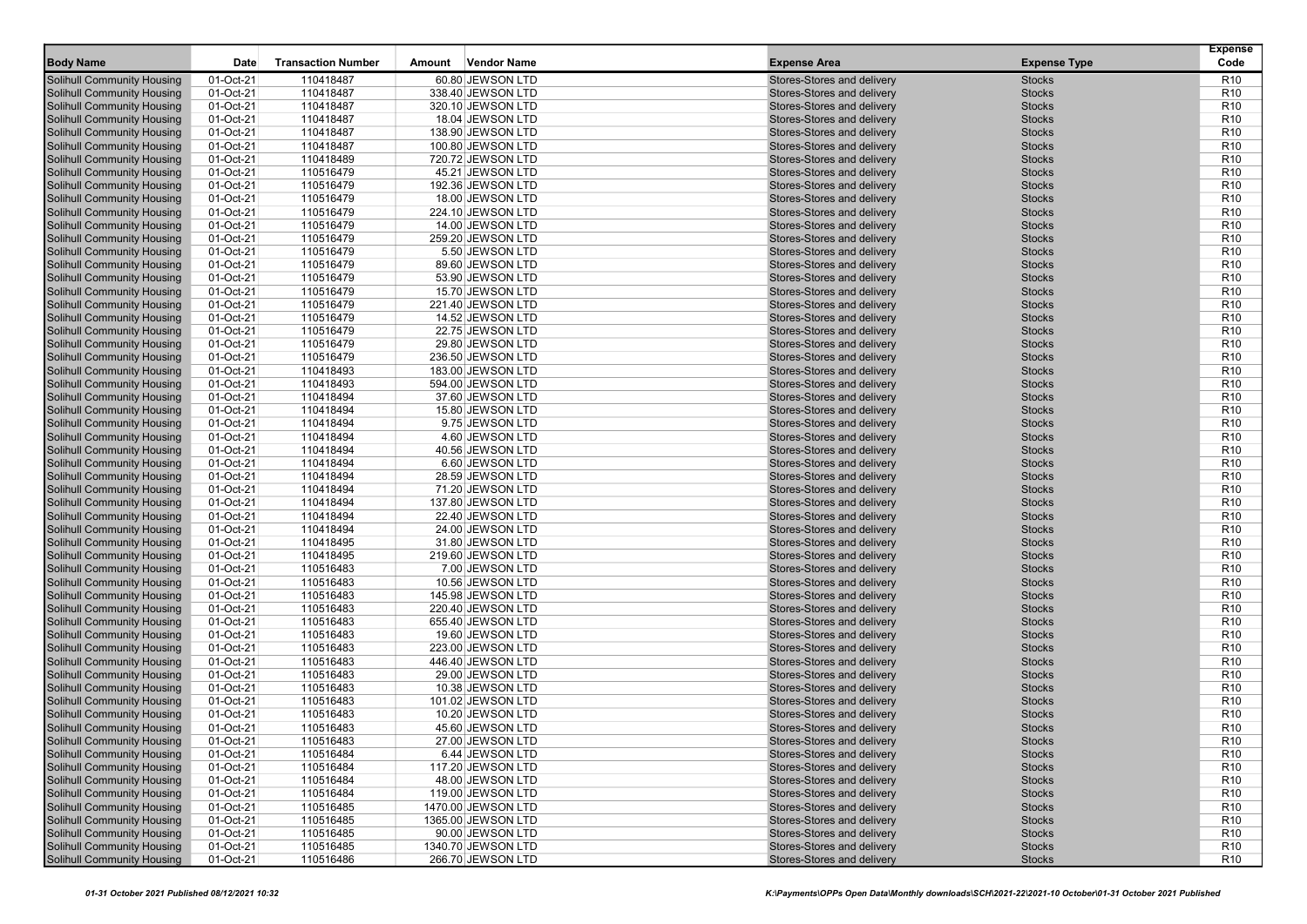|                                                                        |                        |                           |        |                                       |                                                          |                                | <b>Expense</b>                     |
|------------------------------------------------------------------------|------------------------|---------------------------|--------|---------------------------------------|----------------------------------------------------------|--------------------------------|------------------------------------|
| <b>Body Name</b>                                                       | <b>Date</b>            | <b>Transaction Number</b> | Amount | <b>Vendor Name</b>                    | <b>Expense Area</b>                                      | <b>Expense Type</b>            | Code                               |
| <b>Solihull Community Housing</b>                                      | 01-Oct-21              | 110516486                 |        | 554.50 JEWSON LTD                     | Stores-Stores and delivery                               | <b>Stocks</b>                  | R <sub>10</sub>                    |
| Solihull Community Housing                                             | 01-Oct-21              | 110516486                 |        | 100.80 JEWSON LTD                     | Stores-Stores and delivery                               | <b>Stocks</b>                  | R <sub>10</sub>                    |
| Solihull Community Housing                                             | 01-Oct-21              | 110418497                 |        | 372.70 JEWSON LTD                     | Stores-Stores and delivery                               | <b>Stocks</b>                  | R <sub>10</sub>                    |
| <b>Solihull Community Housing</b>                                      | 01-Oct-21              | 110516488                 |        | 27.40 JEWSON LTD                      | Stores-Stores and delivery                               | <b>Stocks</b>                  | R <sub>10</sub>                    |
| <b>Solihull Community Housing</b>                                      | 01-Oct-21              | 110516488                 |        | 224.10 JEWSON LTD                     | Stores-Stores and delivery                               | <b>Stocks</b>                  | R <sub>10</sub>                    |
| <b>Solihull Community Housing</b>                                      | 01-Oct-21              | 110516488                 |        | 162.06 JEWSON LTD                     | Stores-Stores and delivery                               | <b>Stocks</b>                  | R <sub>10</sub>                    |
| <b>Solihull Community Housing</b>                                      | 01-Oct-21              | 110516488                 |        | 180.00 JEWSON LTD                     | Stores-Stores and delivery                               | <b>Stocks</b>                  | R <sub>10</sub>                    |
| Solihull Community Housing                                             | 01-Oct-21              | 110516488                 |        | 58.75 JEWSON LTD                      | Stores-Stores and delivery                               | <b>Stocks</b>                  | R <sub>10</sub>                    |
| Solihull Community Housing                                             | 01-Oct-21              | 110516488                 |        | 54.60 JEWSON LTD                      | Stores-Stores and delivery                               | <b>Stocks</b>                  | R <sub>10</sub>                    |
| Solihull Community Housing                                             | 01-Oct-21              | 110516488                 |        | 60.80 JEWSON LTD                      | Stores-Stores and delivery                               | <b>Stocks</b>                  | R <sub>10</sub>                    |
| Solihull Community Housing                                             | 01-Oct-21              | 110516488                 |        | 4.05 JEWSON LTD                       | Stores-Stores and delivery                               | <b>Stocks</b>                  | R <sub>10</sub>                    |
| <b>Solihull Community Housing</b>                                      | 01-Oct-21              | 110516488                 |        | 61.77 JEWSON LTD                      | Stores-Stores and delivery                               | <b>Stocks</b>                  | R <sub>10</sub>                    |
| <b>Solihull Community Housing</b>                                      | 01-Oct-21              | 110516488                 |        | 15.60 JEWSON LTD                      | Stores-Stores and delivery                               | <b>Stocks</b>                  | R <sub>10</sub>                    |
| Solihull Community Housing                                             | 01-Oct-21              | 110516488                 |        | 45.50 JEWSON LTD                      | Stores-Stores and delivery                               | <b>Stocks</b>                  | R <sub>10</sub>                    |
| Solihull Community Housing                                             | 01-Oct-21              | 110516488                 |        | 200.70 JEWSON LTD                     | Stores-Stores and delivery                               | <b>Stocks</b>                  | R <sub>10</sub>                    |
| Solihull Community Housing                                             | 01-Oct-21              | 110516488                 |        | 99.00 JEWSON LTD                      | Stores-Stores and delivery                               | <b>Stocks</b>                  | R <sub>10</sub>                    |
| <b>Solihull Community Housing</b>                                      | 01-Oct-21              | 110516488                 |        | 63.45 JEWSON LTD                      | Stores-Stores and delivery                               | <b>Stocks</b>                  | R <sub>10</sub>                    |
| <b>Solihull Community Housing</b>                                      | 01-Oct-21              | 110516489                 |        | 94.80 JEWSON LTD                      | Stores-Stores and delivery                               | <b>Stocks</b>                  | R <sub>10</sub>                    |
| <b>Solihull Community Housing</b>                                      | $01-Oct-21$            | 110516489                 |        | 10.56 JEWSON LTD                      | Stores-Stores and delivery                               | <b>Stocks</b>                  | R <sub>10</sub>                    |
| <b>Solihull Community Housing</b>                                      | 01-Oct-21              | 110516489                 |        | 89.70 JEWSON LTD                      | Stores-Stores and delivery                               | <b>Stocks</b>                  | R <sub>10</sub>                    |
| Solihull Community Housing                                             | 01-Oct-21              | 110516489<br>110516489    |        | 53.00 JEWSON LTD                      | Stores-Stores and delivery                               | <b>Stocks</b>                  | R <sub>10</sub>                    |
| Solihull Community Housing                                             | 01-Oct-21<br>01-Oct-21 | 110516489                 |        | 18.00 JEWSON LTD                      | Stores-Stores and delivery<br>Stores-Stores and delivery | <b>Stocks</b><br><b>Stocks</b> | R <sub>10</sub><br>R <sub>10</sub> |
| <b>Solihull Community Housing</b><br><b>Solihull Community Housing</b> | 01-Oct-21              | 110516489                 |        | 35.28 JEWSON LTD<br>423.60 JEWSON LTD | Stores-Stores and delivery                               | <b>Stocks</b>                  | R <sub>10</sub>                    |
| <b>Solihull Community Housing</b>                                      | 01-Oct-21              | 110516489                 |        | 145.32 JEWSON LTD                     | Stores-Stores and delivery                               | <b>Stocks</b>                  | R <sub>10</sub>                    |
| <b>Solihull Community Housing</b>                                      | 01-Oct-21              | 110516489                 |        | 19.60 JEWSON LTD                      | Stores-Stores and delivery                               | <b>Stocks</b>                  | R <sub>10</sub>                    |
| Solihull Community Housing                                             | 01-Oct-21              | 110516489                 |        | 69.69 JEWSON LTD                      | Stores-Stores and delivery                               | <b>Stocks</b>                  | R <sub>10</sub>                    |
| Solihull Community Housing                                             | 01-Oct-21              | 110516489                 |        | 27.90 JEWSON LTD                      | Stores-Stores and delivery                               | <b>Stocks</b>                  | R <sub>10</sub>                    |
| <b>Solihull Community Housing</b>                                      | 01-Oct-21              | 110516489                 |        | 12.55 JEWSON LTD                      | Stores-Stores and delivery                               | <b>Stocks</b>                  | R <sub>10</sub>                    |
| <b>Solihull Community Housing</b>                                      | 01-Oct-21              | 110516489                 |        | 120.20 JEWSON LTD                     | Stores-Stores and delivery                               | <b>Stocks</b>                  | R <sub>10</sub>                    |
| <b>Solihull Community Housing</b>                                      | 01-Oct-21              | 110516489                 |        | 115.05 JEWSON LTD                     | Stores-Stores and delivery                               | <b>Stocks</b>                  | R <sub>10</sub>                    |
| <b>Solihull Community Housing</b>                                      | 01-Oct-21              | 110516489                 |        | 68.40 JEWSON LTD                      | Stores-Stores and delivery                               | <b>Stocks</b>                  | R <sub>10</sub>                    |
| Solihull Community Housing                                             | 01-Oct-21              | 110516489                 |        | 105.96 JEWSON LTD                     | Stores-Stores and delivery                               | <b>Stocks</b>                  | R <sub>10</sub>                    |
| Solihull Community Housing                                             | 01-Oct-21              | 110516489                 |        | 70.50 JEWSON LTD                      | Stores-Stores and delivery                               | <b>Stocks</b>                  | R <sub>10</sub>                    |
| Solihull Community Housing                                             | 01-Oct-21              | 110516489                 |        | 116.40 JEWSON LTD                     | Stores-Stores and delivery                               | <b>Stocks</b>                  | R <sub>10</sub>                    |
| <b>Solihull Community Housing</b>                                      | 01-Oct-21              | 110516489                 |        | 15.00 JEWSON LTD                      | Stores-Stores and delivery                               | <b>Stocks</b>                  | R <sub>10</sub>                    |
| <b>Solihull Community Housing</b>                                      | 13-Oct-21              | 110870474                 |        | 77.95 JEWSON LTD                      | Stores-Stores and delivery                               | <b>Stocks</b>                  | R <sub>10</sub>                    |
| <b>Solihull Community Housing</b>                                      | 13-Oct-21              | 110870474                 |        | 157.92 JEWSON LTD                     | Stores-Stores and delivery                               | <b>Stocks</b>                  | R <sub>10</sub>                    |
| Solihull Community Housing                                             | 13-Oct-21              | 110870474                 |        | 20.15 JEWSON LTD                      | Stores-Stores and delivery                               | <b>Stocks</b>                  | R <sub>10</sub>                    |
| Solihull Community Housing                                             | 13-Oct-21              | 110870475                 |        | 225.00 JEWSON LTD                     | Stores-Stores and delivery                               | <b>Stocks</b>                  | R <sub>10</sub>                    |
| Solihull Community Housing                                             | 01-Oct-21              | 110516490                 |        | 8.20 JEWSON LTD                       | Stores-Stores and delivery                               | <b>Stocks</b>                  | R <sub>10</sub>                    |
| <b>Solihull Community Housing</b>                                      | 01-Oct-21              | 110516490                 |        | 162.72 JEWSON LTD                     | Stores-Stores and delivery                               | <b>Stocks</b>                  | R <sub>10</sub>                    |
| <b>Solihull Community Housing</b>                                      | 01-Oct-21              | 110516490                 |        | 25.60 JEWSON LTD                      | Stores-Stores and delivery                               | <b>Stocks</b>                  | R <sub>10</sub>                    |
| <b>Solihull Community Housing</b>                                      | 01-Oct-21<br>01-Oct-21 | 110516490                 |        | 67.70 JEWSON LTD                      | Stores-Stores and delivery                               | <b>Stocks</b>                  | R <sub>10</sub><br>R <sub>10</sub> |
| <b>Solihull Community Housing</b>                                      |                        | 110516490                 |        | 129.92 JEWSON LTD                     | Stores-Stores and delivery                               | <b>Stocks</b>                  |                                    |
| Solihull Community Housing<br>Solihull Community Housing               | 01-Oct-21<br>13-Oct-21 | 110516490<br>110870479    |        | 56.70 JEWSON LTD<br>27.50 JEWSON LTD  | Stores-Stores and delivery<br>Stores-Stores and delivery | <b>Stocks</b><br><b>Stocks</b> | R <sub>10</sub><br>R <sub>10</sub> |
| <b>Solihull Community Housing</b>                                      | 13-Oct-21              | 110870479                 |        | 31.10 JEWSON LTD                      | Stores-Stores and delivery                               | <b>Stocks</b>                  | R <sub>10</sub>                    |
| Solihull Community Housing                                             | 13-Oct-21              | 110870479                 |        | 60.80 JEWSON LTD                      | Stores-Stores and delivery                               | <b>Stocks</b>                  | R <sub>10</sub>                    |
| Solihull Community Housing                                             | 13-Oct-21              | 110870479                 |        | 10.20 JEWSON LTD                      | Stores-Stores and delivery                               | <b>Stocks</b>                  | R <sub>10</sub>                    |
| <b>Solihull Community Housing</b>                                      | 13-Oct-21              | 1108/04/9                 |        | $4.70$ JEWSON LTD                     | Stores-Stores and delivery                               | <b>Stocks</b>                  | R <sub>10</sub>                    |
| <b>Solihull Community Housing</b>                                      | 13-Oct-21              | 110870479                 |        | 22.20 JEWSON LTD                      | Stores-Stores and delivery                               | <b>Stocks</b>                  | R <sub>10</sub>                    |
| <b>Solihull Community Housing</b>                                      | 13-Oct-21              | 110870479                 |        | 68.45 JEWSON LTD                      | Stores-Stores and delivery                               | <b>Stocks</b>                  | R <sub>10</sub>                    |
| Solihull Community Housing                                             | 13-Oct-21              | 110870479                 |        | 41.49 JEWSON LTD                      | Stores-Stores and delivery                               | <b>Stocks</b>                  | R <sub>10</sub>                    |
| Solihull Community Housing                                             | 13-Oct-21              | 110870479                 |        | 393.37 JEWSON LTD                     | Stores-Stores and delivery                               | <b>Stocks</b>                  | R <sub>10</sub>                    |
| <b>Solihull Community Housing</b>                                      | 13-Oct-21              | 110870479                 |        | 179.20 JEWSON LTD                     | Stores-Stores and delivery                               | <b>Stocks</b>                  | R <sub>10</sub>                    |
| <b>Solihull Community Housing</b>                                      | 13-Oct-21              | 110870479                 |        | 154.40 JEWSON LTD                     | Stores-Stores and delivery                               | <b>Stocks</b>                  | R <sub>10</sub>                    |
| <b>Solihull Community Housing</b>                                      | 13-Oct-21              | 110870482                 |        | 1706.20 JEWSON LTD                    | Stores-Stores and delivery                               | <b>Stocks</b>                  | R <sub>10</sub>                    |
| Solihull Community Housing                                             | 13-Oct-21              | 110870482                 |        | 1365.00 JEWSON LTD                    | Stores-Stores and delivery                               | <b>Stocks</b>                  | R <sub>10</sub>                    |
| <b>Solihull Community Housing</b>                                      | 13-Oct-21              | 110870482                 |        | 90.00 JEWSON LTD                      | Stores-Stores and delivery                               | <b>Stocks</b>                  | R <sub>10</sub>                    |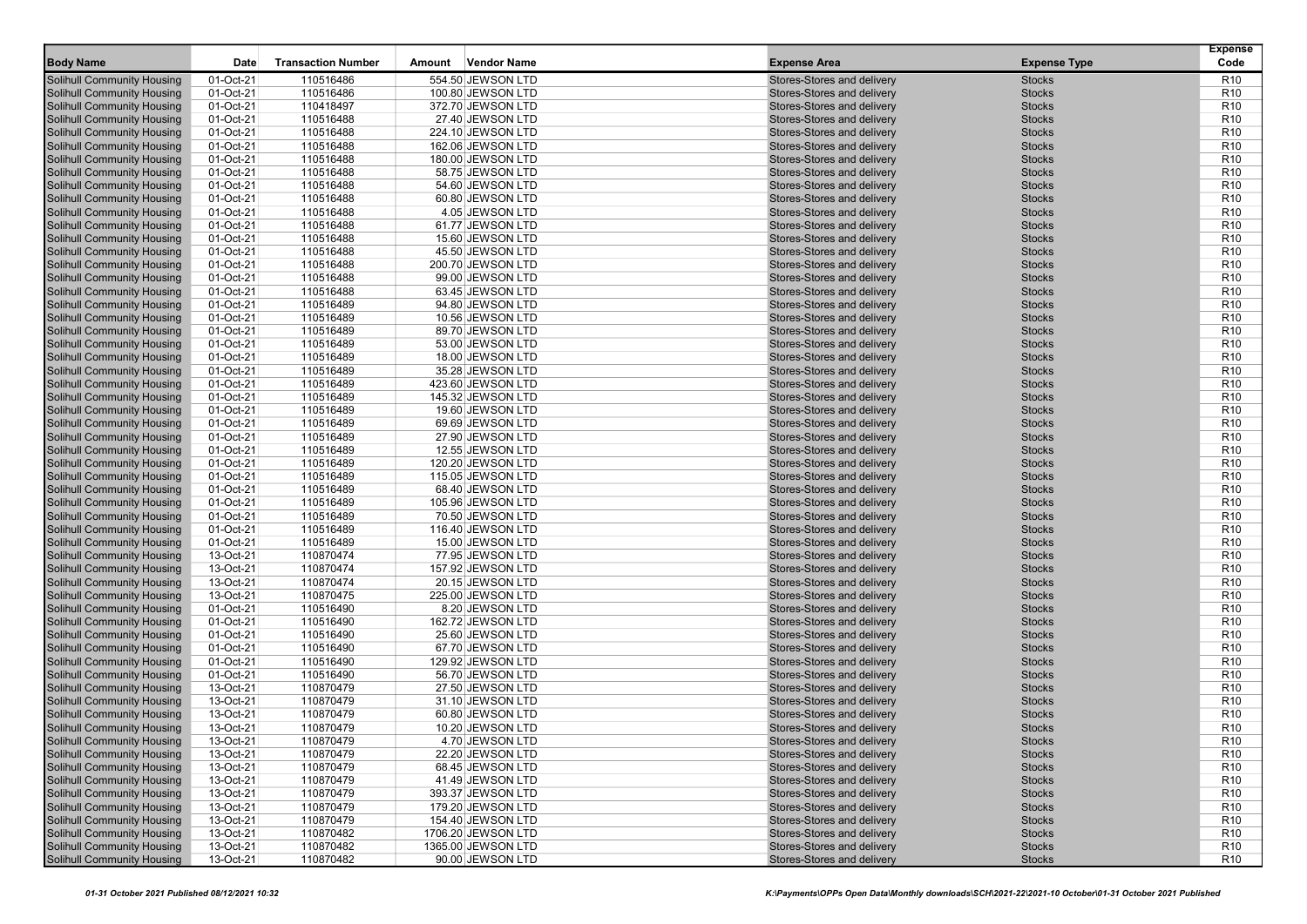|                                                                        |                        |                           |                                        |                    |                                                          |                                | <b>Expense</b>                     |
|------------------------------------------------------------------------|------------------------|---------------------------|----------------------------------------|--------------------|----------------------------------------------------------|--------------------------------|------------------------------------|
| <b>Body Name</b>                                                       | <b>Date</b>            | <b>Transaction Number</b> | Amount                                 | <b>Vendor Name</b> | <b>Expense Area</b>                                      | <b>Expense Type</b>            | Code                               |
| <b>Solihull Community Housing</b>                                      | 13-Oct-21              | 110870483                 | 117.00 JEWSON LTD                      |                    | Stores-Stores and delivery                               | <b>Stocks</b>                  | R <sub>10</sub>                    |
| Solihull Community Housing                                             | 13-Oct-21              | 110870483                 | 21.00 JEWSON LTD                       |                    | Stores-Stores and delivery                               | <b>Stocks</b>                  | R <sub>10</sub>                    |
| Solihull Community Housing                                             | 13-Oct-21              | 110870483                 | 16.30 JEWSON LTD                       |                    | Stores-Stores and delivery                               | <b>Stocks</b>                  | R <sub>10</sub>                    |
| <b>Solihull Community Housing</b>                                      | 13-Oct-21              | 110870483                 | 3.33 JEWSON LTD                        |                    | Stores-Stores and delivery                               | <b>Stocks</b>                  | R <sub>10</sub>                    |
| <b>Solihull Community Housing</b>                                      | 13-Oct-21              | 110870483                 | 101.35 JEWSON LTD                      |                    | Stores-Stores and delivery                               | <b>Stocks</b>                  | R <sub>10</sub>                    |
| <b>Solihull Community Housing</b>                                      | 13-Oct-21              | 110870483                 | 55.40 JEWSON LTD                       |                    | Stores-Stores and delivery                               | <b>Stocks</b>                  | R <sub>10</sub>                    |
| <b>Solihull Community Housing</b>                                      | 13-Oct-21              | 110870483                 | 20.55 JEWSON LTD                       |                    | Stores-Stores and delivery                               | <b>Stocks</b>                  | R <sub>10</sub>                    |
| Solihull Community Housing                                             | 13-Oct-21              | 110870483                 | 57.50 JEWSON LTD                       |                    | Stores-Stores and delivery                               | <b>Stocks</b>                  | R <sub>10</sub>                    |
| Solihull Community Housing                                             | 13-Oct-21              | 110870483                 | 29.00 JEWSON LTD                       |                    | Stores-Stores and delivery                               | <b>Stocks</b>                  | R <sub>10</sub>                    |
| Solihull Community Housing                                             | 13-Oct-21              | 110870483                 | 49.40 JEWSON LTD                       |                    | Stores-Stores and delivery                               | <b>Stocks</b>                  | R <sub>10</sub>                    |
| Solihull Community Housing                                             | 13-Oct-21              | 110870483                 | 17.10 JEWSON LTD                       |                    | Stores-Stores and delivery                               | <b>Stocks</b>                  | R <sub>10</sub>                    |
| <b>Solihull Community Housing</b>                                      | 13-Oct-21              | 110870483                 | 111.00 JEWSON LTD                      |                    | Stores-Stores and delivery                               | <b>Stocks</b>                  | R <sub>10</sub>                    |
| <b>Solihull Community Housing</b>                                      | 19-Oct-21              | 110870486                 | 312.30 JEWSON LTD                      |                    | Stores-Stores and delivery                               | <b>Stocks</b>                  | R <sub>10</sub>                    |
| Solihull Community Housing                                             | 19-Oct-21              | 110870486                 | 22.60 JEWSON LTD                       |                    | Stores-Stores and delivery                               | <b>Stocks</b>                  | R <sub>10</sub>                    |
| Solihull Community Housing                                             | 19-Oct-21              | 110870486                 | 90.25 JEWSON LTD                       |                    | Stores-Stores and delivery                               | <b>Stocks</b>                  | R <sub>10</sub>                    |
| Solihull Community Housing                                             | 19-Oct-21              | 110870486                 | 15.00 JEWSON LTD                       |                    | Stores-Stores and delivery                               | <b>Stocks</b>                  | R <sub>10</sub>                    |
| <b>Solihull Community Housing</b>                                      | 19-Oct-21              | 110870486                 | 11.50 JEWSON LTD                       |                    | Stores-Stores and delivery                               | <b>Stocks</b>                  | R <sub>10</sub>                    |
| <b>Solihull Community Housing</b>                                      | 19-Oct-21              | 110870486                 | 13.50 JEWSON LTD                       |                    | Stores-Stores and delivery                               | <b>Stocks</b>                  | R <sub>10</sub>                    |
| <b>Solihull Community Housing</b>                                      | 19-Oct-21              | 110870486                 | 5.50 JEWSON LTD                        |                    | Stores-Stores and delivery                               | <b>Stocks</b>                  | R <sub>10</sub>                    |
| <b>Solihull Community Housing</b>                                      | 19-Oct-21              | 110870486                 | 22.80 JEWSON LTD                       |                    | Stores-Stores and delivery                               | <b>Stocks</b>                  | R <sub>10</sub>                    |
| Solihull Community Housing                                             | 19-Oct-21              | 110870490                 | 72.00 JEWSON LTD                       |                    | Stores-Stores and delivery                               | <b>Stocks</b>                  | R <sub>10</sub>                    |
| Solihull Community Housing                                             | 19-Oct-21              | 110870490                 | 178.78 JEWSON LTD                      |                    | Stores-Stores and delivery                               | <b>Stocks</b>                  | R <sub>10</sub>                    |
| <b>Solihull Community Housing</b>                                      | 19-Oct-21              | 110870490                 | 288.80 JEWSON LTD                      |                    | Stores-Stores and delivery                               | <b>Stocks</b>                  | R <sub>10</sub>                    |
| <b>Solihull Community Housing</b><br><b>Solihull Community Housing</b> | 19-Oct-21<br>19-Oct-21 | 110870491                 | 29.00 JEWSON LTD                       |                    | Stores-Stores and delivery                               | <b>Stocks</b><br><b>Stocks</b> | R <sub>10</sub><br>R <sub>10</sub> |
|                                                                        | 19-Oct-21              | 110870491<br>110870491    | 224.25 JEWSON LTD                      |                    | Stores-Stores and delivery<br>Stores-Stores and delivery | <b>Stocks</b>                  | R <sub>10</sub>                    |
| <b>Solihull Community Housing</b><br>Solihull Community Housing        | 19-Oct-21              | 110870491                 | 160.80 JEWSON LTD<br>297.80 JEWSON LTD |                    | Stores-Stores and delivery                               | <b>Stocks</b>                  | R <sub>10</sub>                    |
| Solihull Community Housing                                             | 19-Oct-21              | 110870491                 | 423.60 JEWSON LTD                      |                    | Stores-Stores and delivery                               | <b>Stocks</b>                  | R <sub>10</sub>                    |
| <b>Solihull Community Housing</b>                                      | 19-Oct-21              | 110870491                 | 216.30 JEWSON LTD                      |                    | Stores-Stores and delivery                               | <b>Stocks</b>                  | R <sub>10</sub>                    |
| <b>Solihull Community Housing</b>                                      | 19-Oct-21              | 110870491                 | 888.00 JEWSON LTD                      |                    | Stores-Stores and delivery                               | <b>Stocks</b>                  | R <sub>10</sub>                    |
| <b>Solihull Community Housing</b>                                      | 19-Oct-21              | 110870491                 | 32.00 JEWSON LTD                       |                    | Stores-Stores and delivery                               | <b>Stocks</b>                  | R <sub>10</sub>                    |
| <b>Solihull Community Housing</b>                                      | 19-Oct-21              | 110870494                 | 34.65 JEWSON LTD                       |                    | Stores-Stores and delivery                               | <b>Stocks</b>                  | R <sub>10</sub>                    |
| Solihull Community Housing                                             | 19-Oct-21              | 110870494                 | 8.40 JEWSON LTD                        |                    | Stores-Stores and delivery                               | <b>Stocks</b>                  | R <sub>10</sub>                    |
| Solihull Community Housing                                             | 19-Oct-21              | 110870494                 | 16.80 JEWSON LTD                       |                    | Stores-Stores and delivery                               | <b>Stocks</b>                  | R <sub>10</sub>                    |
| Solihull Community Housing                                             | 19-Oct-21              | 110870494                 | 7.20 JEWSON LTD                        |                    | Stores-Stores and delivery                               | <b>Stocks</b>                  | R <sub>10</sub>                    |
| <b>Solihull Community Housing</b>                                      | 19-Oct-21              | 110870494                 | 220.40 JEWSON LTD                      |                    | Stores-Stores and delivery                               | <b>Stocks</b>                  | R <sub>10</sub>                    |
| <b>Solihull Community Housing</b>                                      | 19-Oct-21              | 110870494                 | 259.20 JEWSON LTD                      |                    | Stores-Stores and delivery                               | <b>Stocks</b>                  | R <sub>10</sub>                    |
| <b>Solihull Community Housing</b>                                      | 19-Oct-21              | 110870494                 | 68.90 JEWSON LTD                       |                    | Stores-Stores and delivery                               | <b>Stocks</b>                  | R <sub>10</sub>                    |
| Solihull Community Housing                                             | 19-Oct-21              | 110870494                 | 33.05 JEWSON LTD                       |                    | Stores-Stores and delivery                               | <b>Stocks</b>                  | R <sub>10</sub>                    |
| Solihull Community Housing                                             | 19-Oct-21              | 110870494                 | 24.60 JEWSON LTD                       |                    | Stores-Stores and delivery                               | <b>Stocks</b>                  | R <sub>10</sub>                    |
| Solihull Community Housing                                             | 19-Oct-21              | 110870494                 | 70.10 JEWSON LTD                       |                    | Stores-Stores and delivery                               | <b>Stocks</b>                  | R <sub>10</sub>                    |
| <b>Solihull Community Housing</b>                                      | 19-Oct-21              | 110870494                 | 27.66 JEWSON LTD                       |                    | Stores-Stores and delivery                               | <b>Stocks</b>                  | R <sub>10</sub>                    |
| <b>Solihull Community Housing</b>                                      | 19-Oct-21              | 110870494                 | 10.20 JEWSON LTD                       |                    | Stores-Stores and delivery                               | <b>Stocks</b>                  | R <sub>10</sub>                    |
| <b>Solihull Community Housing</b>                                      | 19-Oct-21              | 110870496                 | 784.80 JEWSON LTD                      |                    | Stores-Stores and delivery                               | <b>Stocks</b>                  | R <sub>10</sub>                    |
| <b>Solihull Community Housing</b>                                      | 19-Oct-21              | 110870497                 | 204.10 JEWSON LTD                      |                    | Stores-Stores and delivery                               | <b>Stocks</b>                  | R <sub>10</sub>                    |
| Solihull Community Housing                                             | 19-Oct-21              | 110870497                 | 53.90 JEWSON LTD                       |                    | Stores-Stores and delivery                               | <b>Stocks</b>                  | R <sub>10</sub>                    |
| Solihull Community Housing                                             | 19-Oct-21              | 110870497                 | 55.80 JEWSON LTD                       |                    | Stores-Stores and delivery                               | <b>Stocks</b>                  | R <sub>10</sub>                    |
| <b>Solihull Community Housing</b>                                      | 19-Oct-21              | 110870499                 | 91.20 JEWSON LTD                       |                    | Stores-Stores and delivery                               | <b>Stocks</b>                  | R <sub>10</sub>                    |
| Solihull Community Housing                                             | 19-Oct-21              | 110870499                 | 258.84 JEWSON LTD                      |                    | Stores-Stores and delivery                               | <b>Stocks</b>                  | R <sub>10</sub>                    |
| Solihull Community Housing                                             | 19-Oct-21              | 110870499                 | 720.72 JEWSON LTD                      |                    | Stores-Stores and delivery                               | <b>Stocks</b>                  | R <sub>10</sub>                    |
| <b>Solihull Community Housing</b>                                      | 19-Oct-21              | 110870499                 | 119.00 JEWSON LTD                      |                    | Stores-Stores and delivery                               | <b>Stocks</b>                  | R <sub>10</sub>                    |
| <b>Solihull Community Housing</b>                                      | 19-Oct-21              | 110870499                 |                                        | 5.80 JEWSON LTD    | Stores-Stores and delivery                               | <b>Stocks</b>                  | R <sub>10</sub>                    |
| Solihull Community Housing                                             | 19-Oct-21              | 110870500                 | 140.64 JEWSON LTD                      |                    | Stores-Stores and delivery                               | <b>Stocks</b>                  | R <sub>10</sub>                    |
| Solihull Community Housing                                             | 19-Oct-21              | 110870500                 | 451.20 JEWSON LTD                      |                    | Stores-Stores and delivery                               | <b>Stocks</b>                  | R <sub>10</sub>                    |
| Solihull Community Housing                                             | 19-Oct-21              | 110870501                 | 751.00 JEWSON LTD<br>15.80 JEWSON LTD  |                    | Stores-Stores and delivery                               | <b>Stocks</b>                  | R <sub>10</sub>                    |
| <b>Solihull Community Housing</b><br><b>Solihull Community Housing</b> | 19-Oct-21<br>19-Oct-21 | 110870502                 |                                        |                    | Stores-Stores and delivery<br>Stores-Stores and delivery | <b>Stocks</b>                  | R <sub>10</sub>                    |
| <b>Solihull Community Housing</b>                                      | 19-Oct-21              | 110870502<br>110870502    | 383.68 JEWSON LTD                      | 6.30 JEWSON LTD    | Stores-Stores and delivery                               | <b>Stocks</b><br><b>Stocks</b> | R <sub>10</sub><br>R <sub>10</sub> |
| Solihull Community Housing                                             | 19-Oct-21              | 110870502                 | 41.00 JEWSON LTD                       |                    | Stores-Stores and delivery                               | <b>Stocks</b>                  | R <sub>10</sub>                    |
| <b>Solihull Community Housing</b>                                      | 19-Oct-21              | 110870502                 | 191.65 JEWSON LTD                      |                    | Stores-Stores and delivery                               | <b>Stocks</b>                  | R <sub>10</sub>                    |
|                                                                        |                        |                           |                                        |                    |                                                          |                                |                                    |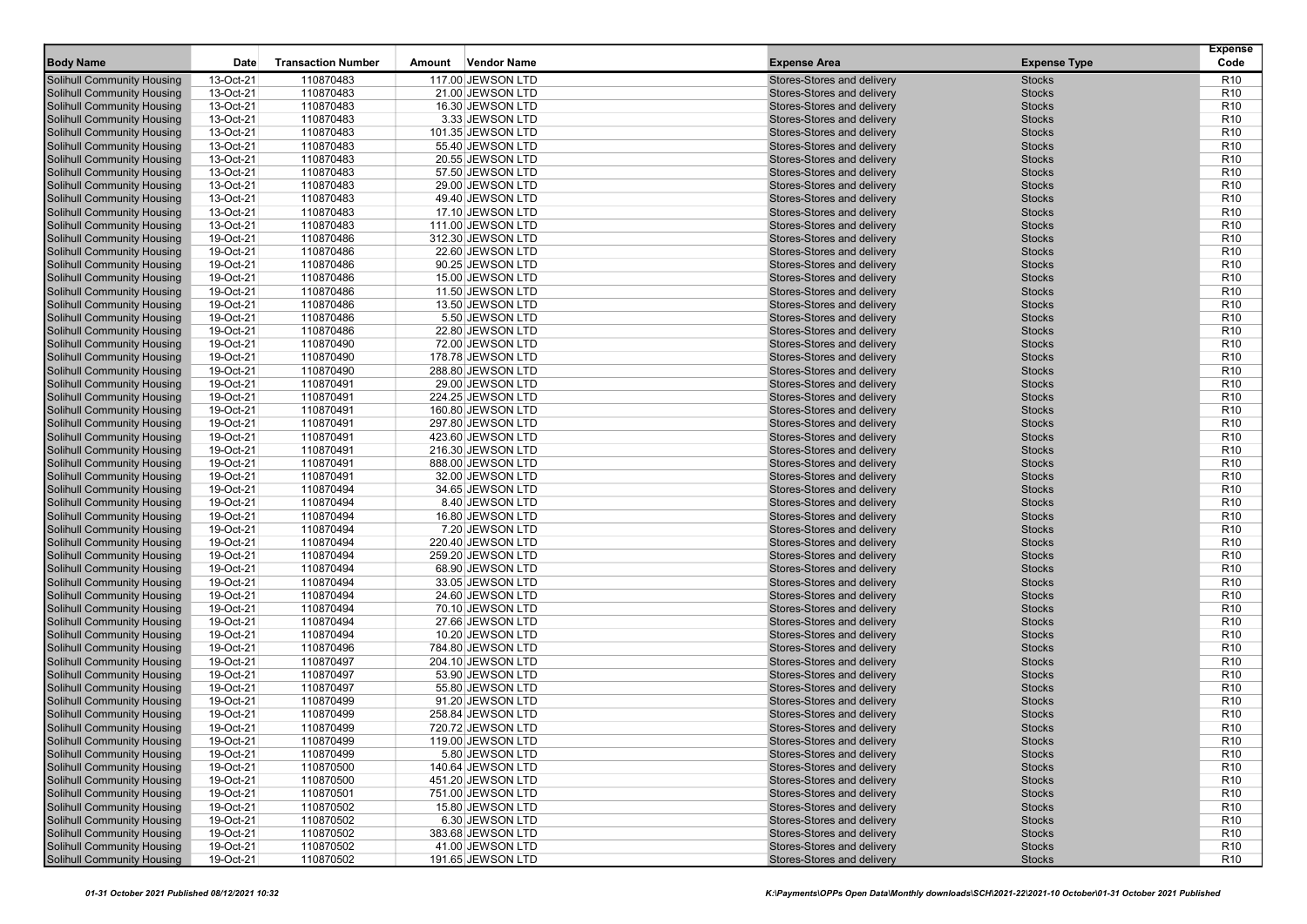|                                                                        |                        |                           |        |                                                        |                                                              |                                  | <b>Expense</b>                     |
|------------------------------------------------------------------------|------------------------|---------------------------|--------|--------------------------------------------------------|--------------------------------------------------------------|----------------------------------|------------------------------------|
| <b>Body Name</b>                                                       | Date                   | <b>Transaction Number</b> | Amount | <b>Vendor Name</b>                                     | <b>Expense Area</b>                                          | <b>Expense Type</b>              | Code                               |
| <b>Solihull Community Housing</b>                                      | 19-Oct-21              | 110870502                 |        | 111.60 JEWSON LTD                                      | Stores-Stores and delivery                                   | <b>Stocks</b>                    | R <sub>10</sub>                    |
| <b>Solihull Community Housing</b>                                      | 19-Oct-21              | 110870502                 |        | 23.20 JEWSON LTD                                       | Stores-Stores and delivery                                   | <b>Stocks</b>                    | R <sub>10</sub>                    |
| <b>Solihull Community Housing</b>                                      | 19-Oct-21              | 110870502                 |        | 16.80 JEWSON LTD                                       | Stores-Stores and delivery                                   | <b>Stocks</b>                    | R <sub>10</sub>                    |
| <b>Solihull Community Housing</b>                                      | 19-Oct-21              | 110870502                 |        | 69.69 JEWSON LTD                                       | Stores-Stores and delivery                                   | <b>Stocks</b>                    | R <sub>10</sub>                    |
| <b>Solihull Community Housing</b>                                      | 19-Oct-21              | 110870502                 |        | 20.85 JEWSON LTD                                       | Stores-Stores and delivery                                   | <b>Stocks</b>                    | R <sub>10</sub>                    |
| Solihull Community Housing                                             | 19-Oct-21<br>19-Oct-21 | 110870502                 |        | 85.05 JEWSON LTD                                       | Stores-Stores and delivery<br>Stores-Stores and delivery     | <b>Stocks</b><br><b>Stocks</b>   | R <sub>10</sub><br>R <sub>10</sub> |
| <b>Solihull Community Housing</b><br><b>Solihull Community Housing</b> | 19-Oct-21              | 110870505<br>110870505    |        | 6.16 JEWSON LTD<br>14.90 JEWSON LTD                    | Stores-Stores and delivery                                   | <b>Stocks</b>                    | R <sub>10</sub>                    |
| <b>Solihull Community Housing</b>                                      | 19-Oct-21              | 110870505                 |        | 121.10 JEWSON LTD                                      | Stores-Stores and delivery                                   | <b>Stocks</b>                    | R <sub>10</sub>                    |
| <b>Solihull Community Housing</b>                                      | 19-Oct-21              | 110870505                 |        | 554.50 JEWSON LTD                                      | Stores-Stores and delivery                                   | <b>Stocks</b>                    | R <sub>10</sub>                    |
| <b>Solihull Community Housing</b>                                      | 19-Oct-21              | 110870505                 |        | 131.84 JEWSON LTD                                      | Stores-Stores and delivery                                   | <b>Stocks</b>                    | R <sub>10</sub>                    |
| <b>Solihull Community Housing</b>                                      | 13-Oct-21              | 110870506                 |        | 158.60 JEWSON LTD                                      | Stores-Stores and delivery                                   | <b>Stocks</b>                    | R <sub>10</sub>                    |
| <b>Solihull Community Housing</b>                                      | 13-Oct-21              | 110870506                 |        | 87.90 JEWSON LTD                                       | Stores-Stores and delivery                                   | <b>Stocks</b>                    | R <sub>10</sub>                    |
| <b>Solihull Community Housing</b>                                      | 13-Oct-21              | 110870506                 |        | 71.70 JEWSON LTD                                       | Stores-Stores and delivery                                   | <b>Stocks</b>                    | R <sub>10</sub>                    |
| Solihull Community Housing                                             | 13-Oct-21              | 110870506                 |        | 20.52 JEWSON LTD                                       | Stores-Stores and delivery                                   | <b>Stocks</b>                    | R <sub>10</sub>                    |
| <b>Solihull Community Housing</b>                                      | 13-Oct-21              | 110870506                 |        | 301.72 JEWSON LTD                                      | Stores-Stores and delivery                                   | <b>Stocks</b>                    | R <sub>10</sub>                    |
| <b>Solihull Community Housing</b>                                      | 13-Oct-21              | 110870506                 |        | 42.39 JEWSON LTD                                       | Stores-Stores and delivery                                   | <b>Stocks</b>                    | R <sub>10</sub>                    |
| <b>Solihull Community Housing</b>                                      | 13-Oct-21              | 110870506                 |        | 76.00 JEWSON LTD                                       | Stores-Stores and delivery                                   | <b>Stocks</b>                    | R <sub>10</sub>                    |
| <b>Solihull Community Housing</b>                                      | 13-Oct-21              | 110870506                 |        | 221.40 JEWSON LTD                                      | Stores-Stores and delivery                                   | <b>Stocks</b>                    | R <sub>10</sub>                    |
| <b>Solihull Community Housing</b>                                      | 13-Oct-21              | 110870506                 |        | 46.38 JEWSON LTD                                       | Stores-Stores and delivery                                   | <b>Stocks</b>                    | R <sub>10</sub>                    |
| <b>Solihull Community Housing</b>                                      | 13-Oct-21              | 110870506                 |        | 3.80 JEWSON LTD                                        | Stores-Stores and delivery                                   | <b>Stocks</b>                    | R <sub>10</sub>                    |
| <b>Solihull Community Housing</b>                                      | 13-Oct-21              | 110870506                 |        | 72.20 JEWSON LTD                                       | Stores-Stores and delivery                                   | <b>Stocks</b>                    | R <sub>10</sub>                    |
| <b>Solihull Community Housing</b>                                      | 01-Oct-21              | 110418500                 |        | 562.47 JEWSON LTD                                      | Stores-Stores and delivery                                   | <b>Stocks</b>                    | R <sub>10</sub>                    |
| <b>Solihull Community Housing</b>                                      | 29-Oct-21              | 110988473                 |        | 520.78 KILLGERM CHEMICALS LTD                          | Anti Graffiti Team                                           | <b>Contractor Payments</b>       | <b>B70</b>                         |
| <b>Solihull Community Housing</b>                                      | 01-Oct-21              | 110105464                 |        | 4000.00 LEGRAND                                        | Safe and Sound Operational                                   | <b>Equipment Rental/Lease</b>    | D <sub>18</sub>                    |
| <b>Solihull Community Housing</b>                                      | 01-Oct-21              | 110105464                 |        | -2998.78 LEGRAND                                       | Safe and Sound Operational                                   | <b>Equipment Rental/Lease</b>    | D <sub>18</sub>                    |
| <b>Solihull Community Housing</b>                                      | 19-Oct-21              | 110804467                 |        | 27982.56 LEX AUTOLEASE LTD                             | <b>Client - Fleet Management</b>                             | <b>Vehicle Hire</b>              | C30                                |
| <b>Solihull Community Housing</b>                                      | 19-Oct-21              | 110804465                 |        | 234.56 LEX AUTOLEASE LTD                               | <b>Client - Fleet Management</b>                             | Vehicle service and repairs      | C60                                |
| <b>Solihull Community Housing</b>                                      | 04-Oct-21              | 110252464                 |        | 390.05 LYRECO UK LTD                                   | <b>Endeavour House</b>                                       | Stationery                       | D <sub>25</sub>                    |
| <b>Solihull Community Housing</b>                                      | 04-Oct-21              | 110254464                 |        | 1362.74 LYRECO UK LTD                                  | <b>Endeavour House</b>                                       | Stationery                       | D <sub>25</sub>                    |
| <b>Solihull Community Housing</b>                                      | 04-Oct-21              | 110254464                 |        | -681.37 LYRECO UK LTD                                  | <b>Endeavour House</b>                                       | Stationery                       | D <sub>25</sub>                    |
| <b>Solihull Community Housing</b>                                      | 04-Oct-21              | 110296465                 |        | 22790.90 MAN COMMERCIAL PROTECTION LTD                 | <b>CCTV</b>                                                  | Security                         | <b>B43</b>                         |
| <b>Solihull Community Housing</b>                                      | 05-Oct-21              | 110339466                 |        | 1583.33 MAXKING LTD                                    | <b>Biomass System</b>                                        | Biomass Plant Room Management St | <b>B46</b>                         |
| <b>Solihull Community Housing</b>                                      | 01-Oct-21              | 110321478                 |        | 1223.38 MITIE PROPERTY SERVICES (UK) LTD               | <b>Planned Maintenance</b>                                   | <b>Planned Works</b>             | <b>B36</b>                         |
| <b>Solihull Community Housing</b>                                      | 01-Oct-21              | 110321479                 |        | 1223.38 MITIE PROPERTY SERVICES (UK) LTD               | <b>Planned Maintenance</b>                                   | <b>Planned Works</b>             | B36                                |
| <b>Solihull Community Housing</b>                                      | 01-Oct-21              | 110321480                 |        | 1107.00 MITIE PROPERTY SERVICES (UK) LTD               | <b>Planned Maintenance</b>                                   | <b>Planned Works</b>             | <b>B36</b>                         |
| <b>Solihull Community Housing</b>                                      | 01-Oct-21              | 110321481                 |        | 1107.00 MITIE PROPERTY SERVICES (UK) LTD               | <b>Planned Maintenance</b>                                   | <b>Planned Works</b>             | <b>B36</b>                         |
| <b>Solihull Community Housing</b>                                      | 01-Oct-21              | 110321482                 |        | 492.00 MITIE PROPERTY SERVICES (UK) LTD                | <b>Planned Maintenance</b>                                   | <b>Planned Works</b>             | <b>B36</b>                         |
| <b>Solihull Community Housing</b>                                      | 13-Oct-21              | 110779498                 |        | 1060.61 MITIE PROPERTY SERVICES (UK) LTD               | <b>Planned Maintenance</b>                                   | <b>Planned Works</b>             | B36                                |
| <b>Solihull Community Housing</b>                                      | 13-Oct-21              | 110779499                 |        | 507.11 MITIE PROPERTY SERVICES (UK) LTD                | <b>Planned Maintenance</b>                                   | <b>Planned Works</b>             | <b>B36</b>                         |
| <b>Solihull Community Housing</b>                                      | 13-Oct-21              | 110779500                 |        | 738.00 MITIE PROPERTY SERVICES (UK) LTD                | <b>Planned Maintenance</b>                                   | <b>Planned Works</b>             | <b>B36</b>                         |
| <b>Solihull Community Housing</b>                                      | 13-Oct-21              | 110779501                 |        | 645.22 MITIE PROPERTY SERVICES (UK) LTD                | <b>Planned Maintenance</b>                                   | <b>Planned Works</b>             | B36                                |
| <b>Solihull Community Housing</b>                                      | 13-Oct-21              | 110779502                 |        | 369.00 MITIE PROPERTY SERVICES (UK) LTD                | <b>Planned Maintenance</b>                                   | <b>Planned Works</b>             | <b>B36</b>                         |
| <b>Solihull Community Housing</b>                                      | 13-Oct-21              | 110779503                 |        | 1291.50 MITIE PROPERTY SERVICES (UK) LTD               | <b>Planned Maintenance</b>                                   | <b>Planned Works</b>             | <b>B36</b>                         |
| <b>Solihull Community Housing</b>                                      | 15-Oct-21              | 110779504                 |        | 728.78 MITIE PROPERTY SERVICES (UK) LTD                | <b>Planned Maintenance</b>                                   | <b>Planned Works</b>             | <b>B36</b>                         |
| <b>Solihull Community Housing</b>                                      | 07-Oct-21              | 110472464                 |        | 1482.00 MORGAN LAMBERT LTD                             | <b>Mechanical &amp; Electrical</b>                           | <b>Utility Related Works</b>     | <b>B34</b>                         |
| <b>Solihull Community Housing</b>                                      | 07-Oct-21              | 110471464                 |        | 1596.00 MORGAN LAMBERT LTD                             | <b>Mechanical &amp; Electrical</b>                           | <b>Utility Related Works</b>     | <b>B34</b>                         |
| <b>Solihull Community Housing</b>                                      | 20-Oct-21              | 110870509                 |        | 54.15 NATIONAL SAFETY SUPPLIES                         | Stores-Stores and delivery                                   | <b>Stocks</b>                    | R <sub>10</sub>                    |
| Solihull Community Housing                                             | 20-Oct-21              | 110870509                 |        | 33.10 NATIONAL SAFETY SUPPLIES                         | Stores-Stores and delivery                                   | <b>Stocks</b>                    | R <sub>10</sub>                    |
| <b>Solihull Community Housing</b>                                      | 20-Oct-21              | 110870509                 |        | 380.10 NATIONAL SAFETY SUPPLIES                        | Stores-Stores and delivery                                   | <b>Stocks</b>                    | R <sub>10</sub>                    |
| <b>Solihull Community Housing</b>                                      | 20-Oct-21              | 110870509                 |        | 21.40 NATIONAL SAFETY SUPPLIES                         | Stores-Stores and delivery                                   | <b>Stocks</b>                    | R <sub>10</sub>                    |
| <b>Solihull Community Housing</b>                                      | 20-Oct-21              | 110870509                 |        | 57.60 NATIONAL SAFETY SUPPLIES                         | Stores-Stores and delivery                                   | <b>Stocks</b>                    | R <sub>10</sub>                    |
| <b>Solihull Community Housing</b>                                      | 01-Oct-21              | 110779485                 |        | 439.56 N-CAP FLOORING LTD                              | North Property Repairs-Day to day                            | <b>Internal Works</b>            | <b>B31</b>                         |
| <b>Solihull Community Housing</b>                                      | 01-Oct-21              | 110779486                 |        | 851.88 N-CAP FLOORING LTD                              | North Property Repairs-Voids                                 | Voids                            | B38                                |
| <b>Solihull Community Housing</b>                                      | 01-Oct-21              | 110779487                 |        | 277.20 N-CAP FLOORING LTD                              | North Property Repairs-Voids                                 | Voids                            | B38                                |
| <b>Solihull Community Housing</b>                                      | 01-Oct-21              | 110779488                 |        | 209.76 N-CAP FLOORING LTD                              | North Property Repairs-Voids                                 | Voids                            | <b>B38</b>                         |
| <b>Solihull Community Housing</b><br><b>Solihull Community Housing</b> | 01-Oct-21              | 110779489                 |        | 240.48 N-CAP FLOORING LTD                              | North Property Repairs-Voids                                 | Voids                            | <b>B38</b>                         |
| <b>Solihull Community Housing</b>                                      | 05-Oct-21<br>05-Oct-21 | 110779490<br>110779491    |        | 262.80 N-CAP FLOORING LTD                              | North Property Repairs-Voids<br>North Property Repairs-Voids | Voids                            | <b>B38</b><br><b>B38</b>           |
| <b>Solihull Community Housing</b>                                      | 06-Oct-21              | 110779492                 |        | 257.76 N-CAP FLOORING LTD<br>841.68 N-CAP FLOORING LTD | North Property Repairs-Voids                                 | Voids<br>Voids                   | B38                                |
|                                                                        |                        |                           |        |                                                        |                                                              |                                  |                                    |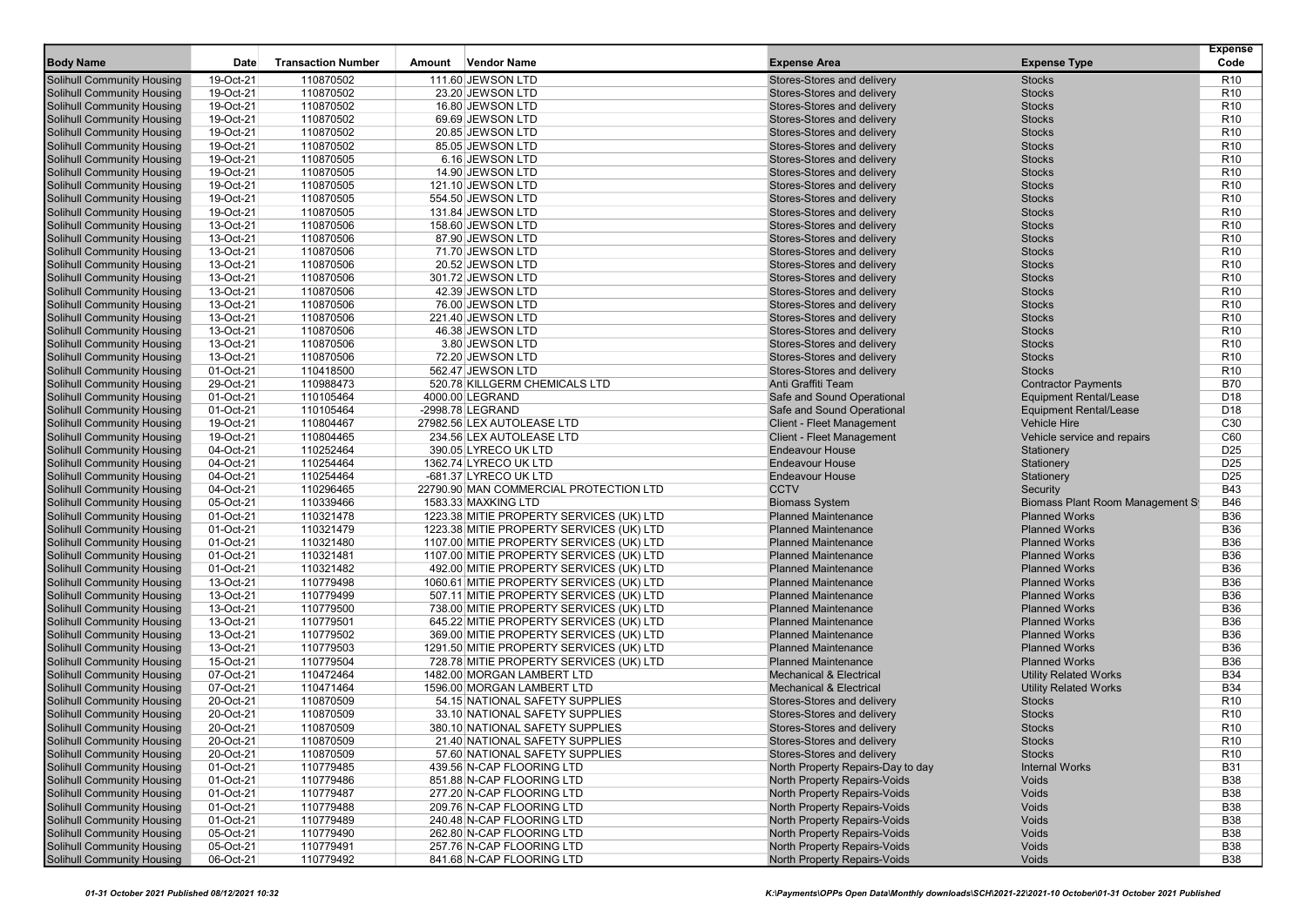|                                                                        |                        |                           |        |                                                        |                                                                   |                                                  | <b>Expense</b>           |
|------------------------------------------------------------------------|------------------------|---------------------------|--------|--------------------------------------------------------|-------------------------------------------------------------------|--------------------------------------------------|--------------------------|
| <b>Body Name</b>                                                       | Date                   | <b>Transaction Number</b> | Amount | <b>Vendor Name</b>                                     | <b>Expense Area</b>                                               | <b>Expense Type</b>                              | Code                     |
| <b>Solihull Community Housing</b>                                      | 06-Oct-21              | 110779493                 |        | 288.48 N-CAP FLOORING LTD                              | North Property Repairs-Voids                                      | Voids                                            | <b>B38</b>               |
| Solihull Community Housing                                             | 12-Oct-21              | 110779494                 |        | 360.60 N-CAP FLOORING LTD                              | North Property Repairs-Voids                                      | Voids                                            | <b>B38</b>               |
| <b>Solihull Community Housing</b>                                      | 14-Oct-21<br>14-Oct-21 | 110779496                 |        | 233.10 N-CAP FLOORING LTD                              | North Property Repairs-Day to day                                 | <b>Internal Works</b><br>Voids                   | <b>B31</b><br><b>B38</b> |
| <b>Solihull Community Housing</b><br><b>Solihull Community Housing</b> | 22-Oct-21              | 110779497<br>110950527    |        | 288.48 N-CAP FLOORING LTD<br>236.52 N-CAP FLOORING LTD | North Property Repairs-Voids<br>North Property Repairs-Day to day | <b>Internal Works</b>                            | <b>B31</b>               |
| <b>Solihull Community Housing</b>                                      | 22-Oct-21              | 110950528                 |        | 310.80 N-CAP FLOORING LTD                              | North Property Repairs-Voids                                      | <b>Voids</b>                                     | <b>B38</b>               |
| <b>Solihull Community Housing</b>                                      | 22-Oct-21              | 110950529                 |        | 1648.80 N-CAP FLOORING LTD                             | North Property Repairs-Voids                                      | Voids                                            | <b>B38</b>               |
| <b>Solihull Community Housing</b>                                      | 01-Oct-21              | 110543464                 |        | 445.50 NERG LTD                                        | <b>Biomass System</b>                                             | <b>Biomass Boilers</b>                           | <b>B45</b>               |
| <b>Solihull Community Housing</b>                                      | 01-Oct-21              | 110543465                 |        | 222.75 NERG LTD                                        | <b>Biomass System</b>                                             | <b>Biomass Boilers</b>                           | <b>B45</b>               |
| <b>Solihull Community Housing</b>                                      | 01-Oct-21              | 110543466                 |        | 222.75 NERG LTD                                        | <b>Biomass System</b>                                             | <b>Biomass Boilers</b>                           | <b>B45</b>               |
| <b>Solihull Community Housing</b>                                      | 01-Oct-21              | 110543468                 |        | 222.75 NERG LTD                                        | <b>Biomass System</b>                                             | <b>Biomass Boilers</b>                           | <b>B45</b>               |
| <b>Solihull Community Housing</b>                                      | 01-Oct-21              | 110549464                 |        | 2430.05 NERG LTD                                       | <b>Biomass System</b>                                             | <b>Biomass Boilers</b>                           | <b>B45</b>               |
| <b>Solihull Community Housing</b>                                      | 01-Oct-21              | 110543470                 |        | 351.17 NERG LTD                                        | <b>Biomass System</b>                                             | <b>Biomass Boilers</b>                           | <b>B45</b>               |
| <b>Solihull Community Housing</b>                                      | 01-Oct-21              | 110543471                 |        | 445.50 NERG LTD                                        | <b>Biomass System</b>                                             | <b>Biomass Boilers</b>                           | <b>B45</b>               |
| <b>Solihull Community Housing</b>                                      | 01-Oct-21              | 110543472                 |        | 305.50 NERG LTD                                        | <b>Biomass System</b>                                             | <b>Biomass Boilers</b>                           | <b>B45</b>               |
| <b>Solihull Community Housing</b>                                      | 01-Oct-21              | 110543473                 |        | 227.50 NERG LTD                                        | <b>Biomass System</b>                                             | <b>Biomass Boilers</b>                           | <b>B45</b>               |
| <b>Solihull Community Housing</b>                                      | 01-Oct-21              | 110543474                 |        | 247.50 NERG LTD                                        | <b>Biomass System</b>                                             | <b>Biomass Boilers</b>                           | <b>B45</b>               |
| <b>Solihull Community Housing</b>                                      | 01-Oct-21              | 110543475                 |        | 322.50 NERG LTD                                        | <b>Biomass System</b>                                             | <b>Biomass Boilers</b>                           | <b>B45</b>               |
| <b>Solihull Community Housing</b>                                      | 01-Oct-21              | 110543476                 |        | 247.50 NERG LTD                                        | <b>Biomass System</b>                                             | <b>Biomass Boilers</b>                           | <b>B45</b>               |
| <b>Solihull Community Housing</b>                                      | 01-Oct-21              | 110543477                 |        | 247.50 NERG LTD                                        | <b>Biomass System</b>                                             | <b>Biomass Boilers</b>                           | <b>B45</b>               |
| Solihull Community Housing                                             | 01-Oct-21              | 110543478                 |        | 887.19 NERG LTD                                        | <b>Biomass System</b>                                             | <b>Biomass Boilers</b>                           | <b>B45</b>               |
| <b>Solihull Community Housing</b>                                      | 01-Oct-21              | 110543479                 |        | 301.00 NERG LTD                                        | <b>Biomass System</b>                                             | <b>Biomass Boilers</b>                           | <b>B45</b>               |
| <b>Solihull Community Housing</b>                                      | 01-Oct-21              | 110543480                 |        | 365.50 NERG LTD                                        | <b>Biomass System</b>                                             | <b>Biomass Boilers</b>                           | <b>B45</b>               |
| <b>Solihull Community Housing</b>                                      | 01-Oct-21              | 110543481                 |        | 774.00 NERG LTD                                        | <b>Biomass System</b>                                             | <b>Biomass Boilers</b><br><b>Biomass Boilers</b> | <b>B45</b><br><b>B45</b> |
| <b>Solihull Community Housing</b><br><b>Solihull Community Housing</b> | 01-Oct-21<br>01-Oct-21 | 110543486<br>110543487    |        | 1637.24 NERG LTD                                       | <b>Biomass System</b><br><b>Biomass System</b>                    | <b>Biomass Boilers</b>                           | <b>B45</b>               |
| <b>Solihull Community Housing</b>                                      | 01-Oct-21              | 110543488                 |        | 2000.80 NERG LTD<br>2400.96 NERG LTD                   | <b>Biomass System</b>                                             | <b>Biomass Boilers</b>                           | <b>B45</b>               |
| <b>Solihull Community Housing</b>                                      | 01-Oct-21              | 110543489                 |        | 130.00 NERG LTD                                        | <b>Biomass System</b>                                             | <b>Biomass Boilers</b>                           | <b>B45</b>               |
| <b>Solihull Community Housing</b>                                      | 01-Oct-21              | 110543489                 |        | 130.00 NERG LTD                                        | <b>Biomass System</b>                                             | <b>Biomass Boilers</b>                           | <b>B45</b>               |
| <b>Solihull Community Housing</b>                                      | 01-Oct-21              | 110543489                 |        | 130.00 NERG LTD                                        | <b>Biomass System</b>                                             | <b>Biomass Boilers</b>                           | <b>B45</b>               |
| <b>Solihull Community Housing</b>                                      | 01-Oct-21              | 110543489                 |        | 130.00 NERG LTD                                        | <b>Biomass System</b>                                             | <b>Biomass Boilers</b>                           | <b>B45</b>               |
| <b>Solihull Community Housing</b>                                      | 01-Oct-21              | 110543489                 |        | 130.00 NERG LTD                                        | <b>Biomass System</b>                                             | <b>Biomass Boilers</b>                           | <b>B45</b>               |
| <b>Solihull Community Housing</b>                                      | 01-Oct-21              | 110543489                 |        | 130.00 NERG LTD                                        | <b>Biomass System</b>                                             | <b>Biomass Boilers</b>                           | <b>B45</b>               |
| <b>Solihull Community Housing</b>                                      | 01-Oct-21              | 110543489                 |        | 130.00 NERG LTD                                        | <b>Biomass System</b>                                             | <b>Biomass Boilers</b>                           | <b>B45</b>               |
| <b>Solihull Community Housing</b>                                      | 01-Oct-21              | 110543489                 |        | 130.00 NERG LTD                                        | <b>Biomass System</b>                                             | <b>Biomass Boilers</b>                           | <b>B45</b>               |
| <b>Solihull Community Housing</b>                                      | 01-Oct-21              | 110543489                 |        | 130.00 NERG LTD                                        | <b>Biomass System</b>                                             | <b>Biomass Boilers</b>                           | <b>B45</b>               |
| <b>Solihull Community Housing</b>                                      | 01-Oct-21              | 110543489                 |        | 130.00 NERG LTD                                        | <b>Biomass System</b>                                             | <b>Biomass Boilers</b>                           | <b>B45</b>               |
| <b>Solihull Community Housing</b>                                      | 01-Oct-21              | 110543489                 |        | 130.00 NERG LTD                                        | <b>Biomass System</b>                                             | <b>Biomass Boilers</b>                           | <b>B45</b>               |
| <b>Solihull Community Housing</b>                                      | 01-Oct-21              | 110543489                 |        | 130.00 NERG LTD                                        | <b>Biomass System</b>                                             | <b>Biomass Boilers</b>                           | <b>B45</b>               |
| <b>Solihull Community Housing</b>                                      | 01-Oct-21              | 110543489                 |        | 130.00 NERG LTD                                        | <b>Biomass System</b>                                             | <b>Biomass Boilers</b>                           | <b>B45</b>               |
| <b>Solihull Community Housing</b>                                      | 01-Oct-21              | 110543490                 |        | 130.00 NERG LTD                                        | <b>Biomass System</b>                                             | <b>Biomass Boilers</b>                           | <b>B45</b>               |
| <b>Solihull Community Housing</b>                                      | 01-Oct-21              | 110543490                 |        | 130.00 NERG LTD                                        | <b>Biomass System</b>                                             | <b>Biomass Boilers</b>                           | <b>B45</b>               |
| <b>Solihull Community Housing</b>                                      | 01-Oct-21              | 110543490                 |        | 130.00 NERG LTD                                        | <b>Biomass System</b>                                             | <b>Biomass Boilers</b>                           | <b>B45</b>               |
| <b>Solihull Community Housing</b>                                      | 01-Oct-21              | 110543490                 |        | 130.00 NERG LTD                                        | <b>Biomass System</b>                                             | <b>Biomass Boilers</b>                           | <b>B45</b>               |
| <b>Solihull Community Housing</b>                                      | 01-Oct-21              | 110543490                 |        | 130.00 NERG LTD                                        | <b>Biomass System</b>                                             | <b>Biomass Boilers</b>                           | <b>B45</b>               |
| <b>Solihull Community Housing</b>                                      | 01-Oct-21              | 110543490                 |        | 130.00 NERG LTD                                        | <b>Biomass System</b>                                             | <b>Biomass Boilers</b>                           | <b>B45</b>               |
| <b>Solihull Community Housing</b><br><b>Solihull Community Housing</b> | 01-Oct-21              | 110543490                 |        | 130.00 NERG LTD                                        | <b>Biomass System</b>                                             | <b>Biomass Boilers</b>                           | <b>B45</b>               |
| Solihull Community Housing                                             | 01-Oct-21<br>01-Oct-21 | 110543490                 |        | 130.00 NERG LTD<br>130.00 NERG LTD                     | <b>Biomass System</b><br><b>Biomass System</b>                    | <b>Biomass Boilers</b><br><b>Biomass Boilers</b> | <b>B45</b><br><b>B45</b> |
| <b>Solihull Community Housing</b>                                      | 01-Oct-21              | 110543490<br>110543490    |        | 130.00 NERG LTD                                        | <b>Biomass System</b>                                             | <b>Biomass Boilers</b>                           | <b>B45</b>               |
| <b>Solihull Community Housing</b>                                      | 01-Oct-21              | 110543490                 |        | 130.00 NERG LTD                                        |                                                                   | <b>Biomass Boilers</b>                           | <b>B45</b>               |
| <b>Solihull Community Housing</b>                                      | 01-Oct-21              | 110543490                 |        | 130.00 NERG LTD                                        | <b>Biomass System</b><br><b>Biomass System</b>                    | <b>Biomass Boilers</b>                           | <b>B45</b>               |
| Solihull Community Housing                                             | 01-Oct-21              | 110543490                 |        | 130.00 NERG LTD                                        | <b>Biomass System</b>                                             | <b>Biomass Boilers</b>                           | B45                      |
| Solihull Community Housing                                             | 01-Oct-21              | 110543491                 |        | 130.00 NERG LTD                                        | <b>Biomass System</b>                                             | <b>Biomass Boilers</b>                           | <b>B45</b>               |
| <b>Solihull Community Housing</b>                                      | 01-Oct-21              | 110543491                 |        | 130.00 NERG LTD                                        | <b>Biomass System</b>                                             | <b>Biomass Boilers</b>                           | <b>B45</b>               |
| <b>Solihull Community Housing</b>                                      | 01-Oct-21              | 110543491                 |        | 130.00 NERG LTD                                        | <b>Biomass System</b>                                             | <b>Biomass Boilers</b>                           | <b>B45</b>               |
| <b>Solihull Community Housing</b>                                      | 01-Oct-21              | 110543491                 |        | 130.00 NERG LTD                                        | <b>Biomass System</b>                                             | <b>Biomass Boilers</b>                           | <b>B45</b>               |
| <b>Solihull Community Housing</b>                                      | 01-Oct-21              | 110543491                 |        | 130.00 NERG LTD                                        | <b>Biomass System</b>                                             | <b>Biomass Boilers</b>                           | <b>B45</b>               |
| <b>Solihull Community Housing</b>                                      | 01-Oct-21              | 110543491                 |        | 130.00 NERG LTD                                        | <b>Biomass System</b>                                             | <b>Biomass Boilers</b>                           | <b>B45</b>               |
| <b>Solihull Community Housing</b>                                      | 01-Oct-21              | 110543491                 |        | 130.00 NERG LTD                                        | <b>Biomass System</b>                                             | <b>Biomass Boilers</b>                           | <b>B45</b>               |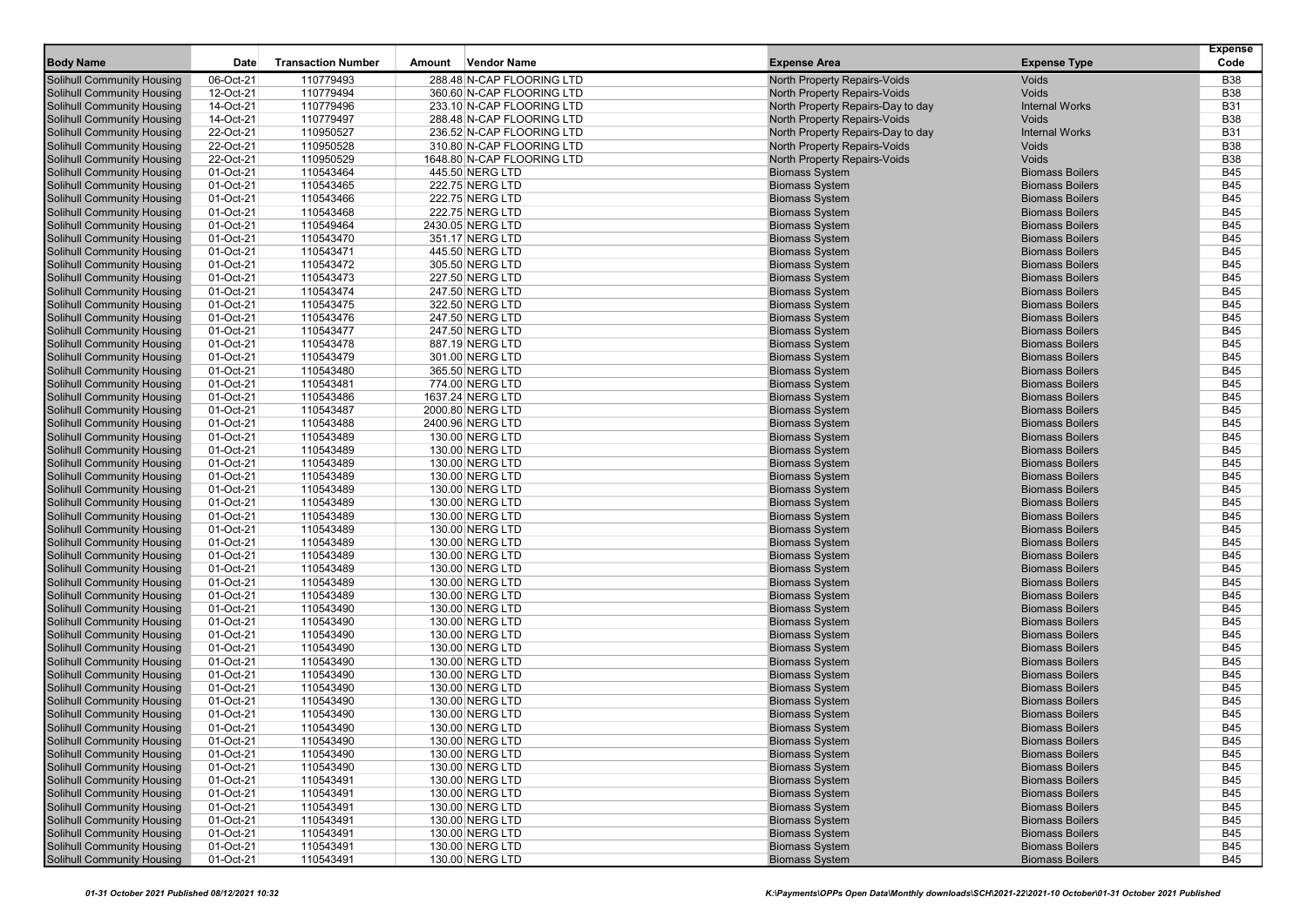|                                                                        |                        |                           |        |                                            |                                                                      |                                            | <b>Expense</b> |
|------------------------------------------------------------------------|------------------------|---------------------------|--------|--------------------------------------------|----------------------------------------------------------------------|--------------------------------------------|----------------|
| <b>Body Name</b>                                                       | Date                   | <b>Transaction Number</b> | Amount | <b>Vendor Name</b>                         | <b>Expense Area</b>                                                  | <b>Expense Type</b>                        | Code           |
| <b>Solihull Community Housing</b>                                      | 01-Oct-21              | 110543491                 |        | 130.00 NERG LTD                            | <b>Biomass System</b>                                                | <b>Biomass Boilers</b>                     | <b>B45</b>     |
| <b>Solihull Community Housing</b>                                      | 01-Oct-21              | 110543491                 |        | 130.00 NERG LTD                            | <b>Biomass System</b>                                                | <b>Biomass Boilers</b>                     | <b>B45</b>     |
| <b>Solihull Community Housing</b>                                      | 01-Oct-21              | 110543491                 |        | 130.00 NERG LTD                            | <b>Biomass System</b>                                                | <b>Biomass Boilers</b>                     | <b>B45</b>     |
| <b>Solihull Community Housing</b>                                      | 01-Oct-21              | 110543491                 |        | 130.00 NERG LTD                            | <b>Biomass System</b>                                                | <b>Biomass Boilers</b>                     | <b>B45</b>     |
| <b>Solihull Community Housing</b>                                      | 01-Oct-21              | 110543491                 |        | 130.00 NERG LTD                            | <b>Biomass System</b>                                                | <b>Biomass Boilers</b>                     | <b>B45</b>     |
| <b>Solihull Community Housing</b>                                      | 01-Oct-21              | 110543491                 |        | 130.00 NERG LTD                            | <b>Biomass System</b>                                                | <b>Biomass Boilers</b>                     | <b>B45</b>     |
| <b>Solihull Community Housing</b>                                      | 01-Oct-21              | 110543492                 |        | 3701.48 NERG LTD                           | <b>Biomass System</b>                                                | <b>Biomass Boilers</b>                     | <b>B45</b>     |
| <b>Solihull Community Housing</b>                                      | 01-Oct-21              | 110543493                 |        | 1295.64 NERG LTD                           | <b>Biomass System</b>                                                | <b>Biomass Boilers</b>                     | <b>B45</b>     |
| <b>Solihull Community Housing</b>                                      | 01-Oct-21              | 110543494                 |        | 1961.76 NERG LTD                           | <b>Biomass System</b>                                                | <b>Biomass Boilers</b>                     | <b>B45</b>     |
| <b>Solihull Community Housing</b>                                      | 01-Oct-21              | 110543495                 |        | 2098.40 NERG LTD                           | <b>Biomass System</b>                                                | <b>Biomass Boilers</b>                     | <b>B45</b>     |
| Solihull Community Housing                                             | 01-Oct-21              | 110543496                 |        | 2581.52 NERG LTD                           | <b>Biomass System</b>                                                | <b>Biomass Boilers</b>                     | <b>B45</b>     |
| <b>Solihull Community Housing</b>                                      | 01-Oct-21              | 110543497                 |        | 2078.88 NERG LTD                           | <b>Biomass System</b>                                                | <b>Biomass Boilers</b>                     | <b>B45</b>     |
| <b>Solihull Community Housing</b>                                      | 01-Oct-21              | 110543498                 |        | 4318.80 NERG LTD                           | <b>Biomass System</b>                                                | <b>Biomass Boilers</b>                     | <b>B45</b>     |
| Solihull Community Housing                                             | 01-Oct-21              | 110543499                 |        | 2276.52 NERG LTD                           | <b>Biomass System</b>                                                | <b>Biomass Boilers</b>                     | <b>B45</b>     |
| <b>Solihull Community Housing</b>                                      | 01-Oct-21              | 110543500                 |        | 2276.52 NERG LTD                           | <b>Biomass System</b>                                                | <b>Biomass Boilers</b>                     | <b>B45</b>     |
| <b>Solihull Community Housing</b>                                      | 14-Oct-21              | 110743482                 |        | 414.38 NIYAA PEOPLE                        | <b>Capital Programmes</b>                                            | <b>Agency Staff</b>                        | A60            |
| <b>Solihull Community Housing</b>                                      | 27-Oct-21              | 110947481                 |        | 452.00 NIYAA PEOPLE                        | <b>Mechanical &amp; Electrical</b>                                   | <b>Agency Staff</b>                        | A60            |
| <b>Solihull Community Housing</b>                                      | 27-Oct-21              | 110947481                 |        | 106.00 NIYAA PEOPLE                        | <b>Mechanical &amp; Electrical</b>                                   | <b>Agency Staff</b>                        | A60            |
| <b>Solihull Community Housing</b>                                      | 19-Oct-21              | 110811464                 |        | 665.00 NIYAA PEOPLE                        | <b>IT Strategy</b>                                                   | ICT Services & Consultancy                 | D38            |
| <b>Solihull Community Housing</b>                                      | 19-Oct-21              | 110811464                 |        | 2497.50 NIYAA PEOPLE                       | <b>IT Strategy</b>                                                   | ICT Services & Consultancy                 | D38            |
| <b>Solihull Community Housing</b>                                      | 15-Oct-21              | 110746619                 |        | 547.79 NIYAA PEOPLE                        | Anti Graffiti Team                                                   | <b>Agency Staff</b>                        | A60            |
| <b>Solihull Community Housing</b>                                      | 19-Oct-21              | 110811466                 |        | 3162.50 NIYAA PEOPLE                       | <b>IT Strategy</b>                                                   | ICT Services & Consultancy                 | D38            |
| <b>Solihull Community Housing</b>                                      | 15-Oct-21              | 110746611                 |        | 599.10 NIYAA PEOPLE                        | North Property Repairs-Day to day                                    | <b>Agency Staff</b>                        | A60            |
| <b>Solihull Community Housing</b>                                      | 14-Oct-21              | 110744486                 |        | 532.80 NIYAA PEOPLE                        | Stores-Stores and delivery                                           | <b>Agency Staff</b>                        | A60            |
| <b>Solihull Community Housing</b>                                      | 19-Oct-21              | 110811467                 |        | 3162.50 NIYAA PEOPLE                       | <b>IT Strategy</b>                                                   | <b>ICT Services &amp; Consultancy</b>      | D38            |
| <b>Solihull Community Housing</b>                                      | 14-Oct-21              | 110744482                 |        | 749.25 NIYAA PEOPLE                        | North Property Repairs-Day to day                                    | <b>Agency Staff</b>                        | A60            |
| <b>Solihull Community Housing</b>                                      | 14-Oct-21              | 110744478                 |        | 558.60 NIYAA PEOPLE                        | North Property Repairs-Day to day                                    | <b>Agency Staff</b>                        | A60            |
| <b>Solihull Community Housing</b>                                      | 15-Oct-21              | 110746541                 |        | 793.13 NIYAA PEOPLE                        | North Property Repairs-Day to day                                    | <b>Agency Staff</b>                        | A60            |
| <b>Solihull Community Housing</b>                                      | 15-Oct-21              | 110746539                 |        | 748.88 NIYAA PEOPLE                        | North Property Repairs-Day to day                                    | <b>Agency Staff</b>                        | A60            |
| <b>Solihull Community Housing</b>                                      | 19-Oct-21              | 110811468                 |        | 3162.50 NIYAA PEOPLE                       | <b>IT Strategy</b>                                                   | ICT Services & Consultancy                 | D38            |
| <b>Solihull Community Housing</b>                                      | 14-Oct-21              | 110745477                 |        | 847.88 NIYAA PEOPLE                        | <b>MST Management</b>                                                | <b>Agency Staff</b>                        | A60            |
| <b>Solihull Community Housing</b>                                      | 15-Oct-21              | 110746499                 |        | 1822.86 NIYAA PEOPLE                       | <b>Retro fitting Sprinklers</b>                                      | <b>Agency Staff</b>                        | A60            |
| <b>Solihull Community Housing</b>                                      | 15-Oct-21              | 110746494                 |        | 1532.13 NIYAA PEOPLE                       | North Property Repairs-Day to day                                    | Pay: APT & C                               | A10            |
| <b>Solihull Community Housing</b>                                      | 18-Oct-21<br>18-Oct-21 | 110763479<br>110763479    |        | 592.15 NIYAA PEOPLE                        | <b>Retro fitting Sprinklers</b>                                      | <b>Agency Staff</b>                        | A60<br>A60     |
| <b>Solihull Community Housing</b><br><b>Solihull Community Housing</b> | 15-Oct-21              | 110746609                 |        | 322.37 NIYAA PEOPLE<br>748.88 NIYAA PEOPLE | <b>Retro fitting Sprinklers</b><br>North Property Repairs-Day to day | <b>Agency Staff</b><br><b>Agency Staff</b> | A60            |
| <b>Solihull Community Housing</b>                                      | 14-Oct-21              | 110744474                 |        | 698.25 NIYAA PEOPLE                        | North Property Repairs-Day to day                                    | <b>Agency Staff</b>                        | A60            |
| <b>Solihull Community Housing</b>                                      | 14-Oct-21              | 110744484                 |        | 599.40 NIYAA PEOPLE                        | North Property Repairs-Day to day                                    | <b>Agency Staff</b>                        | A60            |
| <b>Solihull Community Housing</b>                                      | 19-Oct-21              | 110811469                 |        | 2530.00 NIYAA PEOPLE                       | <b>IT Strategy</b>                                                   | ICT Services & Consultancy                 | D38            |
| <b>Solihull Community Housing</b>                                      | 14-Oct-21              | 110744475                 |        | 504.60 NIYAA PEOPLE                        | North Property Repairs-Day to day                                    | <b>Agency Staff</b>                        | A60            |
| <b>Solihull Community Housing</b>                                      | 15-Oct-21              | 110746542                 |        | 634.50 NIYAA PEOPLE                        | North Property Repairs-Day to day                                    | <b>Agency Staff</b>                        | A60            |
| <b>Solihull Community Housing</b>                                      | 18-Oct-21              | 110763477                 |        | 1505.35 NIYAA PEOPLE                       | North Property Repairs-Day to day                                    | Pay: APT & C                               | A10            |
| <b>Solihull Community Housing</b>                                      | 19-Oct-21              | 110811470                 |        | 3162.50 NIYAA PEOPLE                       | <b>IT Strategy</b>                                                   | ICT Services & Consultancy                 | D38            |
| <b>Solihull Community Housing</b>                                      | 14-Oct-21              | 110743490                 |        | 608.65 NIYAA PEOPLE                        | Anti Graffiti Team                                                   | <b>Agency Staff</b>                        | A60            |
| <b>Solihull Community Housing</b>                                      | 14-Oct-21              | 110744473                 |        | 446.88 NIYAA PEOPLE                        | North Property Repairs-Day to day                                    | <b>Agency Staff</b>                        | A60            |
| <b>Solihull Community Housing</b>                                      | 14-Oct-21              | 110744483                 |        | 749.25 NIYAA PEOPLE                        | North Property Repairs-Day to day                                    | <b>Agency Staff</b>                        | A60            |
| <b>Solihull Community Housing</b>                                      | 19-Oct-21              | 110811471                 |        | 3162.50 NIYAA PEOPLE                       | <b>IT Strategy</b>                                                   | ICT Services & Consultancy                 | D38            |
| <b>Solihull Community Housing</b>                                      | 15-Oct-21              | 110746500                 |        | 1645.02 NIYAA PEOPLE                       | <b>Retro fitting Sprinklers</b>                                      | <b>Agency Staff</b>                        | A60            |
| <b>Solihull Community Housing</b>                                      | 15-Oct-21              | 110746495                 |        | 1538.08 NIYAA PEOPLE                       | North Property Repairs-Day to day                                    | Pay: APT & C                               | A10            |
| <b>Solihull Community Housing</b>                                      | 14-Oct-21              | 110744472                 |        | 698.25 NIYAA PEOPLE                        | North Property Repairs-Day to day                                    | <b>Agency Staff</b>                        | A60            |
| <b>Solihull Community Housing</b>                                      | 01-Oct-21              | 110106464                 |        | 1212.91 NIYAA PEOPLE                       | Development $1$ eam / M $\&$ E                                       | Agency Staff                               | A60            |
| <b>Solihull Community Housing</b>                                      | 15-Oct-21              | 110746615                 |        | 608.65 NIYAA PEOPLE                        | Anti Graffiti Team                                                   | <b>Agency Staff</b>                        | A60            |
| <b>Solihull Community Housing</b>                                      | 15-Oct-21              | 110746535                 |        | 811.50 NIYAA PEOPLE                        | North Property Repairs-Day to day                                    | <b>Agency Staff</b>                        | A60            |
| Solihull Community Housing                                             | 19-Oct-21              | 110811465                 |        | 3162.50 NIYAA PEOPLE                       | <b>IT Strategy</b>                                                   | ICT Services & Consultancy                 | D38            |
| <b>Solihull Community Housing</b>                                      | 15-Oct-21              | 110746538                 |        | 748.88 NIYAA PEOPLE                        | North Property Repairs-Day to day                                    | <b>Agency Staff</b>                        | A60            |
| <b>Solihull Community Housing</b>                                      | 14-Oct-21              | 110744485                 |        | 554.40 NIYAA PEOPLE                        | Stores-Stores and delivery                                           | <b>Agency Staff</b>                        | A60            |
| <b>Solihull Community Housing</b>                                      | 14-Oct-21              | 110745476                 |        | 669.90 NIYAA PEOPLE                        | North Property Repairs-Day to day                                    | <b>Agency Staff</b>                        | A60            |
| <b>Solihull Community Housing</b>                                      | 14-Oct-21              | 110744479                 |        | 749.25 NIYAA PEOPLE                        | North Property Repairs-Day to day                                    | <b>Agency Staff</b>                        | A60            |
| <b>Solihull Community Housing</b>                                      | 15-Oct-21              | 110746540                 |        | 729.68 NIYAA PEOPLE                        | North Property Repairs-Day to day                                    | <b>Agency Staff</b>                        | A60            |
| <b>Solihull Community Housing</b>                                      | 15-Oct-21              | 110746610                 |        | 748.88 NIYAA PEOPLE                        | North Property Repairs-Day to day                                    | <b>Agency Staff</b>                        | A60            |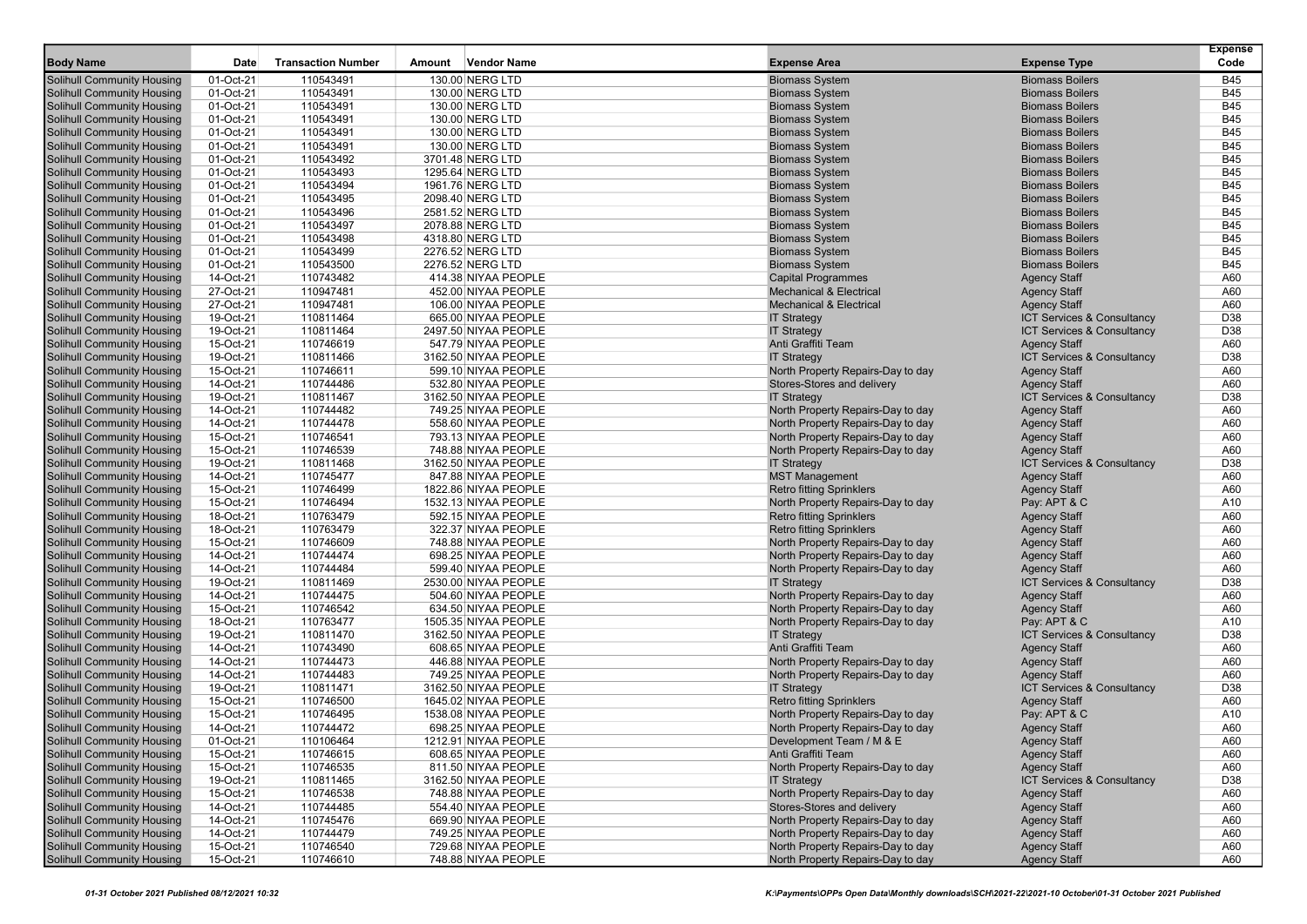|                                                                        |                        |                           |        |                                                                      |                                                                        |                                            | <b>Expense</b>    |
|------------------------------------------------------------------------|------------------------|---------------------------|--------|----------------------------------------------------------------------|------------------------------------------------------------------------|--------------------------------------------|-------------------|
| <b>Body Name</b>                                                       | <b>Date</b>            | <b>Transaction Number</b> | Amount | <b>Vendor Name</b>                                                   | <b>Expense Area</b>                                                    | <b>Expense Type</b>                        | Code              |
| <b>Solihull Community Housing</b>                                      | 14-Oct-21              | 110744477                 |        | 698.25 NIYAA PEOPLE                                                  | North Property Repairs-Day to day                                      | <b>Agency Staff</b>                        | A60               |
| <b>Solihull Community Housing</b>                                      | 05-Oct-21              | 110329464                 |        | 407.46 NIYAA PEOPLE                                                  | <b>Capital Programmes</b>                                              | <b>Agency Staff</b>                        | A60               |
| <b>Solihull Community Housing</b>                                      | 05-Oct-21              | 110346466                 |        | 1645.02 NIYAA PEOPLE                                                 | <b>Retro fitting Sprinklers</b>                                        | <b>Agency Staff</b>                        | A60               |
| <b>Solihull Community Housing</b>                                      | 05-Oct-21<br>05-Oct-21 | 110346465                 |        | 838.95 NIYAA PEOPLE<br>748.88 NIYAA PEOPLE                           | <b>MST Management</b>                                                  | <b>Agency Staff</b><br><b>Agency Staff</b> | A60<br>A60        |
| <b>Solihull Community Housing</b><br><b>Solihull Community Housing</b> | 07-Oct-21              | 110335468<br>110437467    |        | 793.13 NIYAA PEOPLE                                                  | North Property Repairs-Day to day<br>North Property Repairs-Day to day | <b>Agency Staff</b>                        | A60               |
| <b>Solihull Community Housing</b>                                      | 05-Oct-21              | 110334465                 |        | 811.50 NIYAA PEOPLE                                                  | North Property Repairs-Day to day                                      | <b>Agency Staff</b>                        | A60               |
| <b>Solihull Community Housing</b>                                      | 05-Oct-21              | 110346467                 |        | 1407.18 NIYAA PEOPLE                                                 | North Property Repairs-Day to day                                      | Pay: APT & C                               | A10               |
| <b>Solihull Community Housing</b>                                      | 05-Oct-21              | 110335465                 |        | 599.40 NIYAA PEOPLE                                                  | North Property Repairs-Day to day                                      | <b>Agency Staff</b>                        | A60               |
| <b>Solihull Community Housing</b>                                      | 05-Oct-21              | 110335469                 |        | 748.88 NIYAA PEOPLE                                                  | North Property Repairs-Day to day                                      | <b>Agency Staff</b>                        | A60               |
| <b>Solihull Community Housing</b>                                      | 05-Oct-21              | 110335466                 |        | 558.00 NIYAA PEOPLE                                                  | Stores-Stores and delivery                                             | <b>Agency Staff</b>                        | A60               |
| <b>Solihull Community Housing</b>                                      | 05-Oct-21              | 110346464                 |        | 1428.00 NIYAA PEOPLE                                                 | <b>MST Management</b>                                                  | <b>Agency Staff</b>                        | A60               |
| <b>Solihull Community Housing</b>                                      | 08-Oct-21              | 110484464                 |        | 1188.81 NIYAA PEOPLE                                                 | Development Team / M & E                                               | <b>Agency Staff</b>                        | A60               |
| <b>Solihull Community Housing</b>                                      | 05-Oct-21              | 110343464                 |        | 521.40 NIYAA PEOPLE                                                  | Business Support - MST Back Office Support                             | <b>Agency Staff</b>                        | A60               |
| <b>Solihull Community Housing</b>                                      | 05-Oct-21              | 110343465                 |        | 643.06 NIYAA PEOPLE                                                  | Business Support - MST Back Office Support                             | <b>Agency Staff</b>                        | A60               |
| <b>Solihull Community Housing</b>                                      | 05-Oct-21              | 110343466                 |        | 643.06 NIYAA PEOPLE                                                  | Business Support - MST Back Office Support                             | <b>Agency Staff</b>                        | A60               |
| <b>Solihull Community Housing</b>                                      | 05-Oct-21              | 110329465                 |        | 759.00 NIYAA PEOPLE                                                  | <b>Capital Programmes</b>                                              | <b>Agency Staff</b>                        | A60               |
| <b>Solihull Community Housing</b>                                      | 08-Oct-21              | 110506464                 |        | 758.63 NIYAA PEOPLE                                                  | <b>Capital Programmes</b>                                              | <b>Agency Staff</b>                        | A60               |
| <b>Solihull Community Housing</b>                                      | 07-Oct-21              | 110437471                 |        | 736.89 NIYAA PEOPLE                                                  | North Property Repairs-Day to day                                      | <b>Agency Staff</b>                        | A60               |
| <b>Solihull Community Housing</b>                                      | 14-Oct-21              | 110743538                 |        | 758.63 NIYAA PEOPLE                                                  | North Property Repairs-Day to day                                      | <b>Agency Staff</b>                        | A60               |
| <b>Solihull Community Housing</b>                                      | 14-Oct-21              | 110743498                 |        | 838.95 NIYAA PEOPLE                                                  | <b>MST Management</b>                                                  | <b>Agency Staff</b>                        | A60               |
| <b>Solihull Community Housing</b>                                      | 20-Oct-21              | 110826477                 |        | 1428.00 NIYAA PEOPLE                                                 | <b>MST Management</b>                                                  | <b>Agency Staff</b>                        | A60               |
| <b>Solihull Community Housing</b>                                      | 20-Oct-21              | 110826475                 |        | 1645.02 NIYAA PEOPLE                                                 | <b>Retro fitting Sprinklers</b>                                        | <b>Agency Staff</b>                        | A60               |
| <b>Solihull Community Housing</b>                                      | 20-Oct-21              | 110826480                 |        | 1380.40 NIYAA PEOPLE                                                 | North Property Repairs-Day to day                                      | Pay: APT & C                               | A10               |
| <b>Solihull Community Housing</b>                                      | 20-Oct-21              | 110826478                 |        | 853.83 NIYAA PEOPLE                                                  | <b>MST Management</b>                                                  | <b>Agency Staff</b>                        | A60               |
| <b>Solihull Community Housing</b>                                      | 20-Oct-21              | 110827473                 |        | 758.63 NIYAA PEOPLE                                                  | North Property Repairs-Day to day                                      | <b>Agency Staff</b>                        | A60               |
| <b>Solihull Community Housing</b>                                      | 21-Oct-21              | 110853466                 |        | 82.20 NIYAA PEOPLE                                                   | <b>Capital Programmes</b>                                              | <b>Agency Staff</b>                        | A60               |
| <b>Solihull Community Housing</b>                                      | 21-Oct-21              | 110853466                 |        | 664.15 NIYAA PEOPLE                                                  | <b>Capital Programmes</b>                                              | <b>Agency Staff</b>                        | A60               |
| <b>Solihull Community Housing</b>                                      | 27-Oct-21              | 110947474                 |        | 1645.02 NIYAA PEOPLE                                                 | <b>Retro fitting Sprinklers</b>                                        | <b>Agency Staff</b>                        | A60               |
| <b>Solihull Community Housing</b><br><b>Solihull Community Housing</b> | 27-Oct-21<br>27-Oct-21 | 110947476<br>110947479    |        | 1428.00 NIYAA PEOPLE<br>606.90 NIYAA PEOPLE                          | <b>MST Management</b><br>North Property Repairs-Day to day             | <b>Agency Staff</b>                        | A60<br>A60        |
| <b>Solihull Community Housing</b>                                      | 27-Oct-21              | 110947475                 |        | 1368.50 NIYAA PEOPLE                                                 | North Property Repairs-Day to day                                      | <b>Agency Staff</b><br>Pay: APT & C        | A10               |
| <b>Solihull Community Housing</b>                                      | 27-Oct-21              | 110947478                 |        | 856.80 NIYAA PEOPLE                                                  | <b>MST Management</b>                                                  | <b>Agency Staff</b>                        | A60               |
| <b>Solihull Community Housing</b>                                      | 01-Oct-21              | 110830465                 |        | 5878.29 OAKLEAF COMMERCIAL SERVICES LTD                              | Low Rise window Replacement                                            | <b>Contractor Payments</b>                 | <b>B70</b>        |
| <b>Solihull Community Housing</b>                                      | 01-Oct-21              | 110830466                 |        | 3171.47 OAKLEAF COMMERCIAL SERVICES LTD                              | Low Rise window Replacement                                            | <b>Contractor Payments</b>                 | <b>B70</b>        |
| <b>Solihull Community Housing</b>                                      | $01-Oct-21$            | 110830467                 |        | 5388.87 OAKLEAF COMMERCIAL SERVICES LTD                              | Low Rise window Replacement                                            | <b>Contractor Payments</b>                 | <b>B70</b>        |
| <b>Solihull Community Housing</b>                                      | 01-Oct-21              | 110830468                 |        | 4706.73 OAKLEAF COMMERCIAL SERVICES LTD                              | Low Rise window Replacement                                            | <b>Contractor Payments</b>                 | <b>B70</b>        |
| <b>Solihull Community Housing</b>                                      | 01-Oct-21              | 110830469                 |        | 4904.59 OAKLEAF COMMERCIAL SERVICES LTD                              | Low Rise window Replacement                                            | <b>Contractor Payments</b>                 | <b>B70</b>        |
| <b>Solihull Community Housing</b>                                      | 01-Oct-21              | 110830470                 |        | 6068.24 OAKLEAF COMMERCIAL SERVICES LTD                              | Low Rise window Replacement                                            | <b>Contractor Payments</b>                 | <b>B70</b>        |
| <b>Solihull Community Housing</b>                                      | 01-Oct-21              | 110830471                 |        | 2029.47 OAKLEAF COMMERCIAL SERVICES LTD                              | Low Rise window Replacement                                            | <b>Contractor Payments</b>                 | <b>B70</b>        |
| <b>Solihull Community Housing</b>                                      | 01-Oct-21              | 110830472                 |        | 2029.47 OAKLEAF COMMERCIAL SERVICES LTD                              | Low Rise window Replacement                                            | <b>Contractor Payments</b>                 | <b>B70</b>        |
| <b>Solihull Community Housing</b>                                      | 01-Oct-21              | 110830473                 |        | 6116.72 OAKLEAF COMMERCIAL SERVICES LTD                              | Low Rise window Replacement                                            | <b>Contractor Payments</b>                 | <b>B70</b>        |
| <b>Solihull Community Housing</b>                                      | 01-Oct-21              | 110830474                 |        | 5769.26 OAKLEAF COMMERCIAL SERVICES LTD                              | Low Rise window Replacement                                            | <b>Contractor Payments</b>                 | <b>B70</b>        |
| <b>Solihull Community Housing</b>                                      | 08-Oct-21              | 110499464                 |        | 213.91 OASIS UK LTD                                                  | <b>Endeavour House</b>                                                 | <b>File Storage</b>                        | D <sub>26</sub>   |
| <b>Solihull Community Housing</b>                                      | 07-Oct-21              | 110450464                 |        | 574.60 ORBIS PROTECT LIMITED                                         | Ipswich House                                                          | Cleaning                                   | <b>B50</b>        |
| <b>Solihull Community Housing</b>                                      | 01-Oct-21              | 110927476                 |        | 335.95 ORBIS PROTECT LIMITED                                         | North Property Repairs-Voids                                           | Voids                                      | <b>B38</b>        |
| <b>Solihull Community Housing</b>                                      | 07-Oct-21              | 110450466                 |        | 338.00 ORBIS PROTECT LIMITED                                         | Ipswich House                                                          | Cleaning                                   | <b>B50</b>        |
| <b>Solihull Community Housing</b>                                      | 01-Oct-21              | 110927477                 |        | 413.68 ORBIS PROTECT LIMITED                                         | North Property Repairs-Voids                                           | Voids                                      | <b>B38</b>        |
| Solihull Community Housing                                             | 01-Oct-21              | 110927478                 |        | 542.83 ORBIS PROTECT LIMITED                                         | North Property Repairs-Voids                                           | Voids                                      | <b>B38</b>        |
| <b>Solihull Community Housing</b>                                      | 22-Oct-21              | 110927483                 |        | 361.13 ORBIS PROTECT LIMITED                                         | <b>North Property Repairs-Voids</b>                                    | Voids                                      | <b>B38</b>        |
| <b>Solihull Community Housing</b>                                      | 22-Oct-21              | 110927483                 |        | 108.11 ORBIS PROTECT LIMITED                                         | North Property Repairs-Voids                                           | Voids                                      | <b>B38</b>        |
| <b>Solihull Community Housing</b>                                      | 01-Oct-21              | 110778740                 |        | 345.16 ORBIS PROTECT LIMITED                                         | North Property Repairs-Voids                                           | Voids                                      | <b>B38</b>        |
| Solihull Community Housing                                             | 01-Oct-21              | 110778741                 |        | 255.31 ORBIS PROTECT LIMITED                                         | North Property Repairs-Voids                                           | Voids                                      | <b>B38</b>        |
| Solihull Community Housing                                             | 01-Oct-21              | 110742980                 |        | 282.26 ORBIS PROTECT LIMITED                                         | North Property Repairs-Voids                                           | Voids                                      | <b>B38</b>        |
| Solihull Community Housing                                             | 06-Oct-21              | 110404469                 |        | 847.70 ORBIS PROTECT LIMITED                                         | Ipswich House                                                          | Cleaning                                   | <b>B50</b>        |
| <b>Solihull Community Housing</b>                                      | 06-Oct-21              | 110375469                 |        | 3700.00 ORBIS PROTECT LIMITED                                        | Call Centre                                                            | Other Fees & Charges                       | D <sub>59</sub>   |
| <b>Solihull Community Housing</b>                                      | 01-Oct-21              | 110516496                 |        | 7316.40 PACE PETROLEUM LTD                                           | Stores-Stores and delivery                                             | <b>Stocks</b>                              | R <sub>10</sub>   |
| <b>Solihull Community Housing</b><br><b>Solihull Community Housing</b> | 21-Oct-21<br>06-Oct-21 | 110853483<br>110382493    |        | 520.00 PATROL ALARM SYSTEMS LTD<br>400.00 PLAIN ENGLISH CAMPAIGN LTD | <b>Feasibility Works</b><br><b>Customer Involvement Team</b>           | <b>Other Works</b>                         | <b>B32</b><br>A80 |
| <b>Solihull Community Housing</b>                                      | 01-Oct-21              | 110779482                 |        |                                                                      | <b>Tarmac &amp; Resurfacing Works</b>                                  | Training<br><b>Contractor Payments</b>     | <b>B70</b>        |
|                                                                        |                        |                           |        | 7511.79 R J HARTWELL LTD                                             |                                                                        |                                            |                   |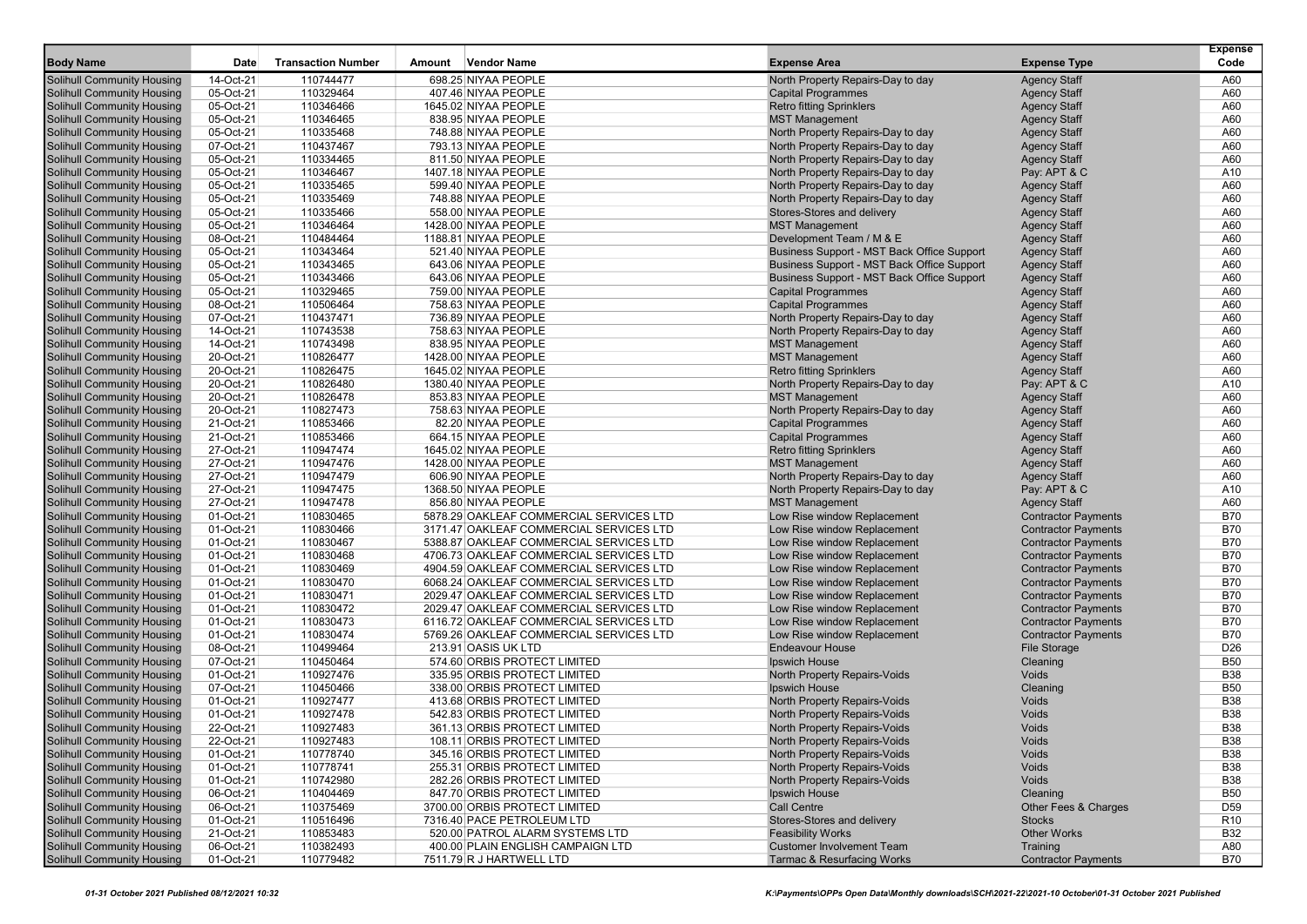|                                                                        |                        |                           |        |                                                                                                |                                                              |                                                          | <b>Expense</b>           |
|------------------------------------------------------------------------|------------------------|---------------------------|--------|------------------------------------------------------------------------------------------------|--------------------------------------------------------------|----------------------------------------------------------|--------------------------|
| <b>Body Name</b>                                                       | Date                   | <b>Transaction Number</b> | Amount | Vendor Name                                                                                    | <b>Expense Area</b>                                          | <b>Expense Type</b>                                      | Code                     |
| Solihull Community Housing                                             | 01-Oct-21              | 110779483                 |        | 31204.63 R J HARTWELL LTD                                                                      | <b>Tarmac &amp; Resurfacing Works</b>                        | <b>Contractor Payments</b>                               | <b>B70</b>               |
| Solihull Community Housing                                             | 01-Oct-21              | 110779484                 |        | 24071.93 R J HARTWELL LTD                                                                      | <b>Tarmac &amp; Resurfacing Works</b>                        | <b>Contractor Payments</b>                               | <b>B70</b>               |
| <b>Solihull Community Housing</b>                                      | 01-Oct-21              | 110441465                 |        | 4084.98 R S MILLER ROOFING(WOLVERHAMPTON) LTD                                                  | <b>Pitched Re-roofing</b>                                    | <b>Contractor Payments</b>                               | <b>B70</b><br><b>B70</b> |
| <b>Solihull Community Housing</b><br><b>Solihull Community Housing</b> | 01-Oct-21<br>01-Oct-21 | 110441465<br>110441465    |        | 4084.98 R S MILLER ROOFING(WOLVERHAMPTON) LTD<br>4587.54 R S MILLER ROOFING(WOLVERHAMPTON) LTD | <b>Pitched Re-roofing</b><br><b>Pitched Re-roofing</b>       | <b>Contractor Payments</b><br><b>Contractor Payments</b> | <b>B70</b>               |
| <b>Solihull Community Housing</b>                                      | 01-Oct-21              | 110441465                 |        | 4587.54 R S MILLER ROOFING(WOLVERHAMPTON) LTD                                                  | <b>Pitched Re-roofing</b>                                    | <b>Contractor Payments</b>                               | <b>B70</b>               |
| Solihull Community Housing                                             | 01-Oct-21              | 110441465                 |        | 4881.54 R S MILLER ROOFING(WOLVERHAMPTON) LTD                                                  | <b>Pitched Re-roofing</b>                                    | <b>Contractor Payments</b>                               | <b>B70</b>               |
| Solihull Community Housing                                             | 01-Oct-21              | 110441465                 |        | 4883.98 R S MILLER ROOFING(WOLVERHAMPTON) LTD                                                  | <b>Pitched Re-roofing</b>                                    | <b>Contractor Payments</b>                               | <b>B70</b>               |
| Solihull Community Housing                                             | 01-Oct-21              | 110441465                 |        | 4926.54 R S MILLER ROOFING(WOLVERHAMPTON) LTD                                                  | <b>Pitched Re-roofing</b>                                    | <b>Contractor Payments</b>                               | <b>B70</b>               |
| <b>Solihull Community Housing</b>                                      | 01-Oct-21              | 110441465                 |        | 4436.54 R S MILLER ROOFING(WOLVERHAMPTON) LTD                                                  | <b>Pitched Re-roofing</b>                                    | <b>Contractor Payments</b>                               | <b>B70</b>               |
| <b>Solihull Community Housing</b>                                      | 01-Oct-21              | 110441465                 |        | 4376.54 R S MILLER ROOFING(WOLVERHAMPTON) LTD                                                  | <b>Pitched Re-roofing</b>                                    | <b>Contractor Payments</b>                               | <b>B70</b>               |
| <b>Solihull Community Housing</b>                                      | 01-Oct-21              | 110441465                 |        | 4926.54 R S MILLER ROOFING(WOLVERHAMPTON) LTD                                                  | <b>Pitched Re-roofing</b>                                    | <b>Contractor Payments</b>                               | <b>B70</b>               |
| <b>Solihull Community Housing</b>                                      | 01-Oct-21              | 110441465                 |        | 4587.54 R S MILLER ROOFING(WOLVERHAMPTON) LTD                                                  | <b>Pitched Re-roofing</b>                                    | <b>Contractor Payments</b>                               | <b>B70</b>               |
| Solihull Community Housing                                             | 01-Oct-21              | 110441465                 |        | 4738.94 R S MILLER ROOFING(WOLVERHAMPTON) LTD                                                  | <b>Pitched Re-roofing</b>                                    | <b>Contractor Payments</b>                               | <b>B70</b>               |
| Solihull Community Housing                                             | 01-Oct-21              | 110441465                 |        | 4731.54 R S MILLER ROOFING(WOLVERHAMPTON) LTD                                                  | <b>Pitched Re-roofing</b>                                    | <b>Contractor Payments</b>                               | <b>B70</b>               |
| <b>Solihull Community Housing</b>                                      | 01-Oct-21              | 110441465                 |        | 4926.54 R S MILLER ROOFING(WOLVERHAMPTON) LTD                                                  | <b>Pitched Re-roofing</b>                                    | <b>Contractor Payments</b>                               | <b>B70</b>               |
| Solihull Community Housing                                             | 04-Oct-21              | 110280466                 |        | 250.00 RAPIDE COMMUNICATION LIMITED                                                            | North Property Repairs-Day to day                            | <b>Materials</b>                                         | D <sub>13</sub>          |
| <b>Solihull Community Housing</b>                                      | 18-Oct-21              | 110765467                 |        | 3975.00 REDACTED PERSONAL INFORMATION                                                          | Business Support - MST Back Office Support                   | <b>Professional Fees</b>                                 | D <sub>50</sub>          |
| <b>Solihull Community Housing</b>                                      | 06-Oct-21              | 110397468                 |        | 2955.98 REDACTED PERSONAL INFORMATION                                                          | Housing Aid & Homelessness                                   | <b>Tenant Medicals</b>                                   | D63                      |
| Solihull Community Housing                                             | 20-Oct-21              | 110814185                 |        | 1102.07 REDACTED PERSONAL INFORMATION                                                          | Movement Incentive Scheme                                    | <b>Other Building Costs</b>                              | <b>B39</b>               |
| Solihull Community Housing                                             | 06-Oct-21              | 110411469                 |        | 4070.23 REDACTED PERSONAL INFORMATION                                                          | North Property Repairs-Day to day                            | <b>Complaints Compensation</b>                           | D97                      |
| <b>Solihull Community Housing</b>                                      | 19-Oct-21              | 110810471                 |        | 696.40 REDACTED PERSONAL INFORMATION                                                           | <b>Movement Incentive Scheme</b>                             | <b>Other Building Costs</b>                              | <b>B39</b>               |
| <b>Solihull Community Housing</b>                                      | 19-Oct-21              | 110810469                 |        | 3739.84 REDACTED PERSONAL INFORMATION                                                          | <b>Private Sector Leasing</b>                                | Rents                                                    | <b>B22</b>               |
| <b>Solihull Community Housing</b>                                      | 18-Oct-21              | 110769550                 |        | 7000.00 REDACTED PERSONAL INFORMATION                                                          | Private Sector - Disabled Facilities Grants                  | <b>Contractor Payments</b>                               | <b>B70</b>               |
| <b>Solihull Community Housing</b>                                      | 20-Oct-21              | 110826491                 |        | 364.28 REED                                                                                    | <b>Call Centre</b>                                           | <b>Agency Staff</b>                                      | A60                      |
| Solihull Community Housing                                             | 20-Oct-21              | 110826493                 |        | 607.13 REED                                                                                    | <b>Call Centre</b>                                           | <b>Agency Staff</b>                                      | A60                      |
| Solihull Community Housing                                             | 25-Oct-21<br>25-Oct-21 | 110902478<br>110902479    |        | 485.70 REED<br>242.85 REED                                                                     | <b>Call Centre</b><br><b>Call Centre</b>                     | <b>Agency Staff</b>                                      | A60<br>A60               |
| Solihull Community Housing<br><b>Solihull Community Housing</b>        | 18-Oct-21              | 110765471                 |        | 1002.43 ROYAL MAIL                                                                             | <b>Endeavour House</b>                                       | <b>Agency Staff</b><br>Postages                          | D <sub>21</sub>          |
| <b>Solihull Community Housing</b>                                      | 18-Oct-21              | 110765469                 |        | 1059.63 ROYAL MAIL                                                                             | <b>Endeavour House</b>                                       | Postages                                                 | D <sub>21</sub>          |
| <b>Solihull Community Housing</b>                                      | 04-Oct-21              | 110253464                 |        | 1094.46 ROYAL MAIL                                                                             | <b>Endeavour House</b>                                       | Postages                                                 | D <sub>21</sub>          |
| Solihull Community Housing                                             | 18-Oct-21              | 110765465                 |        | 897.99 SERVICE CARE SOLUTIONS                                                                  | Housing Aid & Homelessness                                   | Agency Staff (Funded Posts)                              | A61                      |
| Solihull Community Housing                                             | 25-Oct-21              | 110905465                 |        | 897.99 SERVICE CARE SOLUTIONS                                                                  | Housing Aid & Homelessness                                   | Agency Staff (Funded Posts)                              | A61                      |
| Solihull Community Housing                                             | 14-Oct-21              | 110743690                 |        | 936.40 SEVERN TRENT WATER LTD                                                                  | <b>Mechanical &amp; Electrical</b>                           | <b>Utility Related Works</b>                             | <b>B34</b>               |
| Solihull Community Housing                                             | 01-Oct-21              | 110319526                 |        | 2000.00 SGS UNITED KINGDOM LTD                                                                 | <b>Direct - Asbestos</b>                                     | <b>Internal Works</b>                                    | <b>B31</b>               |
| <b>Solihull Community Housing</b>                                      | 20-Oct-21              | 110815541                 |        | 11700.00 SGS UNITED KINGDOM LTD                                                                | <b>Retro fitting Sprinklers</b>                              | <b>Contractor Payments</b>                               | <b>B70</b>               |
| <b>Solihull Community Housing</b>                                      | 20-Oct-21              | 110815542                 |        | 468.00 SGS UNITED KINGDOM LTD                                                                  | <b>Retro fitting Sprinklers</b>                              | <b>Contractor Payments</b>                               | <b>B70</b>               |
| <b>Solihull Community Housing</b>                                      | 20-Oct-21              | 110814186                 |        | 534.80 SOLIHULL MBC                                                                            | <b>Movement Incentive Scheme</b>                             | <b>Other Building Costs</b>                              | <b>B39</b>               |
| Solihull Community Housing                                             | 21-Oct-21              | 110857658                 |        | 1261.26 SOLIHULL MBC (COUNCIL TAX)                                                             | North Property Repairs-Voids                                 | Council Tax                                              | <b>B21</b>               |
| Solihull Community Housing                                             | 21-Oct-21              | 110857638                 |        | 677.22 SOLIHULL MBC (COUNCIL TAX)                                                              | North Property Repairs-Voids                                 | <b>Council Tax</b>                                       | <b>B21</b>               |
| <b>Solihull Community Housing</b>                                      | 21-Oct-21              | 110857469                 |        | 345.55 SOLIHULL MBC (COUNCIL TAX)                                                              | <b>North Property Repairs-Voids</b>                          | <b>Council Tax</b>                                       | <b>B21</b>               |
| Solihull Community Housing                                             | 21-Oct-21              | 110857604                 |        | 273.37 SOLIHULL MBC (COUNCIL TAX)                                                              | North Property Repairs-Voids                                 | <b>Council Tax</b>                                       | <b>B21</b>               |
| <b>Solihull Community Housing</b>                                      | 21-Oct-21              | 110857629                 |        | 376.92 SOLIHULL MBC (COUNCIL TAX)                                                              | North Property Repairs-Voids                                 | <b>Council Tax</b>                                       | <b>B21</b>               |
| <b>Solihull Community Housing</b>                                      | 21-Oct-21              | 110857639                 |        | 739.46 SOLIHULL MBC (COUNCIL TAX)                                                              | North Property Repairs-Voids                                 | <b>Council Tax</b>                                       | <b>B21</b>               |
| Solihull Community Housing                                             | 21-Oct-21              | 110857474                 |        | 275.96 SOLIHULL MBC (COUNCIL TAX)                                                              | <b>North Property Repairs-Voids</b>                          | <b>Council Tax</b>                                       | <b>B21</b>               |
| Solihull Community Housing                                             | 21-Oct-21              | 110857637                 |        | 586.21 SOLIHULL MBC (COUNCIL TAX)                                                              | North Property Repairs-Voids                                 | <b>Council Tax</b>                                       | <b>B21</b>               |
| <b>Solihull Community Housing</b>                                      | 21-Oct-21              | 110857657                 |        | 747.99 SOLIHULL MBC (COUNCIL TAX)                                                              | North Property Repairs-Voids                                 | <b>Council Tax</b>                                       | <b>B21</b>               |
| <b>Solihull Community Housing</b>                                      | 21-Oct-21              | 110857531                 |        | 374.85 SOLIHULL MBC (COUNCIL TAX)                                                              | North Property Repairs-Voids                                 | <b>Council Tax</b>                                       | <b>B21</b>               |
| Solihull Community Housing                                             | 21-Oct-21              | 110857703                 |        | 581.14 SOLIHULL MBC (COUNCIL TAX)                                                              | <b>North Property Repairs-Voids</b>                          | <b>Council Tax</b>                                       | <b>B21</b>               |
| <b>Solihull Community Housing</b>                                      | 21-Oct-21<br>21-Oct-21 | 110857636                 |        | 343.61 SOLIHULL MBC (COUNCIL TAX)<br>400.69 SOLIHULL MBC (COUNCIL TAX)                         | North Property Repairs-Voids                                 | <b>Council Tax</b>                                       | <b>B21</b><br><b>B21</b> |
| Solihull Community Housing<br>Solihull Community Housing               | 21-Oct-21              | 110857655<br>110857511    |        | 308.06 SOLIHULL MBC (COUNCIL TAX)                                                              | North Property Repairs-Voids                                 | <b>Council Tax</b><br>Council Tax                        | <b>B21</b>               |
| <b>Solihull Community Housing</b>                                      | 21-Oct-21              | 110857693                 |        | 553.63 SOLIHULL MBC (COUNCIL TAX)                                                              | North Property Repairs-Voids<br>North Property Repairs-Voids | Council Tax                                              | <b>B21</b>               |
| Solihull Community Housing                                             | 21-Oct-21              | 110857584                 |        | 318.10 SOLIHULL MBC (COUNCIL TAX)                                                              | North Property Repairs-Voids                                 | Council Tax                                              | <b>B21</b>               |
| <b>Solihull Community Housing</b>                                      | 21-Oct-21              | 110857574                 |        | 342.35 SOLIHULL MBC (COUNCIL TAX)                                                              | North Property Repairs-Voids                                 | <b>Council Tax</b>                                       | <b>B21</b>               |
| <b>Solihull Community Housing</b>                                      | 21-Oct-21              | 110857583                 |        | 296.11 SOLIHULL MBC (COUNCIL TAX)                                                              | North Property Repairs-Voids                                 | Council Tax                                              | <b>B21</b>               |
| <b>Solihull Community Housing</b>                                      | 21-Oct-21              | 110857656                 |        | 446.62 SOLIHULL MBC (COUNCIL TAX)                                                              | North Property Repairs-Voids                                 | Council Tax                                              | <b>B21</b>               |
| Solihull Community Housing                                             | 21-Oct-21              | 110857585                 |        | 328.42 SOLIHULL MBC (COUNCIL TAX)                                                              | North Property Repairs-Voids                                 | Council Tax                                              | <b>B21</b>               |
| <b>Solihull Community Housing</b>                                      | 21-Oct-21              | 110857542                 |        | 271.47 SOLIHULL MBC (COUNCIL TAX)                                                              | <b>North Property Repairs-Voids</b>                          | Council Tax                                              | <b>B21</b>               |
| <b>Solihull Community Housing</b>                                      | 21-Oct-21              | 110857628                 |        | 408.72 SOLIHULL MBC (COUNCIL TAX)                                                              | <b>North Property Repairs-Voids</b>                          | Council Tax                                              | <b>B21</b>               |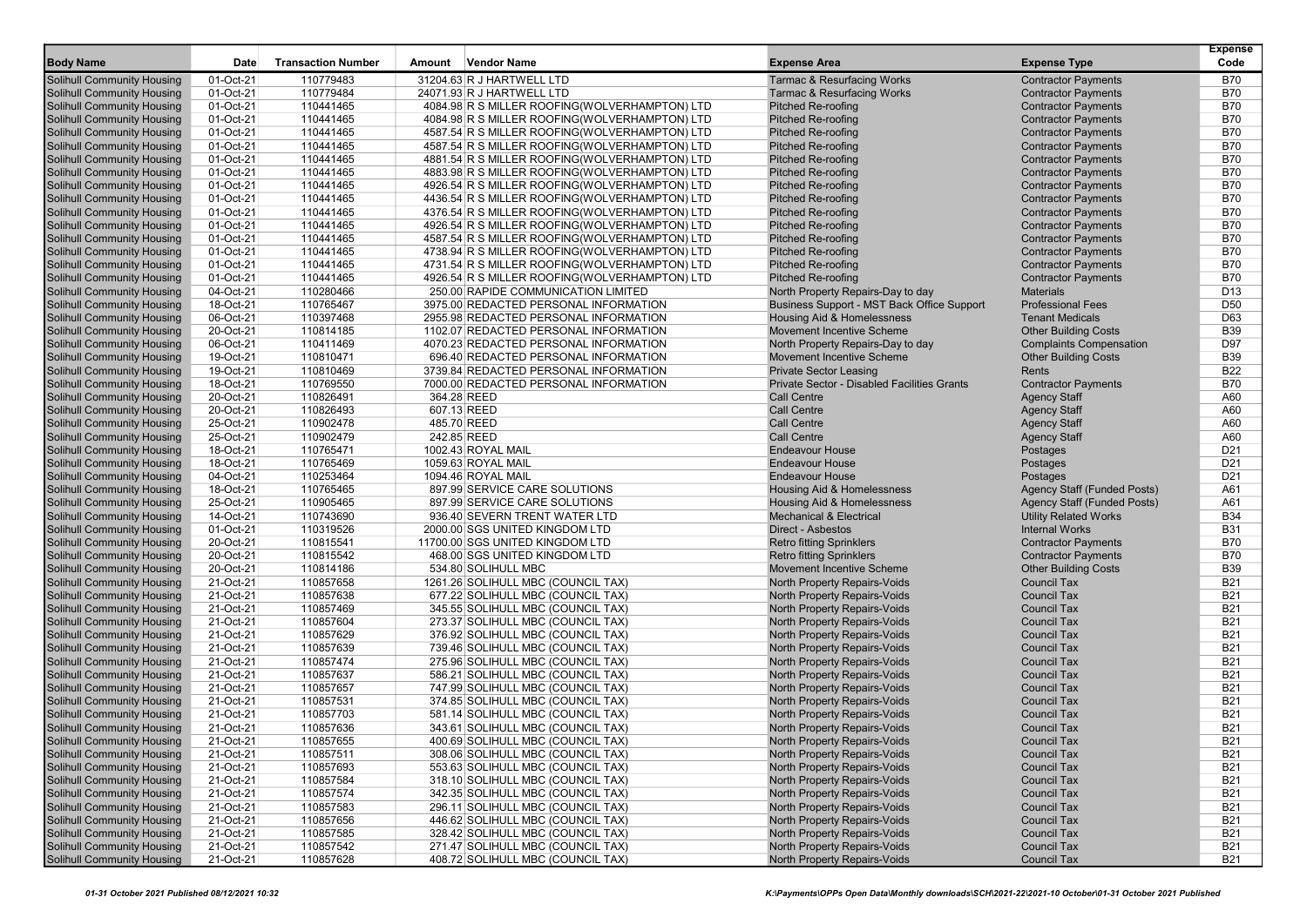| <b>Body Name</b>                                                       | <b>Date</b>            | <b>Transaction Number</b> | Amount | <b>Vendor Name</b>                                                        | <b>Expense Area</b>                                                                  | <b>Expense Type</b>                                      | <b>Expense</b><br>Code   |
|------------------------------------------------------------------------|------------------------|---------------------------|--------|---------------------------------------------------------------------------|--------------------------------------------------------------------------------------|----------------------------------------------------------|--------------------------|
| <b>Solihull Community Housing</b>                                      | 21-Oct-21              | 110857603                 |        | 260.95 SOLIHULL MBC (COUNCIL TAX)                                         | North Property Repairs-Voids                                                         | <b>Council Tax</b>                                       | <b>B21</b>               |
| <b>Solihull Community Housing</b>                                      | 21-Oct-21              | 110857627                 |        | 373.93 SOLIHULL MBC (COUNCIL TAX)                                         | North Property Repairs-Voids                                                         | <b>Council Tax</b>                                       | <b>B21</b>               |
| <b>Solihull Community Housing</b>                                      | 21-Oct-21              | 110857706                 |        | 585.32 SOLIHULL MBC (COUNCIL TAX)                                         | North Property Repairs-Voids                                                         | <b>Council Tax</b>                                       | <b>B21</b>               |
| <b>Solihull Community Housing</b>                                      | 21-Oct-21              | 110857582                 |        | 285.67 SOLIHULL MBC (COUNCIL TAX)                                         | North Property Repairs-Voids                                                         | <b>Council Tax</b>                                       | <b>B21</b>               |
| <b>Solihull Community Housing</b>                                      | 21-Oct-21              | 110857674                 |        | 330.06 SOLIHULL MBC (COUNCIL TAX)                                         | North Property Repairs-Voids                                                         | <b>Council Tax</b>                                       | <b>B21</b>               |
| <b>Solihull Community Housing</b>                                      | 21-Oct-21              | 110857694                 |        | 629.34 SOLIHULL MBC (COUNCIL TAX)                                         | North Property Repairs-Voids                                                         | <b>Council Tax</b>                                       | <b>B21</b>               |
| <b>Solihull Community Housing</b>                                      | 21-Oct-21              | 110857557                 |        | 265.89 SOLIHULL MBC (COUNCIL TAX)                                         | <b>North Property Repairs-Voids</b>                                                  | <b>Council Tax</b>                                       | <b>B21</b>               |
| <b>Solihull Community Housing</b>                                      | 21-Oct-21              | 110857587                 |        | 379.48 SOLIHULL MBC (COUNCIL TAX)                                         | <b>North Property Repairs-Voids</b>                                                  | <b>Council Tax</b>                                       | <b>B21</b>               |
| <b>Solihull Community Housing</b>                                      | 21-Oct-21              | 110857573                 |        | 268.51 SOLIHULL MBC (COUNCIL TAX)                                         | North Property Repairs-Voids                                                         | <b>Council Tax</b>                                       | <b>B21</b>               |
| <b>Solihull Community Housing</b>                                      | 21-Oct-21              | 110857692                 |        | 334.90 SOLIHULL MBC (COUNCIL TAX)                                         | North Property Repairs-Voids                                                         | <b>Council Tax</b>                                       | <b>B21</b>               |
| <b>Solihull Community Housing</b>                                      | 21-Oct-21              | 110857641                 |        | 343.57 SOLIHULL MBC (COUNCIL TAX)                                         | North Property Repairs-Voids                                                         | <b>Council Tax</b>                                       | <b>B21</b>               |
| <b>Solihull Community Housing</b>                                      | 21-Oct-21              | 110857483                 |        | 373.83 SOLIHULL MBC (COUNCIL TAX)                                         | North Property Repairs-Voids                                                         | <b>Council Tax</b>                                       | <b>B21</b>               |
| <b>Solihull Community Housing</b>                                      | 21-Oct-21              | 110857702                 |        | 353.07 SOLIHULL MBC (COUNCIL TAX)                                         | North Property Repairs-Voids                                                         | <b>Council Tax</b>                                       | <b>B21</b>               |
| <b>Solihull Community Housing</b>                                      | 21-Oct-21              | 110857701                 |        | 329.81 SOLIHULL MBC (COUNCIL TAX)                                         | <b>North Property Repairs-Voids</b>                                                  | <b>Council Tax</b>                                       | <b>B21</b>               |
| <b>Solihull Community Housing</b>                                      | 21-Oct-21              | 110857710                 |        | 366.01 SOLIHULL MBC (COUNCIL TAX)                                         | <b>North Property Repairs-Voids</b>                                                  | <b>Council Tax</b>                                       | <b>B21</b>               |
| <b>Solihull Community Housing</b>                                      | 04-Oct-21              | 110779518                 |        | 1620.00 SOLIHULL MBC PLANNING                                             | Low Rise - Envelope Programme                                                        | <b>Contractor Payments</b>                               | <b>B70</b>               |
| <b>Solihull Community Housing</b>                                      | 04-Oct-21              | 110779519                 |        | 1380.00 SOLIHULL MBC PLANNING                                             | Low Rise - Envelope Programme                                                        | <b>Contractor Payments</b>                               | <b>B70</b>               |
| <b>Solihull Community Housing</b>                                      | 08-Oct-21              | 110779520                 |        | 1080.00 SOLIHULL MBC PLANNING                                             | Low Rise - Envelope Programme                                                        | <b>Contractor Payments</b>                               | <b>B70</b>               |
| <b>Solihull Community Housing</b>                                      | 12-Oct-21              | 110779521                 |        | 960.00 SOLIHULL MBC PLANNING                                              | Low Rise - Envelope Programme                                                        | <b>Contractor Payments</b>                               | <b>B70</b>               |
| <b>Solihull Community Housing</b>                                      | $01-Oct-21$            | 110418508                 |        | 2517.60 SUPRA UK LTD                                                      | Stores-Stores and delivery                                                           | <b>Stocks</b>                                            | R <sub>10</sub>          |
| <b>Solihull Community Housing</b>                                      | 01-Oct-21              | 110516495                 |        | 2517.60 SUPRA UK LTD                                                      | Stores-Stores and delivery                                                           | <b>Stocks</b>                                            | R <sub>10</sub>          |
| <b>Solihull Community Housing</b>                                      | 04-Oct-21              | 110291464<br>110439464    |        | 10268.00 THE HOUSING NETWORK<br>33431.72 TOTAL GAS & POWER LTD            | Housing Aid & Homelessness                                                           | <b>B&amp;B</b> Accommodation                             | <b>B23</b><br><b>B11</b> |
| <b>Solihull Community Housing</b>                                      | 07-Oct-21<br>14-Oct-21 | 110743487                 |        | 5720.20 TOTAL GAS & POWER LTD                                             | Low Rise (inc. Safe & Sound)<br><b>Biomass System</b>                                | Electricity                                              | <b>B11</b>               |
| <b>Solihull Community Housing</b><br><b>Solihull Community Housing</b> | 14-Oct-21              | 110743487                 |        | -2860.10 TOTAL GAS & POWER LTD                                            | <b>Biomass System</b>                                                                | Electricity<br>Electricity                               | <b>B11</b>               |
| <b>Solihull Community Housing</b>                                      | 26-Oct-21              | 110934470                 |        | 1740.35 TOTAL GAS & POWER LTD                                             | <b>Biomass System</b>                                                                | Electricity                                              | <b>B11</b>               |
| <b>Solihull Community Housing</b>                                      | 07-Oct-21              | 110440465                 |        | 2231.37 TOTAL GAS & POWER LTD                                             | Low Rise (inc. Safe & Sound)                                                         | Gas                                                      | <b>B10</b>               |
| <b>Solihull Community Housing</b>                                      | 19-Oct-21              | 110810470                 |        | 825.00 TOUCHWOOD LETTINGS                                                 | <b>Syrian Family Properties</b>                                                      | Rents                                                    | <b>B22</b>               |
| <b>Solihull Community Housing</b>                                      | 19-Oct-21              | 110805464                 |        | 315.00 TPAS LTD                                                           | <b>Completion of Star Survey</b>                                                     | <b>Professional Fees</b>                                 | D <sub>50</sub>          |
| <b>Solihull Community Housing</b>                                      | 22-Oct-21              | 110878494                 |        | 11008.79 TRAVELODGE                                                       | <b>Housing Aid &amp; Homelessness</b>                                                | <b>B&amp;B Accommodation</b>                             | <b>B23</b>               |
| <b>Solihull Community Housing</b>                                      | 01-Oct-21              | 110321490                 |        | 6667.82 TYRER BUILDING CONTRACTORS                                        | North Property Repairs-Voids                                                         | Voids                                                    | <b>B38</b>               |
| <b>Solihull Community Housing</b>                                      | 01-Oct-21              | 110321491                 |        | 6484.81 TYRER BUILDING CONTRACTORS                                        | North Property Repairs-Voids                                                         | Voids                                                    | <b>B38</b>               |
| <b>Solihull Community Housing</b>                                      | 01-Oct-21              | 110321492                 |        | 836.64 TYRER BUILDING CONTRACTORS                                         | <b>MST-Structural Works</b>                                                          | <b>Contractor Payments</b>                               | <b>B70</b>               |
| <b>Solihull Community Housing</b>                                      | 01-Oct-21              | 109389489                 |        | 5375.62 TYRER BUILDING CONTRACTORS                                        | <b>Public Sector - Major Adaptations</b>                                             | <b>Contractor Payments</b>                               | <b>B70</b>               |
| <b>Solihull Community Housing</b>                                      | 01-Oct-21              | 109389489                 |        | -5375.62 TYRER BUILDING CONTRACTORS                                       | <b>Public Sector - Major Adaptations</b>                                             | <b>Contractor Payments</b>                               | <b>B70</b>               |
| <b>Solihull Community Housing</b>                                      | 01-Oct-21              | 110321493                 |        | 21852.59 TYRER BUILDING CONTRACTORS                                       | <b>Property Acquisitions</b>                                                         | <b>Contractor Payments</b>                               | <b>B70</b>               |
| <b>Solihull Community Housing</b>                                      | 01-Oct-21              | 110321494                 |        | 13965.31 TYRER BUILDING CONTRACTORS                                       | <b>MST</b> -Structural Works                                                         | <b>Contractor Payments</b>                               | <b>B70</b>               |
| <b>Solihull Community Housing</b>                                      | 01-Oct-21              | 110321495                 |        | 15925.89 TYRER BUILDING CONTRACTORS                                       | <b>MST-Structural Works</b>                                                          | <b>Contractor Payments</b>                               | <b>B70</b>               |
| <b>Solihull Community Housing</b>                                      | 01-Oct-21              | 110321496                 |        | 4834.28 TYRER BUILDING CONTRACTORS                                        | North Property Repairs-Voids                                                         | Voids                                                    | <b>B38</b>               |
| <b>Solihull Community Housing</b>                                      | 01-Oct-21              | 110321497                 |        | 2865.28 TYRER BUILDING CONTRACTORS                                        | <b>North Property Repairs-Voids</b>                                                  | Voids                                                    | <b>B38</b>               |
| <b>Solihull Community Housing</b>                                      | 01-Oct-21              | 110321498                 |        | 2654.35 TYRER BUILDING CONTRACTORS                                        | North Property Repairs-Voids                                                         | Voids                                                    | <b>B38</b>               |
| <b>Solihull Community Housing</b>                                      | 01-Oct-21              | 110321499                 |        | 8583.26 TYRER BUILDING CONTRACTORS                                        | North Property Repairs-Voids                                                         | Voids                                                    | <b>B38</b>               |
| <b>Solihull Community Housing</b>                                      | 01-Oct-21              | 110321500                 |        | 4834.08 TYRER BUILDING CONTRACTORS                                        | North Property Repairs-Voids                                                         | Voids                                                    | <b>B38</b>               |
| <b>Solihull Community Housing</b>                                      | 01-Oct-21              | 110321501                 |        | 8690.44 TYRER BUILDING CONTRACTORS<br>14077.68 TYRER BUILDING CONTRACTORS | North Property Repairs-Voids                                                         | Voids                                                    | <b>B38</b>               |
| <b>Solihull Community Housing</b><br><b>Solihull Community Housing</b> | 01-Oct-21<br>01-Oct-21 | 110321502<br>109389494    |        |                                                                           | <b>MST-Structural Works</b>                                                          | <b>Contractor Payments</b>                               | <b>B70</b><br><b>B70</b> |
| <b>Solihull Community Housing</b>                                      | 01-Oct-21              | 109389494                 |        | 9827.34 TYRER BUILDING CONTRACTORS<br>-9827.34 TYRER BUILDING CONTRACTORS | <b>Public Sector - Major Adaptations</b><br><b>Public Sector - Major Adaptations</b> | <b>Contractor Payments</b><br><b>Contractor Payments</b> | <b>B70</b>               |
| <b>Solihull Community Housing</b>                                      | 01-Oct-21              | 110321503                 |        | 3821.27 TYRER BUILDING CONTRACTORS                                        | Private Sector - Disabled Facilities Grants                                          | <b>Contractor Payments</b>                               | <b>B70</b>               |
| <b>Solihull Community Housing</b>                                      | 01-Oct-21              | 110321504                 |        | 16869.59 TYRER BUILDING CONTRACTORS                                       | <b>Property Acquisitions</b>                                                         | <b>Contractor Payments</b>                               | <b>B70</b>               |
| <b>Solihull Community Housing</b>                                      | 01-Oct-21              | 110321505                 |        | 5862.33 TYRER BUILDING CONTRACTORS                                        | Public Sector - Major Adaptations                                                    | <b>Contractor Payments</b>                               | <b>B70</b>               |
| <b>Solihull Community Housing</b>                                      | 01-Oct-21              | 110321506                 |        | 6881.12 TYRER BUILDING CONTRACTORS                                        | Public Sector - Major Adaptations                                                    | <b>Contractor Payments</b>                               | B70                      |
| <b>Solihull Community Housing</b>                                      | 01-Oct-21              | 110321507                 |        | 1016.88 TYRER BUILDING CONTRACTORS                                        | Public Sector - Major Adaptations                                                    | <b>Contractor Payments</b>                               | <b>B70</b>               |
| <b>Solihull Community Housing</b>                                      | 01-Oct-21              | 110321508                 |        | 9984.32 TYRER BUILDING CONTRACTORS                                        | Public Sector - Major Adaptations                                                    | <b>Contractor Payments</b>                               | <b>B70</b>               |
| <b>Solihull Community Housing</b>                                      | 01-Oct-21              | 110321509                 |        | 11224.73 TYRER BUILDING CONTRACTORS                                       | Private Sector - Disabled Facilities Grants                                          | <b>Contractor Payments</b>                               | <b>B70</b>               |
| <b>Solihull Community Housing</b>                                      | 01-Oct-21              | 110321510                 |        | 6733.89 TYRER BUILDING CONTRACTORS                                        | Public Sector - Major Adaptations                                                    | <b>Contractor Payments</b>                               | <b>B70</b>               |
| <b>Solihull Community Housing</b>                                      | 01-Oct-21              | 110321511                 |        | 4969.06 TYRER BUILDING CONTRACTORS                                        | <b>Public Sector - Major Adaptations</b>                                             | <b>Contractor Payments</b>                               | <b>B70</b>               |
| <b>Solihull Community Housing</b>                                      | 06-Oct-21              | 110779522                 |        | 24398.58 TYRER BUILDING CONTRACTORS                                       | Private Sector - Disabled Facilities Grants                                          | <b>Contractor Payments</b>                               | <b>B70</b>               |
| <b>Solihull Community Housing</b>                                      | 07-Oct-21              | 110779523                 |        | 9864.31 TYRER BUILDING CONTRACTORS                                        | Private Sector - Disabled Facilities Grants                                          | <b>Contractor Payments</b>                               | <b>B70</b>               |
| <b>Solihull Community Housing</b>                                      | 18-Oct-21              | 110754466                 |        | -9827.34 TYRER BUILDING CONTRACTORS                                       | Public Sector - Major Adaptations                                                    | <b>Contractor Payments</b>                               | <b>B70</b>               |
| <b>Solihull Community Housing</b>                                      | 18-Oct-21              | 110754467                 |        | 9827.34 TYRER BUILDING CONTRACTORS                                        | Public Sector - Major Adaptations                                                    | <b>Contractor Payments</b>                               | B70                      |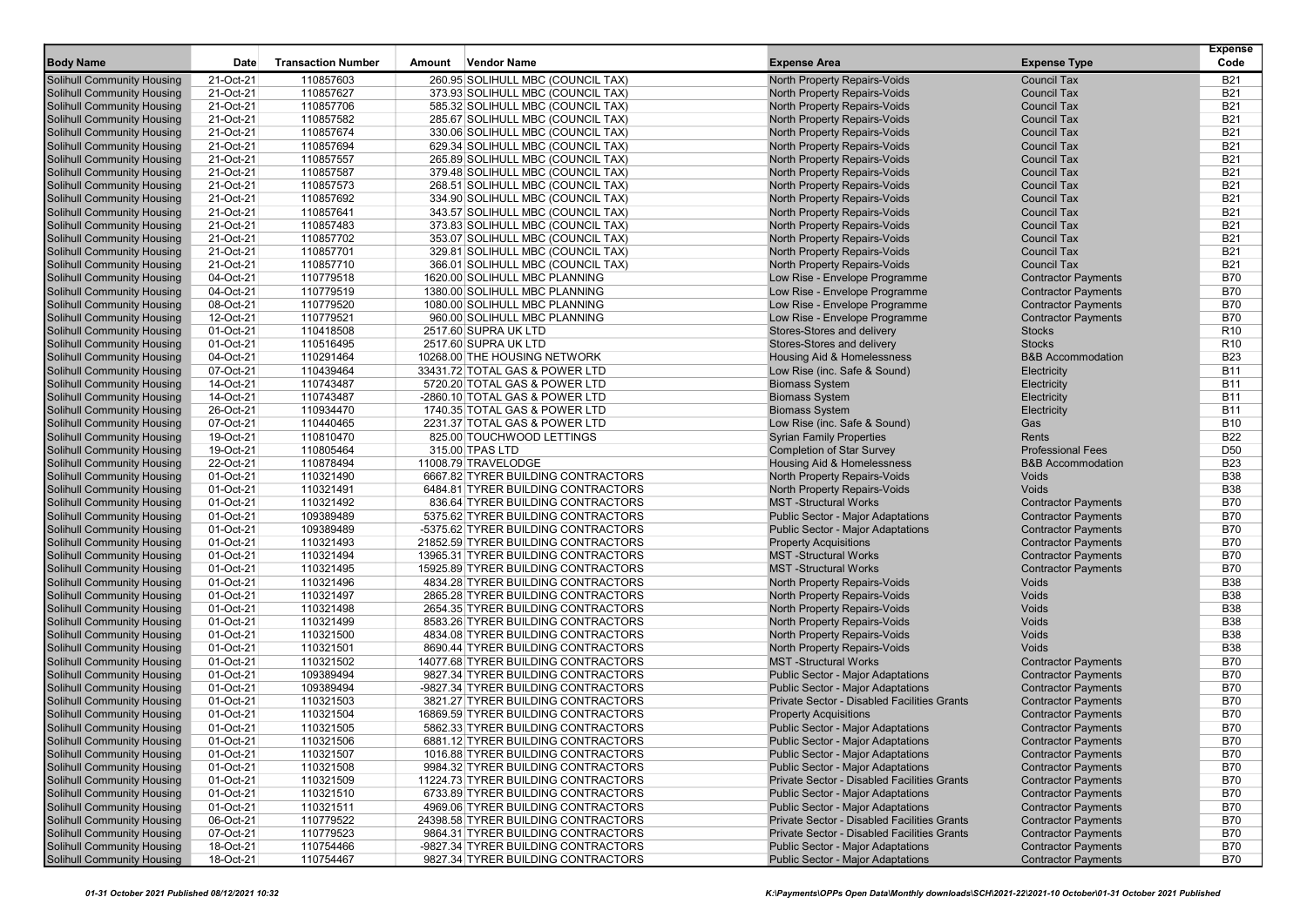| <b>Body Name</b>                                                | Date                   | <b>Transaction Number</b> | <b>Vendor Name</b><br>Amount                                       | <b>Expense Area</b>                                | <b>Expense Type</b>                                      | <b>Expense</b><br>Code   |
|-----------------------------------------------------------------|------------------------|---------------------------|--------------------------------------------------------------------|----------------------------------------------------|----------------------------------------------------------|--------------------------|
| <b>Solihull Community Housing</b>                               | 08-Oct-21              | 110779524                 | 1354.49 TYRER BUILDING CONTRACTORS                                 | <b>Private Sector - Disabled Facilities Grants</b> | <b>Contractor Payments</b>                               | <b>B70</b>               |
| <b>Solihull Community Housing</b>                               | 13-Oct-21              | 110830490                 | 25000.00 TYRER BUILDING CONTRACTORS                                | <b>Public Sector - Major Adaptations</b>           | <b>Contractor Payments</b>                               | B70                      |
| <b>Solihull Community Housing</b>                               | 13-Oct-21              | 110830491                 | 8952.55 TYRER BUILDING CONTRACTORS                                 | Private Sector - Disabled Facilities Grants        | <b>Contractor Payments</b>                               | <b>B70</b>               |
| <b>Solihull Community Housing</b>                               | 05-Oct-21              | 110361465                 | 575.63 UTILITA ENERGY LTD                                          | <b>Private Sector Leasing</b>                      | Electricity                                              | <b>B11</b>               |
| <b>Solihull Community Housing</b>                               | 19-Oct-21              | 110803466                 | 249.60 UTILITA ENERGY LTD                                          | <b>Private Sector Leasing</b>                      | Electricity                                              | B11                      |
| <b>Solihull Community Housing</b>                               | 20-Oct-21              | 110826473                 | 235.83 UTILITA ENERGY LTD                                          | <b>Private Sector Leasing</b>                      | Gas                                                      | <b>B10</b>               |
| <b>Solihull Community Housing</b>                               | 20-Oct-21              | 110826473                 | 21.62 UTILITA ENERGY LTD                                           | <b>Private Sector Leasing</b>                      | Electricity                                              | B11                      |
| <b>Solihull Community Housing</b>                               | 13-Oct-21              | 110740565                 | 357.19 UTILITA ENERGY LTD                                          | <b>Private Sector Leasing</b>                      | Electricity                                              | <b>B11</b>               |
| <b>Solihull Community Housing</b>                               | 14-Oct-21              | 110745471                 | 348.27 UTILITA ENERGY LTD                                          | Homelessness                                       | Electricity                                              | <b>B11</b>               |
| Solihull Community Housing                                      | 01-Oct-21              | 110168464                 | 850.00 WALKER COTTER                                               | New Build - Halifax Road                           | <b>Contractor Payments</b>                               | <b>B70</b>               |
| <b>Solihull Community Housing</b>                               | 01-Oct-21              | 110168465                 | 1916.20 WALKER COTTER                                              | New Build - Halifax Road                           | <b>Contractor Payments</b>                               | B70                      |
| <b>Solihull Community Housing</b>                               | 06-Oct-21              | 110411466                 | 372.49 WATER PLUS                                                  | Whar Hall Farm Community Hall                      | Water                                                    | B12                      |
| <b>Solihull Community Housing</b>                               | 19-Oct-21              | 110805466                 | 706.75 WATER PLUS                                                  | Business Support - MST Back Office Support         | Water                                                    | B12                      |
| <b>Solihull Community Housing</b>                               | 01-Oct-21              | 110319401                 | 647.66 WATES CONSTRUCTION LTD                                      | <b>Cyclical Maintenance</b>                        | <b>Contractor Payments</b>                               | <b>B70</b>               |
| <b>Solihull Community Housing</b>                               | 01-Oct-21              | 110319402                 | 9337.78 WATES CONSTRUCTION LTD                                     | <b>Cyclical Maintenance</b>                        | <b>Contractor Payments</b>                               | <b>B70</b>               |
| <b>Solihull Community Housing</b>                               | 01-Oct-21              | 110319403                 | 7303.18 WATES CONSTRUCTION LTD                                     | <b>Cyclical Maintenance</b>                        | <b>Contractor Payments</b>                               | <b>B70</b>               |
| <b>Solihull Community Housing</b>                               | 01-Oct-21              | 110319404                 | 7433.65 WATES CONSTRUCTION LTD                                     | <b>Cyclical Maintenance</b>                        | <b>Contractor Payments</b>                               | <b>B70</b>               |
| <b>Solihull Community Housing</b>                               | 01-Oct-21              | 110319405                 | 7614.36 WATES CONSTRUCTION LTD                                     | <b>Cyclical Maintenance</b>                        | <b>Contractor Payments</b>                               | B70                      |
| <b>Solihull Community Housing</b>                               | 01-Oct-21              | 110319406                 | 7255.58 WATES CONSTRUCTION LTD                                     | <b>Cyclical Maintenance</b>                        | <b>Contractor Payments</b>                               | <b>B70</b>               |
| <b>Solihull Community Housing</b>                               | 01-Oct-21              | 110319407                 | 6582.34 WATES CONSTRUCTION LTD                                     | <b>Cyclical Maintenance</b>                        | <b>Contractor Payments</b>                               | <b>B70</b>               |
| <b>Solihull Community Housing</b>                               | 01-Oct-21              | 110319408                 | 3282.78 WATES CONSTRUCTION LTD                                     | <b>Cyclical Maintenance</b>                        | <b>Contractor Payments</b>                               | <b>B70</b>               |
| <b>Solihull Community Housing</b>                               | 01-Oct-21              | 110319409                 | 6853.27 WATES CONSTRUCTION LTD                                     | <b>Cyclical Maintenance</b>                        | <b>Contractor Payments</b>                               | <b>B70</b>               |
| <b>Solihull Community Housing</b>                               | 01-Oct-21              | 110319410                 | 4530.61 WATES CONSTRUCTION LTD                                     | <b>Cyclical Maintenance</b>                        | <b>Contractor Payments</b>                               | <b>B70</b>               |
| <b>Solihull Community Housing</b>                               | 01-Oct-21              | 110319411                 | 1616.28 WATES CONSTRUCTION LTD                                     | <b>Cyclical Maintenance</b>                        | <b>Contractor Payments</b>                               | <b>B70</b>               |
| <b>Solihull Community Housing</b>                               | 01-Oct-21              | 110319412                 | 6200.81 WATES CONSTRUCTION LTD                                     | <b>Cyclical Maintenance</b>                        | <b>Contractor Payments</b>                               | <b>B70</b>               |
| <b>Solihull Community Housing</b>                               | 01-Oct-21              | 110319413                 | 5000.83 WATES CONSTRUCTION LTD                                     | <b>Cyclical Maintenance</b>                        | <b>Contractor Payments</b>                               | <b>B70</b>               |
| <b>Solihull Community Housing</b>                               | 01-Oct-21              | 110319414                 | 6037.02 WATES CONSTRUCTION LTD                                     | <b>Cyclical Maintenance</b>                        | <b>Contractor Payments</b>                               | <b>B70</b>               |
| <b>Solihull Community Housing</b>                               | 01-Oct-21              | 110319415                 | 4512.89 WATES CONSTRUCTION LTD                                     | <b>Cyclical Maintenance</b>                        | <b>Contractor Payments</b>                               | <b>B70</b>               |
| <b>Solihull Community Housing</b>                               | 01-Oct-21              | 110319418                 | 1440.68 WATES CONSTRUCTION LTD                                     | <b>Cyclical Maintenance</b>                        | <b>Contractor Payments</b>                               | <b>B70</b>               |
| Solihull Community Housing                                      | 01-Oct-21              | 110319419                 | 646.72 WATES CONSTRUCTION LTD                                      | <b>Cyclical Maintenance</b>                        | <b>Contractor Payments</b>                               | B70                      |
| <b>Solihull Community Housing</b>                               | $01-Oct-21$            | 110319422                 | 2734.82 WATES CONSTRUCTION LTD                                     | <b>Cyclical Maintenance</b>                        | <b>Contractor Payments</b>                               | B70                      |
| <b>Solihull Community Housing</b>                               | 01-Oct-21              | 110319423                 | 3602.58 WATES CONSTRUCTION LTD                                     | <b>Cyclical Maintenance</b>                        | <b>Contractor Payments</b>                               | <b>B70</b>               |
| <b>Solihull Community Housing</b>                               | 01-Oct-21              | 110319424                 | 5297.68 WATES CONSTRUCTION LTD                                     | <b>Cyclical Maintenance</b>                        | <b>Contractor Payments</b>                               | <b>B70</b>               |
| <b>Solihull Community Housing</b>                               | 01-Oct-21              | 110319425                 | 4397.68 WATES CONSTRUCTION LTD                                     | <b>Cyclical Maintenance</b>                        | <b>Contractor Payments</b>                               | <b>B70</b>               |
| Solihull Community Housing                                      | 01-Oct-21              | 110319426                 | 4617.68 WATES CONSTRUCTION LTD                                     | <b>Cyclical Maintenance</b>                        | <b>Contractor Payments</b>                               | <b>B70</b>               |
| <b>Solihull Community Housing</b>                               | 01-Oct-21              | 110319427                 | 507.29 WATES CONSTRUCTION LTD                                      | <b>Cyclical Maintenance</b>                        | <b>Contractor Payments</b>                               | B70                      |
| <b>Solihull Community Housing</b>                               | 01-Oct-21              | 110319428                 | 507.29 WATES CONSTRUCTION LTD                                      | <b>Cyclical Maintenance</b>                        | <b>Contractor Payments</b>                               | <b>B70</b>               |
| <b>Solihull Community Housing</b>                               | 01-Oct-21              | 110319429                 | 507.29 WATES CONSTRUCTION LTD                                      | <b>Cyclical Maintenance</b>                        | <b>Contractor Payments</b>                               | <b>B70</b>               |
| <b>Solihull Community Housing</b>                               | 01-Oct-21              | 110319430                 | 2337.91 WATES CONSTRUCTION LTD                                     | <b>Cyclical Maintenance</b>                        | <b>Contractor Payments</b>                               | <b>B70</b>               |
| <b>Solihull Community Housing</b>                               | 01-Oct-21              | 110319431                 | 4412.86 WATES CONSTRUCTION LTD                                     | <b>Cyclical Maintenance</b>                        | <b>Contractor Payments</b>                               | <b>B70</b>               |
| Solihull Community Housing                                      | 01-Oct-21              | 110319432                 | 2151.82 WATES CONSTRUCTION LTD                                     | <b>Cyclical Maintenance</b>                        | <b>Contractor Payments</b>                               | <b>B70</b>               |
| <b>Solihull Community Housing</b>                               | 01-Oct-21              | 110778735                 | 974.78 WATES CONSTRUCTION LTD                                      | <b>Cyclical Maintenance</b>                        | <b>Contractor Payments</b>                               | <b>B70</b>               |
| <b>Solihull Community Housing</b>                               | 01-Oct-21              | 110778736                 | 2112.85 WATES CONSTRUCTION LTD                                     | <b>Cyclical Maintenance</b>                        | <b>Contractor Payments</b>                               | B70                      |
| <b>Solihull Community Housing</b>                               | 01-Oct-21              | 110778737                 | 1077.79 WATES CONSTRUCTION LTD<br>28253.11 WATES CONSTRUCTION LTD  | <b>Cyclical Maintenance</b>                        | <b>Contractor Payments</b>                               | <b>B70</b>               |
| <b>Solihull Community Housing</b>                               | 01-Oct-21              | 110429462                 |                                                                    | Low Rise - Envelope Programme                      | <b>Contractor Payments</b>                               | <b>B70</b>               |
| <b>Solihull Community Housing</b>                               | 01-Oct-21              | 110319433                 | 25774.99 WATES CONSTRUCTION LTD<br>29288.79 WATES CONSTRUCTION LTD | Low Rise - Envelope Programme                      | <b>Contractor Payments</b>                               | <b>B70</b><br><b>B70</b> |
| <b>Solihull Community Housing</b>                               | 01-Oct-21              | 110429463<br>110927473    | 17796.14 WATES CONSTRUCTION LTD                                    | Low Rise - Envelope Programme                      | <b>Contractor Payments</b>                               | <b>B70</b>               |
| Solihull Community Housing                                      | 01-Oct-21<br>01-Oct-21 | 110927474                 | 7030.30 WATES CONSTRUCTION LTD                                     | Low Rise Overcladding                              | <b>Contractor Payments</b>                               | B70                      |
| Solihull Community Housing                                      | 01-Oct-21              | 110319434                 | 209.17 WATES CONSTRUCTION LTD                                      | Low Rise Overcladding                              | <b>Contractor Payments</b><br><b>Contractor Payments</b> | <b>B70</b>               |
| <b>Solihull Community Housing</b>                               |                        |                           |                                                                    | Low Rise Overcladding                              |                                                          |                          |
| Solihull Community Housing<br><b>Solihull Community Housing</b> | 01-Oct-21<br>01-Oct-21 | 110319435<br>110319436    | 5000.00 WATES CONSTRUCTION LTD<br>7517.95 WATES CONSTRUCTION LTD   | Low Rise Overcladding<br>Low Rise Overcladding     | <b>Contractor Payments</b><br><b>Contractor Payments</b> | B70<br><b>B70</b>        |
| <b>Solihull Community Housing</b>                               | 01-Oct-21              | 110927475                 | 8948.84 WATES CONSTRUCTION LTD                                     | Low Rise Overcladding                              | <b>Contractor Payments</b>                               | B70                      |
| <b>Solihull Community Housing</b>                               | 01-Oct-21              | 110319437                 | 9323.26 WATES CONSTRUCTION LTD                                     | Low Rise Overcladding                              | <b>Contractor Payments</b>                               | B70                      |
| <b>Solihull Community Housing</b>                               | 01-Oct-21              | 110319438                 | 7559.29 WATES CONSTRUCTION LTD                                     | Low Rise Overcladding                              | <b>Contractor Payments</b>                               | B70                      |
| <b>Solihull Community Housing</b>                               | 01-Oct-21              | 110319439                 | 10363.71 WATES CONSTRUCTION LTD                                    | Low Rise Overcladding                              | <b>Contractor Payments</b>                               | B70                      |
| <b>Solihull Community Housing</b>                               | 01-Oct-21              | 110319440                 | 5554.68 WATES CONSTRUCTION LTD                                     | Low Rise Overcladding                              | <b>Contractor Payments</b>                               | B70                      |
| <b>Solihull Community Housing</b>                               | 01-Oct-21              | 110319441                 | 4551.21 WATES CONSTRUCTION LTD                                     | Low Rise Overcladding                              | <b>Contractor Payments</b>                               | B70                      |
| <b>Solihull Community Housing</b>                               | 01-Oct-21              | 110319442                 | 2250.65 WATES CONSTRUCTION LTD                                     | Low Rise Overcladding                              | <b>Contractor Payments</b>                               | B70                      |
| <b>Solihull Community Housing</b>                               | 01-Oct-21              | 110319443                 | 4235.75 WATES CONSTRUCTION LTD                                     | Low Rise Overcladding                              | <b>Contractor Payments</b>                               | B70                      |